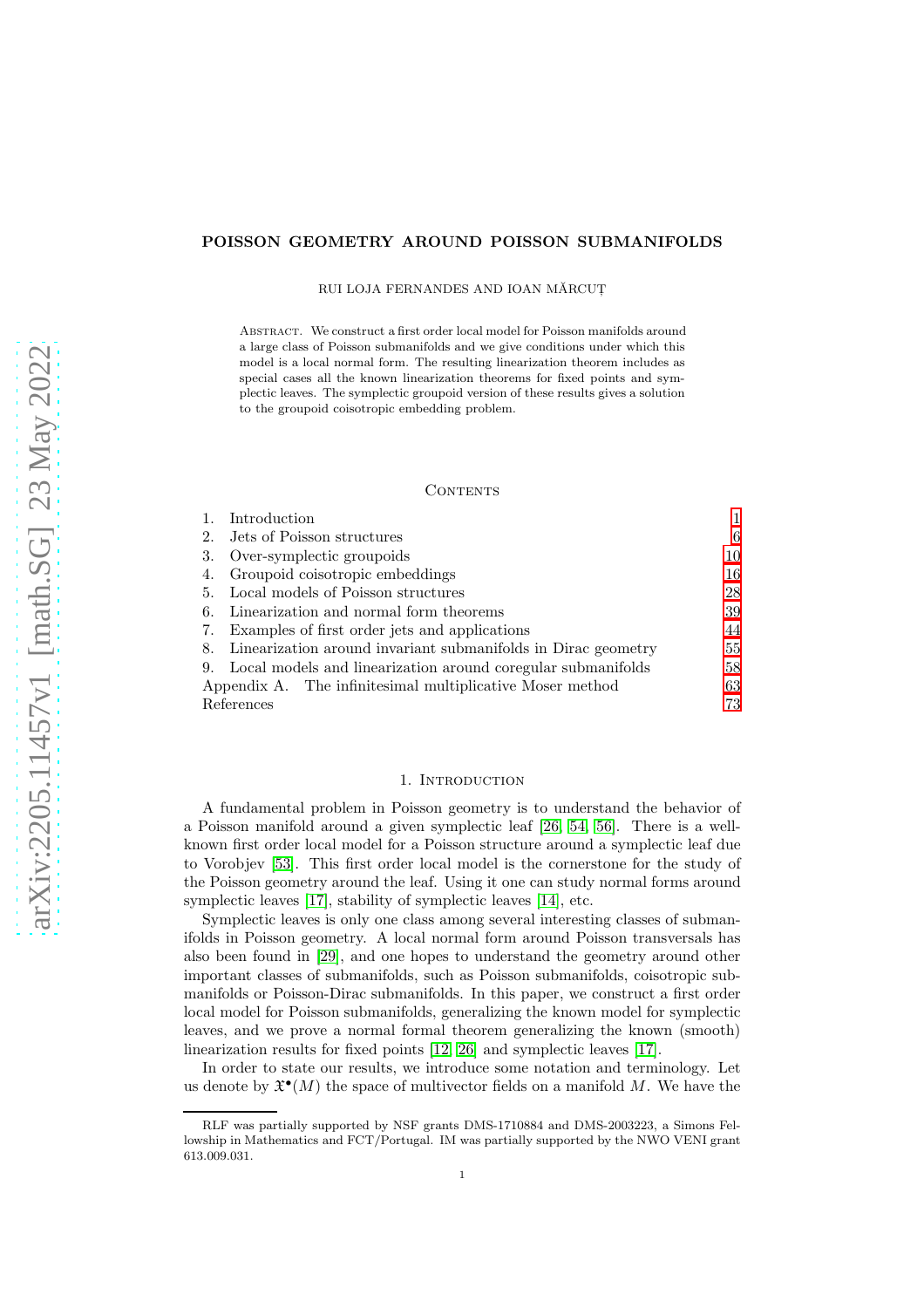space of Poisson structures on M:

$$
\Pi(M) := \{ \pi \in \mathfrak{X}^2(M) : [\pi, \pi] = 0 \}.
$$

Given a submanifold  $S \subset M$ , which will always assume to be closed and embedded, we denote by  $\mathfrak{X}^{\bullet}_{S}(M)$  the subspace of multivector fields  $\vartheta \in \mathfrak{X}^{\bullet}(M)$  tangent to S, i.e., such that  $\vartheta|_S \in \mathfrak{X}^\bullet(S)$ . Then we have the space of Poisson structures in M for which  $S$  is a Poisson submanifold:

$$
\Pi(M, S) := \{ \pi \in \mathfrak{X}_S^2(M) : [\pi, \pi] = 0 \}.
$$

Let  $I_S \subset C^{\infty}(M)$  denote the vanishing ideal of S. The space of first order jets of multivector fields tangent to  $S$  can be identified with (see Section [2\)](#page-5-0):

$$
J_S^1 \mathfrak{X}_S^{\bullet}(M) := \mathfrak{X}_S^{\bullet}(M) / I_S^2 \cdot \mathfrak{X}^{\bullet}(M).
$$

The Schouten bracket descends to  $J_S^1 \mathfrak{X}^{\bullet}_{S}(M)$  and we have the space of first order jets of Poisson structures at S:

$$
J_S^1\Pi(M, S) := \{ \tau \in J_S^1 \mathfrak{X}_S^2(M) : [\tau, \tau] = 0 \}.
$$

We will see that to specify an element  $\tau \in J_S^1\Pi(M, S)$  amounts to giving a Lie algebroid structure on the restricted cotangent bundle  $T^*_S M$  for which the natural projection  $\mu_S: T^*_SM \to T^*S$  is an infinitesimal multiplicative (IM) closed 2-form. We do not distinguished between these two descriptions, so we will often denote an element  $\tau \in J_S^1 \Pi(M, S)$  as a pair  $\tau = (T_S^* M, \mu_S)$ .

We have a map which to a Poisson structure tangent to  $S$  associates its first order jet along S:

 $J_S^1: \Pi(M, S) \to J_S^1 \Pi(M, S).$ 

This map, in general, is not surjective (see Example [2.2\)](#page-5-1).

<span id="page-1-1"></span>**Definition 1.** Given a class  $\mathscr{C} \subset J_S^1\Pi(M, S)$ , we call a splitting  $\sigma : \mathscr{C} \to \Pi(M, S)$ of the map  $J_S^1$  a **first order local model** for the class  $\mathscr C$ .

Our first main result can be stated as follows:

<span id="page-1-0"></span>**Theorem 2** (Existence of local models). The class  $\mathscr{C} \subset J_S^1\Pi(M, S)$  of first order jets of Poisson structures satisfying the partially split condition admits a first order local model  $\sigma : \mathscr{C} \to \Pi(M, S)$ .

The "partially split" condition in the statement of the theorem is a condition on a jet  $\tau \in J_S^1\Pi(M, S)$  expressed in terms of the IM (infinitesimally multiplicative) geometry of the pair  $\tau = (T_s^*M, \mu_S)$ . It amounts to the existence of an IM Ehresmann connection [\[27\]](#page-73-5), and we will give the precise definition later. We use the IM Ehresmann connection to construct the local model  $\sigma(\tau)$  from Theorem [2](#page-1-0) explicitly. Moreover, we show that, up to isomorphism, the result is independent of this choice. For now, we point out that the class of jets satisfying this condition is a large class that includes many examples of interest. For example, we will see that it contains the following 3 classes of first order jets  $\tau = (T_S^*M, \mu_S)$ :

- $T^*_S M$  is transitive;
- $T^*_{S}M$  integrates to a proper groupoid; or
- ker $\mu_S\subset T^*_SM$  is a bundle of semi-simple Lie algebras.

**Definition 3.** Consider the map  $\sigma : \mathscr{C} \to \Pi(M, S)$  from Theorem [2.](#page-1-0) Given a Poisson structure  $\pi \in \Pi(M, S)$  with  $J_S^1 \pi \in \mathscr{C}$ , we will call  $\sigma(J_S^1 \pi) \in \Pi(M, S)$  the **linear approximation** for  $\pi$  around  $\tilde{S}$ . If  $\pi$  and  $\sigma(J_S^1\pi)$  are isomorphic around S via a Poisson diffeomorphism fixing S, then we will say that  $\sigma(J^1_S \pi)$  is a **normal** form for  $\pi$  around S.

Our second main result is the following linearization theorem: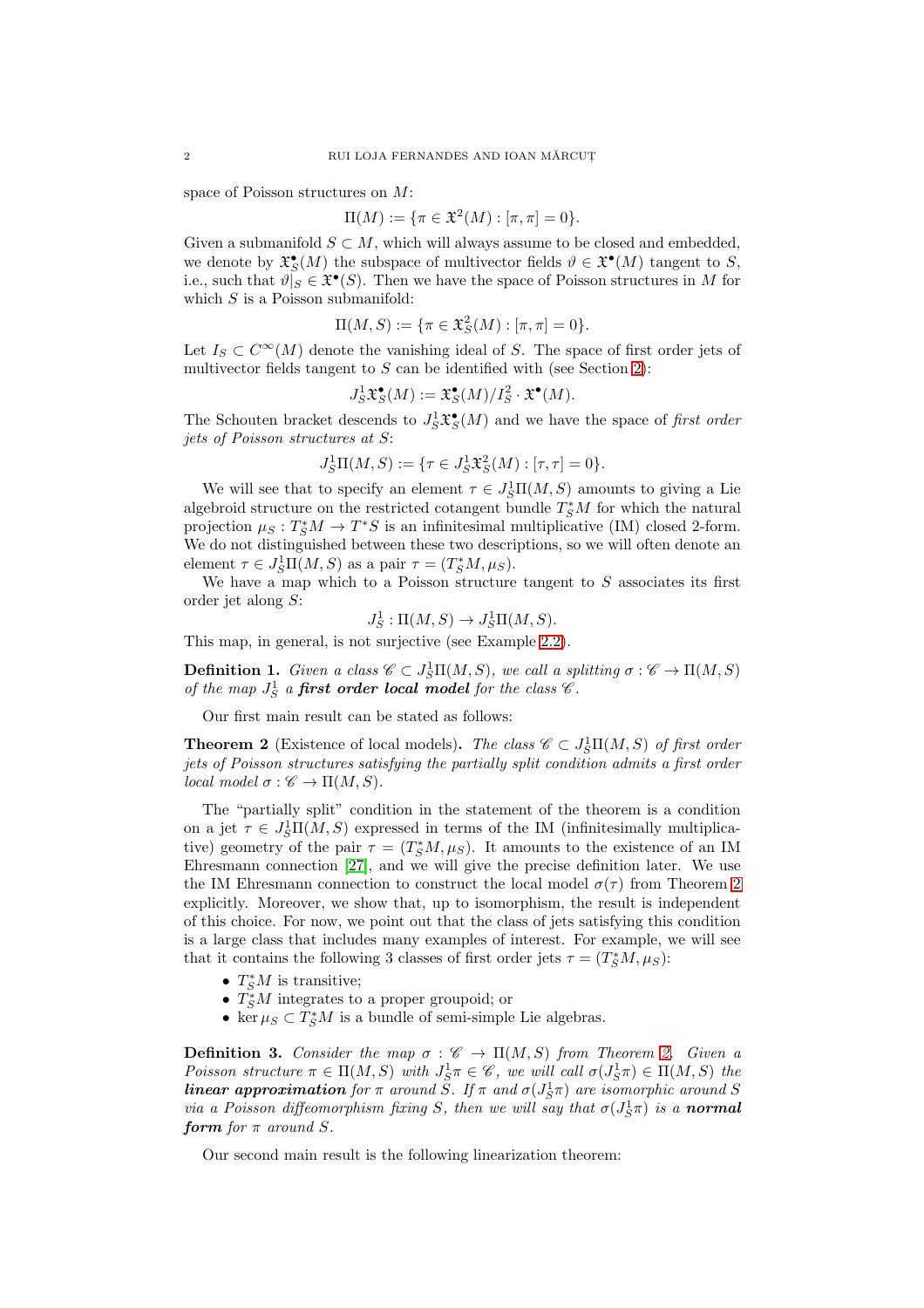<span id="page-2-0"></span>**Theorem 4** (Normal form). Let  $\mathcal{C}_0 \subset J_S^1\Pi(M, S)$  consist of first order jets  $\tau =$  $(T^*_SM,\mu_S)$  such that  $T^*_SM$  is integrable by a compact, Hausdorff Lie groupoid whose source fibers have trivial second de Rham cohomology. Then for any  $\pi \in \Pi(M, S)$ with  $J_S^1 \pi \in \mathscr{C}_0$ , we have that  $\sigma(J_S^1 \pi)$  is a normal form for  $\pi$  around S.

This result includes as special cases the most important smooth linearization theorems around fixed points and symplectic leaves from the literature:

- For a fixed point  $S = \{x_0\}$ , the first order jet  $(T^*_SM,\mu_S)$  becomes just a Lie algebra g. The local model always exists and is just the linear Poisson structure on  $\mathfrak{g}^*$ . If  $\mathfrak{g}$  is compact, semi-simple, then any of its integrations is a compact Lie group G with  $H^2(G) = \{0\}$ , so satisfies the assumptions of the theorem and one recovers Conn's Linearization Theorem [\[12\]](#page-73-4). Actually, one can allow  $\mathfrak g$  to be compact with 1-dimensional center, resulting in the slightly more general result due to Monnier and Zung [\[51\]](#page-74-3).
- For a symplectic leaf S, the first order jet  $(T_S^*M, \mu_S)$  is a transitive algebroid over a symplectic manifold. The local model always exists and it coincides with the one constructed by Vorobjev [\[53\]](#page-74-2). Theorem [4](#page-2-0) includes the lin-earization theorem due to Crainic and Mărcut [\[17\]](#page-73-1) and its generalization due to Mărcut  $[46]$ .
- For a general Poisson submanifold, the local model can be regarded as a way of gluing together Vorobjev-type local models above the symplectic leaves of  $(S, \pi|_S)$  (see Proposition [5.20\)](#page-37-0). For Poisson submanifolds, the main result to date was the Rigidity Theorem due to Mărcut, [\[46\]](#page-74-4). The following improved version of this result is a direct consequence of Theorem [4:](#page-2-0)

<span id="page-2-1"></span>**Corollary 5** (Neighborhood equivalence). Let  $(M, \pi)$  be a Poisson manifold and  $S \subset M$  a Poisson submanifold. If  $T^*_S M$  is integrable by a compact Hausdorff Lie groupoid whose source fibers have trivial second de Rham cohomology, then any Poisson structure  $\pi'$  on M with  $J_S^1 \pi = J_S^1 \pi'$  is locally isomorphic to  $\pi$  around S.

Our proof of Theorem [4,](#page-2-0) and hence of Corollary [5,](#page-2-1) will make use of the Rigidity Theorem of [\[46\]](#page-74-4). However, Corollary [5](#page-2-1) is an improvement, since the Rigidity Theorem assumes that  $(M, \pi)$  is a priori integrable, while our result only assumes that the restriction  $T^*_{S}M$  is integrable. This is a consequence of the existence of our local model. So, for example, we deduce the following:

**Corollary 6.** Let  $(M, \pi)$  be a Poisson manifold and  $S \subset M$  a Poisson submanifold. If  $T^*_SM$  is integrable by a compact Hausdorff Lie groupoid whose source fibers have trivial second de Rham cohomology, then there is a neighborhood  $U \subset M$  of S consisting of compact symplectic leaves and such that  $\pi|_U$  is integrable.

The proof of the Rigidity Theorem in [\[46\]](#page-74-4) uses a version of the Nash-Moser fast convergence method, similar to Conn's proof [\[12\]](#page-73-4). We will also give a direct proof of Theorem [4](#page-2-0) under the additional assumption that the integration is source 1-connected, by using techniques developed by Crainic and Fernandes in [\[15\]](#page-73-6). This then leads to a geometric proof of Theorem [5](#page-2-1) under this additional assumption, which is independent from the results in [\[46\]](#page-74-4).

The results above can be generalized in several directions. For example, we will consider extensions to Dirac geometry, constructing first order local models and proving normal forms results for Dirac manifolds around invariant submanifolds (i.e., manifolds saturated by presymplectic leaves). Another possible direction, is to construct local models and normal forms around other types of submanifolds. We will introduce and discuss one such class, that we call *coregular submanifolds*. These include as special cases transversals submanifolds and invariant submanifolds. By passing to a saturation of a coregular submanifold we are able to extend our results to such submanifolds.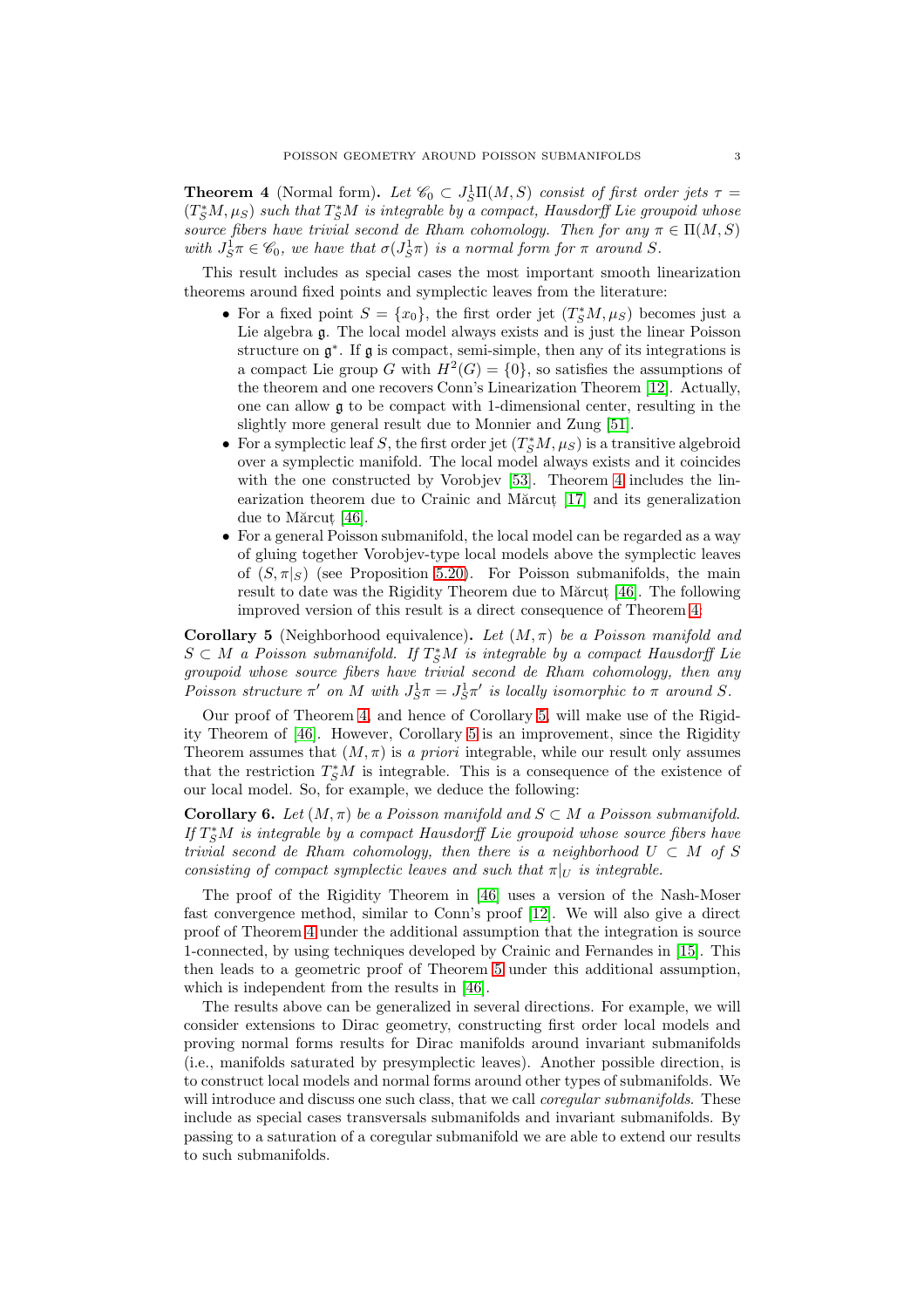Another goal of the paper is to give a symplectic groupoid version of the previous results. Besides being interesting on its own right, it provides a guide for both the construction of local models and the proofs of various linearization results for Poisson structures. It can be understood by applying a dictionary global  $\leftrightarrow$ infinitesimal, whose first entries are as follows:

| Global side                                                        | Infinitesimal side                      |
|--------------------------------------------------------------------|-----------------------------------------|
| symplectic groupoid<br>$(\mathcal{G}, \omega) \rightrightarrows M$ | Poisson manifold $(M, \pi)$             |
| saturated submanifold                                              | Poisson submanifold                     |
| $S \subset M$                                                      | $S \subset M$                           |
| over-symplectic groupoid                                           | first order local data                  |
| $(\mathcal{G}_S, \omega_S) \rightrightarrows S$                    | $\tau \in J_S^1\Pi(S,M)$                |
| coisotropic embedding                                              | A Poisson structure $\pi \in \Pi(M, S)$ |
| $(\mathcal{G}_S, \omega_S) \hookrightarrow (\mathcal{G}, \omega)$  | with $\tau = J_S^1 \pi$                 |

The first two entries in this dictionary are well-known (see, e.g., [\[57,](#page-74-5) [13\]](#page-73-7)), so let us discuss briefly the other entries. Given a symplectic groupoid  $(\mathcal{G}, \omega) \Rightarrow M$ integrating a Poisson manifold  $(M, \pi)$ , its restriction to a closed, embedded Poisson submanifold  $S \subset M$  yields a coisotropic groupoid embedding

 $(\mathcal{G}|_S, \omega|_S) \hookrightarrow (\mathcal{G}, \omega).$ 

The restriction  $(\mathcal{G}|_S, \omega|_S)$  is an example of an *over-symplectic groupoid* in the sense of [\[7\]](#page-73-8) (see Definition [3.2\)](#page-10-0). The groupoid coisotropic embedding problem asks:

- Given an over-symplectic groupoid  $(\mathcal{G}_S, \omega_S)$ , is there a groupoid coisotropic embedding  $i : (\mathcal{G}_S, \omega_S) \hookrightarrow (\mathcal{G}, \omega)$  into some symplectic groupoid?
- Given two groupoid coisotropic embeddings  $i_k : (\mathcal{G}_S, \omega_S) \hookrightarrow (\mathcal{G}_k, \omega_k)$ ,  $k =$ 1, 2, are they locally isomorphic around  $\mathcal{G}_S$ , i.e., is there a local symplectic groupoid isomorphism  $\Phi : (\mathcal{G}_1, \omega_1) \to (\mathcal{G}_2, \omega_2)$  such that  $\Phi \circ i_1 = i_2?$

We will obtain answers to these questions by applying a multiplicative version of the classical Gotay coisotropic embedding theorem [\[36\]](#page-73-9). For that, given an oversymplectic groupoid  $(\mathcal{G}_S, \omega_S)$ , we obtain the vector bundle (VB) subgroupoid (in the sense of [\[43\]](#page-74-6) or [\[6\]](#page-73-10)) of the tangent groupoid:

$$
\ker \omega_S \subset T\mathcal{G}_S.
$$

**Definition 7.** An over-symplectic groupoid  $(\mathcal{G}_S, \omega_S)$  is called **partially split** if there exists a VB subgroupoid  $E \subset T\mathcal{G}_S$  complementary to the kernel:

$$
T\mathcal{G}_S = \ker \omega_S \oplus E.
$$

The distribution  $E$  in this definition is an example of a *multiplicative Ehresmann* connection, introduced in [\[27\]](#page-73-5). For example, the results of [\[27\]](#page-73-5) imply that oversymplectic groupoids that are either transitive or proper are partially split. The partially split condition for first order jets of Poisson structures, mentioned before, is the infinitesimal version of this condition under the aforementioned dictionary.

Given a partially split over-symplectic groupoid  $(\mathcal{G}_S, \omega_S)$  we construct a local model as follows. On the one hand, the groupoid  $\mathcal{G}_S \Rightarrow S$  acts on the bundle  $\mathfrak{k} = (\ker \omega_S)|_S \to S$  and one can form the action groupoid:

$$
\mathcal{G}_S\ltimes \mathfrak{k}^*\rightrightarrows \mathfrak{k}^*.
$$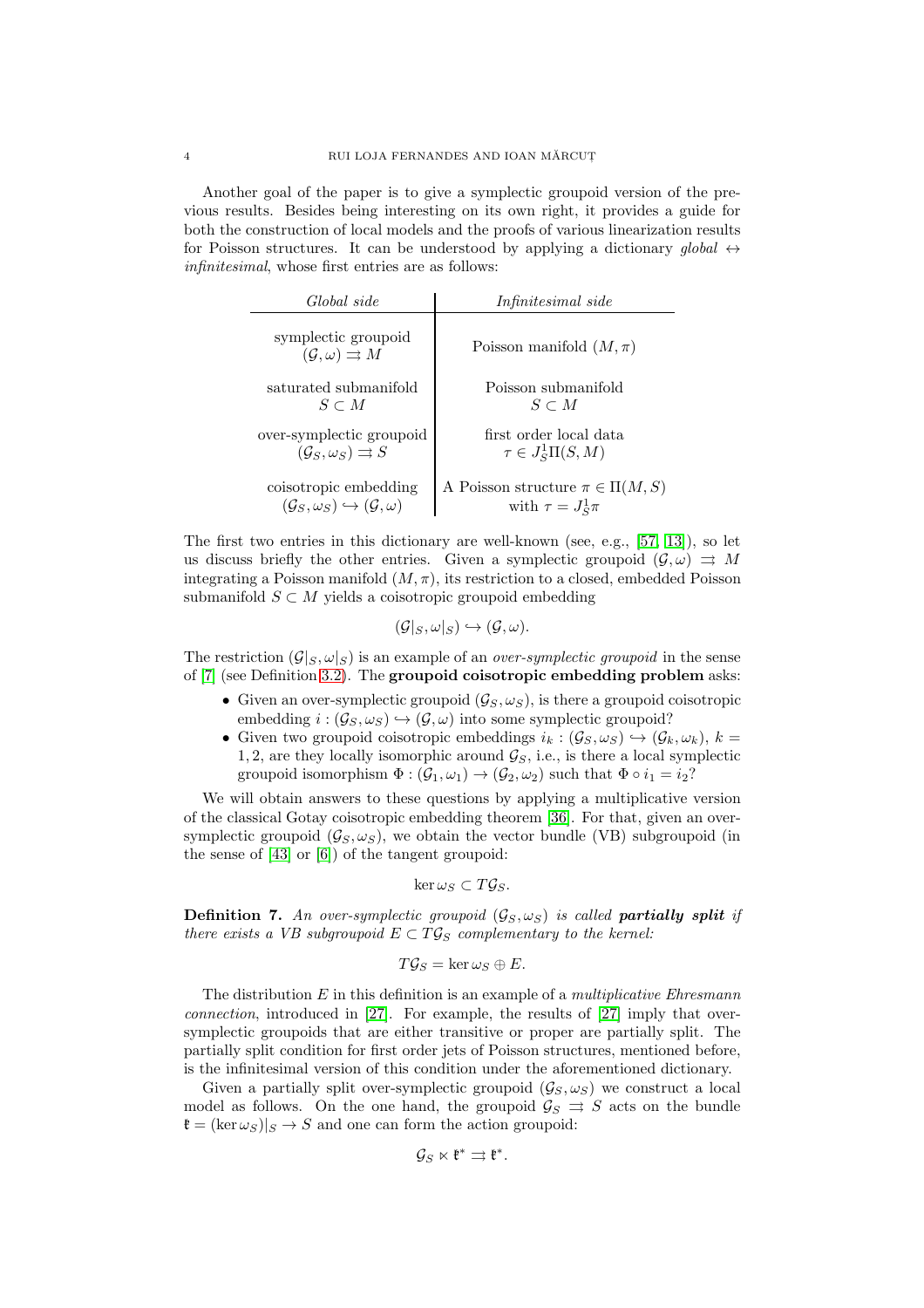On the other hand, we will see that a partial splitting can be encoded by a multiplicative connection 1-form  $\alpha \in \Omega^1(\mathcal{G}_S; \mathfrak{k})$  (see Section [4\)](#page-15-0). This allows us to define on the action groupoid the closed, multiplicative, 2-form:

$$
\omega_0 := \operatorname{pr}_{\mathcal{G}_S}^* \omega_S + d \langle \alpha, \cdot \rangle.
$$

Then  $\omega_0$  will be non-degenerate on an open subgroupoid  $\mathcal{G}_0 \subset \mathcal{G}_S \ltimes \mathfrak{k}^*$  which contains  $\mathcal{G}_S \simeq \mathcal{G}_S \ltimes 0_S$ , and so  $(\mathcal{G}_0, \omega_0)$  is a symplectic groupoid, and we have:

<span id="page-4-0"></span>Theorem 8 (Existence of groupoid coisotropic embeddings). Given a partially split over-symplectic groupoid  $(\mathcal{G}_S, \omega_S)$  the zero section  $i_0 : (\mathcal{G}_S, \omega_S) \hookrightarrow (\mathcal{G}_0, \omega_0)$  is a coisotropic embedding.

We will show that the partially split condition is in fact equivalent to the existence of a multiplicative symplectic structure  $\omega_0$  on a neighborhood of  $\mathcal{G}_S$  in the groupoid local model  $\mathcal{G}_S \ltimes \mathfrak{k}^* \rightrightarrows \mathfrak{k}^*$  for which  $i_0$  is a coisotropic embedding. Moreover, we will show that any two such symplectic structures are related by a groupoid isomorphism, defined around  $\mathcal{G}_S$ .

The specific Lie groupoid  $\mathcal{G}_S \ltimes \mathfrak{k}^* \rightrightarrows \mathfrak{k}^*$  appearing in the local model coincides with the local model around invariant submanifolds for general Lie groupoids [\[22\]](#page-73-11). Namely, if  $(\mathcal{G}_S, \omega_S)$  is embedded as a coisotropic subgroupoid of the symplectic groupoid  $(\mathcal{G}, \omega)$ , then we have a canonical isomorphism of groupoids:

$$
\nu(\mathcal{G}_S) \rightrightarrows \nu(S) \quad \simeq \quad \mathcal{G}_S \ltimes \mathfrak{k}^* \rightrightarrows \mathfrak{k}^*,
$$

where  $\nu(\mathcal{G}_S) \rightrightarrows \nu(S)$  is the normal bundle of  $\mathcal{G}_S$  in  $\mathcal{G}$ , which plays the role of the linear approximation of  $\mathcal G$  around  $\mathcal G_S$ .

In the proper case, we obtain a normal form result for groupoid coisotropic embeddings, which is the global counterpart of Theorem [4:](#page-2-0)

<span id="page-4-1"></span>**Theorem 9** (Normal form). Let  $(G_S, \omega_S)$  be a source-proper, Hausdorff, over-symplectic groupoid with connected source fibers. Any groupoid coisotropic embedding into a Hausdorff symplectic groupoid  $i : (\mathcal{G}_S, \omega_S) \hookrightarrow (\mathcal{G}, \omega)$  is isomorphic around  $\mathcal{G}_S$  to the coisotropic groupoid embedding  $i_0 : (\mathcal{G}_S, \omega_S) \hookrightarrow (\mathcal{G}_0, \omega_0)$  from Theorem [8.](#page-4-0)

Finally, as a consequence of this result, we have a groupoid coisotropic neighborhood equivalence theorem, which is the global counterpart of Corollary [5:](#page-2-1)

Corollary 10 (Neighborhood equivalence). Let  $(\mathcal{G}_S, \omega_S)$  be a source-proper, Hausdorff, over-symplectic groupoid with connected source fibers. Any two groupoid coisotropic embeddings into Hausdorff symplectic groupoids  $i_k : (\mathcal{G}_S, \omega_S) \hookrightarrow (\mathcal{G}_k, \omega_k),$  $k = 0, 1$ , are locally isomorphic around  $\mathcal{G}_S$ .

Organization of the paper. We start by introducing, in Section [2,](#page-5-0) the appropriate first order data of a Poisson structure along a Poisson submanifold using the language of jets. In Section [3,](#page-9-0) we recall some results about over-symplectic groupoids, the relation to first order jets and we give some examples. In Section [4,](#page-15-0) we work on the global side and consider the groupoid coisotropic embedding problem, proving Theorems [8](#page-4-0) and [9.](#page-4-1) We turn to the infinitesimal side in Section [5,](#page-27-0) where we introduce the first order local model and prove Theorem [2.](#page-1-0) In Section [6](#page-38-0) we discuss linearization and we prove the local normal form (Theorem [4\)](#page-2-0). Section [7](#page-43-0) contains many examples and classes of first order jets which are partially split and their local models. Sections [8](#page-54-0) and [9](#page-57-0) contain extensions of our results to the Dirac setting and to coregular submanifolds, respectively. In Appendix [A,](#page-62-0) we discuss the Cartan calculus of multiplicative forms and infinitesimal multiplicative forms, and we prove the multiplicative and IM versions of Moser's theorem.

Acknowledgments. We would like to thank Olivier Brahic, Alejandro Cabrera, Marius Crainic, Matias del Hoyo, Pedro Frejlich, Stephane Geudens and Florian Zeiser, for various comments and suggestions while this work was completed.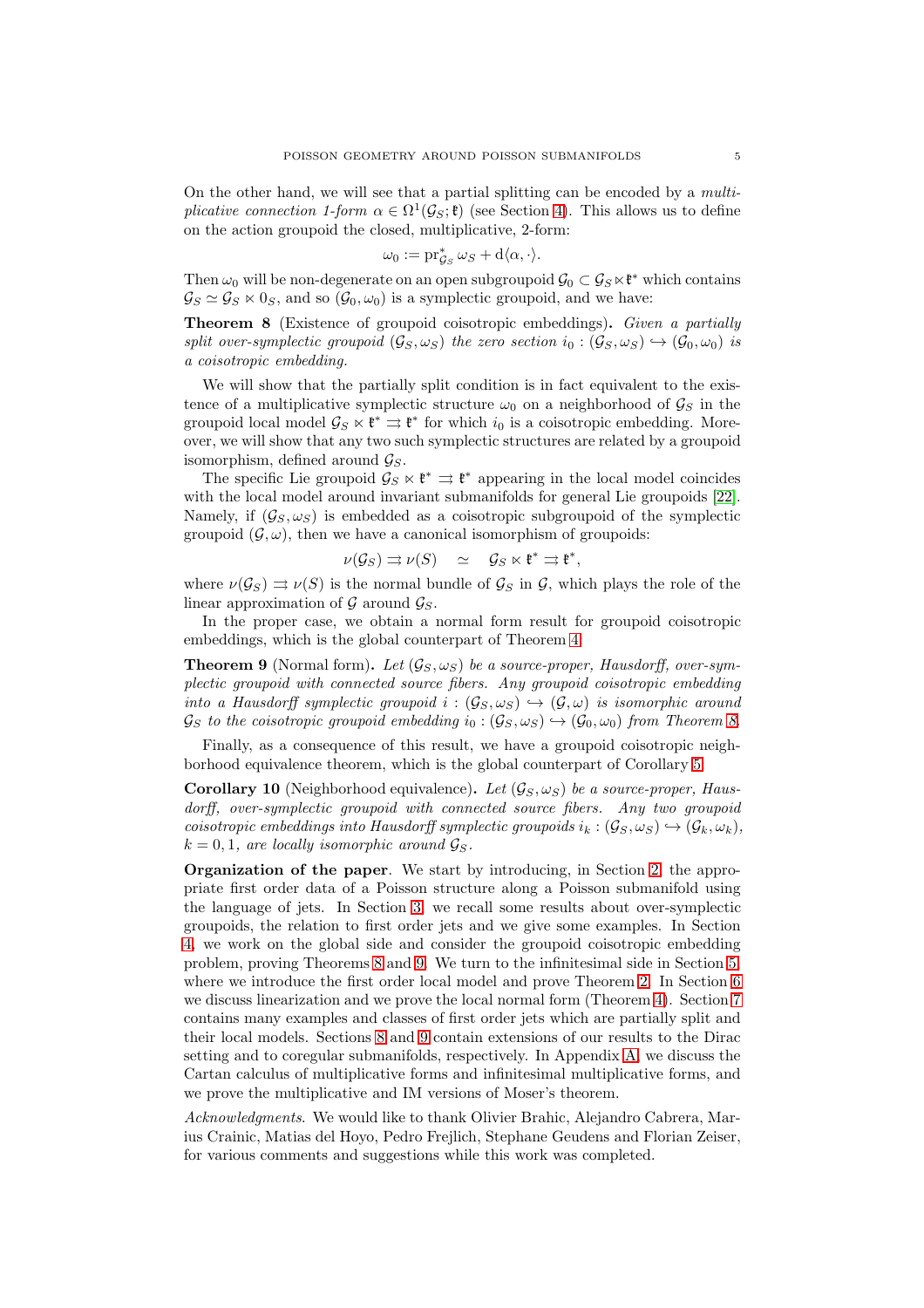### 2. JETS OF POISSON STRUCTURES

<span id="page-5-0"></span>Let  $(M, \pi)$  be a Poisson manifold and  $S \subset M$  a Poisson submanifold. We will always assume that  $S$  is embedded and closed in  $M$ . Since we are interested only in the local picture around  $S$ , the second assumption is not very restrictive, as it always holds in a tubular neighborhood of S.

In describing the Poisson geometry of  $(M, \pi)$  around S the first order jet of  $\pi$ along  $S$  plays a crucial role. The space of multivector fields tangent to  $S$  will be denoted by

$$
\mathfrak{X}^{\bullet}_{S}(M) := \{ \vartheta \in \mathfrak{X}^{\bullet}(M) : \vartheta|_{S} \in \Gamma(\wedge^{\bullet} TS) \}
$$

and is closed under the Schouten bracket. We have the space of Poisson structures tangent to S:

$$
\Pi(M, S) := \{ \pi \in \mathfrak{X}_S^2(M) : [\pi, \pi] = 0 \},
$$

which are precisely the Poisson structures on  $M$  for which  $S$  is a Poisson submanifold, and we have the restriction map to Poisson structures on S:

$$
\Pi(M, S) \to \Pi(S), \quad \pi \mapsto \pi_S := \pi|_S.
$$

On the other hand, let  $I_S \subset C^{\infty}(M)$  denote the vanishing ideal of S. For each  $k \geq 1$ ,  $I_S^k \cdot \mathfrak{X}^{\bullet}(M)$  is also a Lie ideal in  $\mathfrak{X}^{\bullet}_S(M)$ . In particular the quotient

$$
J_S^1 \mathfrak{X}_S^{\bullet}(M) := \mathfrak{X}_S^{\bullet}(M) / (I_S^2 \cdot \mathfrak{X}^{\bullet}(M))
$$

inherits the structure of a graded Lie algebra.

Definition 2.1. An element of the space:

$$
J_S^1\Pi(M,S) := \left\{ \tau \in J_S^1 \mathfrak{X}_S^2(M) \, : \, [\tau,\tau] = 0 \right\},
$$

is called a first order jet of a Poisson structure at S.

We will give later a more practical definition (cf. Remark [2.4\)](#page-6-0). For now, a first order jet of a Poisson structure at  $S$  is a class of a bivector field tangent to  $S$ , modulo bivector fields that vanish to 2nd order along  $S$ , and which satisfies the equation of being a Poisson structure up to second order:

$$
J_S^1\Pi(M,S) = \frac{\{\pi \in \mathfrak{X}_S^2(M) : [\pi,\pi] \in I_S^2 \cdot \mathfrak{X}^3(M)\}}{I_S^2 \cdot \mathfrak{X}^2(M)}.
$$

Notice that we have a commutative diagram:

<span id="page-5-2"></span>
$$
\Pi(M, S) \xrightarrow{J_S^1} J_S^1 \Pi(M, S)
$$
\n
$$
\Pi(S) \tag{2.1}
$$

Although one can express any first order jet  $\tau \in J_S^1\Pi(M,S)$  in the form  $\tau = J_S^1\pi$ for some bivector field  $\pi \in \mathfrak{X}^2_S(M)$ , in general, one may not be able to choose  $\pi$  to be Poisson. In other words, the map  $J_S^1$  in the previous diagram, in general, is not surjective. This is illustrated by the following example:

<span id="page-5-1"></span>**Example 2.2** ([\[45\]](#page-74-7)). Let  $M = \mathbb{R}^3$  and  $S = \{(x, y, 0) : x, y \in \mathbb{R}\} \subset \mathbb{R}^3$ . The bivector field  $\pi \in \mathfrak{X}^2_S(M)$  given by:

$$
\pi = z \partial_x \wedge \partial_y + xz \partial_x \wedge \partial_z
$$

satisfies:

$$
[\pi,\pi] = 2z^2 \partial_x \wedge \partial_y \wedge \partial_z \in I_S^2 \cdot \mathfrak{X}^3(M).
$$

It follows that  $\tau = J_S^1(\pi) \in J_S^1\Pi(M, S)$ , with induced Poisson structure  $\pi_S = 0$ . Any bivector field  $\tilde{\pi} \in \mathfrak{X}^2_S(M)$  such that  $J^1_S(\tilde{\pi}) = \tau$  takes the form:

$$
\tilde{\pi} = (z + z^2 f_1) \partial_x \wedge \partial_y + (xz + z^2 f_2) \partial_x \wedge \partial_z + z^2 f_3 \partial_y \wedge \partial_z,
$$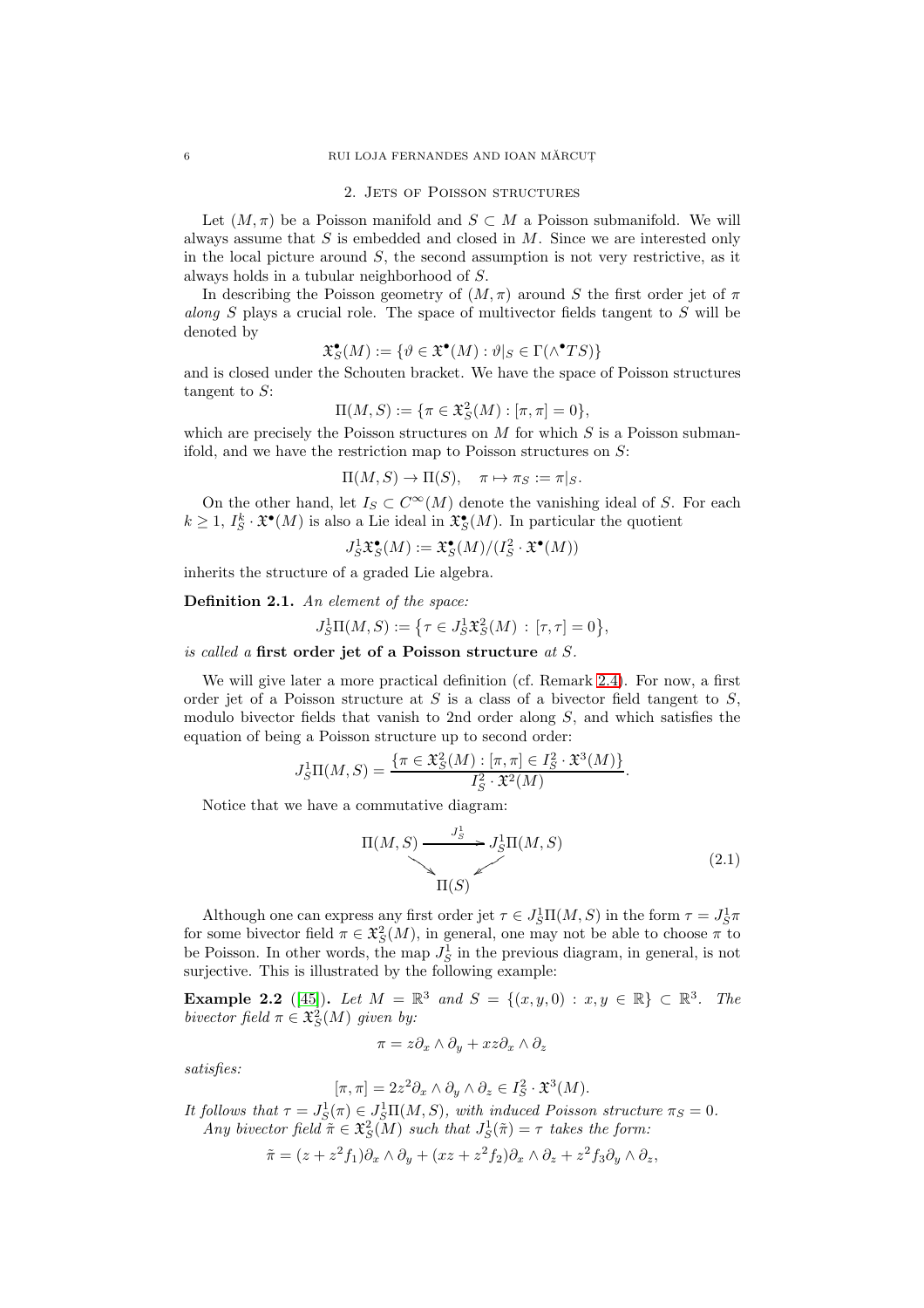for some smooth functions  $f_1, f_2.f_3 \in C^{\infty}(\mathbb{R}^3)$ , and one finds that its Schouten bracket takes the form:

$$
[\tilde{\pi}, \tilde{\pi}] = 2z^2(1 + O(1))\partial_x \wedge \partial_y \wedge \partial_z.
$$

Therefore,  $[\tilde{\pi}, \tilde{\pi}] \neq 0$ , and so  $\tau$  does not belong to the image of  $J_S^1$ .

In the rest of this section we give an alternative description of first order jets in terms of infinitesimal multiplicative (IM) closed 2-forms (see Appendix [A](#page-62-0) for a recollection of definitions and basic facts about IM forms).

In order to motivate this description, recall that a Poisson manifold  $(M, \pi)$  has an associated cotangent Lie algebroid  $T^*M \Rightarrow M$  with anchor  $\pi^{\sharp}$  and Lie bracket:

<span id="page-6-1"></span>
$$
[\alpha,\beta]_{\pi} := \mathscr{L}_{\pi^{\sharp}(\alpha)}\beta - \mathscr{L}_{\pi^{\sharp}(\beta)}\alpha - d\pi(\alpha,\beta). \tag{2.2}
$$

It is a classical result, first observed in [\[21\]](#page-73-12), that one can actually characterize Poisson structures by such Lie algebroid structures. More precisely, it is proved in [\[21\]](#page-73-12) that there is a 1-to-1 correspondence:

$$
\left\{\begin{matrix} \text{Poisson structures}\\ \pi\in\mathfrak{X}^2(M) \end{matrix}\right\} \stackrel{\sim}{\longleftrightarrow}\left\{\begin{matrix} \text{Lie algebroids }(T^*M,[\cdot,\cdot],\rho)\text{ with}\\ \rho:T^*M\to TM\text{ skew-symmetric}\\ [\Omega^1_{\text{cl}}(M),\Omega^1_{\text{cl}}(M)]\subset\Omega^1_{\text{cl}}(M) \end{matrix}\right\}
$$

Using the language of IM forms, this classical result can be reformulated as stating that there is a 1-to-1 correspondence (see [\[7\]](#page-73-8) and also Corollary [2.9](#page-8-0) below):

$$
\Pi(M) \equiv \left\{ \begin{matrix} \text{Poisson structures} \\ \pi \in \mathfrak{X}^2(M) \end{matrix} \right\} \stackrel{\sim}{\longleftrightarrow} \left\{ \begin{matrix} \text{Lie algebroids } (T^*M, [\cdot, \cdot], \rho) \text{ with } \\ \text{Id}: T^*M \to T^*M \text{ a closed IM 2-form} \end{matrix} \right\}
$$

Now the main result of this section is the following submanifold analogue of this classical result. We denote by  $\mu_S: T^*_SM \to T^*S$  the restriction map  $\alpha \mapsto \alpha|_{TS}$ 

**Proposition 2.3.** Given a submanifold  $S \subset M$ , there is a 1-to-1 correspondence:

$$
J_S^1\Pi(M,S) = \left\{ \begin{matrix} \tau \in J_S^1 \mathfrak{X}_S^2(M) \text{ with } \\ [\tau,\tau] = 0 \end{matrix} \right\} \stackrel{\sim}{\longleftrightarrow} \left\{ \begin{matrix} Lie \text{ algebraids } (T_S^*M,[\cdot,\cdot],\rho) \\ \text{with } \mu_S: T_S^*M \to T^*S \\ \text{a closed } IM \text{ 2-form} \end{matrix} \right\}.
$$

<span id="page-6-0"></span>Remark 2.4 (Working definition of 1st order jet of a Poisson structure). This description of first order jets turns out to be much more practical and we will adopt it as our working definition. Hence, we will often denote an element  $\tau \in J_S^1\Pi(M,S)$ as a pair  $\tau = (T_S^*M, \mu_S)$ .

**Example 2.5.** In Example [2.2,](#page-5-1) the 1st order jet  $\tau \in J_S^1\Pi(M, S)$  corresponds to the pair  $(T^*_SM,\mu_S)$ , where  $T^*_SM$  is the Lie algebra bundle (i.e.,  $\rho = 0$ )

$$
\mathbb{R}^2\times\mathbb{R}^3\to\mathbb{R}^2
$$

with Lie bracket given on the basis  $e_1 = (dx)|_S$ ,  $e_2 = (dy)|_S$ ,  $e_3 = (dz)|_S$  by:

$$
[e_1, e_2] = e_3
$$
,  $[e_1, e_3] = xe_3$ ,  $[e_2, e_3] = 0$ ,

and closed IM 2-form  $\mu_S: T^*_SM \to T^*S$  given by:

<span id="page-6-2"></span>
$$
\mu_S(e_1) = dx, \quad \mu_S(e_2) = dy, \quad \mu_S(e_3) = 0. \tag{2.3}
$$

The rest of this section is dedicated to proving the correspondence above as well as relating it with the usual theory of jet bundles. The reader who is willing to accept this identification can skip the remainder of the section altogether.

Remark 2.6. There is yet another approach to first order jets along a submanifold. It starts with the observation that if S is a Poisson submanifold of  $(M, \pi)$  then Is is a Poisson ideal of  $(C^{\infty}(M), \{\cdot, \cdot\})$ . The quotient  $C^{\infty}(M)/I_S$  is a Poisson algebra canonically isomorphic to  $(C^{\infty}(S), \{\cdot, \cdot\}_{S})$ , and the higher order quotients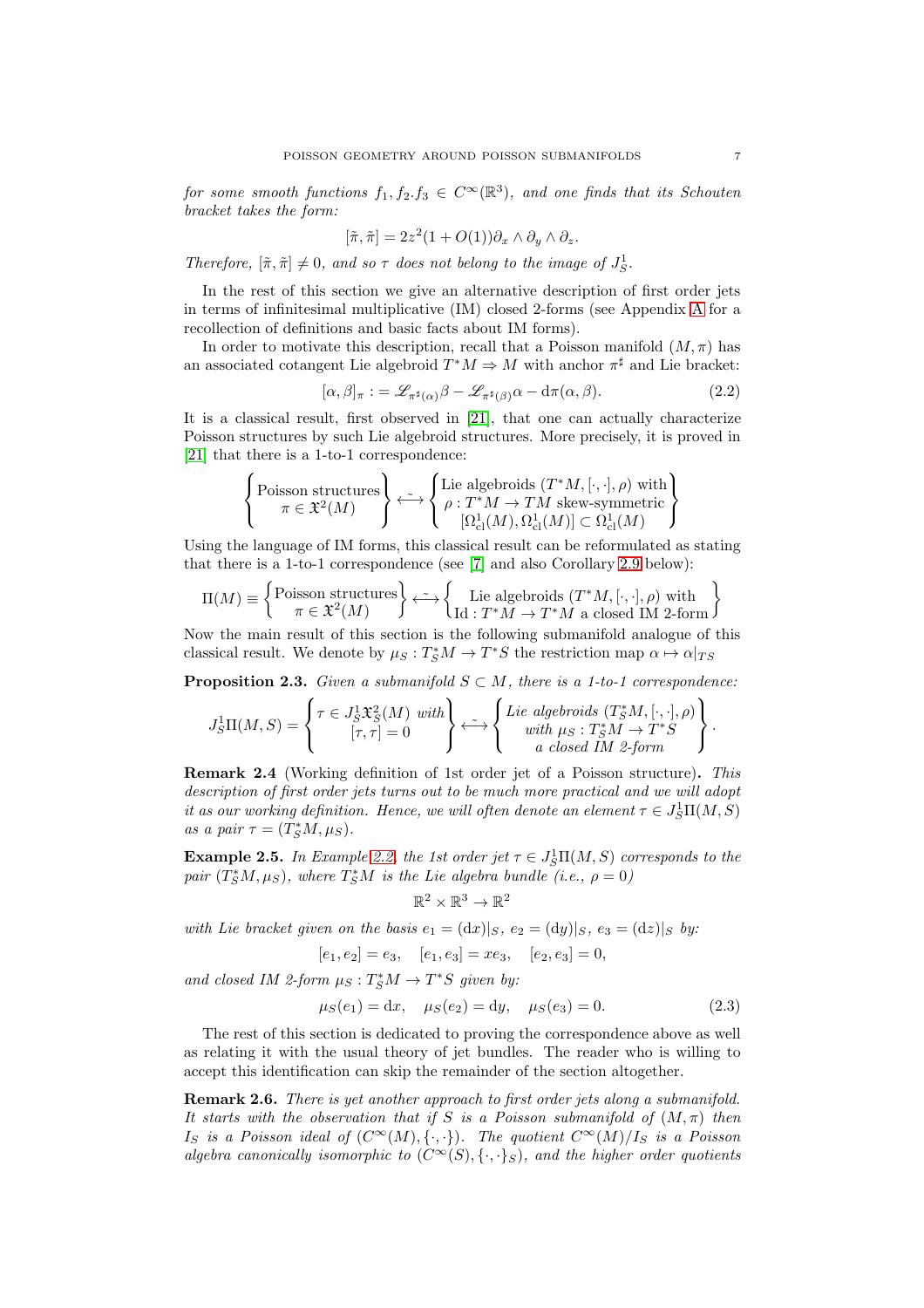$C^{\infty}(M)/I_S^{k+1}$  can be interpreted as kth-order jets of  $\pi$  at S. In fact, given any manifold  $\tilde{M}$  with a closed embedded submanifold  $S \subset M$ , it is not hard to see that there is 1-to-1 correspondence between Poisson algebra structures on  $C^{\infty}(M)/I_S^2$ such that  $I_S/I_S^2$  is a Lie ideal and first order jets of a Poisson structure at S, as defined above (see [\[44\]](#page-74-8) for a proof, and [\[33\]](#page-73-13) for further applications).

2.1. Jets of multivector fields and derivations. We denote as usually by  $J^nE \to M$  the *n*-th order jet bundle of a fiber bundle  $E \to M$ . We call a section  $s \in \Gamma(J^n E)$  holonomic if it is the *n*th-order jet of a section  $f \in \Gamma(E)$ , i.e., if  $s = J<sup>n</sup> f$ . We will be interested in first order jets of the bundle  $E = \wedge^2 TM$ . This is motivated by the following observation. The Lie bracket [\(2.2\)](#page-6-1) of the cotangent algebroid of a Poisson manifold  $(M, \pi)$  depends pointwise on the values and the first order partial derivatives of  $\pi$ , i.e., on the values of the section  $J^1\pi \in \Gamma(J^1(\wedge^2 TM))$ . Moreover, we will see that the first jet encodes precisely the data of the cotangent Lie algebroid. More generally, we will see which (possibly non-holonomic) sections  $\tau \in \Gamma(J^1(\wedge^2 TM))$  give rise to Lie algebroids on  $T^*M$ . For this, we recall briefly the approach to Lie algebroid structures using multiderivations of a vector bundle developed in [\[18\]](#page-73-14).

Given a vector bundle  $E \to M$ , a derivation of E of degree d is an R-multilinear, alternating map

$$
D: \underbrace{\Gamma(E) \times \cdots \times \Gamma(E)}_{d+1\text{-times}} \to \Gamma(E),
$$

for which there exists a bundle map  $\sigma_D : \wedge^d E \to TM$ , called the symbol, such that:

 $D(s_0, \ldots, fs_d) = fD(s_0, \ldots, s_d) + (\mathscr{L}_{\sigma_D(s_0, \ldots, s_{d-1})}f)s_d,$ 

for any  $s_0, \ldots, s_d \in \Gamma(E)$  and  $f \in C^{\infty}(M)$ . The space of derivations of degree d is denoted by  $Der^d(E)$ . It is the space of sections of a vector bundle  $\mathcal{D}^dE \to M$ , which fits into a short exact sequence of vector bundles:

$$
0 \longrightarrow \wedge^{d+1} E^* \otimes E \longrightarrow \mathcal{D}^d E \stackrel{\sigma_D}{\longrightarrow} \wedge^d E^* \otimes TM \longrightarrow 0
$$

There is a graded Lie bracket:

$$
[ , ]: \mathrm{Der}^k(E) \times \mathrm{Der}^l(E) \to \mathrm{Der}^{k+l}(E),
$$

and it is proved in [\[18\]](#page-73-14) that specifying a Lie algebroid structure on  $E \to M$  amounts to giving a degree 1 derivation  $D \in \text{Der}^1(E)$  such that  $[D, D] = 0$ . The derivation D defines the Lie bracket by

$$
[\alpha, \beta] = D(\alpha, \beta),
$$

while the anchor coincides with its symbol:  $\rho = \sigma_D$ .

In our case of interest  $E = T^*M$ , we can generalize formula [\(2.2\)](#page-6-1) and obtain a map from jets of multivector fields to multiderivations:

## <span id="page-7-0"></span>Proposition 2.7.

(a) We have a map of graded Lie algebras:

$$
i: (\mathfrak{X}^{d+1}(M), [ , ]) \to (\text{Der}^d(T^*M), [ , ]),
$$
  

$$
i(\vartheta)(\alpha_0, \dots, \alpha_d) = d(\vartheta(\alpha_0, \dots, \alpha_d)) + \sum_{i=0}^d (-1)^{d-i} i_{\vartheta^{\sharp}(\alpha_0, \dots, \widehat{\alpha_i}, \dots, \alpha_d)} d\alpha_i,
$$

(b) The map in (a) induces an injective map of vector bundles

$$
\tilde{i}: J^1(\wedge^{d+1}TM) \hookrightarrow \mathcal{D}^d(T^*M),
$$

whose image consists of elements  $D \in \mathcal{D}^d(T^*M)$  with skew-symmetric symbol  $\sigma_D \in \wedge^{d+1}TM \subset \wedge^d TM \otimes TM$ .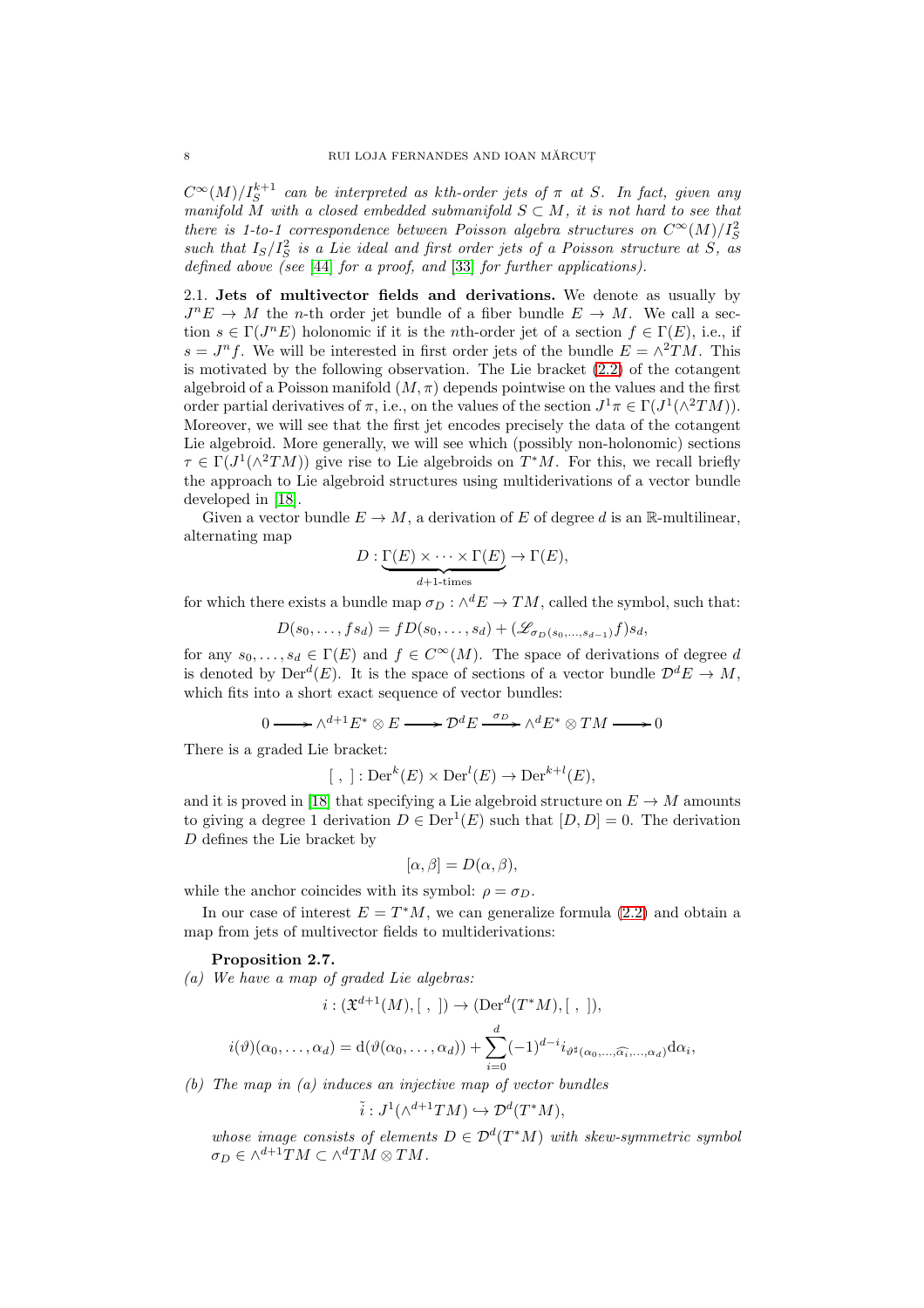*Proof.* Note that  $i(\vartheta)$  is determined by the relations: for all  $f_0, \ldots, f_d \in C^{\infty}(M)$ ,

$$
i(\vartheta)(\mathrm{d} f_0,\ldots,\mathrm{d} f_d)=\mathrm{d}(\vartheta(f_0,\ldots,f_d)),\quad \sigma_{i(\vartheta)}(\mathrm{d} f_1,\ldots,\mathrm{d} f_d)=\vartheta^{\sharp}(\mathrm{d} f_1,\ldots,\mathrm{d} f_d).
$$

Both the Schouten bracket and the bracket on derivations can be described as graded commutators. Using these, one obtains the relation  $i([\vartheta, \tau]) = [i(\vartheta), i(\tau)]$ on exact 1-forms. Using the formula for the symbol of the commutator of derivations given in the proof of [\[18,](#page-73-14) Proposition 1], one obtains that  $\sigma_{[i(\vartheta),i(\tau)]} = \sigma_{i([\vartheta,\tau])}$ . This implies item (a). Item (b) is straightforward.

Remark 2.8. The derivations with skew-symmetric symbol do not form a subalgebra of all derivations. Therefore, one cannot use the map from item (b) of the Proposition to obtain a bracket on first jets.

This leads to the following interpretation of jets as Lie algebroids:

<span id="page-8-0"></span>Corollary 2.9. There is a 1-to-1 correspondence:

$$
\left\{\begin{matrix}\tau\in\Gamma(J^1(\wedge^2 TM))\,\,with\,\\ [\tilde{i}(\tau),\tilde{i}(\tau)]=0\,\end{matrix}\right\}\stackrel{\sim}{\longleftrightarrow}\left\{\begin{matrix}\text{Lie algebraid structures on $T^*M$}\\ \text{with skew-symmetric anchor}\\ \rho:T^*M\to TM\,\end{matrix}\right\}
$$

Under this correspondence, holonomic sections (i.e., Poisson structures) corresponds to Lie algebroid structures for which the identity map  $\mathrm{Id}: T^*M \to T^*M$  is a closed IM 2-form.

Proof. The first part of the corollary follows from the proposition and the results in [\[18\]](#page-73-14). For the second part, consider a jet  $\tau$  satisfying  $[\tilde{i}(\tau), \tilde{i}(\tau)] = 0$ . The anchor of the corresponding Lie algebroid bracket  $[ , ]_{\tau}$  is given by  $\rho = \pi^{\sharp}$ , where  $\pi \in \Gamma(\wedge^2 TM)$  is the bivector field covered by  $\tau$ . By [\(A.2\)](#page-63-0) the identity map Id:  $T^*M \to T^*M$  is a closed IM form if and only if

$$
[\alpha,\beta]_{\tau} = \mathscr{L}_{\pi^{\sharp}(\alpha)}\mu(\beta) - i_{\pi^{\sharp}(\beta)}d\mu(\alpha),
$$

which is equivalent to  $\tilde{i}(\tau) = i(\pi) = \tilde{i}(J^1\pi)$ . Since  $\tilde{i}$  is injective, the conclusion follows.  $\Box$ 

2.2. Jets along a submanifold. We can describe first order jets of Poisson structures as sections of a certain jet bundle satisfying a PDE. Namely, the restriction  $J^1(\wedge^{\bullet}TM)|_S \to S$  has the subbundle of jets tangent to S:

$$
J^1(\wedge^{\bullet}TM : \wedge^{\bullet}TS) := \{ \tau \in J^1(\wedge^{\bullet}TM)|_S : \mathrm{pr}_{\wedge^{\bullet}T_{S}M}(\tau) \in \wedge^{\bullet}TS \}.
$$

This subbundle has an induced projection

$$
\mathrm{pr}_{J^1(\wedge^\bullet TS)}:J^1(\wedge^\bullet TM:\wedge^\bullet TS)\longrightarrow J^1(\wedge^\bullet TS).
$$

and we call a section  $\tau \in \Gamma(J^1(\wedge^{\bullet}TM : \wedge^{\bullet}TS))$  holonomic if its image under this projection is holonomic, i.e., if there  $\gamma \in \mathfrak{X}^{\bullet}(S)$  such that

$$
\mathrm{pr}_{J^1(\wedge^\bullet TS)}(\tau) = J^1\gamma.
$$

Since  $S$  is closed and embedded, this is equivalent to the existence of a multivector field  $\vartheta \in \mathfrak{X}^{\bullet}_{S}(M)$  such that  $J^1 \vartheta|_{S} = \tau$  (then  $\vartheta$  is automatically tangent to S, with  $\vartheta|_S = \gamma$ ). Note that the section  $\vartheta$  is determined only up elements in  $I^2(S) \cdot \mathfrak{X}^{\bullet}(M)$ . Therefore we have a canonical identification between the set of holonomic sections of  $J^1(\wedge^{\bullet}TM : \wedge^{\bullet}TS)$  and the quotient  $J^1_S\mathfrak{X}^{\bullet}_S(M) = \mathfrak{X}^{\bullet}_S(M)/(I^2_S \cdot \mathfrak{X}^{\bullet}(M))$ , which we will use with no further notice.

In general, a Poisson submanifold  $S \subset (M, \pi)$  gives rise to a Lie subalgebroid  $T_S^*M \subset (T^*M, [ , ]_\pi, \pi^\sharp)$  of the tangent bundle. This Lie subalgebroid encodes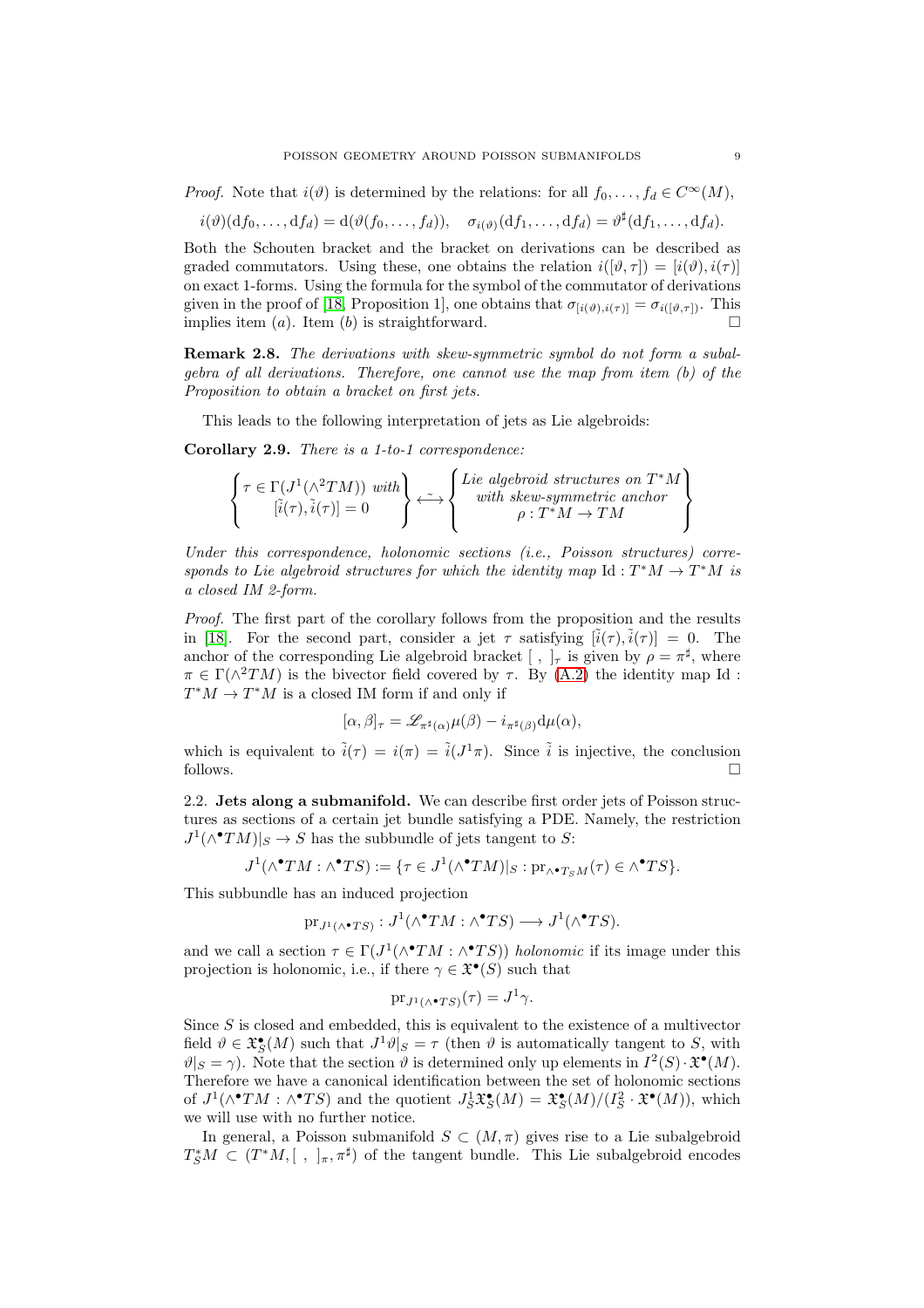precisely the first jet data of  $J_S^1 \pi \in J_S^1 \Pi(M, S)$ . To make this precise, we consider the following. First consider multiderivations of  $T^*M$  with symbol tangent to S:

$$
\operatorname{Der}^d_S(T^*M) := \{ D \in \operatorname{Der}^d(T^*M) : \sigma_D(\alpha_1, \dots, \alpha_d) \in TS, \ \forall \alpha_i \in T^*_SM \}.
$$

We have the following relative version of Proposition [2.7:](#page-7-0)

# <span id="page-9-1"></span>Proposition 2.10.

(a)  $\text{Der}^{\bullet}_{S}(T^{*}M)$  is closed under the commutator bracket, and we have a commutative diagram of graded Lie algebra homomorphisms:

$$
\mathfrak{X}^{\bullet+1}_S(M) \xrightarrow{i} \operatorname{Der}^{\bullet}_S(T^*M)
$$

$$
\downarrow J^1_S \qquad \qquad \downarrow r_S
$$

$$
J^1_S \mathfrak{X}^{\bullet+1}_S(M) \xrightarrow{i_S} \operatorname{Der}^{\bullet}(T^*_SM),
$$

where i is the map from Proposition [2.7](#page-7-0) and where  $r<sub>S</sub>$  is the operation of restricting a derivation of  $T^*M$  tangent to S to a derivation of  $T^*_SM$ . (b) The map is induces an injective vector bundle map

 $\tilde{i}_S : J^1(\wedge^{d+1}TM : \wedge^{d+1}TS) \hookrightarrow \mathcal{D}^d(T^*_SM),$ 

whose image consists of elements  $D \in \mathcal{D}^d(T^*_SM)$  whose symbol is a multivector  $\sigma_D \in \wedge^d TS \subset \wedge^{d-1}T_S M \otimes TS.$ 

We have the following analogue of Corollary [2.9.](#page-8-0) The proof is entirely similar, where one uses instead Proposition [2.10.](#page-9-1) In particular, this yields the main result of this section:

<span id="page-9-2"></span>Corollary 2.11. There is a 1-to-1 correspondence:

$$
\left\{\begin{matrix} \tau\in\Gamma(J^1(\wedge^2 TM:\wedge^2 TS))\\ \text{with } [\tilde i_S(\tau),\tilde i_S(\tau)]=0 \end{matrix}\right\} \stackrel{\sim}{\longleftrightarrow} \left\{\begin{matrix}Lie\ algebraid\ structures\ on\ T^*_SM\ \text{with\ anchor}\ \rho:T^*_SM\to TS\ s.t.\:;\\ \langle\mu_S(\alpha),\rho(\beta)\rangle=-\langle\mu_S(\beta),\rho(\alpha)\rangle \end{matrix}\right\}.
$$

Under this correspondence, holonomic sections (i.e., 1st order jets of Poisson structures) correspond to Lie algebroids for which  $\mu_S$  is a closed IM 2-form:

$$
J_S^1\Pi(M,S) = \left\{ \begin{matrix} \tau \in J_S^1 \mathfrak{X}_S^2(M) \text{ with } \\ [\tau,\tau] = 0 \end{matrix} \right\} \stackrel{\sim}{\longleftrightarrow} \left\{ \begin{matrix} Lie \text{ algebroids } (T_S^*M,[\cdot,\cdot],\rho) \\ \text{with } \mu_S: T_S^*M \to T^*S \\ a \text{ closed } IM \text{ 2-form} \end{matrix} \right\}.
$$

### 3. Over-symplectic groupoids

<span id="page-9-0"></span>In this section we start by recalling the notion of over-symplectic groupoid and its properties. This is the type of groupoid one obtains by restricting a symplectic groupoid to an invariant submanifold, i.e., a (complete) Poisson submanifold of the underlying Poisson manifold. This is also the type of groupoid for which one can hope to find coisotropic embeddings. We show in this section that the infinitesimal data corresponding to an over-symplectic groupoid  $(\mathcal{G}_S, \omega_S)$  is precisely a first order jet of a Poisson structure at S.

3.1. Over-symplectic groupoids. Unless otherwise stated, all groupoids are assumed to be Hausdorff and source connected. The latter implies that the orbits of a groupoid coincide with the orbits of its Lie algebroid. We will denote the restriction of a Lie groupoid  $\mathcal{G} \rightrightarrows M$  to a submanifold  $S \subset M$  by:

$$
\mathcal{G}|_S := \mathbf{s}^{-1}(S) \cap \mathbf{t}^{-1}(S).
$$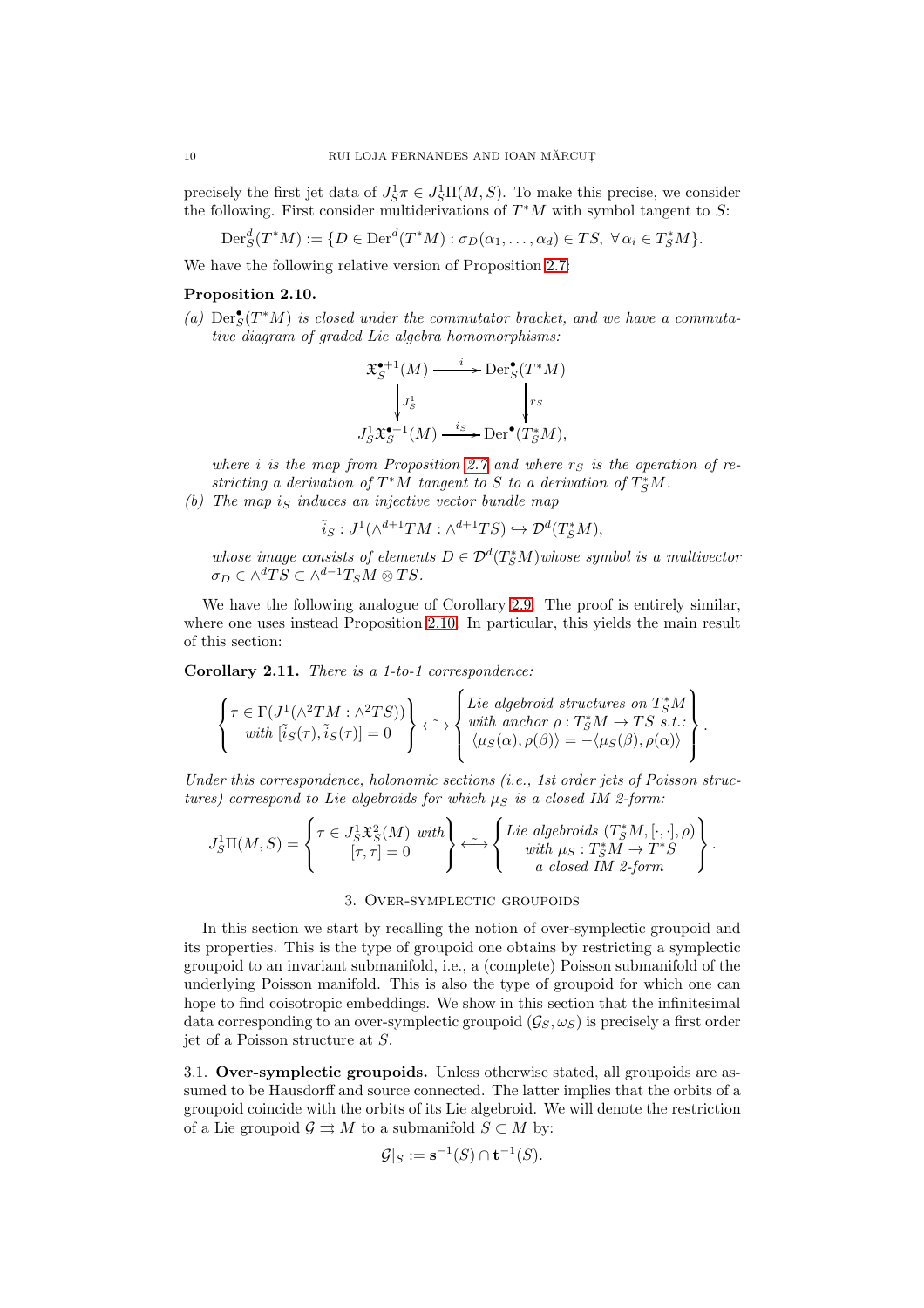This is always a groupoid  $\mathcal{G}|_S \rightrightarrows S$ , but it may fail to be smooth, i.e., to be a Lie subgroupoid. However, if  $S$  is saturated by orbits of  $G$  then

$$
\mathcal{G}|_S = \mathbf{s}^{-1}(S) = \mathbf{t}^{-1}(S),
$$

and  $\mathcal{G}|_S \rightrightarrows S$  is a source connected Lie subgroupoid of  $\mathcal{G} \rightrightarrows M$ .

<span id="page-10-1"></span>**Proposition 3.1.** Let  $(\mathcal{G}, \omega) \implies (M, \pi)$  be a symplectic groupoid and  $S \subset M$ a closed embedded Poisson submanifold. Then  $\mathcal{G}|_S \implies S$  is a closed embedded coisotropic Lie subgroupoid of  $\mathcal{G} \implies M$ . The restriction of the symplectic form  $\omega_S := \omega|_{\mathcal{G}|_S}$  is a closed multiplicative form on  $\mathcal{G}|_S$  satisfying

$$
\ker \omega_S \subset \ker \mathrm{d} s_S \cap \ker \mathrm{d} t_S,
$$

where are  $s_S$  and  $t_S$  are the source and target maps of  $\mathcal{G}|_S \rightrightarrows S$ .

*Proof.* Since S is a closed Poisson submanifold, it is a union of symplectic leaves, and since  $\mathcal G$  is source connected, it follows that S is a saturated submanifold for  $\mathcal G$ . Therefore,  $\mathcal{G}|_S \rightrightarrows S$  is a closed embedded Lie subgroupoid of  $\mathcal{G} \rightrightarrows M$ . Moreover,  $\ker ds = \ker ds_S \subset T\mathcal{G}|_S$  and  $\ker dt = \ker dt_S \subset T\mathcal{G}|_S$ . Since  $\omega$  is multiplicative and closed, the restriction  $\omega_S$  is also multiplicative and closed.

Now, recall that if a Poisson map is transverse to a coisotropic submanifold, then it pulls it back to a coisotropic submanifold. Since a Poisson submanifold is also coisotropic, we can apply this fact to the target map  $\mathbf{t} : (\mathcal{G}, \omega) \to (M, \pi)$  to conclude that  $\mathcal{G}|_S = \mathbf{t}^{-1}(S) \subset \mathcal{G}$  is a coisotropic submanifold.

In order to prove the statement concerning the kernel of  $\omega_S$  observe that, since ker ds, ker dt  $\subset T(\mathcal{G}|_S)$ , for  $v \in \ker \omega_S$  we have:

$$
\omega_S(v, w) = \omega(v, w) = 0, \quad \forall w \in \ker ds + \ker dt.
$$

Hence, we obtain:

$$
\ker \omega_S \subset (\ker \mathrm{d}t)^{\perp_{\omega}} \cap (\ker \mathrm{d}s)^{\perp_{\omega}} = \ker \mathrm{d}s \cap \ker \mathrm{d}t = \ker \mathrm{d}s_S \cap \ker \mathrm{d}t_S. \qquad \Box
$$

The previous proposition shows that the restriction of a symplectic groupoid to a Poisson submanifold is an over-symplectic groupoid in the sense of [\[7\]](#page-73-8):

<span id="page-10-0"></span>**Definition 3.2.** An **over-symplectic groupoid** is a groupoid  $\mathcal{G}_S \rightrightarrows S$  together with a closed multiplicative 2-form  $\omega_S \in \Omega^2(\mathcal{G}_S)$  such that

$$
\ker \omega_S \subset \ker \mathrm{d} s_S \cap \ker \mathrm{d} t_S.
$$

We will need the following properties of over-symplectic groupoids:

<span id="page-10-2"></span>**Proposition 3.3** (Proposition 4.5 from [\[7\]](#page-73-8)). Let  $\mathcal{G}_S \rightrightarrows S$  be a Lie groupoid and  $\omega_S \in \Omega^2(\mathcal{G}_S)$  a closed multiplicative 2-form. The following are equivalent:

- (a)  $(\mathcal{G}_S, \omega_S)$  is over-symplectic;
- (b)  $(\ker dt_S)^{\perp_{\omega_S}} = \ker ds_S;$
- (c) rank $(\omega_S|_x) = 2 \dim S$ , for all  $x \in S$ ;
- (d) ker  $\omega_S|_x \subset \ker d_x \mathbf{s}_S \cap \ker d_x \mathbf{t}_S$ , for all  $x \in S$ ;
- (e) There exists a Poisson structure on S, such that  $\mathbf{t}_S : (\mathcal{G}_S, \omega_S) \to (S, \pi_S)$  is a forward Dirac map.

Moreover, if these hold,  $\omega_S$  has constant rank and the orbits of  $\mathcal{G}_S$  coincide with the symplectic leaves of  $(S, \pi_S)$ .

We have the following converse of Proposition [3.1:](#page-10-1)

**Proposition 3.4.** Let  $i : (G_S, \omega_S) \rightarrow (G, \omega)$  be a coisotropic embedding of an oversymplectic groupoid in a symplectic groupoid. The corresponding embedding of units  $(S, \pi_S) \hookrightarrow (M, \pi)$  is a Poisson map. If the embedding is closed then S is a saturated submanifold of M and  $\mathcal{G}_S = \mathcal{G}|_S$ .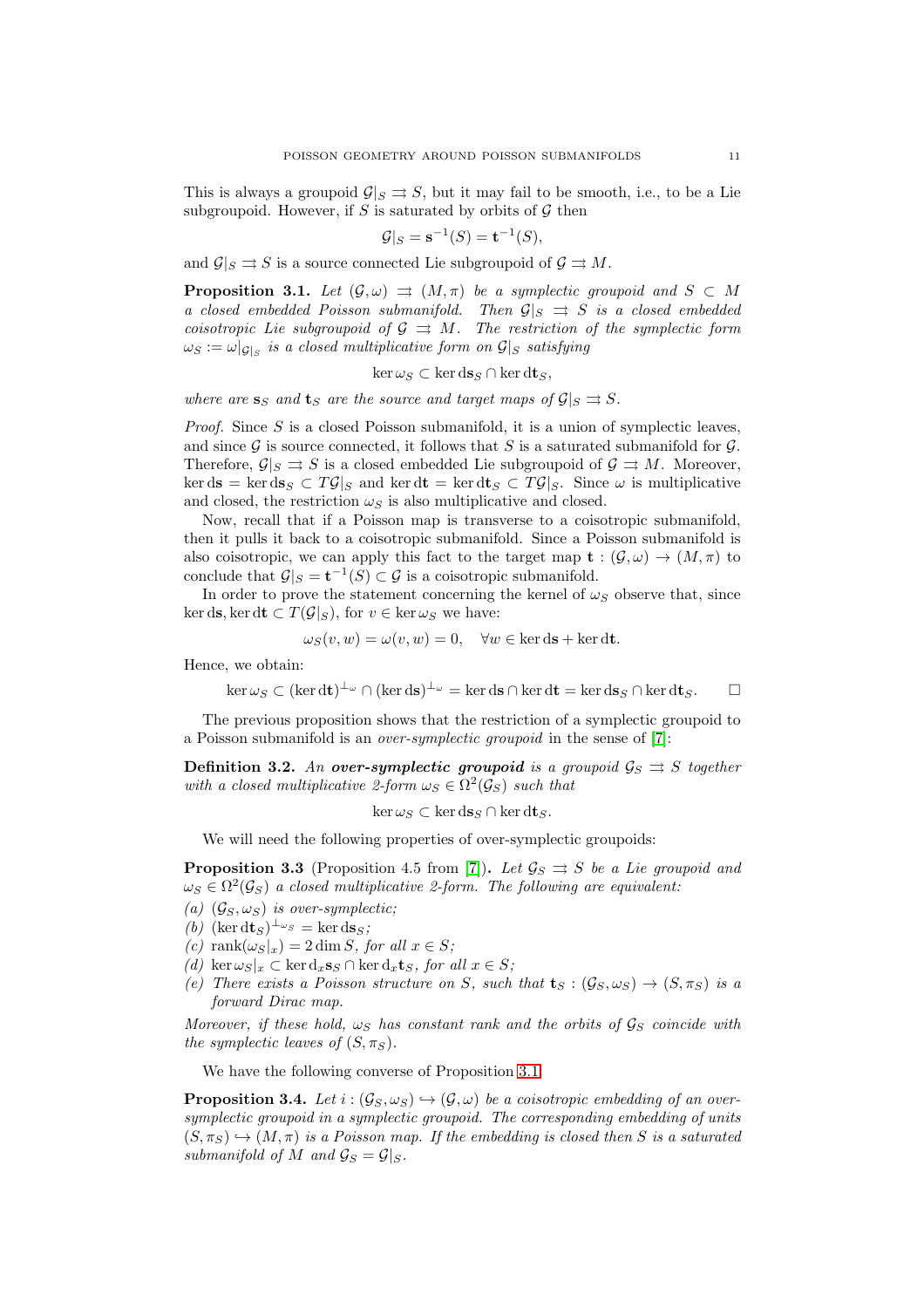*Proof.* Since  $\mathcal{G}_S$  is an embedded subgroupoid of  $\mathcal{G}$ , the source/target fibers of  $\mathcal{G}_S$ are embedded submanifolds of the source/target fibers of  $\mathcal{G}$ :

$$
\mathbf{s}_S^{-1}(x) \subset \mathbf{s}^{-1}(x), \quad \mathbf{t}_S^{-1}(x) \subset \mathbf{t}^{-1}(x), \quad \forall \, x \in S.
$$

We claim that they have the same dimension, so these are open inclusions. For this, observe that:

$$
\dim \mathbf{s}_S^{-1}(x) = \dim \mathbf{t}_S^{-1}(x) = \dim \mathcal{G}_S - \dim S,
$$
  

$$
\dim \mathbf{s}^{-1}(x) = \dim \mathbf{t}^{-1}(x) = \dim \mathcal{G} - \dim M = \frac{1}{2} \dim \mathcal{G},
$$
  

$$
\dim \mathcal{G} = \dim(\ker \omega_S) + \dim \mathcal{G}_S = 2(\dim \mathcal{G}_S - \dim S),
$$

where in the second equation we used that  $\mathcal G$  is a symplectic groupoid and in the last equation we used Proposition [3.3](#page-10-2) and the fact that the embedding is coisotropic. These equations imply that:

$$
\dim s_S^{-1}(x) = \dim \mathbf{t}_S^{-1}(x) = \dim \mathbf{s}^{-1}(x) = \dim \mathbf{t}^{-1}(x),
$$

as claimed.

It follows that the orbits of  $\mathcal{G}_S \rightrightarrows S$  are open subsets of the orbits of  $\mathcal{G} \rightrightarrows M$ . Therefore, S is a Poisson submanifold with Poisson structure  $\pi_S$ . Thus we obtain the following commutative diagram:

$$
(G_S, \omega_S) \xrightarrow{i} (G, \omega)
$$
  
\n
$$
\downarrow t_S
$$
  
\n
$$
(S, \pi_S) \xrightarrow{i} (M, \pi)
$$

where the horizontal arrows are backward Dirac and t forward Dirac. It follows by [\[30,](#page-73-15) Lemma 3] applied to  $\mathcal{G}|_S$  that also  $\mathbf{t}_S$  is forward Dirac, i.e., the induced Poisson structure on the base of the over-symplectic groupoid  $(\mathcal{G}_S, \omega_S)$  coincides with  $\pi_S$ .

Now if the embedding is closed, the source/target fibers of  $\mathcal{G}_S$  are closed submanifolds of the source/target fibers of  $\mathcal G$ . Since they are connected, they coincide:

$$
\mathbf{s}_S^{-1}(x) = \mathbf{s}^{-1}(x), \quad \mathbf{t}_S^{-1}(x) = \mathbf{t}^{-1}(x), \quad \forall x \in S.
$$

This implies that S is saturated and that  $\mathcal{G}_S = \mathcal{G}|_S$ .

Note that for an over-symplectic groupoid  $(\mathcal{G}_S, \omega_S)$  the distribution ker $\omega_S$  is integrable. If  $\ker \omega_S$  is a simple foliation then  $\omega_S$  descends to a symplectic form  $\omega_S$ on the leaf space  $\mathcal{G}_S$  / ker $\omega_S$ , which inherits the structure of a symplectic groupoid

$$
(\mathcal{G}_S/\ker \omega_S, \omega_S) \rightrightarrows S
$$

integrating the Poisson manifold  $(S, \pi_S)$ . This explains the term "over-symplectic". We can summarize this discussion by the following diagram:



We will see that not every over-symplectic groupoid admits a coisotropic embeddings into a symplectic groupoid (Example [3.9\)](#page-14-0).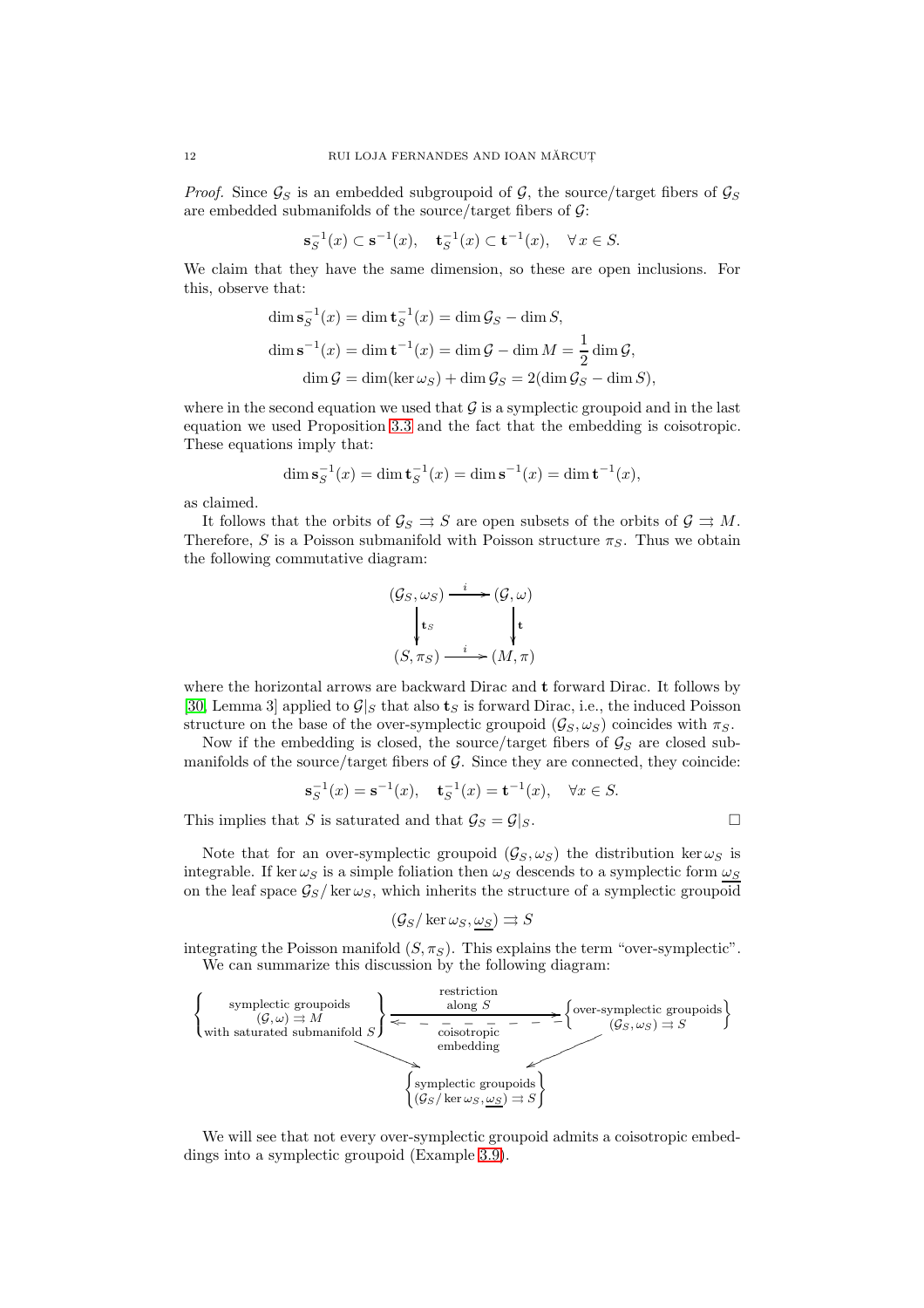3.2. Over-symplectic groupoids and first order jets. We will show now that over-symplectic groupoids are the global objects corresponding to first order jets of Poisson structures along Poisson submanifolds. In other words, the previous diagram is the groupoid version of the diagram [\(2.1\)](#page-5-2).

Let  $(\mathcal{G}_S, \omega_S) \Rightarrow S$  be an over-symplectic groupoid. If  $A_S \rightarrow S$  denotes its Lie algebroid, then  $\omega_S$  induces a closed IM 2-form  $\mu : A_S \to T^*S$  (see Appendix [A\)](#page-62-0). By Proposition [3.3,](#page-10-2) this bundle map is surjective. In fact, we have:

<span id="page-12-1"></span>**Proposition 3.5.** If  $\mathcal{G}_S \rightrightarrows S$  is a source 1-connected Lie groupoid with Lie algebroid  $A_S \rightarrow S$ , there is a 1-to-1 correspondence:

$$
\left\{\begin{matrix}over-symplectic\ structures\\ \omega_S\in\Omega^2(\mathcal G_S)\end{matrix}\right\}\stackrel{\sim}{\longleftrightarrow}\left\{\begin{matrix}surjective\ IM\ closed\ 2-forms\\ \mu:A_S\to T^*S\end{matrix}\right\}
$$

*Proof.* We identify  $A_S = \text{ker ds}|_S$ . Then, as explained in Section [A,](#page-62-0) the 1-to-1 correspondence between multiplicative forms and IM forms associates to a closed multiplicative form  $\omega_S \in \Omega^2_M(\mathcal{G}_S)$  the *closed* IM form  $\mu : A_S \to T^*S$  given by composing the maps:

$$
\ker ds|_S \xrightarrow{\omega_S} T_S^* \mathcal{G}_S \xrightarrow{\text{pr}} T^*S ,
$$

where pr is the pullback along the unit map  $S \hookrightarrow \mathcal{G}_S$ . By Proposition [3.3,](#page-10-2)  $\omega_S \in$  $\Omega_{\rm M}^2(\mathcal{G}_S)$  is an over-symplectic structure if and only if

<span id="page-12-0"></span>
$$
(\ker ds|_S)^{\perp_{\omega_S}} = \ker dt|_S. \tag{3.1}
$$

The inclusion ker dt  $\subset (\ker ds)^{\perp_{\omega_S}}$  holds for any multiplicative 2-form, and using the decomposition  $T_S \mathcal{G}_S = TS \oplus \ker \mathrm{dt}|_S$  we see that [\(3.1\)](#page-12-0) is equivalent to

$$
(\ker \mathrm{ds}|_S)^{\perp_{\omega_S}} \cap TS = \{0\}.
$$

This condition is equivalent to  $\mu$  being surjective.

Given a pair 
$$
(A_S, \mu)
$$
, where  $\mu : A_S \to T^*S$  a surjective closed IM form, we can choose a manifold and an isomorphism of vector bundles  $A_S \simeq T^*_S M$  such that  $\mu$  becomes the canonical projection  $\mu_S : T^*_S M \to T^*S$ : for example, we can choose  $M := (\ker \mu)^*$ . So by Corollary 2.11, we see that the infinitesimal data  $(A_S, \mu)$  codifying an over-symplectic groupoid is the same thing as a first order jet of a Poisson structure  $(T^*_S M, \mu_S)$ . This justifies one of the entries in the dictionary from the Introduction.

Now if  $(\mathcal{G}_S, \omega_S) \rightrightarrows S$  is an over-symplectic groupoid integrating the pair  $(A_S, \mu)$ and it admits a coisotropic embedding  $i : (\mathcal{G}_S, \omega_S) \hookrightarrow (\mathcal{G}, \omega)$  into a symplectic groupoid  $(\mathcal{G}, \omega) \rightrightarrows (M, \pi)$ , then we obtain:

- a Poisson embedding  $(S, \pi_S) \hookrightarrow (M, \pi);$
- an isomorphism  $(A_S, \mu) \simeq (T_S^*M, \mu_S);$
- $(M, \pi)$  is a solution of the realization problem for  $\tau = (T_S^*M, \mu_S)$ :

$$
J_S^1 \pi = \tau.
$$

Next we will look at some examples, before we discuss the problem of existence of coisotropic groupoid embeddings.

3.3. Examples of over-symplectic groupoids. We give a few examples of oversymplectic groupoids which will be useful later.

<span id="page-12-2"></span>**Example 3.6** (Products). Let  $(\Sigma, \omega_{\Sigma}) \implies S$  be a symplectic groupoid and G be a Lie group. We obtain an over-symplectic groupoid by forming the product:

$$
\mathcal{G}_S := \Sigma \times G, \quad \omega_S := \mathrm{pr}_{\Sigma}^* \omega_{\Sigma}.
$$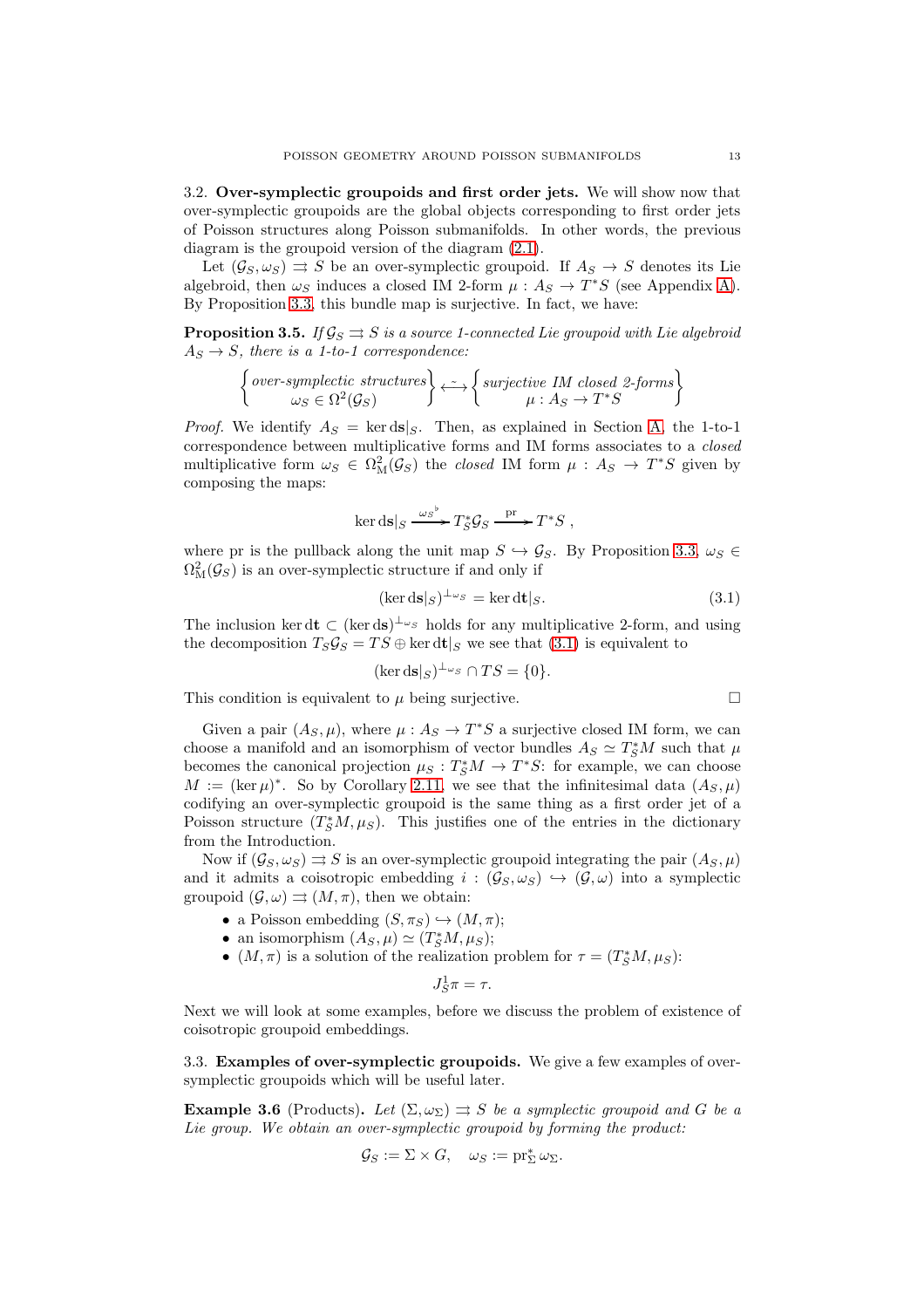<span id="page-13-1"></span>Example 3.7 (Transitive over-symplectic groupoids). By Proposition [3.3,](#page-10-2) an oversymplectic groupoid  $(\mathcal{G}_S, \omega_S) \rightrightarrows S$  is transitive if and only if the Poisson structure induced on its base is non-degenerate:  $\pi_S = \omega^{-1}$ , for a symplectic form  $\omega \in \Omega^2(S)$ . Assuming this to be the case, and denoting the isotropy group at  $x \in S$  by  $G = \mathcal{G}_{S,x}$ , we obtain a principal G-bundle  $\mathbf{t} : \mathbf{s}^{-1}(x) \to S$  with a symplectic form  $\omega$  on the base. Applying again Proposition [3.3](#page-10-2) (e), one sees that  $\mathbf{t}^* \omega = \omega_S|_{\mathbf{s}^{-1}(x)}$ .

Conversely, if we are given a principal G-bundle  $p : P \rightarrow S$  with a symplectic form  $\omega \in \Omega^2(S)$ , then the gauge construction produces a transitive groupoid

$$
\mathcal{G}_S = P \times_G P \rightrightarrows S,
$$

together with the closed, multiplicative 2-form:

$$
\omega_S = (p \circ pr_2)^* \omega - (p \circ pr_1)^* \omega \in \Omega^2(\mathcal{G}_S).
$$

This makes  $(\mathcal{G}_S, \omega_S)$  into a transitive over-symplectic groupoid.

These constructions are inverse to each other, up to isomorphism. So transitive over-symplectic groupoids correspond to principal bundles with a symplectic form on the base.

At the infinitesimal level, if  $A<sub>S</sub>$  is the Lie algebroid of  $\mathcal{G}<sub>S</sub>$ , the corresponding closed IM-2 form is given by  $\mu = \omega^{\flat} \circ \rho$ .

Example 3.8 (Over-symplectic bundles of Lie groups). At the other extreme, Proposition [3.3](#page-10-2) implies that an over-symplectic groupoid  $(\mathcal{G}_S, \omega_S) \rightrightarrows S$  is a bundle of Lie groups if and only if the Poisson structure on its base vanishes:  $\pi_S = 0$ . These already provide non-trivial examples even in the case of a trivial group bundle, i.e., if  $\mathcal{G}_S$  is the product:

$$
\mathcal{G}_S \simeq G \times S \to S,
$$

for a fixed Lie group G. Since any multiplicative 2-form on a Lie group is trivial, a multiplicative 2-form  $\omega_S \in \Omega^2(G \times S)$  has the form:

$$
\omega_S=\eta+c
$$

where (see [\[7,](#page-73-8) Section 6.4])

- the mixed component  $\eta_{(g,x)} \in T_g^*G \otimes T_x^*S$  satisfies that, for any  $w \in T_xS$ ,  $i_w \eta$  is a multiplicative 1-form on G, which is the same as a bi-invariant 1-form on  $G$ , or a  $G$ -invariant element of  $\mathfrak{g}^*$ ;
- the horizontal component is a group homomorphism

$$
G \ni g \mapsto c(g) \in \Omega^2(S).
$$

Then, the condition that  $\omega_S$  is closed translates to:

$$
\frac{\mathrm{d}}{\mathrm{d}t}\Big|_{t=0}c(\exp(tv))=\mathrm{d}(i_v\eta)|_{\{e\}\times S}\in\Omega^2(S),\quad v\in\mathfrak{g}.
$$

At the infinitesimal level we have the trivial Lie algebra bundle  $A_S = \mathfrak{g} \times S \to S$ , and the induced closed IM 2-form is:

$$
\mu: \mathfrak{g} \times S \to T^*S, \ \langle w, \mu(v) \rangle = i_w i_v \eta|_{g=e}, \quad v \in \mathfrak{g}, w \in TS.
$$

The IM-condition says that  $\mu : \mathfrak{g} \to \Omega^1(S)$  satisfies:

<span id="page-13-0"></span>
$$
\mu([v, w]) = 0. \tag{3.2}
$$

Conversely, the reconstruction of  $\omega_{S}$  from  $\mu$  works as follows. The component  $\eta$ can be always defined:

$$
\eta(v, w) = i_w \mu(\mathrm{d}L_{g^{-1}}v), \quad v \in T_gG, w \in T_xS.
$$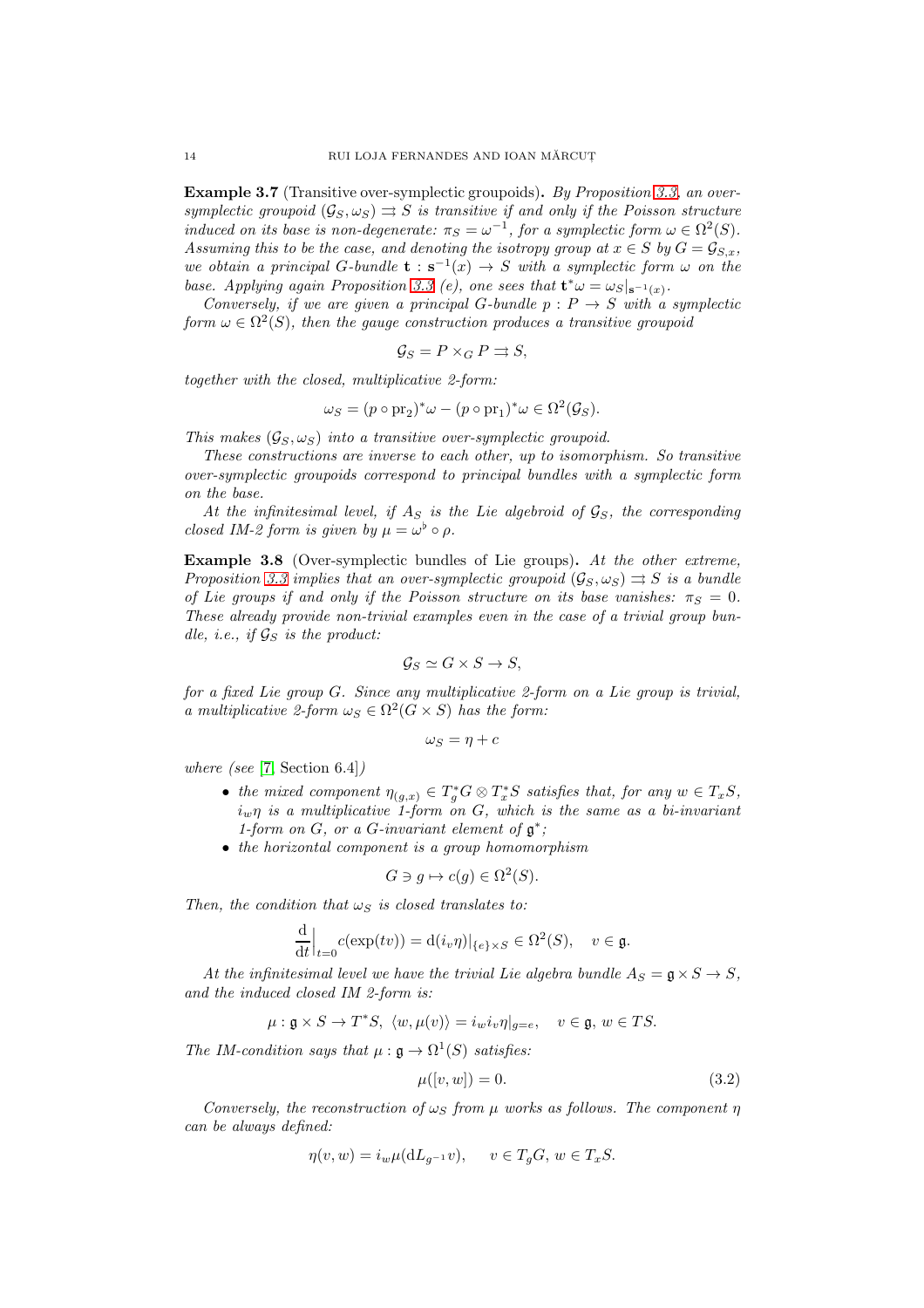The component  $c: G \to \Omega^2(S)$  is a group homomorphism integrating the Lie algebra homomorphism  $d \circ \mu : \mathfrak{g} \to \Omega^2(S)$ , which exists e.g. if G is simply connected. Moreover, if  $\mu$  itself integrates to a group homomorphism  $\lambda: G \to \Omega^1(S)$ , then

$$
\omega_S = d\tilde{\lambda}, \quad where \quad \tilde{\lambda}_{(g,x)} = \text{pr}_S^*(\lambda(g)).
$$

When G is a compact Lie group, the group homomorphism  $c: G \to \Omega^2(S)$  must be trivial, and so its Lie algebra version  $d \circ \mu : \mathfrak{g} \to \Omega^2(S)$  vanishes. The IM condition [\(3.2\)](#page-13-0) then means we can view  $\mu : \mathfrak{g} \to \Omega^1(S)$  as an 1-form  $\mu \in \Omega^1(S, (\mathfrak{g}^*)^G)$ . When this form is exact (e.g., if  $H^1(S) = 0$ ), there is  $f \in C^{\infty}(S) \otimes (\mathfrak{g}^*)^G$  such that

$$
\mu(v) = \langle \mathrm{d}f, v \rangle, \quad v \in \mathfrak{g}.
$$

The nondegeneracy of  $\mu$  is equivalent to f being an immersion, and we obtain the following expression for  $\omega_s$  in terms of f:

$$
\omega_S((w_1, v_1), (w_2, v_2)) = \langle df(v_1), dL_g^{-1}(w_2) \rangle - \langle df(v_2), dL_g^{-1}(w_1) \rangle,
$$

for all  $(w_i, v_i) \in T_g G \oplus T_x S$ .

<span id="page-14-0"></span>**Example 3.9** (Non-existence of a coisotropic embedding). The jet  $\tau \in J_S^1\Pi(M, S)$ in Example [2.2](#page-5-1) satisfies  $\pi_S \equiv 0$ . The corresponding pair  $(T_S^*M, \mu_S)$  has zero anchor, i.e., it is a bundle of Lie algebras. This Lie algebroid integrates to a bundle of 1 connected Lie groups  $\mathcal{G}_S \implies S$  which is Hausdorff. An explicit description is the following. We use coordinates  $(x, y)$  in  $S = \mathbb{R}^2$  and  $\mathbf{s} = \mathbf{t} : \mathcal{G}_S \to S$  is the trivial bundle pr :  $\mathbb{R}^5 = \mathbb{R}^2 \times \mathbb{R}^3 \to \mathbb{R}^2$ , where on the fiber we use coordinates  $(u, v, w)$ . The multiplication  $m : \mathcal{G}_S \times_S \mathcal{G}_S \to \mathcal{G}_S$  of the group over  $(x, y) \in S$  is given by:

$$
(u_1, v_1, w_1) \cdot (u_2, v_2, w_2) = (u_1 + u_2, v_1 + e^{xu_1}v_2, w_1 + w_2 + \frac{e^{xu_1} - 1}{x}v_2).
$$

Note that this is not a trivial group bundle.

By Proposition [3.5,](#page-12-1) there is a multiplicative closed 2-form  $\omega_S$  on  $\mathcal{G}_S$ . The resulting over-symplectic groupoid  $(\mathcal{G}_S, \omega_S)$  does not admit a coisotropic embedding, for otherwise  $\tau$  would be in the image of  $J_S^1$ , contradicting Example [2.2.](#page-5-1)

It is not hard to show that the over-symplectic structure is

 $\omega_S = dx \wedge du + dy \wedge dv + w dx \wedge dy - x dy \wedge dw,$ 

by proving that this form is closed, multiplicative and induces the IM form  $(2.3)$ .

<span id="page-14-1"></span>**Example 3.10** (Principal type). Let  $(\Sigma, \omega_{\Sigma}) \rightrightarrows S$  be a symplectic groupoid, and let  $\mathcal{H} \rightrightarrows S$  be a transitive Lie groupoid. Consider their product over S:

$$
\mathcal{G}_S := \{ (\sigma, h) \in \Sigma \times \mathcal{H} : \mathbf{s}_{\Sigma}(\sigma) = \mathbf{s}_{\mathcal{H}}(h), \, \mathbf{t}_{\Sigma}(\sigma) = \mathbf{t}_{\mathcal{H}}(h) \} \Rightarrow S,
$$

with groupoid structure such that the inclusion  $\mathcal{G}_S \hookrightarrow \Sigma \times \mathcal{H}$  is a groupoid map. Smoothness of  $\mathcal{G}_S$  follows because, as for any transitive Lie groupoid, the anchor  $map (\mathbf{t}_{\mathcal{H}}, \mathbf{s}_{\mathcal{H}}): \mathcal{H} \to S \times S$  is a submersion. Then  $\mathcal{G}_S$  is an over-symplectic groupoid with multiplicative 2-form:

$$
\omega_S := \mathrm{pr}_{\Sigma}^*(\omega_{\Sigma}) \in \Omega^2(\mathcal{G}_S),
$$

which we will call the over-symplectic groupoid of principal type associated to  $(\Sigma, \omega)$  and H. The terminology comes from the fact that, if one fixes a base point  $x_0 \in S$ , the transitive groupoid H can be identified with the gauge groupoid  $\mathcal{H} \simeq P \times_G P$  associated to the principal bundle  $P := \mathbf{s}_{\mathcal{H}}^{-1}(x_0)$ , with projection  $\mathbf{t}_{\mathcal{H}} : P \to S$  and structure group  $G := \mathbf{s}_{\mathcal{H}}^{-1}(x_0) \cap \mathbf{t}_{\mathcal{H}}^{-1}(x_0)$ .

The Poisson structure  $\pi_S$  induced on S by the over-symplectic groupoid  $(\mathcal{G}_S, \omega_S)$ is the same as the one induced by the symplectic groupoid  $(\Sigma, \omega_{\Sigma})$ . Some of the previous examples fit into this setting:

• When P is the trivial principal bundle,  $P \simeq G \times S$ , or equivalently  $\mathcal{H} =$  $(S \times S) \times G$ , then  $\mathcal{G}_S$  is the product  $\mathcal{G}_S = \Sigma \times G$  of Example [3.6.](#page-12-2)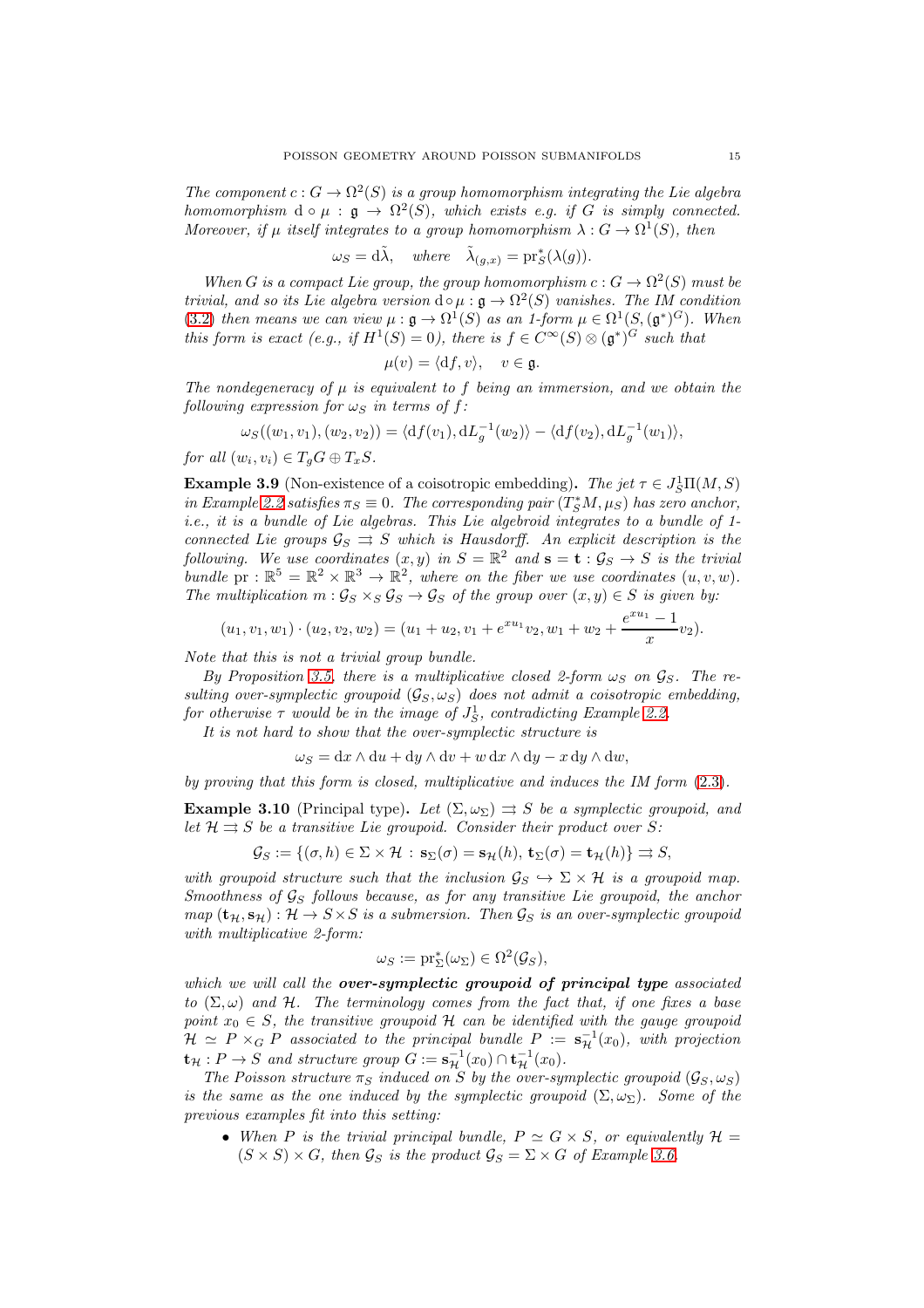### 16 RUI LOJA FERNANDES AND IOAN MĂRCUT

- For a symplectic pair groupoid  $(\Sigma, \omega_{\Sigma}) = (S, \omega_S) \times (S, -\omega_S)$ , we have  $\mathcal{G}_S \simeq$ H and we obtain the transitive over-symplectic groupoid of Example [3.7.](#page-13-1)
- When  $\Sigma$  is the symplectic groupoid  $(T^*S, \omega_{\text{can}})$ , then we obtain the bundle of Lie groups  $\mathcal{G}_S = T^*S \times_S \mathcal{K}$ , with  $\omega_S = \text{pr}_{T^*S}^* \omega_{\text{can}}$ , where  $\mathcal K$  is the bundle of isotropy groups of H, or equivalently, the associated bundle  $P \times_G G$ , where G acts on G by conjugation.

Example 3.11 (Over-symplectic groupoid inducing a non-integrable Poisson structure). Let H be a compact semi-simple Lie group, and consider the symplectic groupoid  $(T^*H, \omega_{\text{can}}) \implies \mathfrak{h}^*$  integrating the linear Poisson structure on  $\mathfrak{h}^*$ . Let  $S \subset \mathfrak{h}^*$  be the unit sphere around the origin with respect to an H-invariant inner product. Then S is a Poisson submanifold, and therefore we obtain the oversymplectic groupoid

$$
\mathcal{G}_S := T^*H|_S \simeq H \ltimes S \rightrightarrows S, \quad with \quad \omega_S := \omega_{\operatorname{can}}|_{\mathcal{G}_S}
$$

<span id="page-15-0"></span>For  $\mathfrak{h} \not\cong \mathfrak{so}(3,\mathbb{R})$ , the Poisson manifold  $(S,\pi_S)$  is not integrable, and so  $\mathcal{G}_S$  is not of principal type.

## 4. Groupoid coisotropic embeddings

In this section, given a over-symplectic groupoid  $(\mathcal{G}_S, \omega_S)$  admitting a multiplicative Ehresmann connection we construct a local model: it is a symplectic groupoid  $(\mathcal{G}_0, \omega_0)$  where  $(\mathcal{G}_S, \omega_S)$  sits as a coisotropic subgroupoid. We will show that the local model is essentially unique and we discuss a normal form theorem. We will see that the local model can be thought off as a multiplicative (or groupoid) version of the classical Gotay coisotropic embedding theorem.

4.1. The groupoid local model. Let  $(\mathcal{G}_S, \omega_S)$  be an over-symplectic groupoid. We start by observing that  $\mathcal{G}_S$  acts on the vector bundle:

$$
\mathfrak{k} := (\ker \omega_S)|_S \subset A_S,
$$

where  $A_S$  is the Lie algebroid of  $\mathcal{G}_S$ . By Proposition [3.3,](#page-10-2)  $\mathfrak{k} \subset \text{ker } \rho_S$ . Then, an arrow  $g \in \mathcal{G}_S$  from  $x := \mathbf{s}_S(g)$  to  $y := \mathbf{t}_S(g)$  acts by conjugation on the isotropies:

<span id="page-15-1"></span>
$$
g: \ker \rho_S|_x \to \ker \rho_S|_y, \quad g \cdot \alpha = \frac{d}{dt}\Big|_{t=0} g \exp_x(t\alpha) g^{-1}, \tag{4.1}
$$

where  $\exp_x : \ker \rho_S|_x \to (\mathcal{G}_S)_x$  is the Lie group exponential. Since  $\omega_S$  is multiplicative, this action preserves  $\mathfrak{k} \subset \ker \rho_S$ . So  $\mathfrak{k}$  is a  $\mathcal{G}_S$ -representation.

The dual representation allows us to define the action groupoid

$$
\mathcal{G}_S\ltimes \mathfrak{k}^*\rightrightarrows \mathfrak{k}^*.
$$

We would like to construct a multiplicative symplectic structure on this groupoid (which is not always possible; see Example [3.9\)](#page-14-0). It will be convenient to introduce the following notion, which originates from the theory of multiplicative connections developed in [\[27\]](#page-73-5):

<span id="page-15-2"></span>Definition 4.1. A multiplicative connection 1-form on the over-symplectic groupoid  $(\mathcal{G}_S, \omega_S)$  is a  $\mathfrak{k}\text{-}valued$ , multiplicative, 1-form  $\alpha \in \Omega^1(\mathcal{G}_S; \mathfrak{k})$  satisfying:

$$
\alpha(\xi^R) = \xi,
$$

where  $\xi^R \in \mathfrak{X}(\mathcal{G}_S)$  is the right-invariant vector field determined by  $\xi \in \Gamma(\mathfrak{k})$ .

An over-symplectic groupoid  $(\mathcal{G}_S, \omega_S)$  which admits a multiplicative connection 1-form is called partially split.

Now, given a multiplicative connection 1-form  $\alpha \in \Omega^1_M(\mathcal{G}_S, \mathfrak{k})$  we have an associated (ordinary) 1-form  $\langle \alpha, \cdot \rangle \in \Omega^1(\mathcal{G}_S \ltimes \mathfrak{k}^*)$ , defined by:

$$
(v, z) \mapsto \langle \alpha_g(v), \eta \rangle
$$
, for  $(v, z) \in T_g \mathcal{G}_S \times_{TS} T_\eta \mathfrak{k}^*$ .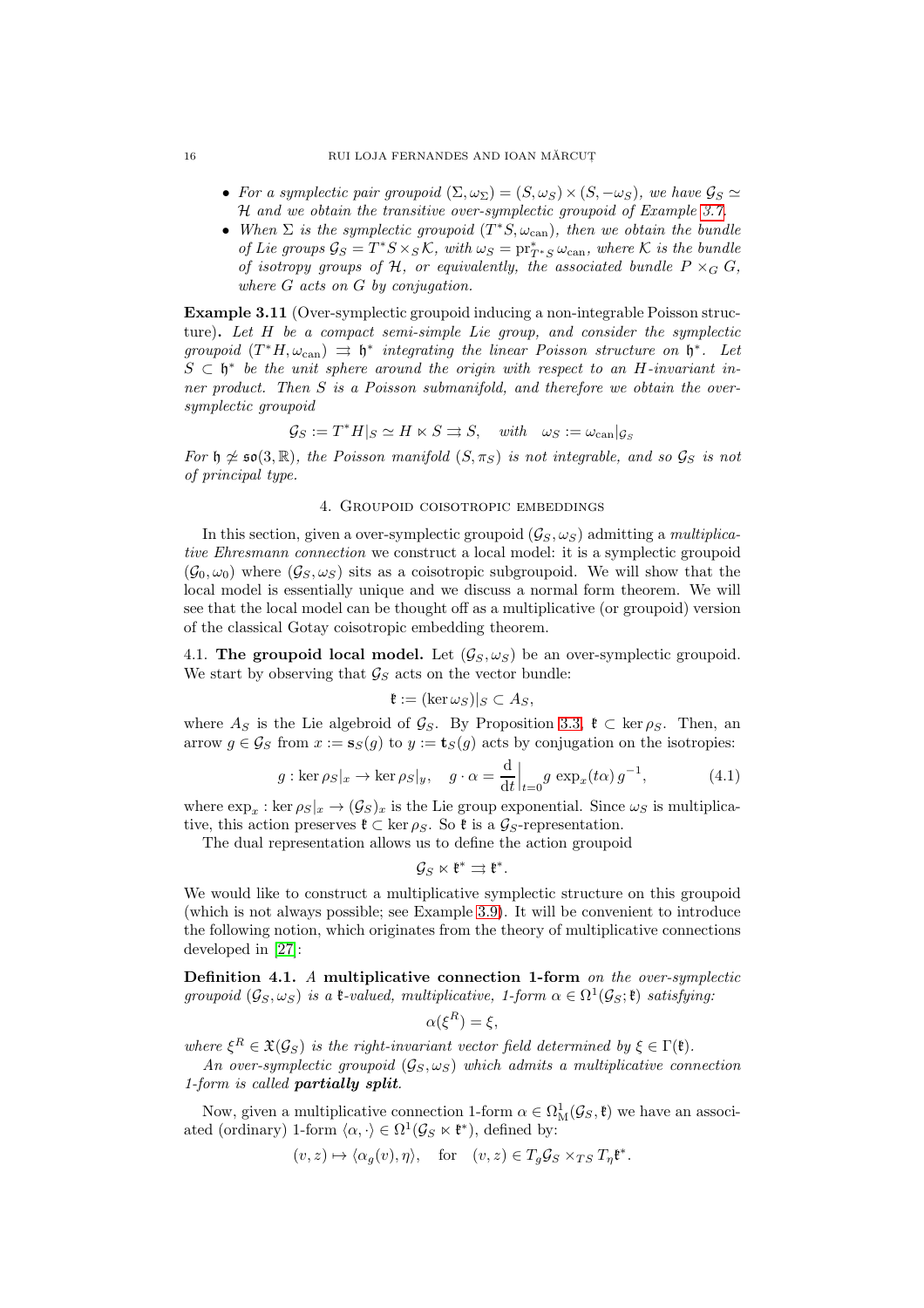<span id="page-16-0"></span>**Proposition 4.2.** Given an over-symplectic groupoid  $(\mathcal{G}_S, \omega_S)$  and a multiplicative connection 1-form  $\alpha \in \Omega^1_M(\mathcal{G}_S, \mathfrak{k})$  the closed 2-form

<span id="page-16-1"></span>
$$
\omega_0 = \operatorname{pr}_{\mathcal{G}_S}^* \omega_S + \mathrm{d}\langle \alpha, \cdot \rangle \in \Omega^2(\mathcal{G}_S \ltimes \mathfrak{k}^*)
$$
\n(4.2)

is multiplicative. Moreover, there is an open groupoid neighborhood

$$
(\mathcal{G}_S \rightrightarrows S) \hookrightarrow (\mathcal{G}_0 \rightrightarrows M_0) \subset (\mathcal{G}_S \ltimes \mathfrak{k}^* \rightrightarrows \mathfrak{k}^*)
$$

on which  $\omega_0$  is non-degenerate and the first map is a coisotropic embedding:

$$
i:(\mathcal{G}_S,\omega_S)\hookrightarrow (\mathcal{G}_0,\omega_0).
$$

*Proof.* Since  $\alpha$  is multiplicative, a direct computation shows that  $\langle \alpha, \cdot \rangle$  is a multiplicative 1-form on  $\mathcal{G}_S \ltimes \mathfrak{k}^*$ , and so is its differential. Since the projection  $pr_{\mathcal{G}_S}$ :  $\mathcal{G}_S \ltimes \mathfrak{k}^* \to \mathcal{G}_S$  is a groupoid morphism, it pulls back multiplicative forms to multiplicative forms, and we conclude that  $\omega_0$  is multiplicative.

That  $\omega_0$  is non-degenerate along the zero-section  $\mathcal{G}_S \hookrightarrow \mathcal{G}_S \ltimes \mathfrak{k}^*$  and that i is a coisotropic embedding can be checked directly using the condition  $\alpha(\xi) = \xi^R$ , and that  $(\mathcal{G}_S, \omega_S)$  is over-symplectic. Alternatively, this follow from Gotay's coisotropic embedding theorem – see the next section.

Finally, we need to find an open set  $\mathcal{G}_0$  where  $\omega_0$  is non-degenerate and which is a subgroupoid. Consider the open subset  $M_0 \subset \mathfrak{k}^*$  consisting of points x such that  $\omega_0|_x$  is non-degenerate. By Proposition [3.3](#page-10-2) (c),  $\mathcal{G} := (\mathcal{G}_S \ltimes \mathfrak{k}^*)|_{M_0}$  is over-symplectic, and by the last part of that proposition,  $\omega_0$  is non-degenerate on G. Thus  $(\mathcal{G}, \omega_0)$ is indeed a symplectic groupoid. In order to comply with our convention that Lie groupoids are source-connected, we let  $\mathcal{G}_0$  be the open subgroupoid of  $\mathcal G$  consisting of the connected components of the identities.  $\Box$ 

**Definition 4.3.** Given a partially split over-symplectic groupoid  $(\mathcal{G}_S, \omega_S)$ , with a multiplicative connection 1-form  $\alpha$ , the symplectic groupoid  $(\mathcal{G}_0, \omega_0)$  constructed in the previous proposition is called a groupoid local model for  $(\mathcal{G}_S, \omega_S)$ .

We will see in the next subsection alternative expressions for  $\omega_0$  and we will show that for any two multiplicative connection 1-forms the corresponding groupoid local models are isomorphic around  $\mathcal{G}_S$ .

**Remark 4.4.** In general, the subgroupoid  $\mathcal{G}_0 \implies M_0$  of  $\mathcal{G}_S \ltimes \mathfrak{k}^* \implies \mathfrak{k}^*$  cannot be taken to be a full groupoid neighborhood, i.e., of the form  $\mathcal{G}_S \ltimes M_0 \rightrightarrows M_0$ , for some  $\mathcal{G}_S$ -invariant open set  $M_0 \subset \mathfrak{k}^*$  containing the zero section. However, this is always possible if  $\mathcal{G}_S \rightrightarrows S$  is a proper groupoid (see [\[22,](#page-73-11) Lemma 5.3]).

4.2. The partially split condition. Over-symplectic groupoids are not always partially split. The natural setup for this notion is the theory of multiplicative Ehresmann connections developed in [\[27\]](#page-73-5). We now recall this notion briefly and give alternative descriptions. In the case of over-symplectic groupoids, this will lead to alternative descriptions of the symplectic form on the local model.

Given a Lie groupoid  $\mathcal{G}_S \rightrightarrows S$  with Lie algebroid  $A_S$ , we call a vector subbundle  $\mathfrak{k}$  ⊂ As a bundle of ideals of  $\mathcal{G}_S$  if  $\mathfrak{k}$  ⊂ ker  $\rho_S$  and  $\mathfrak{k}$  is invariant under the  $\mathcal{G}_S$ -action by conjugation [\(4.1\)](#page-15-1). The fact that  $\mathfrak k$  is invariant under conjugation implies that

$$
\alpha \in \Gamma(A_S), \ \xi \in \Gamma(\mathfrak{k}) \quad \Longrightarrow \quad [\alpha, \xi] \in \Gamma(\mathfrak{k}).
$$

so this justifies the use of the term "bundle of ideals".

We have the following equivalent descriptions of the notion of "connection" for a bundle of ideals  $\mathfrak{k} \subset A_S$  for  $\mathcal{G}_S$  (for details and terminology see [\[27,](#page-73-5) Section 2.3]):

(i) A multiplicative connection 1-form for  $\mathfrak k$  is a multiplicative 1-form  $\alpha \in$  $\Omega^1_{\mathrm{M}}(\mathcal{G}_S,\mathfrak{k})$  satisfying

$$
\alpha(\xi^R) = \xi \quad (\xi \in \Gamma(\mathfrak{k})).
$$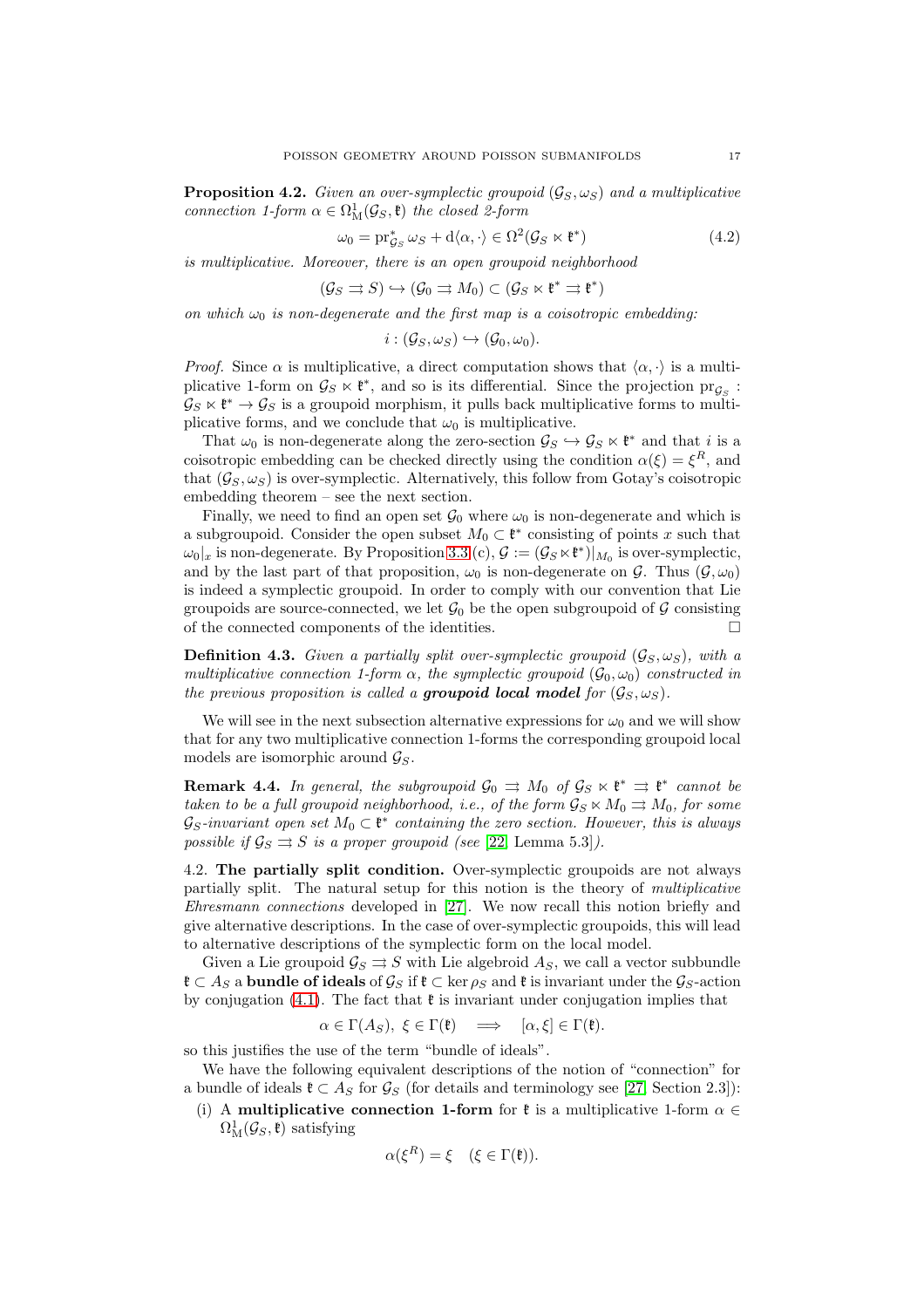By associating to a multiplicative connection 1-form  $\alpha$  the distribution

$$
E := \ker \alpha \subset T\mathcal{G}_S,
$$

we obtain the following equivalent notion:

(ii) A multiplicative Ehresmann connection for  $\mathfrak k$  is a wide subgroupoid E of  $T \mathcal{G}_S \rightrightarrows TS$  such that:

$$
T\mathcal{G}_S=E\oplus K,
$$

where  $K \subset T\mathcal{G}_S$  is obtained by spreading  $\mathfrak k$  using (left or right) translations:

$$
K_g := dL_g(\mathfrak{k}_{\mathbf{s}(g)}) = dR_g(\mathfrak{k}_{\mathbf{t}(g)}) \subset \ker \mathrm{d}\mathbf{s} \cap \ker \mathrm{d}\mathbf{t}.
$$

Note that  $K \rightrightarrows 0_S$  is a subgroupoid of the tangent groupoid  $T\mathcal{G}_S \rightrightarrows TS$ , which is canonically isomorphic to the semi-direct product  $\mathcal{G}_S \times_S \mathfrak{k} \rightrightarrows S$ , via:

$$
\mathcal{G}_S \times_S \mathfrak{k} \xrightarrow{\sim} K, \quad (g, v) \mapsto dL_g(v).
$$

Then a multiplicative Ehresmann connection gives a splitting of the inclusion of VB groupoids:



Under the duality operation in the category of VB groupoids [\[6\]](#page-73-10), we obtain the VB groupoids  $T^*\mathcal{G}_S \rightrightarrows A_S^*$  and  $K^* \rightrightarrows \mathfrak{k}^*$ , and the dual VB groupoid map:



The groupoid  $K^* \rightrightarrows \mathfrak{k}^*$  is isomorphic to the action groupoid  $\mathcal{G}_S \ltimes \mathfrak{k}^* \rightrightarrows \mathfrak{k}^*$ resulting from the dual action of  $\mathcal{G}_S$  on  $\mathfrak{k}^*$ .

This leads to the following equivalent notion:

(iii) A **partial splitting** is a VB groupoid morphism  $\Theta: K^* \to T^* \mathcal{G}_S$  that splits the projection  $p: T^* \mathcal{G}_S \to K^*$ :

$$
p \circ \Theta = Id.
$$

The corresponding Ehresmann connection is given by:

$$
E = (\operatorname{Im} \Theta)^0.
$$

Another equivalent notion is:

(iv) A linear, closed, multiplicative, 2-form  $\omega^{\text{lin}} \in \Omega^2_M(K^*)$  that restricts to the canonical symplectic form on  $\mathfrak{k} \times_S \mathfrak{k}^* \subset T_S K^*$ :

$$
\omega^{\text{lin}}((v_1, \xi_1), (v_2, \xi_2)) = \xi_2(v_1) - \xi_1(v_2), \quad \text{if} \quad (v_k, \xi_k) \in \mathfrak{k} \times_S \mathfrak{k}^*,
$$

where linear means that:

$$
m_t^*(\omega^{\text{lin}}) = t\omega^{\text{lin}}, \quad (t > 0),
$$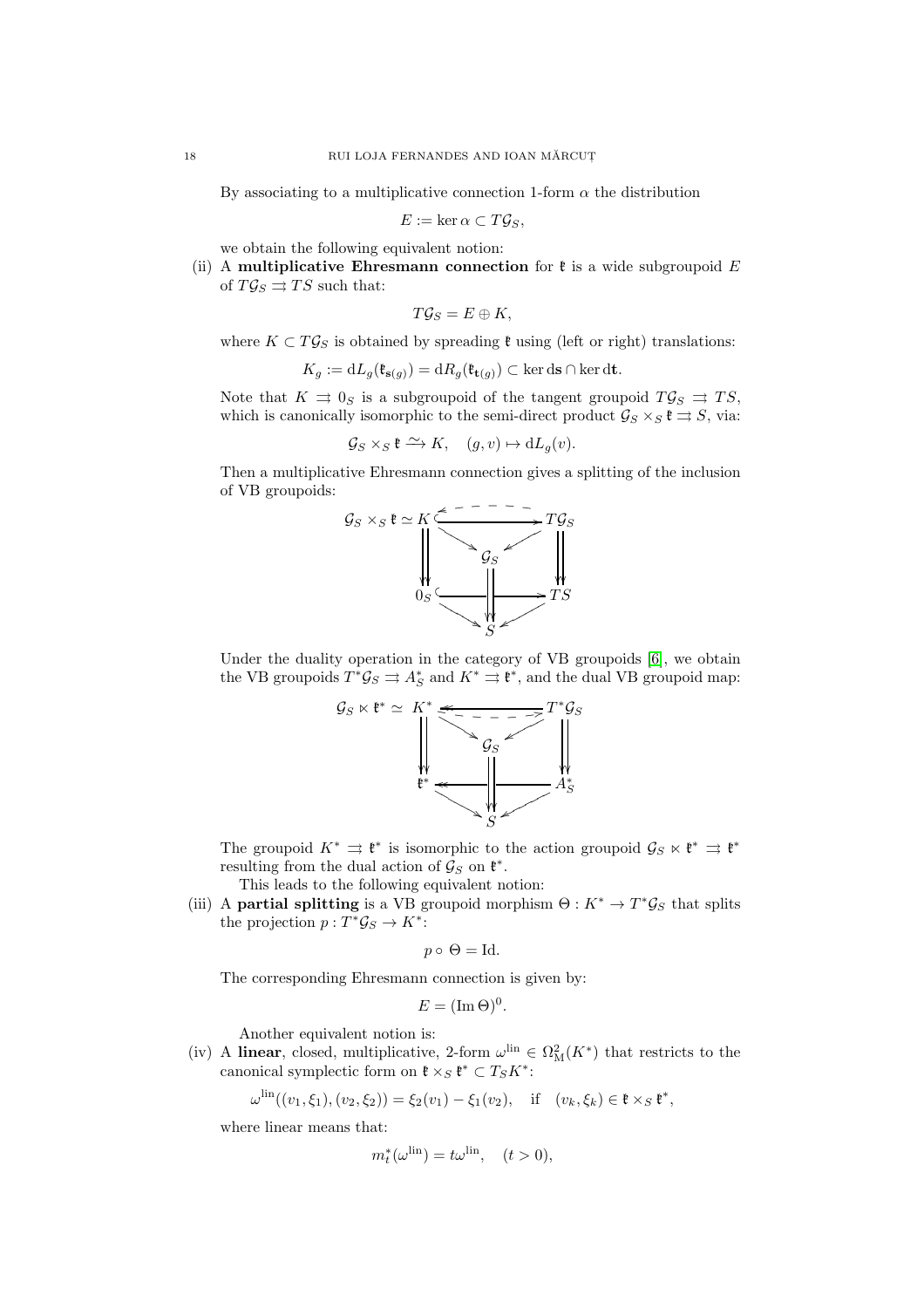where  $m_t: K^* \to K^*$  is fiberwise multiplication by  $t > 0$ . Using the partial splitting or the connection 1-form, the linear form is given by:

$$
\omega^{\text{lin}} = \Theta^* \omega_{\text{can}} = d \langle \alpha, \cdot \rangle. \tag{4.3}
$$

A bundle of ideals admitting such a structure is called partially split.

Let us return to our discussion of over-symplectic groupoids and their local models. For an over-symplectic groupoid  $(\mathcal{G}_S, \omega_S)$ , the relevant bundle of ideals is  $\mathfrak{k} = (\ker \omega_S)|_S$  and we have  $K = \ker \omega_S$ . In particular, note that:

$$
\mathcal{G}_S \ltimes \mathfrak{k}^* \simeq (\ker \omega_S)^*.
$$

The symplectic form  $\omega_0$  on the local model  $\mathcal{G}_0$  can be written as follows:

• using a multiplicative connection 1-form  $\alpha \in \Omega^1_M(\mathcal{G}_S, \mathfrak{k})$  as in the definition:

$$
\omega_0 = \mathrm{pr}_{\mathcal{G}_S}^* \omega_S + \mathrm{d}\langle \alpha, \cdot \rangle;
$$

• using a partial splitting  $\Theta : \mathcal{G}_S \ltimes \mathfrak{k}^* \to T^*\mathcal{G}_S$ :

$$
\omega_0 = \mathrm{pr}_{\mathcal{G}_S}^* \, \omega_S + \Theta^* \omega_{\mathrm{can}};
$$

• using a linear, closed, multiplicative, 2-forms  $\omega^{\text{lin}} \in \Omega^2_M(\mathcal{G}_S \ltimes \mathfrak{k}^*)$ :

$$
\omega_0 = \operatorname{pr}_{\mathcal{G}_S}^* \omega_S + \omega^{\text{lin}}.
$$

The last expression shows that  $\omega_0$  is the sum of a constant multiplicative form:  $\text{pr}^* \omega_S$  and a linear multiplicative form  $\omega^{\text{lin}}$ .

We can also explain the origins or the local model. It is a multiplicative version of the well-known Gotay's coisotropic embedding [\[36\]](#page-73-9). In the classical case, starting with a pair  $(C, \omega_C)$ , where  $\omega_C$  is a closed 2-form of constant rank, one constructs a symplectic manifold  $(X_0, \omega_0)$  and a coisotropic embedding  $(C, \omega_C) \hookrightarrow (X_0, \omega_0)$  as follows. A choice of complementary subbundle:

$$
TC = \ker \omega_C \oplus E,
$$

determines an embedding:

$$
\Theta : (\ker \omega_C)^* \hookrightarrow T^*C.
$$

The form

$$
\omega_0 := \mathrm{pr}_{C}^* \omega_C + \Theta^* \omega_{\operatorname{can}} \in \Omega^2((\ker \omega_C)^*),
$$

is non-degenerate along the zero section  $C \simeq 0<sub>C</sub>$  and hence defines a symplectic form in a neighborhood  $X_0 \subset (\ker \omega_C)^*$  of C. Moreover, the zero section C becomes a coisotropic submanifold of  $(X_0, \omega_0)$  with induced 2-form  $\omega_C$ . Gotay's result says that any coisotropic embedding of  $(C, \omega_C)$  in a symplectic manifold is locally isomorphic to the local model  $(X_0, \omega_0)$ .

The local model we constructed is the multiplicative version of Gotay's model.

The construction in Proposition [4.2](#page-16-0) can be viewed in a slightly different way. For any over-symplectic groupoid  $(\mathcal{G}_S, \omega_S)$ , we have an associated symplectic groupoid:

$$
(T^*\mathcal{G}_S, \omega_{\operatorname{can}} + \operatorname{pr}^*\omega_S) \rightrightarrows A_S^*.
$$

<span id="page-18-0"></span>Corollary 4.5. For any splitting Θ, the local model is a symplectic subgroupoid:

$$
\Theta: (\mathcal{G}_0, \omega_0) \hookrightarrow (T^*\mathcal{G}_S, \omega_{\operatorname{can}} + \operatorname{pr}^* \omega_S).
$$

In Subsection [5.4,](#page-32-0) we will discuss this construction at the level of Lie algebroids, and then we will describe explicitly the corresponding Poisson structure on  $A_S^*$ .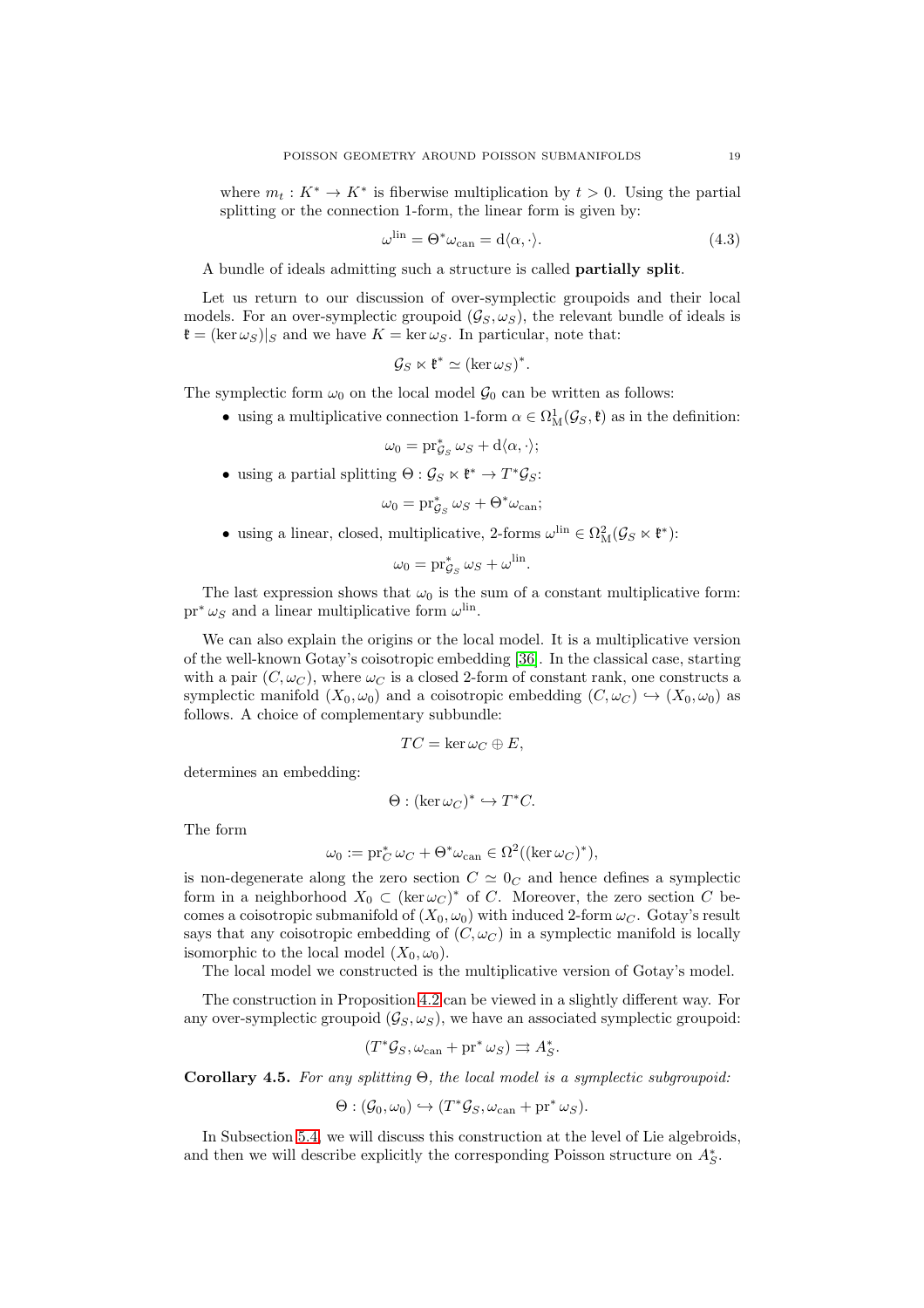4.3. Existence of multiplicative Ehresmann connections. The following result gives some geometric meaning to the existence of a partially split condition: it shows that a multiplicative Ehresmann connection exists if and only if the groupoid  $(\ker \omega_S)^* = \mathcal{G}_S \ltimes \mathfrak{k}^*$  can be made into a symplectic groupoid around  $\mathcal{G}_S$  such that the symplectic form restricts to  $\omega_{\mathcal{S}}$ . Therefore the partially split condition is optimal for the existence of a groupoid local model on  $\mathcal{G}_S \ltimes \mathfrak{k}^*$ .

<span id="page-19-0"></span>**Proposition 4.6.** An over-symplectic groupoid  $(G_S, \omega_S)$  is partially split if and only if there exists a groupoid neighborhood:

$$
(\mathcal{G}_S \rightrightarrows S) \hookrightarrow (\mathcal{G}_0 \rightrightarrows M_0) \subset (\mathcal{G}_S \ltimes \mathfrak{k}^* \rightrightarrows \mathfrak{k}^*),
$$

together with multiplicative symplectic structures  $\omega_0 \in \Omega^2(\mathcal{G}_0)$  whose pullback along the zero section  $i: \mathcal{G}_S \hookrightarrow \mathcal{G}_S \ltimes \mathfrak{k}^*$  is  $\omega_S$ :

$$
i^*\omega_0=\omega_S.
$$

Proof. Proposition [4.2](#page-16-0) gives one implication.

For the converse, let  $(\mathcal{G}_0, \omega_0)$  be as in the statement. That  $\mathcal{G}_S$  is coisotropic follows from Proposition [3.1.](#page-10-1) The restriction of the tangent groupoid  $T(\mathcal{G}_S \ltimes \mathfrak{k}^*) \rightrightarrows$  $Tf^*$  to the invariant submanifold  $T_Sf^* \simeq TS \oplus f^*$  is the action groupoid:  $T\mathcal{G}_S \ltimes f^* \rightrightarrows$  $TS \oplus \mathfrak{k}^*$ . This has the subgroupoids:

$$
K := (T\mathcal{G}_S)^{\perp_{\omega_0}} \rightrightarrows S, \quad T\mathcal{G}_S \rightrightarrows TS \quad \text{and} \quad \mathcal{G}_S \ltimes \mathfrak{k}^* \rightrightarrows \mathfrak{k}^*,
$$

where the last is an embedded normal bundle for  $\mathcal{G}_S$ . This implies that:

$$
E:=(\mathcal{G}_S\ltimes \mathfrak{k}^*)^{\perp_{\omega_0}}\cap T\mathcal{G}_S
$$

is a vector bundle complementary to K in  $T\mathcal{G}_S$ . Multiplicativity of  $\omega_0$  implies that E is subgroupoid. Hence  $(\mathcal{G}_S, \omega_S)$  is partially split.

<span id="page-19-1"></span>**Example 4.7.** Consider the over-symplectic groupoid  $(\mathcal{G}_S, \omega_S)$  of Example [3.9.](#page-14-0) The action of  $\mathcal{G}_S$  on the line bundle

$$
\mathfrak{k} = (\ker \omega_S)|_S = \langle x\partial_v + \partial_w \rangle|_S
$$

is given on a section  $s \in \Gamma(\mathfrak{k})$  by:

$$
(x, y, u, v, w) \cdot s(x, y) = e^{xu} s(x, y).
$$

Therefore, the groupoid  $(\ker \omega_S)^* = \mathcal{G}_S \ltimes \mathfrak{k}^*$  has one dimensional orbits, and so it cannot be a symplectic groupoid. The previous proposition implies that  $(\mathcal{G}_S, \omega_S)$  is not partially split. This also follows from the fact that the corresponding first jet cannot be realized as a Poisson structure.

Another type of obstructions to the partially split condition, different from the previous example, derive from the general theory in [\[27\]](#page-73-5) of multiplicative connections. In particular, the results from [\[27,](#page-73-5) Section 2.3] when applied to oversymplectic groupoids, give the following:

<span id="page-19-2"></span>**Proposition 4.8.** Let  $(G_S, \omega_S)$  be partially split over-symplectic groupoid and let  $\mathfrak{k} = (\ker \omega_S)|_S$ . A choice of partial splitting  $\Theta : (\ker \omega_S)^* \to T^* \mathcal{G}_S$  yields:

(i) A linear connection  $\nabla$  on  $\mathfrak k$  which preserves the bracket:

$$
\nabla_X[\xi,\eta]_{\mathfrak{k}} = [\nabla_X\xi,\eta]_{\mathfrak{k}} + [\xi,\nabla_X\eta]_{\mathfrak{k}}, \quad X \in \mathfrak{X}(S), \xi,\eta \in \Gamma(\mathfrak{k});
$$

In particular,  $\mathfrak k$  is a locally trivial bundle of Lie algebras.

(ii) For each  $x \in S$ , a splitting of the isotropy Lie algebra  $\mathfrak{g}_x = \ker \rho_{S}|_x$  into a direct sum of ideals:

$$
\mathfrak{g}_x=\mathfrak{k}_x\oplus\mathfrak{l}_x.
$$

There are also some classes of over-symplectic groupoids that are always partially split. For example, we have the following fundamental result from [\[27\]](#page-73-5):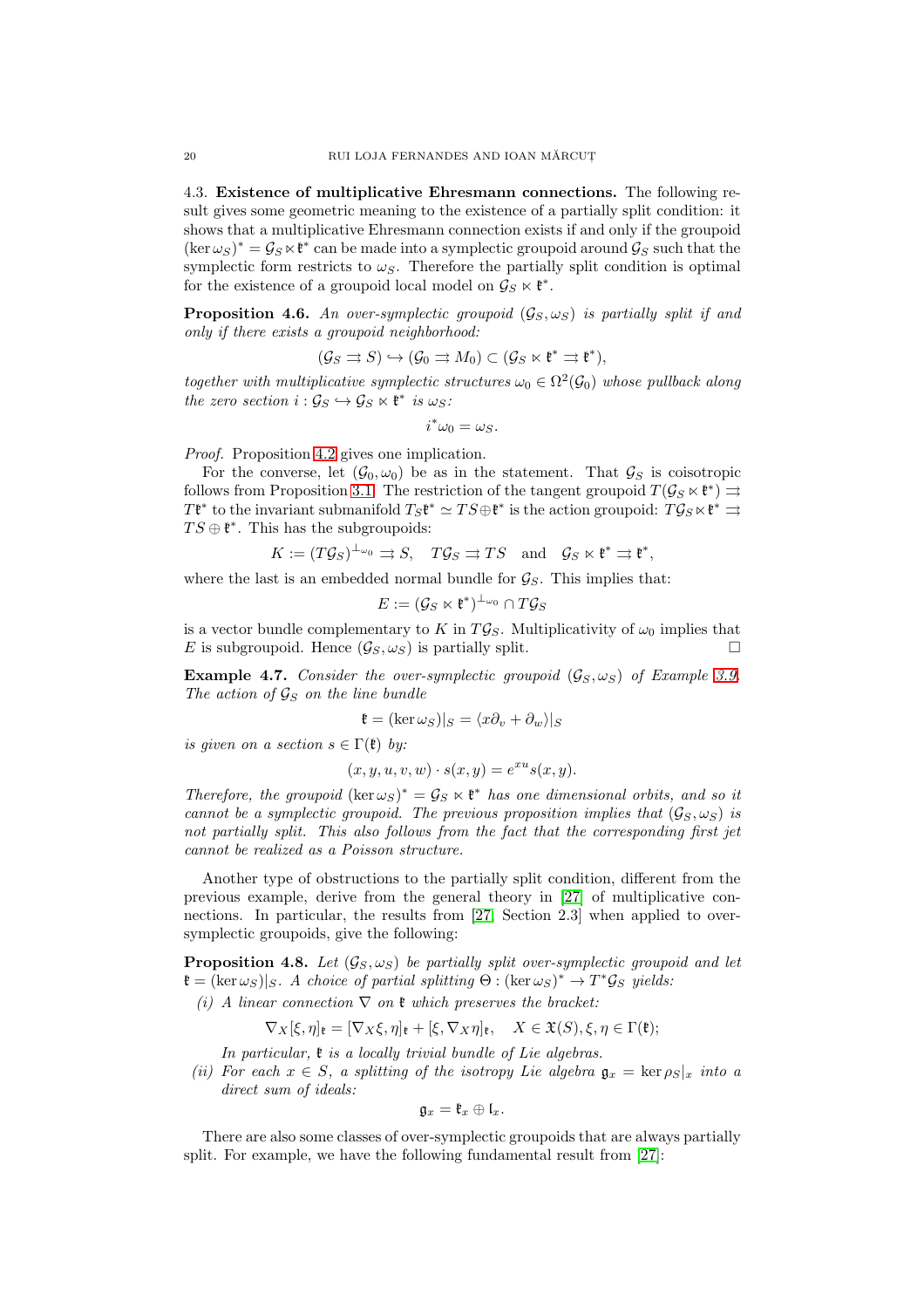Theorem 4.9. Every bundle of ideals for a proper Lie groupoid is partially split.

From this we conclude that:

Corollary 4.10. Every proper over-symplectic groupoid is partially split.

Other classes of partially split over-symplectic groupoids are discussed in the example section.

Remark 4.11. Bundle of ideals arising from locally trivial groupoid fibrations have been studied in [\[42\]](#page-74-9) in the context of the theory of non-abelian gerbes. There the authors have defined a cohomology which contains an obstruction class for the existence of multiplicative Ehresmann connections.

4.4. Uniqueness of the local model. We will extend the Moser method to the groupoid setting. Consider a linear action groupoid:

$$
\mathcal{G}_S \ltimes V \rightrightarrows V,
$$

where  $V \to S$  is a representation of  $\mathcal{G}_S \rightrightarrows S$ .

<span id="page-20-0"></span>**Proposition 4.12.** Let  $(\mathcal{G}_S, \omega_S)$  be an over-symplectic groupoid. Consider two open groupoid neighborhoods:

$$
(\mathcal{G}_S \rightrightarrows S) \hookrightarrow (\mathcal{G}_k \rightrightarrows M_k) \subset (\mathcal{G}_S \ltimes V \rightrightarrows V), \quad k = 0, 1,
$$

together with multiplicative symplectic structures  $\omega_k \in \Omega^2(\mathcal{G}_k)$  extending  $\omega_S$ :

$$
i^*\omega_k = \omega_S, \quad k = 0, 1.
$$

Then there exists a symplectic groupoid isomorphism  $\Phi : (G'_0, \omega_0) \longrightarrow (G'_1, \omega_1)$ , defined between open groupoid neighborhoods  $\mathcal{G}_S \subset \mathcal{G}'_k \subset \mathcal{G}_k$ , satisfying  $\Phi|_{\mathcal{G}_S} = \text{Id}$ .

Applying this result to the representation  $V = \mathfrak{k}^*$ , we obtain that the local model is well-defined up to isomorphism:

**Corollary 4.13.** The germs of any two groupoid local models for  $(G_S, \omega_S)$  are isomorphic.

We begin by making the following observations about such groupoids.

<span id="page-20-1"></span>Lemma 4.14. Any open groupoid neighborhood,

$$
(\mathcal{G}_S \rightrightarrows S) \hookrightarrow (\mathcal{G} \rightrightarrows M) \subset (\mathcal{G}_S \ltimes V \rightrightarrows V),
$$

has an open subgroupoid

$$
(\mathcal{G}_S \rightrightarrows S) \hookrightarrow (\mathcal{G}' \rightrightarrows M') \subset (\mathcal{G} \rightrightarrows M)
$$

which is invariant under multiplication by  $\lambda \in [0,1]$ :

$$
(g, e) \in \mathcal{G}' \implies m_{\lambda}(g, e) = (g, \lambda e) \in \mathcal{G}'.
$$

*Proof.* It is easy to see that the following is a subgroupoid of  $\mathcal G$ 

$$
\mathcal{G}' := \{(g, e) : (g, \lambda e) \in \mathcal{G}, \forall \lambda \in [0, 1] \} \subset \mathcal{G},
$$

which is open and invariant under multiplication by  $\lambda \in [0, 1]$ .

<span id="page-20-2"></span>Lemma 4.15. Consider an open groupoid neighborhood

$$
(\mathcal{G}_S \rightrightarrows S) \hookrightarrow (\mathcal{G} \rightrightarrows M) \subset (\mathcal{G}_S \ltimes V \rightrightarrows V),
$$

which is invariant under multiplication by  $\lambda \in [0,1]$ . Any closed multiplicative form  $\alpha \in \Omega_{\mathrm{M}}^k(\mathcal{G})$  whose pullback along the zero section  $i: \mathcal{G}_S \hookrightarrow \mathcal{G}$  vanishes, i.e.

$$
i^*\alpha = 0 \in \Omega^k(\mathcal{G}_S),
$$

is exact with primitive a multiplicative form:

$$
\alpha = d\beta, \quad with \quad \beta \in \Omega^{k-1}_{\mathcal{M}}(\mathcal{G}).
$$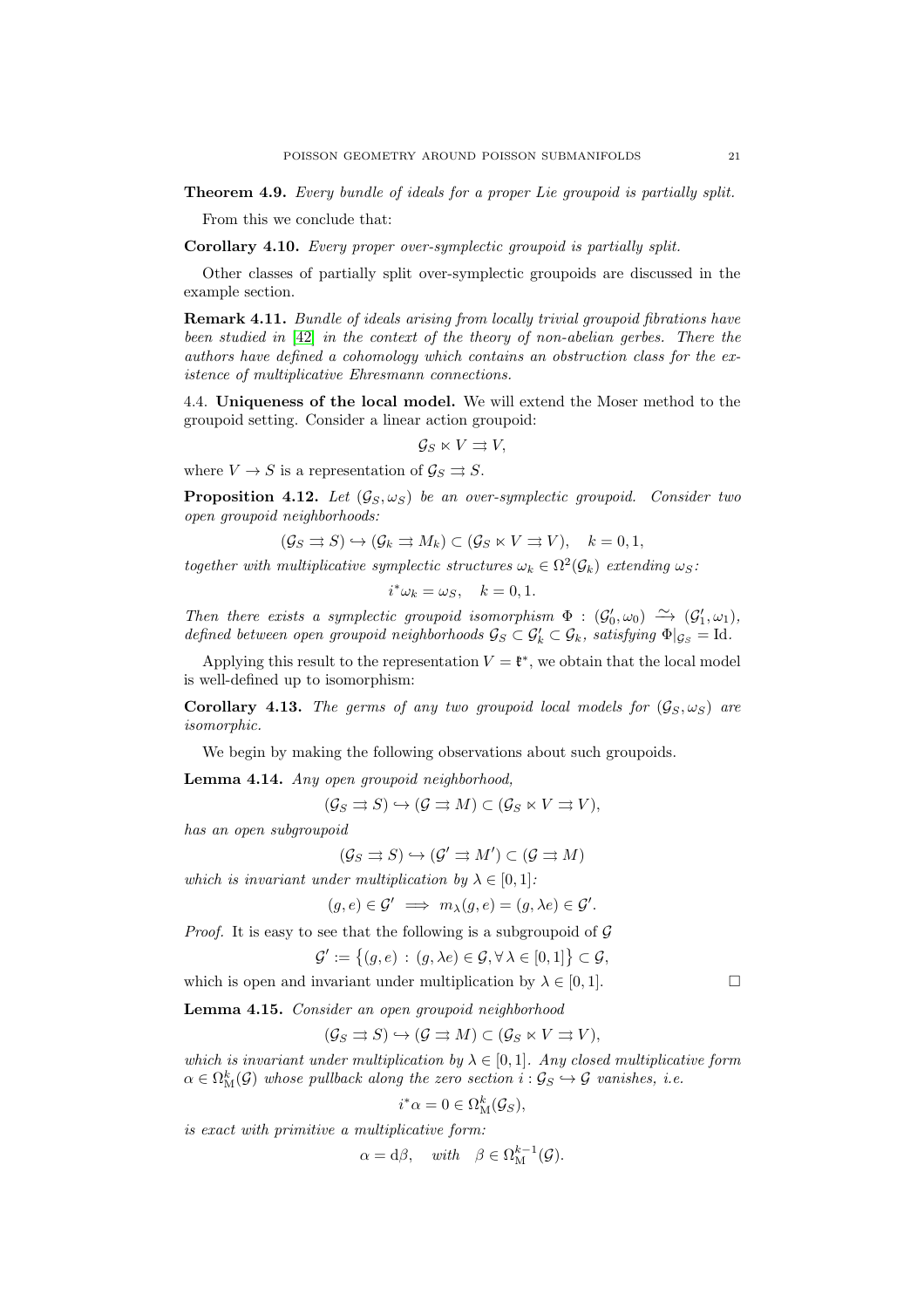Moreover, we can can take  $\beta$  to vanish at points of  $\mathcal{G}_S$ .

*Proof.* Assume first that  $G = G_S \ltimes V$ . We only need to observe that the usual homotopy operator preserves multiplicative forms. Indeed, let  $i : \mathcal{G}_S \hookrightarrow \mathcal{G}_S \ltimes V$  be the zero section,  $P : \mathcal{G}_S \ltimes V \to \mathcal{G}_S$  the projection, denote by X the Euler vector field of the vector bundle  $p: V \to S$  and set  $Y = (0, X) \in \mathfrak{X}(\mathcal{G}_S \ltimes V)$ . Then:

$$
Id - (i \circ P)^* = dH + Hd,
$$

where  $H : \Omega^{\bullet}(\mathcal{G}_S \ltimes V) \to \Omega^{\bullet-1}(\mathcal{G}_S \ltimes V), \bullet \geq 1$ , is the homotopy operator:

$$
H(\gamma):=\int_0^1 \frac{1}{\lambda} m_\lambda^*(i_Y\gamma)\, {\rm d}\lambda.
$$

That  $\frac{1}{\lambda}m_{\lambda}^{*}(i_{Y}\gamma)$  is smooth at  $\lambda = 0$  follows because  $m_{0}^{*}(i_{Y}\gamma) = P^{*} \circ i^{*}(i_{Y}\gamma) = 0$ . Since  $m_{\lambda}: \mathcal{G}_S \ltimes V \to \mathcal{G}_S \ltimes V$  is a groupoid morphism and Y is a multiplicative vector field, H maps multiplicative forms to multiplicative forms. So if  $\alpha$  is a closed multiplicative form whose pullback to  $\mathcal{G}_S$  vanishes, we have  $\alpha = dH(\alpha)$ . The form  $\beta = H(\alpha)$  is multiplicative and vanishes at points of  $\mathcal{G}_S$ .

Finally, note that if  $\mathcal{G} \subset \mathcal{G}_S \ltimes V$  is invariant under multiplication by  $\lambda \in [0,1],$ the same formula gives the homotopy operators for  $\mathcal{G}$ .

The following shows that the representation  $V$  from Proposition [4.12](#page-20-0) is actually isomorphic to  $\mathfrak{k}^*$  (see Proposition [4.17](#page-23-0) for a more general version of this result).

<span id="page-21-0"></span>Lemma 4.16. Consider an open groupoid neighborhood,

$$
(\mathcal{G}_S \rightrightarrows S) \xrightarrow{i} (\mathcal{G} \rightrightarrows M) \subset (\mathcal{G}_S \ltimes V \rightrightarrows V),
$$

together with a multiplicative symplectic form  $\omega \in \Omega^2(\mathcal{G})$ . Then  $\mathcal{G}_S$  is a coisotropic submanifold. Let  $\mathfrak{k} := (T_S \mathcal{G}_S)^{\perp_{\omega}} \subset T_S \mathcal{G}_S$ . Then the vector bundle map:

 $\varphi: V \to \mathfrak{k}^*, \quad \langle \varphi(u), v \rangle = \omega((0, v), (u, 0)), \quad u \in V_x, \ v \in \mathfrak{k}_x,$ 

is a  $\mathcal{G}_S$ -equivariant isomorphism, where we regard:

$$
(v, 0) \in T_{(1_x,0)}(\mathcal{G}_S \ltimes V), \quad (0, u) = \frac{d}{dt}\Big|_{t=0} (1_x, tu) \in T_{(1_x,0)}(\mathcal{G}_S \ltimes V).
$$

*Proof.* That  $\mathcal{G}_S$  is coisotropic follows from Proposition [3.1.](#page-10-1) Note that  $\varphi$  is injective:  $\ker \varphi = V \cap \mathfrak{k}^{\perp_{\omega}} = V \cap T_S \mathcal{G}_S = 0.$  That  $\mathcal{G}_S$  is a coisotropic submanifold implies also that  $\mathfrak k$  and V have the same rank, so  $\varphi$  is a linear isomorphism.

It remains to show that  $\varphi$  is equivariant. Let  $g \in \mathcal{G}_S$ ,  $x := \mathbf{s}(g)$ ,  $y := \mathbf{t}(g)$ , and let  $v \in \mathfrak{k}_y, u \in V_x$ . Denote  $\gamma_t := \exp_y(tv) \in (\mathcal{G}_S)_y$  and  $u_t := tu$ . We have that:

$$
\omega((g^{-1} \cdot v, 0), (0, u)) = \omega\left(\frac{d}{dt}\Big|_{t=0} (g^{-1}\gamma_t g, 0), \frac{d}{dt}\Big|_{t=0} (1_x, u_t)\right)
$$
  
\n
$$
= \omega\left(\frac{d}{dt}\Big|_{t=0} (g^{-1}\gamma_t, 0)(g, 0), \frac{d}{dt}\Big|_{t=0} (g^{-1}, g \cdot u_t)(g, u_t)\right)
$$
  
\n
$$
= \omega\left(\frac{d}{dt}\Big|_{t=0} (g^{-1}\gamma_t, 0), \frac{d}{dt}\Big|_{t=0} (g^{-1}, g \cdot u_t)\right) + 0
$$
  
\n
$$
= \omega\left(\frac{d}{dt}\Big|_{t=0} (g^{-1}, 0)(\gamma_t, 0), \frac{d}{dt}\Big|_{t=0} (g^{-1}, g \cdot u_t)(1_y, g \cdot u_t)\right)
$$
  
\n
$$
= 0 + \omega\left(\frac{d}{dt}\Big|_{t=0} (\gamma_t, 0), \frac{d}{dt}\Big|_{t=0} (1_y, g \cdot u_t)\right)
$$
  
\n
$$
= \omega((v, 0), (0, g \cdot u)),
$$

where we have used twice that  $\omega$  is multiplicative. This equality is equivalent to  $\varphi$ being  $\mathcal{G}_S$  equivariant:  $\varphi(g \cdot u) = g \cdot \varphi(u)$ .

We are now ready to prove the multiplicative Weinstein-Moser theorem: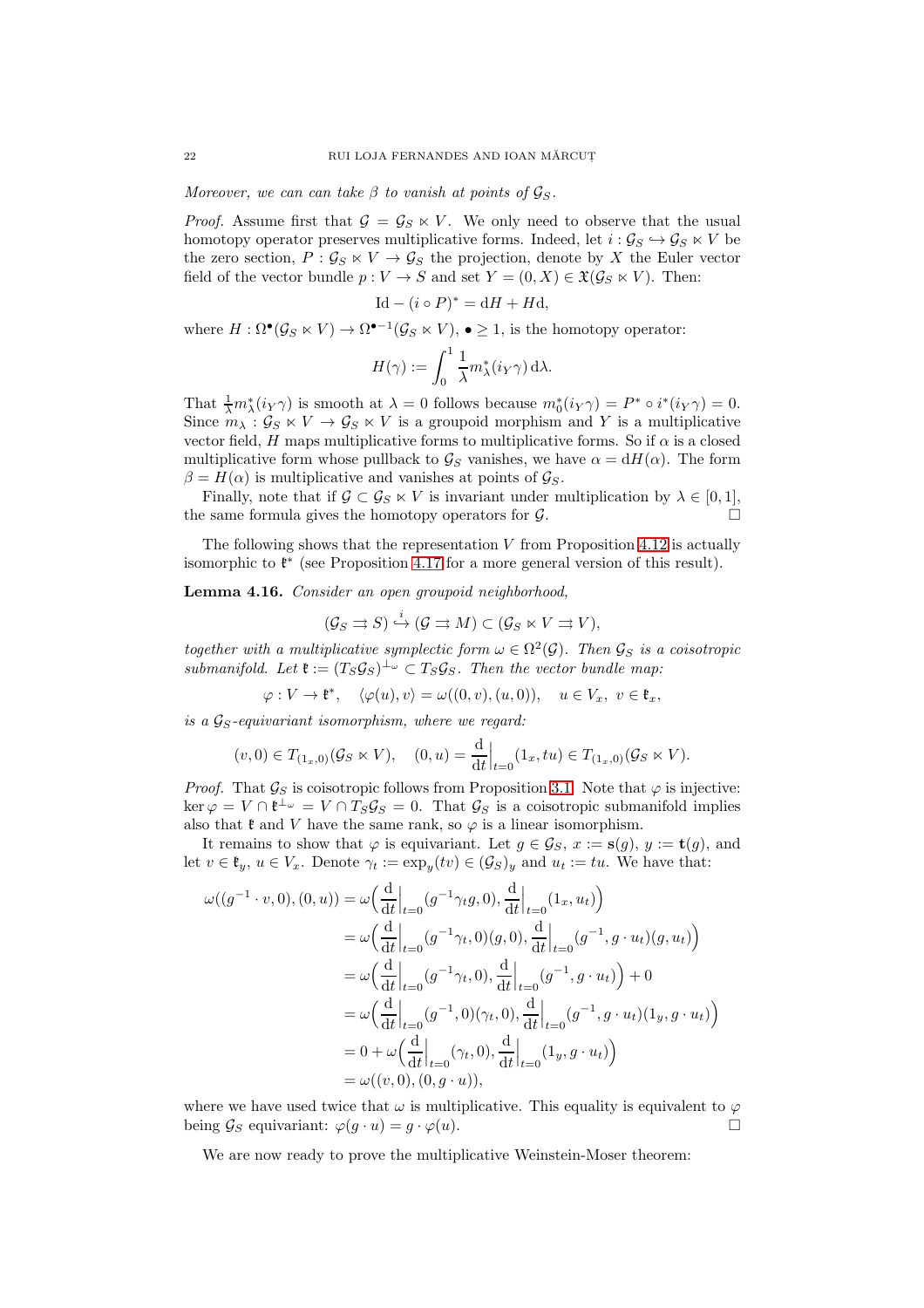*Proof of Proposition [4.12.](#page-20-0)* Let  $\mathfrak{k} := \ker \omega_S|_S$ . Consider the  $\mathcal{G}_S$ -equivariant isomor-phisms from Lemma [4.16,](#page-21-0)  $\varphi_k : V \longrightarrow \mathfrak{k}^*$ , corresponding to  $\omega_k$ . By pushing forward  $\omega_k$  along the groupoid isomorphisms Id  $\times \varphi_k : \mathcal{G}_S \times V \stackrel{\sim}{\longrightarrow} \mathcal{G}_S \ltimes \mathfrak{k}^*$ , we may assume that  $V = \mathfrak{k}^*$  and that  $\omega_k$  restricted to  $\mathfrak{k} \times_S \mathfrak{k}^*$  is the canonical pairing. Therefore, for each t, the 2-form  $\omega_t := t\omega_1 + (1-t)\omega_0$  is non-degenerate on  $T_S(\mathcal{G}_S \ltimes \mathfrak{k}^*) \simeq T_S \mathcal{G}_S \oplus \mathfrak{k}^*$ .

We claim that there exists an open subgroupoid  $\mathcal{G} \subset \mathcal{G}_S \ltimes \mathfrak{k}^*$  containing  $\mathcal{G}_S$  and invariant under multiplication  $m_{\lambda}$ ,  $\lambda \in [0,1]$ , such that, for all  $t \in [0,1]$ ,  $\omega_t$  is a multiplicative symplectic form on G. The 2-form  $\omega_t$  is defined and multiplicative on the open subgroupoid  $\mathcal{G}_2 := \mathcal{G}_0 \cap \mathcal{G}_1 \rightrightarrows M_2 := M_0 \cap M_1$ . Let  $M_3 \subset M_2$  be the set consisting of points x such that  $\omega_t|_{1_x}$  is non-degenerate for all  $t \in [0,1]$ . As we have seen,  $M_3$  contains S, and by the Tube Lemma,  $M_3$  is open. By Proposition [3.3](#page-10-2) (d), for all  $t \in [0,1]$ ,  $\omega_t$  is over-symplectic on the open subgroupoid  $\mathcal{G}_3 := \mathcal{G}_2|_{M_3} \rightrightarrows M_3$ , and by the conclusion of that proposition,  $\omega_t$  is non-degenerate on  $\mathcal{G}_3$ . Finally, we let  $(G \rightrightarrows M) \subset (G_3 \rightrightarrows M_3)$  be an open subgroupoid containing  $G_S$  which is invariant under multiplication by  $t \in [0, 1]$ , as in Lemma [4.14.](#page-20-1)

We apply a groupoid version of Moser's trick to the path of symplectic, multiplicative forms  $\omega_t \in \Omega^2_M(\mathcal{G}), t \in [0,1]$ . If  $X_t$  is a time-dependent multiplicative vector field generating an isotopy of groupoid automorphisms  $\Phi^t : \mathcal{G} \to \mathcal{G}$ , starting at the identity at  $t = 0$ , such that:

$$
(\Phi^t)^* \omega_t = \omega_0, \quad \forall t \in [0, 1],
$$

then, by the usual argument,  $X_t$  must satisfy the equation:

$$
\mathrm{d}i_{X_t}\omega_t=\omega_0-\omega_1.
$$

Since  $\omega_0 - \omega_1$  is a closed, multiplicative 2-form that vanishes on points of  $\mathcal{G}_S$  and G is invariant under multiplication by  $t \in [0,1]$ , by Lemma [4.15,](#page-20-2) we can find a primitive  $\beta$  which is multiplicative and vanishes on  $\mathcal{G}_S$ . Consider the vector field  $X_t \in \mathfrak{X}(\mathcal{G})$  defined by the equation:

$$
i_{X_t}\omega_t = \beta, \quad t \in [0,1].
$$

Then  $X_t$  is a multiplicative vector field vanishing on  $\mathcal{G}_S$ . The isotopy  $\Phi^t$ , generated by  $X_t$ , is defined on an open subgroupoid of G containing  $\mathcal{G}_S$ , and satisfies  $(\Phi^t)^*(\omega_t) = \omega_0$ . Then  $\Phi^1$  is the desired symplectic groupoid automorphism.  $\square$ 

4.5. Linearization of symplectic groupoids. Having established conditions for the existence of a groupoid local model, we now ask:

• To what extent can one expect the groupoid local model of a partially split  $(\mathcal{G}_S, \omega_S)$  to be a normal form?

Recall that for a Lie groupoid  $\mathcal{G} \rightrightarrows M$  with a *saturated* submanifold  $S \subset M$ , one defines the **linear approximation** to G around S as the normal bundle to the restriction  $\mathcal{G}_S = \mathcal{G}|_S$ 

$$
\nu(\mathcal{G}_S) \rightrightarrows \nu(S),
$$

where the groupoid structure is induced from the restriction of  $T\mathcal{G} \rightrightarrows TM$  to  $T_S M$ . More concretely, it can also be identified with the action groupoid:

$$
\nu(\mathcal{G}_S) = \mathcal{G}_S \ltimes \nu(S),
$$

associated with the normal representation of  $\mathcal{G}_S \rightrightarrows S$  on  $\nu(S)$ .

Recall (see [\[22\]](#page-73-11)) that a Lie groupoid  $\mathcal{G} \rightrightarrows M$  is called **linearizable** around a saturated submanifold  $S \subset M$  if there are groupoid neighborhoods  $\mathcal{G}_S \subset \mathcal{U} \subset \mathcal{G}$ and  $\mathcal{G}_S \subset \mathcal{V} \subset \nu(\mathcal{G}_S)$  and a groupoid isomorphism:

$$
\Phi: \mathcal{U} \xrightarrow{\sim} \mathcal{V},
$$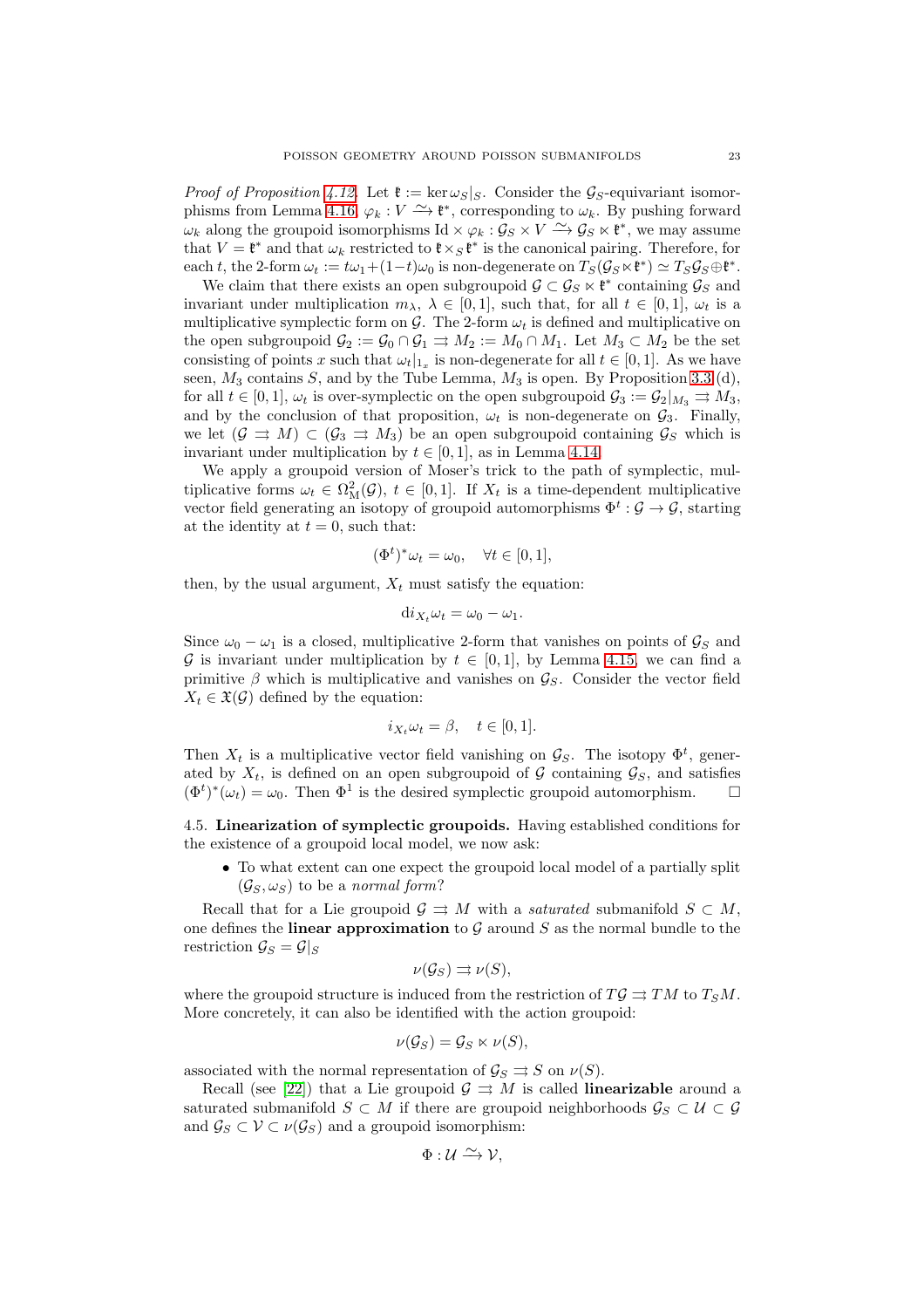which is the identity on  $\mathcal{G}_S$ . It is called **invariantly linearizable** around S, if there are saturated neighborhoods  $S \subset U \subset M$  and  $S \subset V \subset \nu(S)$  such that:

$$
\mathcal{U} = \mathcal{G}|_{U} \quad \text{and} \quad \mathcal{V} = \nu(\mathcal{G}_S)|_{V}.
$$

We call the isomorphism  $\Phi$  a linearization of G around S. The linearization problem for Lie groupoids has been intensively studied [\[20,](#page-73-16) [22,](#page-73-11) [58,](#page-74-10) [59,](#page-74-11) [62\]](#page-74-12). In particular, it is well-known that proper (respectively, s-proper) Hausdorff Lie groupoids can be linearized (respectively, invariantly linearized) around saturated submanifolds.

Returning to the coisotropic embedding problem of an over-symplectic groupoid, it turns out that the groupoid from the local model is naturally isomorphic to the linear approximation. Notice that this property is independent of the existence of a multiplicative Ehresmann connection.

<span id="page-23-0"></span>**Proposition 4.17.** Let  $(G_S, \omega_S)$  be an over-symplectic groupoid. Given a groupoid coisotropic embedding  $i : (\mathcal{G}_S, \omega_S) \hookrightarrow (\mathcal{G}, \omega)$ , then the isomorphism given by the symplectic form descends to a groupoid isomorphism:

$$
T_{\mathcal{G}_S} \mathcal{G} \xrightarrow{\omega^{\flat}} T_{\mathcal{G}_S}^* \mathcal{G}
$$
  

$$
\downarrow \qquad \qquad \downarrow
$$
  

$$
\nu(\mathcal{G}_S) - \sum_{\simeq}^{\infty} (\ker \omega_S)^*
$$

whose base map is an isomorphism of  $\mathcal{G}_S$ -representations:

$$
\nu(S) \simeq \mathfrak{k}^*, \quad \text{where } \mathfrak{k} := \ker(\omega_S)|_S.
$$

*Proof.* Since  $i$  is a coisotropic embedding, it follows that it induces an isomorphism of vector bundles making the diagram commute. Now observe that, since  $\omega$  is multiplicative, all solid arrows in the diagram are groupoid morphisms, so it follows that the dashed arrow is also a groupoid morphism. Denote this isomorphism by  $\Phi : \nu(\mathcal{G}_S) \longrightarrow (\ker \omega_S)^*$  and its base map by  $\varphi : \nu(S) \longrightarrow \mathfrak{k}^*$ . As we have remarked before, these groupoids are isomorphic to action groupoids

$$
\nu(\mathcal{G}_S) \simeq \mathcal{G}_S \ltimes \nu(S), \quad (\ker \omega_S)^* \simeq \mathcal{G}_S \ltimes \mathfrak{k}^*,
$$

where the isomorphisms are the pairs  $(\text{pr}_{\mathcal{G}_S}, \mathbf{s})$ , bundle projection and source map. Since  $\Phi$  is a vector bundle map covering the identity, we obtain a commutative diagram of groupoid isomorphisms:

$$
\nu(\mathcal{G}_S) \xrightarrow{\Phi} (\ker \omega_S)^*
$$
  

$$
\downarrow \qquad \qquad \downarrow \qquad \qquad \downarrow
$$
  

$$
\mathcal{G}_S \ltimes \nu(S) \xrightarrow{(\mathrm{Id}, \varphi)} \mathcal{G}_S \ltimes \mathfrak{k}^*.
$$

In particular, the map  $\varphi$  is an isomorphism of  $\mathcal{G}_S$ -representations.

The previous proposition allows to restate Proposition [4.6](#page-19-0) as follows:

**Corollary 4.18.** Given a symplectic groupoid  $(\mathcal{G}, \omega) \rightrightarrows M$ , its restriction  $(\mathcal{G}_{S}, \omega_{S})$ to a saturated submanifold  $S$  is partially split if and only if the linear approximation  $\nu(\mathcal{G}_S) \rightrightarrows \nu(S)$  admits a closed multiplicative 2-form  $\omega_0$  extending  $\omega_S$  and which is non-degenerate along  $\mathcal{G}_S$ .

Proposition [4.17](#page-23-0) also shows that if a symplectic groupoid  $(\mathcal{G}, \omega)$  is isomorphic to the local model  $(\mathcal{G}_0, \omega_0)$  around  $\mathcal{G}_S$ , then the groupoid  $\mathcal{G}$  is linearizable around S. Proposition [4.12](#page-20-0) implies that this is the only obstruction: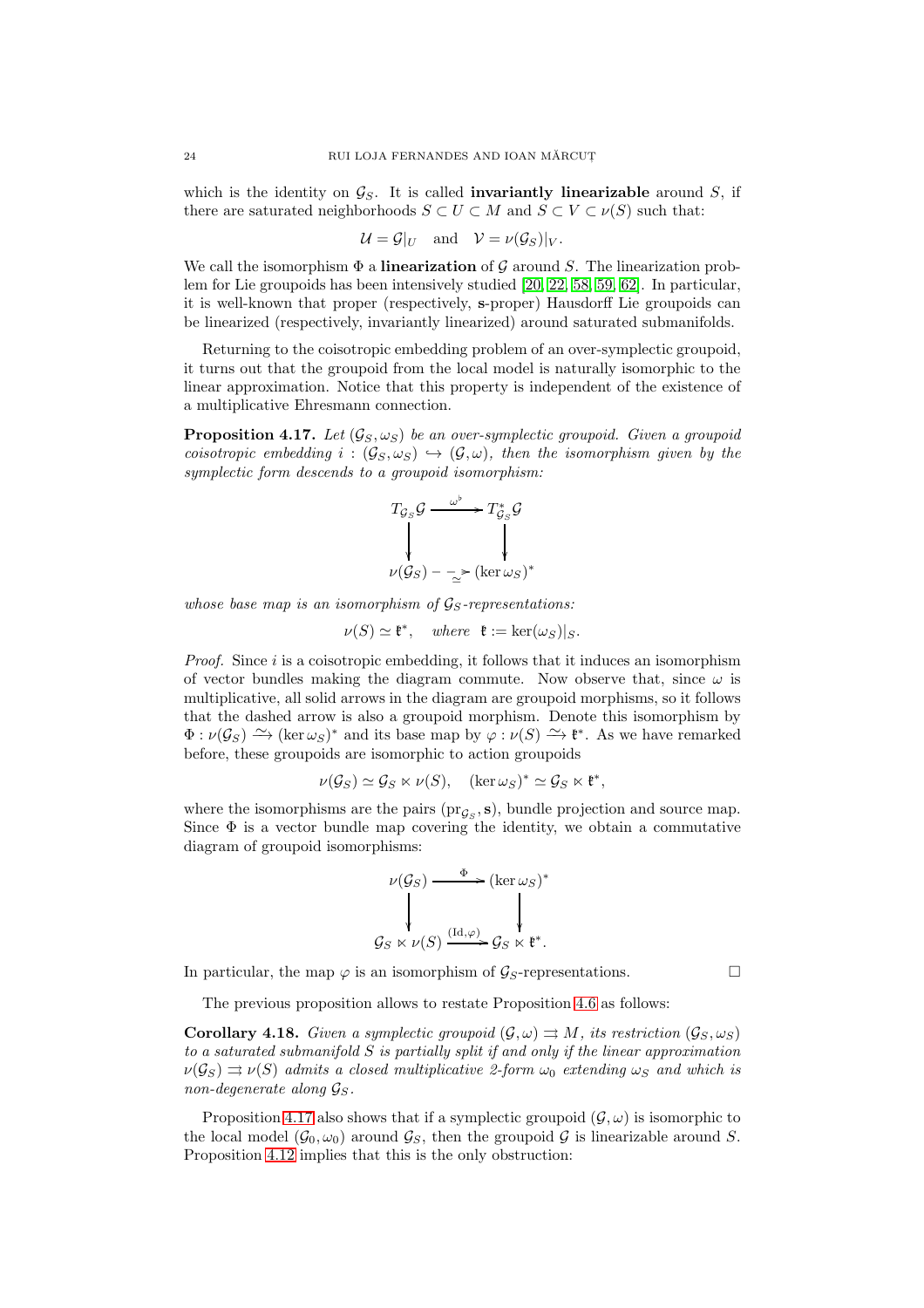**Theorem 4.19.** If a symplectic groupoid  $(\mathcal{G}, \omega)$  is linearizable (as a Lie groupoid) around a saturated submanifold S, then  $(\mathcal{G}, \omega)$  is locally isomorphic (as a symplectic groupoid) to the groupoid local model of  $(\mathcal{G}_S, \omega_S)$ .

*Proof.* A linearization of G around S, induces a multiplicative symplectic structure  $\omega_1$  on a groupoid neighborhood  $\mathcal{G}_1 \subset \mathcal{G}_S \ltimes \mathfrak{k}^*$  of  $\mathcal{G}_S$  such that  $i^*(\omega_1) = \omega_S$ . By Proposition [4.6,](#page-19-0)  $(\mathcal{G}_S, \omega_S)$  is partially split, and so the groupoid local model  $(\mathcal{G}_0, \omega_0)$ of Proposition [4.2](#page-16-0) exists. Since  $i^*(\omega_0) = \omega_S$ , Proposition [4.12](#page-20-0) implies that  $(\mathcal{G}_0, \omega_0)$ and  $(\mathcal{G}_1, \omega_1)$  are isomorphic around  $\mathcal{G}_S$ , and so  $(\mathcal{G}, \omega)$  and the groupoid local model  $(\mathcal{G}_0, \omega_0)$  are isomorphic around  $\mathcal{G}_S$ .

The linearization theorems mentioned before (see, e.g., [\[22\]](#page-73-11)) imply:

<span id="page-24-0"></span>**Corollary 4.20.** Let  $(\mathcal{G}, \omega) \rightrightarrows M$  be a proper symplectic groupoid. For any closed embedded invariant submanifold  $S \subset M$ ,  $(\mathcal{G}, \omega)$  is isomorphic around S to the groupoid local model of  $(\mathcal{G}_S, \omega_S)$ . If, additionally,  $(\mathcal{G}, \omega)$  is source-proper, then  $\mathcal G$  is invariantly linearizable.

Let us now see that Theorem [9](#page-4-1) in the Introduction follows from Corollary [4.20.](#page-24-0) First, the assumption in Theorem [9](#page-4-1) looks weaker than in this corollary: there one only assumes the restriction  $\mathcal{G}_S \rightrightarrows S$  to be source-proper. However, this is only apparent, as the following general fact shows.

**Lemma 4.21.** Let  $f : X \rightarrow Y$  be a submersion with connected fibers, and let  $Y_c \subset Y$  be the collection of points  $y \in Y$  whose preimage  $f^{-1}(y) \subset X$  is compact. Then  $Y_c$  is open in Y, and  $f : f^{-1}(Y_c) \to Y_c$  is a locally trivial fibration.

*Proof.* The foliation on  $X$  given by the fibers of  $f$  has trivial holonomy. By applying the Local Reeb Stability Theorem (see, e.g., [\[50\]](#page-74-13)) to a fiber  $f^{-1}(y)$ ,  $y \in Y_c$ , we obtain a saturated open neighborhood  $f^{-1}(y) \subset U \subset X$  and a diffeomorphism  $U \simeq f^{-1}(y) \times V$ , with  $y \subset V \subset Y$ , under which f becomes  $pr_V$ . Since the fibers of f are connected, it follows that  $U = f^{-1}(V)$ . Hence  $V \subset Y_c$ , and f is can be trivialized above  $V$ .

*Proof of Theorem [9.](#page-4-1)* The lemma applied to  $s : \mathcal{G} \to M$  yields the saturated open set  $M_c$  for which  $\mathcal{G}|_{M_c}$  is source-proper. The result follows from Corollary [4.20.](#page-24-0)  $\Box$ 

4.6. Examples of groupoid local models. In [\[27,](#page-73-5) Section 3] we give many examples of classes of groupoids with bundles of ideals that are partially split. These lead to examples of over-symplectic groupoids which are partially split. We give here some classes where one can find the symplectic groupoid local models explicitly.

Example 4.22 (Transitive over-symplectic groupoids). Given a principal G-bundle  $P \rightarrow S$ , the gauge groupoid

$$
\mathcal{G}_S := P \times_G P \rightrightarrows S,
$$

is a transitive groupoid for which the adjoint bundle  $\mathfrak{k} = P \times_G \mathfrak{g}$  is a bundle of ideals. It was observed in [\[27,](#page-73-5) Section 3] that this is always partially split and that there is a 1-to-1 correspondence:

$$
\begin{Bmatrix} \text{multiplicative connection} \\ \text{1-forms } \alpha \in \Omega^1(\mathcal{G}_S, \mathfrak{k}) \end{Bmatrix} \longleftrightarrow \begin{Bmatrix} \text{principal bundle} \\ \text{connections } \eta \in \Omega^1(P; \mathfrak{g}) \end{Bmatrix}
$$

This correspondence is as follows: given a principal bundle connection  $\eta \in \Omega^1(P, \mathfrak{g})$ , the 1-form  $\text{pr}_2^*\eta-\text{pr}_1^*\eta \in \Omega^1(P\times P, \mathfrak{g})$  descends to a unique multiplicative connection 1-form  $\alpha \in \Omega^1(\mathcal{G}_S, \mathfrak{k})$  such that:

<span id="page-24-1"></span>
$$
q^*\alpha = \operatorname{pr}_2^*\eta - \operatorname{pr}_1^*\eta,\tag{4.4}
$$

where  $q: P \times P \to P \times_G P$  is the projection.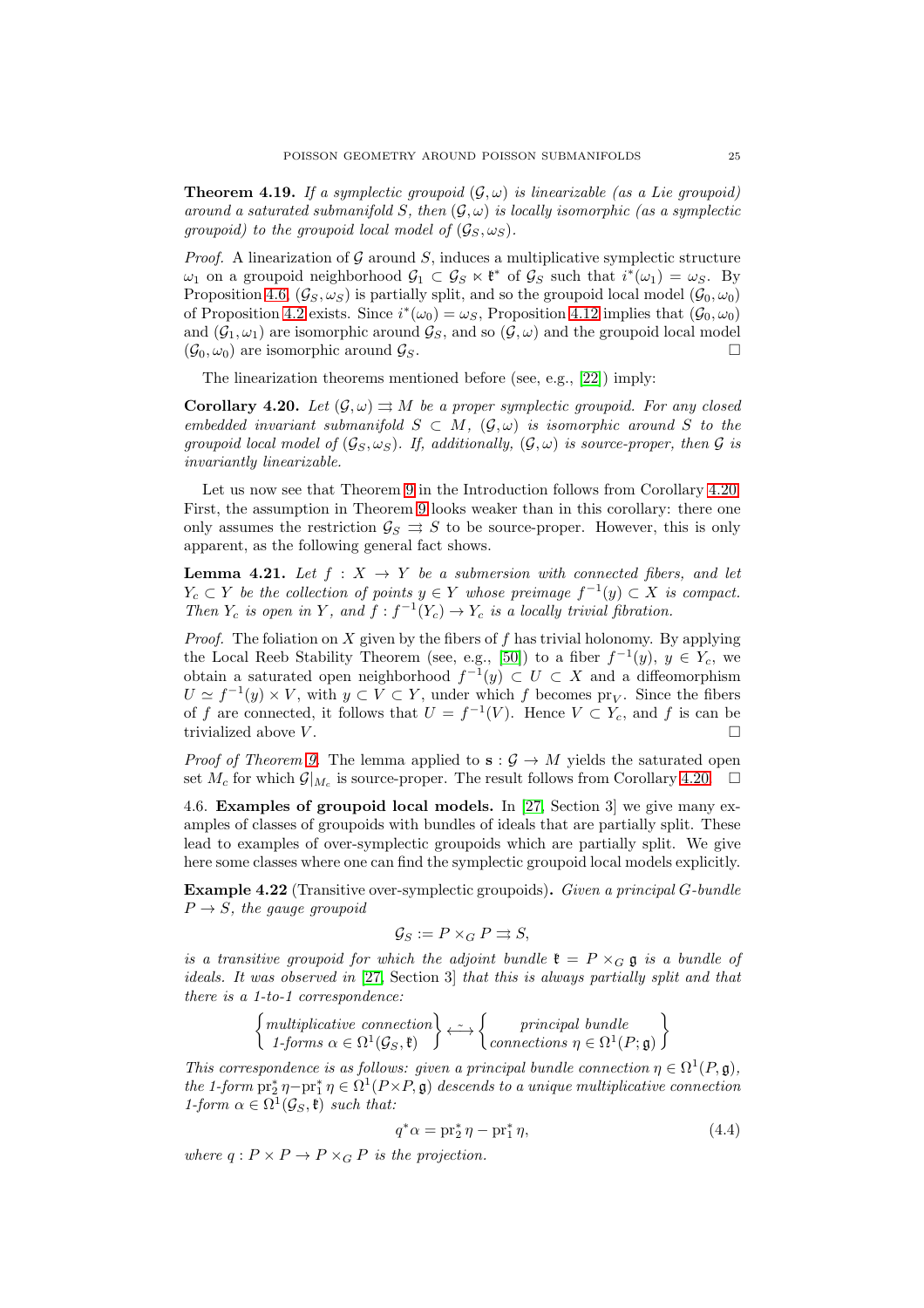If  $(\mathcal{G}_S, \omega_S)$  is a transitive over-symplectic groupoid, then we saw in Example [3.7](#page-13-1) that it is isomorphic to the gauge groupoid of a principal G-bundle  $p: P \rightarrow S$  over a symplectic manifold  $(S, \omega)$ :

$$
\mathcal{G}_S \simeq P \times_G P \rightrightarrows S.
$$

Under this isomorphism, the over-symplectic structure is given by:

$$
\omega_S = (p \circ pr_2)^* \omega - (p \circ pr_1)^* \omega \in \Omega^2(\mathcal{G}_S).
$$

It follows that the bundle of ideals is the adjoint bundle:

$$
\mathfrak{k} = (\ker \omega_S)|_S = P \times_G \mathfrak{g}.
$$

Hence, every transitive over-symplectic groupoid  $(\mathcal{G}_S, \omega_S)$  is partially split. An explicit form for the local model  $(\mathcal{G}_0, \omega_0)$  associated with a principal connection  $\eta$  is given by a groupoid neighborhood of the zero section in

$$
\mathcal{G}_S \ltimes \mathfrak{k}^* = (P \times P) \times_G \mathfrak{g}^*,
$$

and the closed two 2-form  $\omega_0$  is obtained from expression [\(4.2\)](#page-16-1):

 $\omega_0 = \mathrm{pr}_{\mathcal{G}_S}^* \omega_S + \mathrm{d}\langle \alpha, \cdot \rangle,$ 

and  $\alpha$  is determined by [\(4.4\)](#page-24-1). This local model is well-known [\[17,](#page-73-1) [44\]](#page-74-8) and is the groupoid version of Vorobjev's local model around symplectic leaves [\[53\]](#page-74-2).

Example 4.23 (Principal type). Consider an over-symplectic groupoid of principal type,  $\mathcal{G}_S := \Sigma \times_{S \times S} \mathcal{H}$ , associated to the symplectic groupoid  $(\Sigma, \omega_{\Sigma}) \rightrightarrows S$  and the transitive groupoid  $\mathcal{H} \simeq P \times_G P \rightrightarrows S$ , as in Example [3.10.](#page-14-1) Note that

$$
\ker \omega_S = \Sigma \times_{S \times S} (\ker \mathrm{d} \mathbf{t}_{\mathcal{H}} \cap \ker \mathrm{d} \mathbf{s}_{\mathcal{H}}) \simeq \mathcal{G}_S \times_S \mathfrak{k},
$$

where, as in the previous example, the bundle  $\mathfrak k$  coincides with the adjoint bundle:

$$
\mathfrak{k} = (\ker \omega_S)|_S = P \times_G \mathfrak{g}.
$$

Also as in the previous example, a principal connection  $\eta \in \Omega^1(P; \mathfrak{g})$  gives rise to a multiplicative connection  $\alpha \in \Omega^1(\mathcal{H}, \mathfrak{k})$ . The projection  $\text{pr}_{\mathcal{H}} : \mathcal{G}_S \to \mathcal{H}$  is a groupoid map, so it follows that we have a multiplicative connection 1-form on  $\mathcal{G}_S$ :

$$
\operatorname{pr}_{\mathcal{H}}^* \alpha \in \Omega^1_M(\mathcal{G}_S, \mathfrak{k}).
$$

We conclude that over-symplectic groupoids of principal type are partially split. The local model has supporting groupoid an open subgroupoid:

$$
\mathcal{G}_0 \subset (P \times_S \Sigma \times_S P) \times_G \mathfrak{g}^* \rightrightarrows P \times_G \mathfrak{g}^*,
$$

and multiplicative form:

$$
\omega_0=\operatorname{pr}_\Sigma^*\omega_\Sigma+\mathrm{d}\langle\operatorname{pr}_\mathcal{H}^*\alpha,\cdot\rangle.
$$

**Example 4.24** (Action groupoids). Let  $(G_S, \omega_S)$  be an over-symplectic groupoid, where  $\mathcal{G}_S$  is the action groupoid of an action of a Lie group G on a manifold S:

$$
\mathcal{G}_S = G \ltimes S \rightrightarrows S.
$$

The kernel of  $\omega_S$  defines a bundle of ideals  $\mathfrak{k} \hookrightarrow \mathfrak{g} \times S$ . This means that each fiber is an ideal  $\mathfrak{k}_x \subset \ker \rho_x$  such that:

$$
\mathrm{Ad}_g(\mathfrak{k}_x)=\mathfrak{k}_{gx},
$$

where  $\rho : \mathfrak{g} \to \mathfrak{X}(S)$  denotes the infinitesimal action.

If there exists a G-equivariant splitting  $l : \mathfrak{g} \times S \to \mathfrak{k}$  then the over-symplectic groupoid  $(\mathcal{G}_S, \omega_S)$  is partially split: this splitting yields a multiplicative connection 1-form  $\alpha \in \Omega^1_M(G \ltimes S; \mathfrak{k})$  by setting:

$$
\alpha_{(g,x)}(\mathrm{d}R_g(v),w) := \mathrm{Ad}_{g^{-1}} \cdot l_{gx}(v).
$$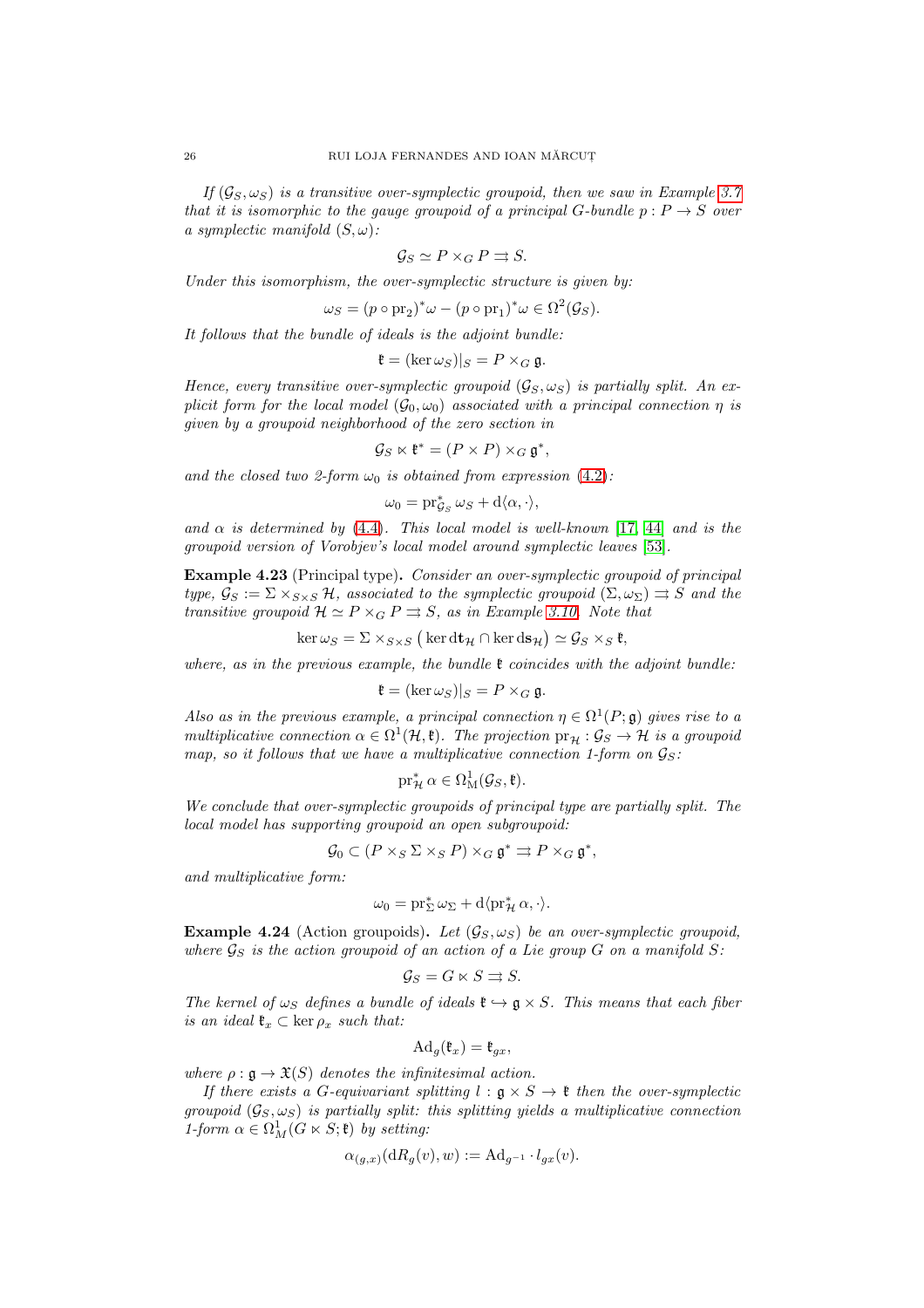Consider for example a compact Lie group G with Lie algebra g and denote by  $(\cdot, \cdot)$  a G-invariant inner product on g. Given any G-invariant submanifold  $S \subset \mathfrak{g}$ the action groupoid

$$
\mathcal{G}_S := G \ltimes S \rightrightarrows S.
$$

is an over-symplectic groupoid with closed 2-form:

<span id="page-26-0"></span>
$$
(\omega_S)_{(g,x)}((dL_g(v_1), z_1), (dL_g(v_2), z_2)) = (v_2, z_1) - (v_1, z_2) - ([v_1, v_2], x), \quad (4.5)
$$

where  $(q, x) \in G \times S$ ,  $v_1, v_2 \in \mathfrak{g}$  and  $z_1, z_2 \in T_xS \subset \mathfrak{g}$ . The corresponding Lie algebra bundle  $\mathfrak{k} \subset \mathfrak{g} \times S$  is:

<span id="page-26-2"></span>
$$
\mathfrak{k}_x = \{ (w, x) : w \in (T_x S)^{\perp} \}. \tag{4.6}
$$

The Lie group  $G$  acts on the total space of the bundle  $\mathfrak{k}$ :

$$
g \cdot (w, x) = (\mathrm{Ad}_g(w), gx),
$$

and the groupoid  $\mathcal{G}_S \ltimes \mathfrak{k} \rightrightarrows \mathfrak{k}$  is then identified with the action groupoid  $G \ltimes \mathfrak{k} \rightrightarrows \mathfrak{k}$ . Using the inner product, we can identify  $\mathfrak{g} \simeq \mathfrak{g}^*$  and  $\mathfrak{k} \simeq \mathfrak{k}^*$ .

The orthogonal projection gives a G-invariant splitting:

 $l: \mathfrak{g} \times S \to \mathfrak{k}, \quad l_x(v) := \pi_{\mathfrak{k}_x}(v).$ 

so we obtain the multiplicative connections 1-form  $\alpha \in \Omega_M^1(G \ltimes S; \mathfrak{k})$  defined by:

$$
\alpha_{(g,x)}(\mathrm{d}L_g(v),z) := \pi_{\mathfrak{k}_x}(v).
$$

This gives a closed, multiplicative, 1-form  $\langle \alpha, \cdot \rangle \in \Omega^1_M(G \ltimes \mathfrak{k})$  (recall that  $\mathfrak{k} \simeq \mathfrak{k}^*$ ):

<span id="page-26-1"></span>
$$
\langle \alpha, \cdot \rangle_{(g,w,x)} (\mathrm{d}L_g(v), u, z) = (v, w), \tag{4.7}
$$

where  $g \in G$ ,  $(w, x) \in \mathfrak{k}$ ,  $v \in \mathfrak{g}$  and  $(u, z) \in T_{(w, x)}\mathfrak{k} \subset \mathfrak{g} \times \mathfrak{g}$ . The symplectic form on the local model  $\mathcal{G}_0 \subset G \ltimes \mathfrak{k}$  is given, as usual, by restricting the closed, multiplicative, 2-form

$$
\omega_0 = \mathrm{pr}_{G\ltimes S}^*\,\omega_S + \mathrm{d}\langle \alpha, \cdot \rangle \in \Omega^2_M(G\ltimes \mathfrak{k}).
$$

Using  $(4.5)$  and  $(4.7)$  we find:

$$
(\omega_0)_{(g,w,x)}((dL_g(v_1), u_1, z_1), (dL_g(v_2), u_2, z_2)) =
$$
  
=  $(v_2, z_1) - (v_1, z_2) - ([v_1, v_2], x) + (v_2, u_1) - (v_1, u_2) - ([v_1, v_2], w)$   
=  $(v_2, z_1 + u_1) - (v_1, z_2 + u_2) - ([v_1, v_2], x + w).$  (4.8)

Note that  $\mathfrak k$  is the normal bundle of S in  $\mathfrak g$  (see [\(4.6\)](#page-26-2)) and that the Riemannian exponential map is given by:

$$
\mathfrak{k} \to \mathfrak{g}, \quad (w, x) \mapsto w + x.
$$

In particular, it is G-equivariant, and so it induces a map of groupoids

<span id="page-26-3"></span>
$$
G\ltimes\mathfrak{k}\to G\ltimes\mathfrak{g},
$$

which is an open embedding around  $G \ltimes S$ . Formula [\(4.8\)](#page-26-3) shows that it is in fact an embedding of symplectic groupoids, where we use the identifications  $T^*G \simeq G \times \mathfrak{g}^* \simeq$  $G \ltimes \mathfrak{g}$  given by left-invariant translations and the invariant inner product, and endow T<sup>\*</sup>G with the canonical symplectic structure.

We conclude that for a compact Lie group G and any G-invariant submanifold  $S \subset \mathfrak{g}^*$ , a choice of G-invariant inner product gives an identification of the local model  $\mathcal{G}_0$  around S with T\*G. In other words, the symplectic groupoid  $T^*G \rightrightarrows \mathfrak{g}^*$ is linearizable around any invariant submanifold. This also agrees, of course, with Corollary [4.20,](#page-24-0) since  $T^*G \rightrightarrows \mathfrak{g}^*$  is an s-proper groupoid whenever G is compact. The next example shows that the assumption that G is compact is crucial.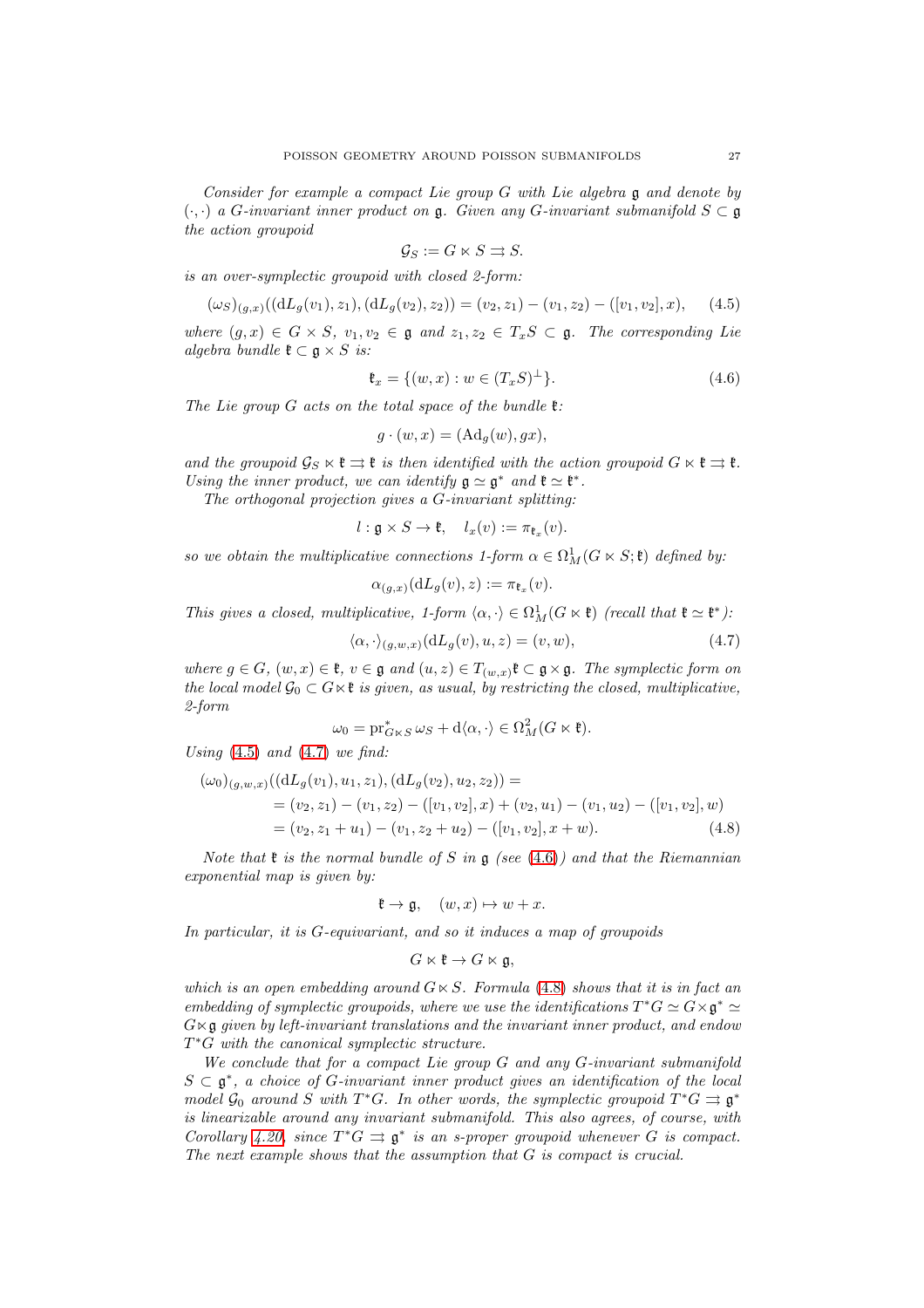Example 4.25. Consider the non-abelian 2-dimensional Lie group G and the associated symplectic groupoid  $(T^*G, \omega_{\text{can}}) \rightrightarrows \mathfrak{g}^*$ , which integrates the linear Poisson structure on  $\mathfrak{g}^* \simeq \mathbb{R}^2$ :

$$
\pi = x \, \partial_x \wedge \partial_y.
$$

Then T<sup>\*</sup>G is not linearizable around the closed, embedded Poisson submanifold  $S = \{x = 0\}$ . For this, note that the over-symplectic groupoid  $\mathcal{G}_S := (T^*G)|_S$ , is, as groupoid, the trivial bundle of Lie groups  $G \times S \rightarrow S$ , and that the orbits of  $\mathcal{G}_S$ on the normal bundle  $\nu(S) = \mathfrak{k}^*$  are one dimensional. So, as in Example [4.7,](#page-19-1) a partial splitting does not exist.

#### 5. Local models of Poisson structures

<span id="page-27-0"></span>We now come back to the infinitesimal level with the aim of constructing local models for elements  $\tau \in J_S^1\Pi(M,S)$ . Since any such element can be represented by a pair  $\tau = (T_S^*M, \mu_S)$ , i.e., as the infinitesimal counterpart of an over-symplectic groupoid, all we have to do is apply the dictionary to transfer the construction in the previous section to obtain a local model for Poisson structures.

5.1. The local model. Let us fix a first order jet of a Poisson structure:

$$
(A_S, [\cdot, \cdot]_{A_S}, \rho_{A_S}), \quad \mu_S : A_S \to T^*S,
$$

i.e., a Lie algebroid together with a surjective IM 2-form. As usual,  $\pi_S$  denotes the induced Poisson structure on S. Denote

$$
\mathfrak{k}:=\ker(\mu_S).
$$

The IM conditions imply that

$$
0 \longrightarrow \mathfrak{k} \longrightarrow A_S \xrightarrow{\mu_S} T^*S \longrightarrow 0,
$$
\n
$$
(5.1)
$$

is a short exact sequence of Lie algebroids, where  $T^*S \Rightarrow S$  is regarded as the cotangent Lie algebroid of  $\pi_S$ . In particular  $\mathfrak k$  is a bundle of ideals in  $A_S$ . Therefore,  $A<sub>S</sub>$  has a canonical representation on  $\mathfrak{k}$ :

$$
\nabla_{\alpha}^{\mathfrak{k}} \gamma := [\alpha, \gamma]_{A_S}, \quad \alpha \in \Gamma(A_S), \gamma \in \Gamma(\mathfrak{k}). \tag{5.2}
$$

This is the infinitesimal version of the groupoid representation [\(4.1\)](#page-15-1). It gives rise to the semi-direct product Lie algebroid  $A_S \times_S \mathfrak{k} \Rightarrow S$ , with Lie bracket

$$
[(\alpha_1, \gamma_1), (\alpha_2, \gamma_2)] := ([\alpha_1, \alpha_2]_{A_S}, \nabla^{\mathfrak{k}}_{\alpha_1} \gamma_2 - \nabla^{\mathfrak{k}}_{\alpha_2} \gamma_1),
$$

and anchor  $\rho_{As} \circ \text{pr}_{As}$ . This is the infinitesimal version of the groupoid  $\mathcal{G}_S \times_S \mathfrak{k} \rightrightarrows S$ . The infinitesimal version of the groupoid  $\mathcal{G}_S \ltimes \mathfrak{k}^* \rightrightarrows \mathfrak{k}^*$  is, of course, the action

algebroid  $A_S \ltimes \mathfrak{k}^* \Rightarrow \mathfrak{k}^*$  associated with the dual representation  $\nabla^{\mathfrak{k}^*}$  of  $A_S$  on  $\mathfrak{k}^*$ :

$$
\mathscr{L}_{\rho_{A_S}(\alpha)}\langle \beta, X\rangle=\langle \nabla^{\mathfrak{k}}_{\alpha}\beta, X\rangle+\langle \beta, \nabla^{\mathfrak{k}^*}_{\alpha}X\rangle.
$$

To build the local model, we need know whether the Lie algebroid  $A_S \ltimes \mathfrak{k}^* \Rightarrow \mathfrak{k}^*$ admits a closed IM 2-form  $\mu_0$  which is non-degenerate around S and whose restriction to  $A_S$  is  $\mu_S$ . From the global picture, we know that such an IM form might not exist, and so we need the infinitesimal analogue of multiplicative connections and the partially split condition.

Using the notion of infinitesimal multiplicative  $(IM)$  form with coefficients – see Appendix  $A$  – one obtains the infinitesimal version of Definition [4.1:](#page-15-2)

<span id="page-27-1"></span>**Definition 5.1.** An **IM** connection 1-form on a first order jet  $(A_S, \mu_S)$  with kernel  $\mathfrak{k} = \ker \mu_S$  is a IM 1-form  $(L, l) \in \Omega^1_{IM}(A_S; \mathfrak{k})$  whose symbol satisfies:

$$
l(\xi) = \xi, \quad \forall \xi \in \Gamma(\mathfrak{k}).
$$

A first order jet  $(A_S, \mu_S)$  is called **partially split** if it admits an IM connection 1-form.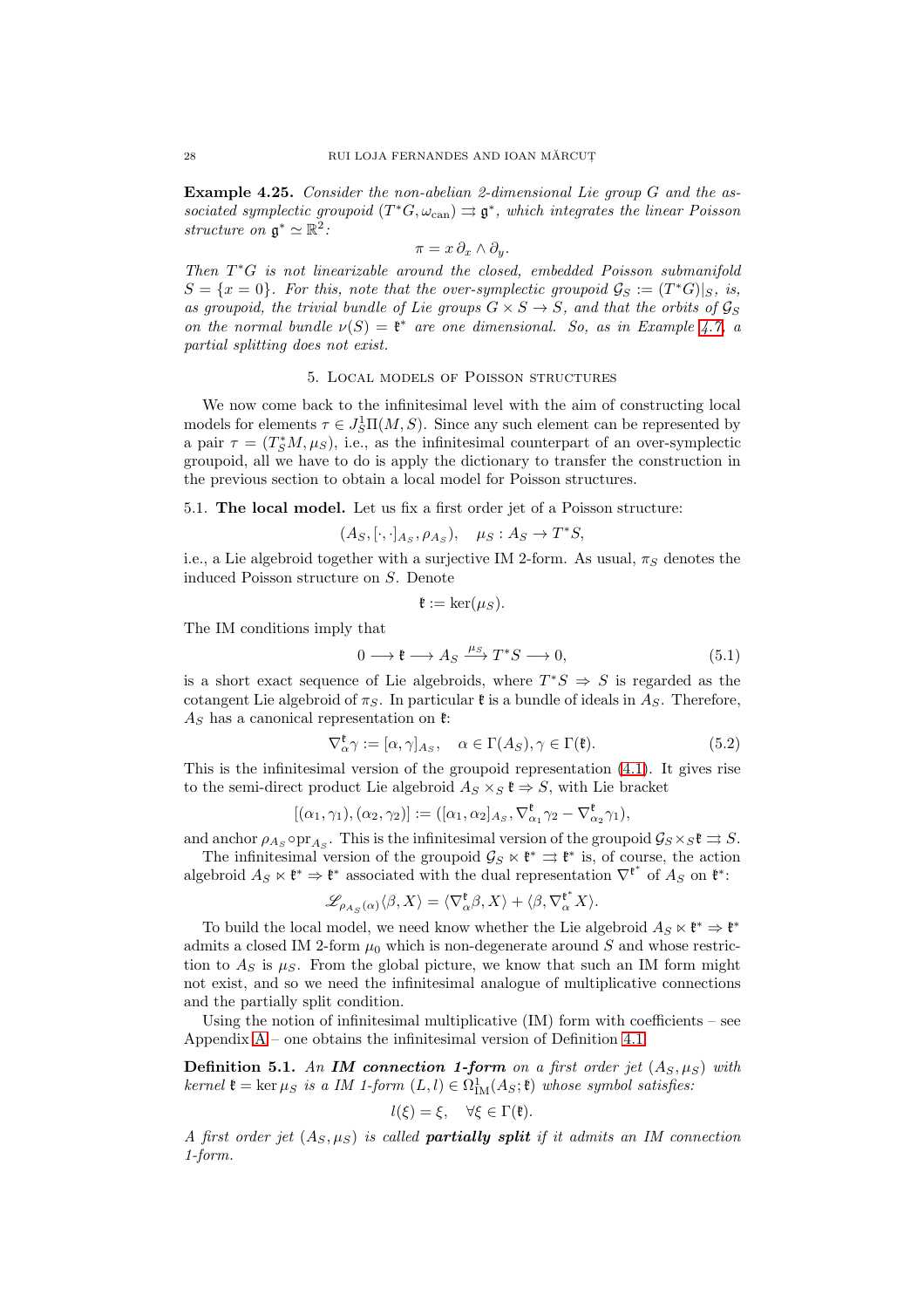The general theory of IM connections 1-forms was developed in [\[27\]](#page-73-5), and we will be recalled briefly in the next subsection.

Given an IM connection 1-form  $(L, l) \in \Omega^1_M(A_S; \mathfrak{k})$  we have an associated IM 1-form  $\langle (L, l), \cdot \rangle \in \Omega^1_{\text{IM}}(A_S \ltimes \mathfrak{k}^*)$  which has components  $\mu : A_S \ltimes \mathfrak{k}^* \to \mathbb{R}$  and  $\zeta: A_S \ltimes \mathfrak{k}^* \to T\mathfrak{k}^*$  defined on constant sections  $\alpha \in \Gamma(A_S)$  by

$$
\mu(\alpha) = l(\alpha),\tag{5.3}
$$

$$
\zeta(\alpha) = \widetilde{\mathrm{d}l(\alpha)} - \widetilde{L(\alpha)},\tag{5.4}
$$

where for a  $\mathfrak{k}$ -valued form  $\eta \in \Omega^k(S, \mathfrak{k})$  we denote by  $\widetilde{\eta} \in \Omega^k(\mathfrak{k}^*)$  the k-form given by  $\widetilde{\eta}|_{\xi} := \langle pr^*(\eta), \xi \rangle$ , with  $pr : \mathfrak{k}^* \to S$  denoting the bundle projection. That  $\langle (L, l), \cdot \rangle = (\mu, \zeta)$  is indeed a IM form is proven in [\[27,](#page-73-5) Proposition 5.4], and follows directly from the IM conditions.

Using the IM-differential from definition [\(A.3\)](#page-63-1), one obtains the closed IM 2-form:

$$
\mathrm{d}_\mathrm{IM}\langle (L,l),\cdot\rangle=(\zeta,0)\in\Omega^2_\mathrm{IM}(A_S\ltimes\mathfrak{k}^*).
$$

Then we can state the infinitesimal analogue of Proposition [4.2:](#page-16-0)

<span id="page-28-1"></span>**Proposition 5.2.** Given a first order jet  $(A_S, \mu_S)$  and an IM connection 1-form  $(L, l) \in \Omega^1_{\text{IM}}(A_S; \mathfrak{k})$  the closed IM 2-form

<span id="page-28-0"></span>
$$
\mu_0 = \text{pr}^* \mu_S + d_{\text{IM}} \langle (L, l), \cdot \rangle \in \Omega^2_{\text{IM}}(A_S \ltimes \mathfrak{k}^*),\tag{5.5}
$$

is non-degenerate along S. Moreover, the zero section  $i_0: A_S \hookrightarrow A_S \ltimes \mathfrak{k}^*$  is an algebroid embedding satisfying  $i_0^*\mu_0 = \mu_S$ .

Proof. The pullback of a (closed) IM form by a Lie algebroid morphism is a (closed) IM form. Since the projection pr :  $A_S \ltimes \ell^* \to A_S$  is a Lie algebroid morphism, it follows that [\(5.5\)](#page-28-0) defines a closed IM 2-form.

Using the canonical isomorphism:

$$
T^*_S\mathfrak{k}^*\simeq \mathfrak{k}\oplus T^*S,
$$

the restriction

$$
(\mu_0)|_{0_S}:A_S\to T^*_S\mathfrak{k}^*
$$

has components:

- $(\text{pr}^* \mu_S)|_{0_S} : A_S \to \mathfrak{k} \oplus T^*S, \, \alpha \mapsto (0, \mu_S(\alpha));$
- $(d_{IM}\langle (L, l), \cdot \rangle)|_{0_S} : A_S \to \mathfrak{k} \oplus T^*S, \, \alpha \mapsto (l(\alpha), 0).$

Hence,  $(\mu_0)|_{0_S}$  is a fiberwise surjective map. Since the two vector bundles have the same rank,  $\mu_0$  is a non-degenerate IM 2-form along  $0_S$ .

In the setting of the previous proposition, let  $S \subset M_0 \subset \mathfrak{k}^*$  be the open set where  $\mu_0$  is non-degenerate. Then

$$
A_0 := (A_S \ltimes \mathfrak{k}^*)|_{M_0} \simeq A_S \ltimes M_0,
$$

carries the non-degenerate, closed, IM 2-form:

$$
\mu_0|_{A_0}: A_0 \xrightarrow{\sim} T^*M_0.
$$

**Definition 5.3.** Given a partially split first order jet  $(A_S, \mu_S)$ , the pair  $(A_0, \mu_0)$ is called the Lie algebroid local model corresponding to the IM connection  $1$ form  $(L, l) \in \Omega^1_{\text{IM}}(A_S; \mathfrak{k})$ . The corresponding **Poisson local model** is the Poisson manifold  $(M_0, \pi_0)$ , where

$$
\pi_0^{\sharp} := \rho_0 \circ \mu_0^{-1}.
$$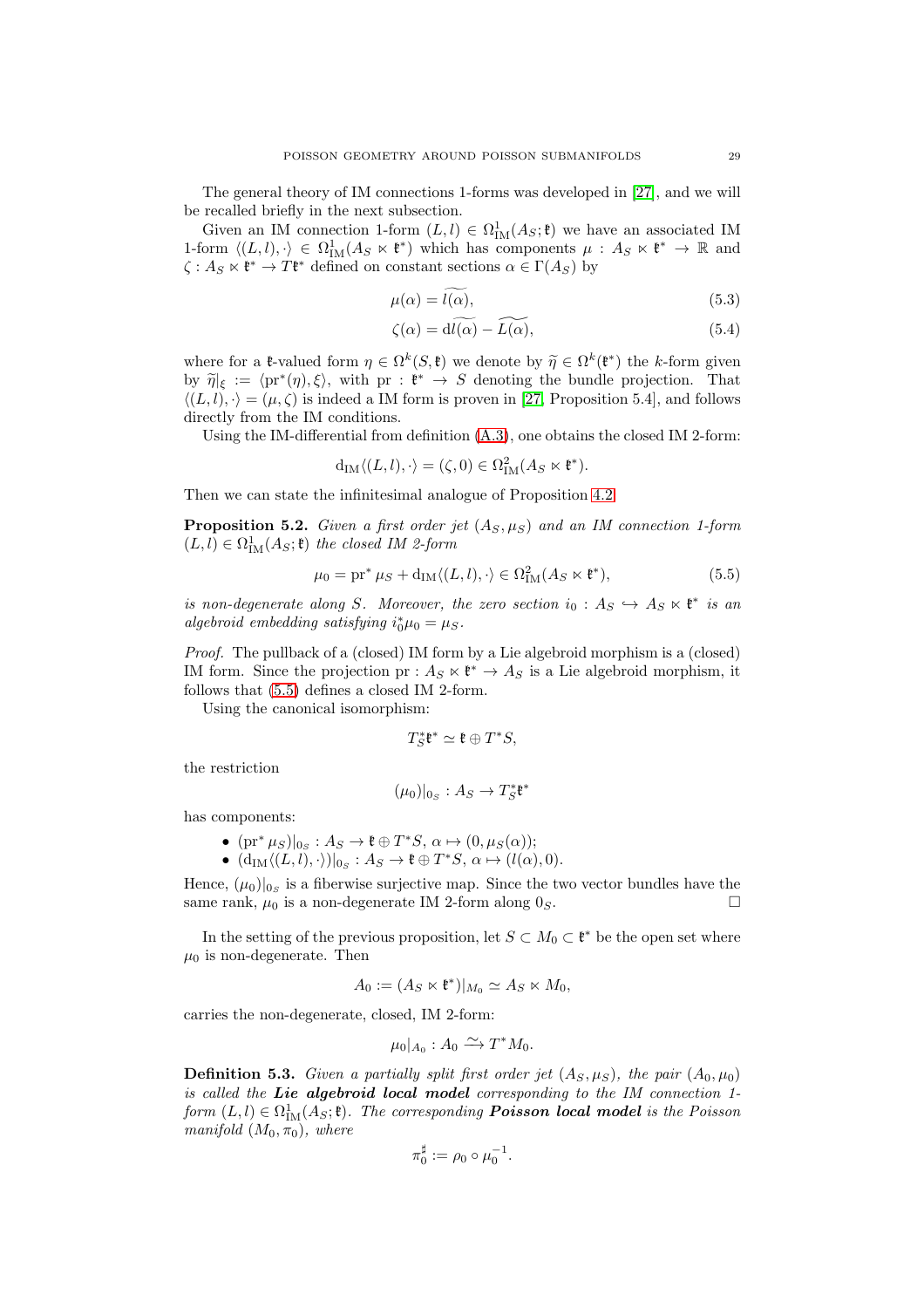Note that  $\mu_0: A_0 \longrightarrow T^*M_0$  is an isomorphism of Lie algebroids, giving an identification

$$
J_S^1 \pi_0 = (A_S, \mu_S).
$$

In conclusion, we have constructed a local model, in the sense of Definition [1,](#page-1-1) for the class  $\mathscr{C} \subset J_S^1\Pi(M,S)$  of partially split first order jets of Poisson structures. Namely, by the axiom of choice, for each  $\tau \in \mathscr{C}$ , we can chose a IM connection 1form  $(L_{\tau}, l_{\tau})$ , and we let  $\sigma(\tau)$  be the associated local model, i.e.,  $\sigma(\tau) := (M_0, \pi_0)$ . We obtain Theorem [2](#page-1-0) from the Introduction. In the next subsection we will see that different choices of IM connection 1-forms produce isomorphic local models.

5.2. The partially split condition for jets. In order to understand the partially split condition and the existence of IM connection 1-forms, as in Definition [5.1,](#page-27-1) we recall briefly the notion of IM Ehresmann connection introduced in [\[27\]](#page-73-5).

Consider a Lie algebroid  $A_S$  and a bundle of ideals  $\mathfrak{k} \subset A_S$ , i.e.,  $\mathfrak{k} \subset \text{ker } \rho_S$  and  $[\alpha, \gamma]_{A_S} \in \Gamma(\mathfrak{k})$ , for all  $\alpha \in \Gamma(A_S)$ ,  $\gamma \in \Gamma(\mathfrak{k})$ . So  $\mathfrak{k}$  is a representation of  $A_S$ :

$$
\nabla_\alpha^\mathfrak{k}\gamma:=[\alpha,\gamma]_{A_S}
$$

.

In [\[27\]](#page-73-5) we gave the following equivalent descriptions of IM connections for  $\mathfrak{k}$ :

(i) An IM Ehresmann connection for  $\ell$  is a VB subalgebroid  $E \Rightarrow TS$  of  $TA \Rightarrow TS$  such that:

$$
TA=\mathfrak{k}\oplus E.
$$

(ii) There is a natural inclusion  $A_S \times_S \mathfrak{k} \subset TA_S$ 

$$
(\alpha, \gamma) \mapsto \frac{\mathrm{d}}{\mathrm{d}t}\Big|_{t=0} (\alpha + t \gamma)
$$

which is a map of VB algebroids:



An IM Ehresmann connection yields a **partial splitting**  $\theta: A_S \ltimes \mathfrak{k}^* \to T^*A_S$ , i.e., a VB-algebroid map which is a splitting of the dual projection:



(iii) Given a partial splitting  $\theta : A_S \times \mathfrak{k}^* \to T^* A_S$  for  $\mathfrak{k}$ , one obtains an IM connection 1-form, i.e., an IM 1-form  $(L, l) \in \Omega^1_M(A_S; \mathfrak{k})$  whose symbol satisfies:

$$
l(\xi) = \xi, \quad \forall \xi \in \Gamma(\mathfrak{k}).
$$

It is defined by setting for any  $\alpha \in \Gamma(A)$  and  $v \in TM$ :

$$
L(\alpha)(v) := \mathrm{pr}_{E}(\theta^{\vee}(\mathrm{d}\alpha(v))),
$$
  

$$
l(\alpha) := \mathrm{pr}_{E} \theta^{\vee}(\hat{\alpha})|_{M},
$$

where  $\hat{\alpha} \in \mathfrak{X}(A)$  is the vertical lift of the section  $\alpha$ .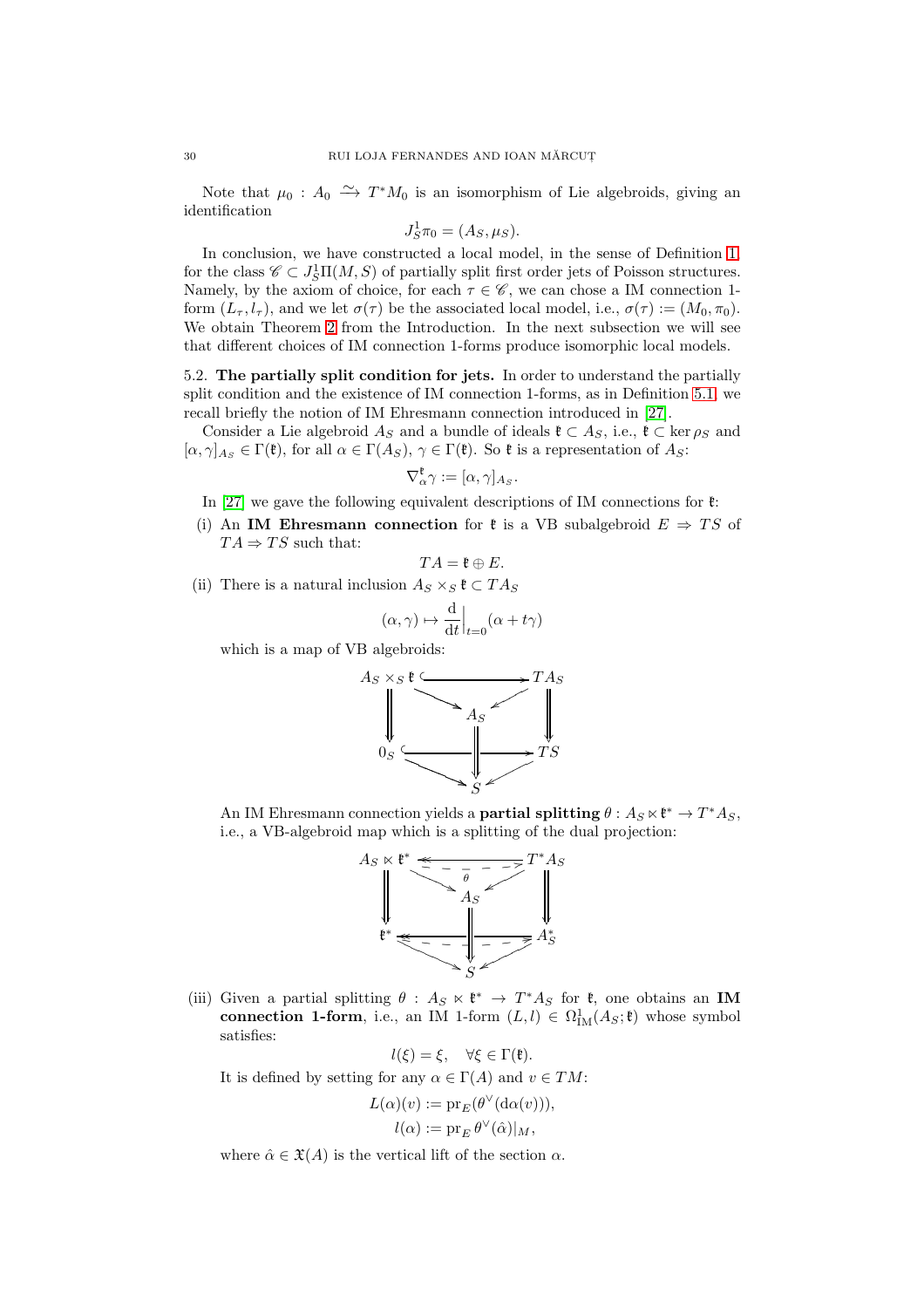(iv) Finally, given an IM connection 1-form  $(L, l) \in \Omega^1_{IM}(A_S; \mathfrak{k})$ , one obtains a linear, closed multiplicative 2-form  $\mu^{\text{lin}} \in \Omega^2(A_S \ltimes \mathfrak{k}^*)$  by

$$
\mu^{\text{lin}} := \mathrm{d}_{\text{IM}} \langle (L, l), \cdot \rangle.
$$

We now return to our case of interest, namely first order jets  $(A_S, \mu_S)$  where the relevant bundle of ideals is  $\mathfrak{k} = \ker \mu_S$ . In the sequel, we will use the equivalence between (i)-(iv) without further notice. So, for example,  $(A_S, \mu_S)$  is partially split if it admits a partial splitting  $\theta : A_S \times \mathfrak{k}^* \to T^*A_S$  as in (ii). This is equivalent to our original definition [5.1,](#page-27-1) which was stated in terms of the existence of an IM connection 1-form  $(L, l) \in \Omega^1_M(A_S; \mathfrak{k})$ , as in (iii). The closed IM 2-form in the local model [\(5.5\)](#page-28-0) can be written using the partial splitting  $\theta$  from (ii) as

$$
\mu_0 = \operatorname{pr}_{As}^* \mu_S + \theta^* \mu_{can},
$$

where  $\mu_{\text{can}} \in \Omega^2_{\text{IM}}(T^*A_S)$  is the canonical IM 2-form (see Example [A.4\)](#page-64-0), or using the linear IM form  $\mu^{\text{lin}}$  from (iv) as:

$$
\mu_0 = \operatorname{pr}_{As}^* \mu_S + \mu^{\text{lin}}.
$$

In this expression, the first term is a constant IM 2-form and the second term is a linear IM 2-form.

Remark 5.4. Let us stress that the partial split condition is not implied by the existence of a Lie algebroid splitting  $r: T^*S \to A_S$  of  $\mu_S$  – see Example [7.14.](#page-50-0)

As in the global case – cf. Proposition  $4.8$  – the partially split condition implies certain properties of the isotropy Lie algebras of a first order jet:

<span id="page-30-0"></span>**Proposition 5.5** ([\[27\]](#page-73-5)). If  $(A_S, \mu_S)$  is a partially split first order jet of Poisson structure, a choice of IM connection 1-form  $(L, l)$ , gives:

(i) a linear connection on  $\mathfrak{k} = \ker \mu_S$ :

$$
\nabla_X^L \xi := i_X L(\xi),\tag{5.6}
$$

which preserves the Lie bracket:

$$
\nabla_X^L[\xi,\eta]_{\mathfrak{k}} = [\nabla_X^L\xi,\eta]_{\mathfrak{k}} + [\xi,\nabla_X^L\eta]_{\mathfrak{k}}, \quad X \in \mathfrak{X}(S), \xi, \eta \in \Gamma(\mathfrak{k});
$$

(ii) for each  $x \in S$ , a decomposition of the isotropy Lie algebra  $\mathfrak{g}_x := \ker \rho_{A_S}|_x$ into a direct sum of ideals:

$$
\mathfrak{g}_x \simeq \mathfrak{k}_x \oplus (\mathfrak{g}_x \cap \ker l).
$$

We quote from [\[27\]](#page-73-5) another interesting characterization of partially split jets which will be useful later. Given a (usual) connection  $\nabla$  on a Lie algebroid  $A_S \Rightarrow S$ one has the following associated  $A_S$ -connections on  $A_S$  and  $TS$ :

$$
\overline{\nabla}_{\alpha}\beta := \nabla_{\rho(\beta)}\alpha + [\alpha, \beta],
$$
  

$$
\overline{\nabla}_{\alpha}X := \rho(\nabla_X\alpha) + [\rho(\alpha), X]
$$

They satisfy:

$$
\rho(\overline{\nabla}_{\alpha}\beta) = \overline{\nabla}_{\alpha}\rho(\beta).
$$

The **basic curvature** of  $\nabla$  is defined as the tensor

$$
R_{\nabla}^{\text{bas}}(\alpha,\beta)(X) := \nabla_X([\alpha,\beta]) - [\nabla_X \alpha,\beta] - [\alpha,\nabla_X \beta] - \nabla_{\overline{\nabla}_{\beta}X}\alpha + \nabla_{\overline{\nabla}_{\alpha}X}\beta, \quad (5.7)
$$

where  $X \in \mathfrak{X}(S)$  and  $\alpha, \beta \in \Gamma(A_S)$ . This curvature arises naturally in the study of *Cartan connections* (see  $[1, 2, 3]$  $[1, 2, 3]$  $[1, 2, 3]$ ). Then Proposition 5.9 from  $[27]$  gives: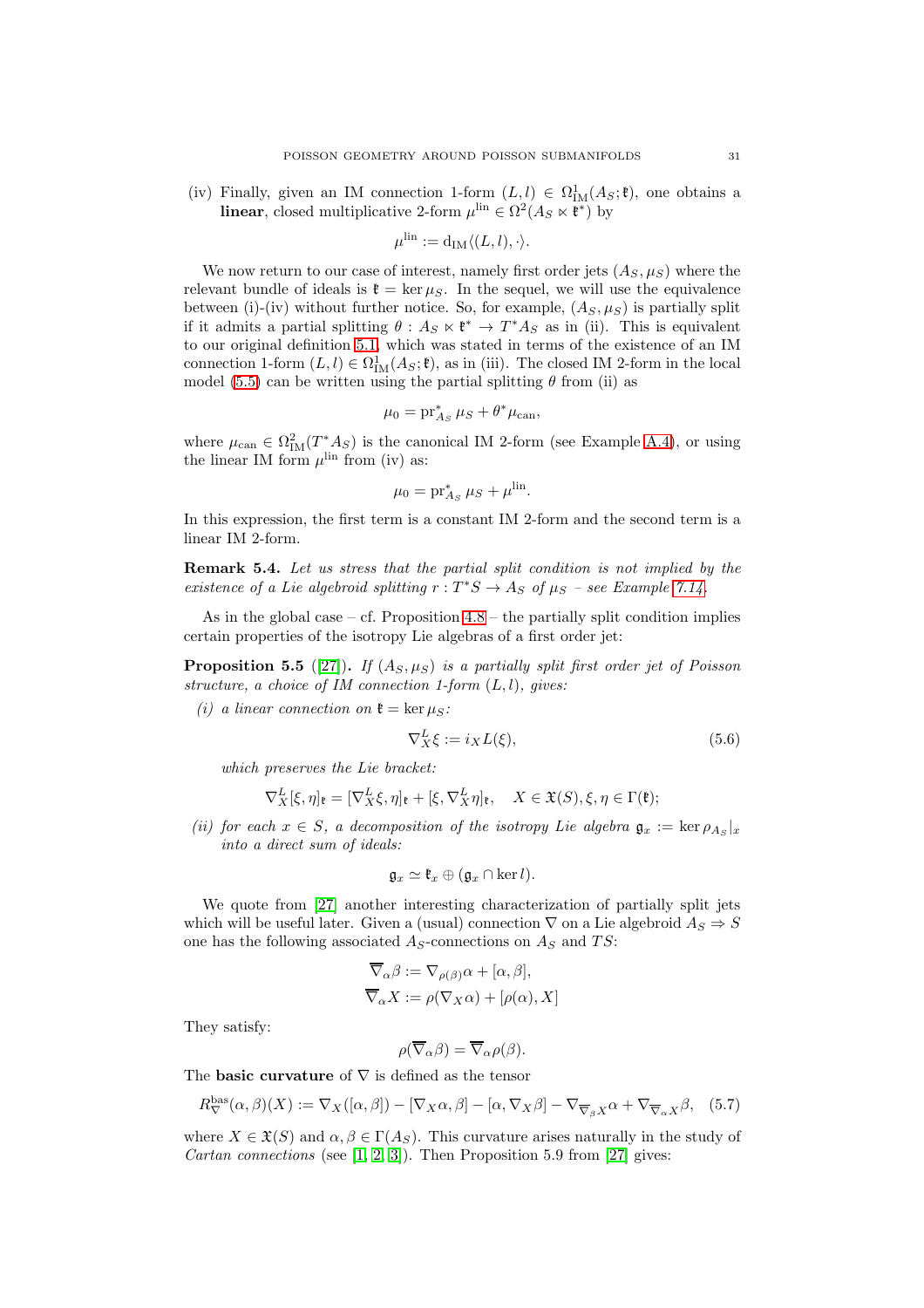<span id="page-31-1"></span>**Proposition 5.6.** A first order jet  $(A_S, \mu_S)$  with  $\mathfrak{k} = \ker \mu_S$  is partially split if and only if there is a vector bundle splitting  $l : A_S \to \mathfrak{k}$  of the short exact sequence

$$
\longrightarrow \mathfrak{k} \longrightarrow A_S \xrightarrow{\mu_S} T^*S \longrightarrow 0
$$

 $0$ and a (usual) connection  $\nabla$  on  $A_S$  such that:

<span id="page-31-0"></span> $\overline{\nabla} l =$ 

$$
0, \qquad l(R_{\nabla}^{\text{bas}}) = 0. \tag{5.8}
$$

In this case, the pair  $(l, \nabla)$  determines a IM connection 1-form  $(L, l) \in \Omega^1_M(A_S; \mathfrak{k})$ by setting:

$$
L: \Gamma(A_S) \to \Omega^1(S; \mathfrak{k}), \quad i_X L(\alpha) := l(\nabla_X \alpha).
$$

Moreover, every IM connection 1-form  $(L, l)$  takes this form for some pair  $(l, \nabla)$ satisfying  $(5.8)$ .

**Remark 5.7.** The connection  $\nabla$  on  $A_S$  in the previous proposition is not uniquely determined by the IM connection 1-form  $(L, l) \in \Omega^1_{IM}(A_{\mathcal{S}}; \mathfrak{k})$ . In particular, this connection should not be confused with the connection  $\nabla^L$  on  $\mathfrak k$  from Proposition [5.6.](#page-31-1) They are related by:

$$
\nabla_X^L \xi = l(\nabla_X \xi),
$$

for  $X \in \mathfrak{X}(S)$  and  $\xi \in \Gamma(\mathfrak{k})$ .

5.3. Existence and uniqueness of the local model. The following proposition gives some geometric meaning to the partially split condition: it shows that the partially split condition is equivalent to the algebroid local model  $A_S \ltimes \mathfrak{k}^*$  being the cotangent algebroid of a Poisson structure extending the given first jet. This is the infinitesimal version of Proposition [4.6.](#page-19-0)

<span id="page-31-2"></span>**Proposition 5.8.** A first order jet  $(A_S, \mu_S)$  with kernel  $\mathfrak{k} := \ker \mu_S$  is partially split if and only if there exists an open neighborhood  $S \subset M_0 \subset \mathfrak{k}^*$  and a closed, nondegenerate IM 2-form  $\mu \in \Omega^2_{\text{IM}}(A_S \ltimes M_0)$  whose pullback along the Lie algebroid  $map \ i : A_S \hookrightarrow A_S \ltimes \mathfrak{k}^* \ is \ \mu_S$ :

$$
i^*\mu=\mu_S.
$$

*Proof.* If  $(A_S, \mu_S)$  is partially split, then the local model  $\mu_0$  from Proposition [5.2](#page-28-1) is an IM 2-form as in the statement.

Conversely, let  $\mu \in \Omega^2_{\text{IM}}(A_S \ltimes M_0)$  be as in the statement. We use that canonical decomposition given by the vector bundle structure:

$$
T^*_S\mathfrak{k}^*\simeq \mathfrak{k}\oplus T^*S.
$$

By assumption,  $\mu$  takes the following form along S:

$$
\mu|_S: A_S \to \mathfrak{k} \oplus T^*S, \quad \mu|_S = (l, \mu_S).
$$

Let  $m_t: A_S \times \mathfrak{k}^* \to A_S \times \mathfrak{k}^*$  denote the fiberwise multiplication by  $t > 0$ , which is a Lie algebroid morphism. We have that

$$
\lim_{t \to 0} m_t^* \mu = \text{pr}^* \,\mu_S.
$$

Moreover,  $\mu_t := \frac{1}{t} m_t^* (\mu - \mathrm{pr}^* \mu_S)$  is a path of closed, IM 2-forms, defined on  $m_{t^{-1}}(M_0)$ . Then one can easily see that the following limit exists:

$$
\mu^{\mathrm{lin}} := \lim_{t \to 0} \mu_t,
$$

(e.g., in coordinates) and it is a linear, closed, IM 2-form  $\mu^{\text{lin}} \in \Omega^2_{\text{IM}}(A_S \ltimes \mathfrak{k}^*)$ .

If we assume that  $l|_t = \text{Id}$ , then, for each  $t > 0$ ,  $(\mu_t|_S)|_t = (\text{Id}, 0)$ , and so this holds also for the limit  $\mu^{\text{lin}}$ . Thus the characterization from item (iv) of the previous subsection of the partially split condition holds.

The general case can be reduced to this using Lemma [A.13,](#page-71-0) which shows that the map  $l|_{\mathfrak{k}} : \mathfrak{k} \to \mathfrak{k}$  is an A<sub>S</sub>-equivariant linear isomorphism. Let  $\varphi := (l|_{\mathfrak{k}})^* : \mathfrak{k}^* \to \mathfrak{k}^*$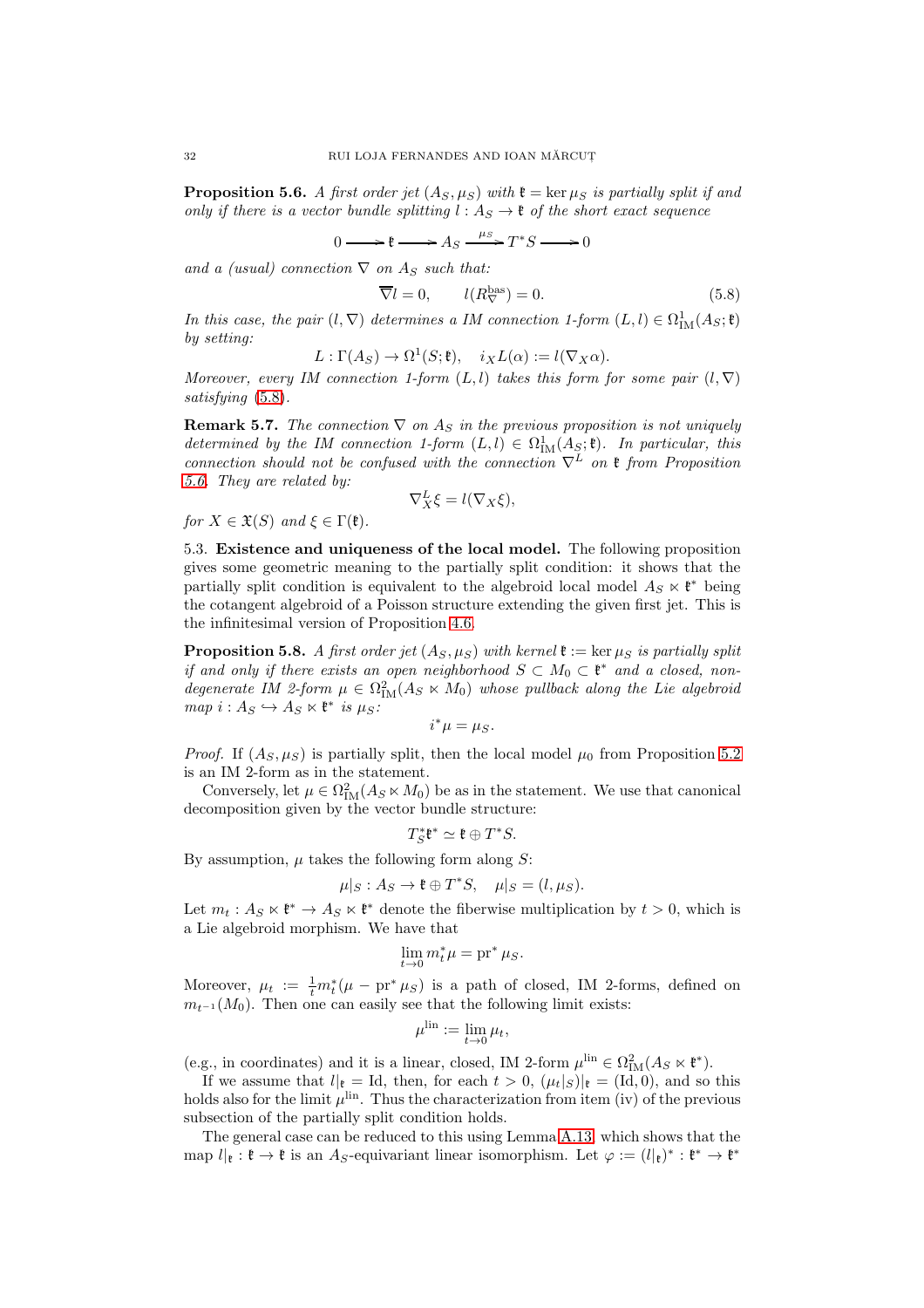denote the transpose map. Then  $(\text{Id}, \varphi) : A_S \ltimes \mathfrak{k}^* \longrightarrow A_S \ltimes \mathfrak{k}^*$  is a Lie algebroid isomorphism covering  $\varphi$ . So  $\tilde{M}_0 := \varphi(M_0)$  is an open neighborhood of S over which  $A_S \ltimes \tilde{M}_0$  carries the non-degenerate IM 2-form  $\tilde{\mu} := (\mathrm{Id}, \varphi^{-1})^*(\mu) \in \Omega^2_{\mathrm{IM}}(A_S \ltimes \tilde{M}_0)$ . Note that  $\tilde{\mu}$  also extends  $\mu_S$  and by construction, for every  $\beta \in \Gamma(\mathfrak{k})$ , we have:

$$
l(\beta) = \mu|_{S}(\beta) = \varphi^* \circ \tilde{\mu}|_{S}(\beta) = l(\tilde{\mu}(\beta)),
$$

which shows that  $\tilde{\mu}$  restricted to  $\mathfrak{k} \subset (A_S \ltimes \mathfrak{k}^*)|_S$  is the identity map. Therefore, the above argument applied to  $\tilde{\mu}$  shows that  $(A_S, \mu_S)$  is partially split.

The infinitesimal multiplicative version of Moser's argument, proved in Appendix [A](#page-62-0) (see Proposition [A.11](#page-70-0) (i)), gives:

<span id="page-32-3"></span>**Proposition 5.9.** Let  $(A_S, \mu_S)$  be a first order jet of a Poisson structure with kernel  $\mathfrak{k} := \ker \mu_S$ . Consider two closed, non-degenerate IM 2-forms  $\mu_0, \mu_1 \in \Omega^2_{\text{IM}}(A_S \ltimes$ M), defined on some neighborhood  $S \subset M \subset \mathfrak{k}^*$ , which extend  $\mu_S$ :

$$
i^*\mu_k = \mu_S, \quad k = 0, 1.
$$

Then there exists a isomorphism of Lie algebroids  $\Phi: A_S \ltimes M_0 \xrightarrow{\sim} A_S \ltimes M_1$ , defined between open neighborhoods  $S \subset M_0, M_1 \subset M$ , whose base map fixes S, such that:

$$
\Phi^*(\mu_1) = \mu_0.
$$

In particular, the base map of  $\Phi$  gives a Poisson isomorphism between the induced Poisson structure  $\phi : (M_0, \pi_0) \xrightarrow{\sim} (M_1, \pi_1)$ .

We conclude that the local model is well-defined up to isomorphism:

Corollary 5.10 (Uniqueness of local models). Given a first order jet of a Poisson structure  $(A_S, \mu_S)$ , any two local models associated with distinct IM connection 1-forms are isomorphic around S.

<span id="page-32-0"></span>5.4. The local model as a Lie-Dirac submanifold. We discuss here the Lie algebroid version of the symplectic groupoid

<span id="page-32-1"></span>
$$
(T^*\mathcal{G}_S, \omega_{\text{can}} + \text{pr}_{\mathcal{G}_S}^* \omega_S) \rightrightarrows A_S^*,\tag{5.9}
$$

and the infinitesimal version of Corollary [4.5.](#page-18-0) This gives another perspective on the partially split condition and the geometry of the local model.

<span id="page-32-2"></span>**Theorem 5.11.** Let  $(A_S, \mu_S)$  be a first order jet of a Poisson structure. Then:

(i) The Lie algebroid  $T^*A_S \Rightarrow A_S^*$  carries the closed non-degenerate IM 2-form:

$$
\mu := \mu_{\text{can}} + \text{pr}_{As}^* \ \mu_S : T^* A_S \to T^* A_S^*,
$$

where  $\mu_{\text{can}}$  is the canonical IM 2-form on  $T^*A_S$  (see Example [A.4\)](#page-64-0).

(ii) The Poisson structure  $\pi_{A_S,\mu_S}$  on  $A_S^*$  corresponding to  $\mu$  is given by

$$
\pi_{As,\mu_S}^{\sharp} = \pi_{As}^{\sharp} \circ (\text{Id} - \text{pr}_{As}^{*} \mu_S \circ \mu_{\text{can}}^{-1}),
$$

where  $\pi_{As}$  is the fiberwise linear Poisson structure on  $A_S^*$ .

- (iii) If  $(A_S, \mu_S)$  is partially split, then for any IM connection 1-form  $(L, l)$  the dual  $l^* : \mathfrak{k}^* \hookrightarrow A_S^*$  realizes the local model  $(M_0, \pi_0)$  as a Lie-Dirac submanifold of  $(A_{S}^{*}, \pi_{A_{S},\mu_{S}}).$
- (iv) Conversely, let  $(N, \pi_N) \subset (A_S^*, \pi_{A_S, \mu_S})$  be a Lie-Dirac submanifold containing S such that the corresponding Lie subalgebroid  $A_N \subset T^*A_S^*$  satisfies  $\mu^{-1}(A_N|_S) = A_S$ . Then  $(A_S, \mu_S)$  is partially split, and  $(N, \pi_N)$  is isomorphic around S to the local model  $(M_0, \pi_0)$ .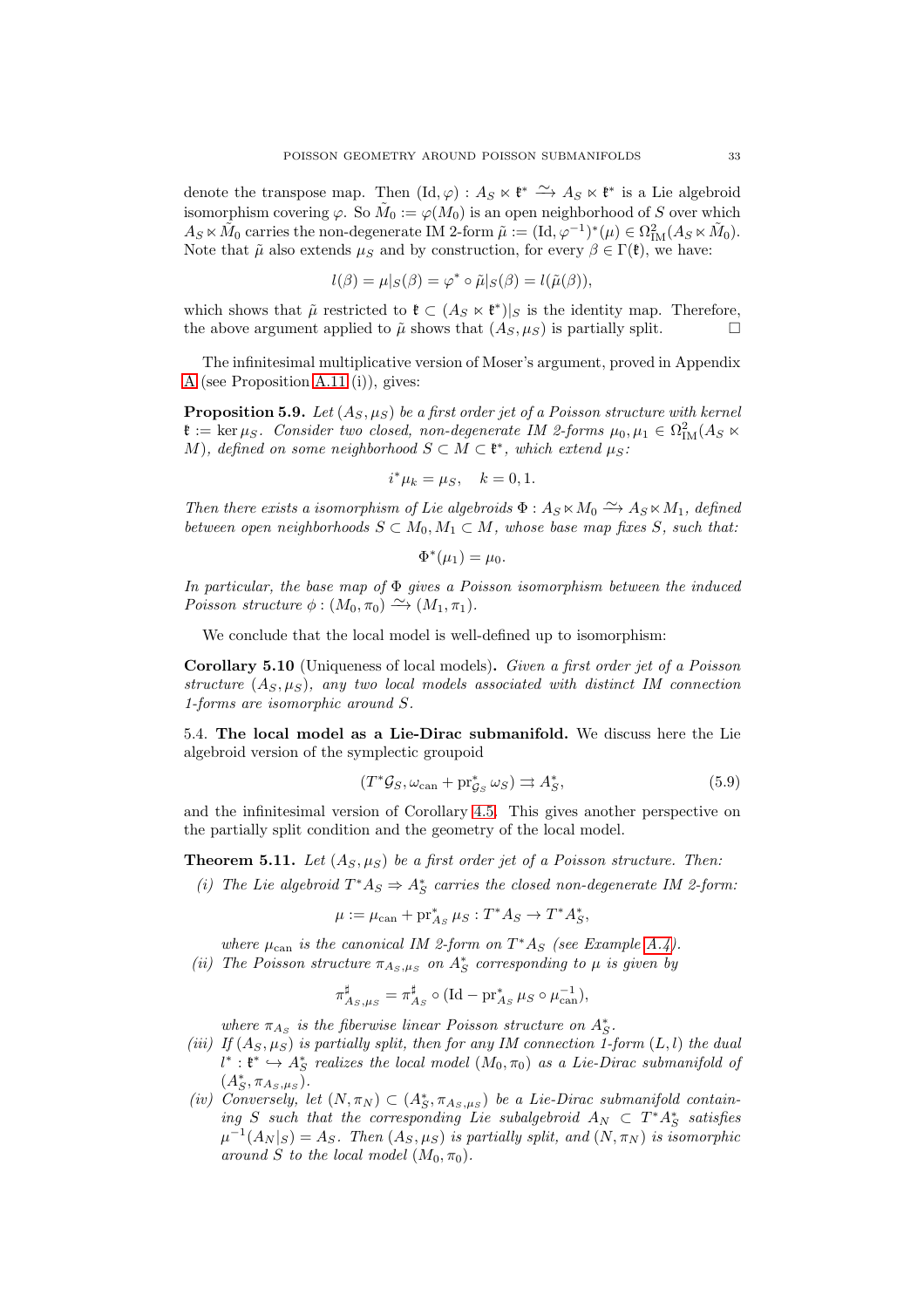Before we prove this result, let us clarify the terminology used in the statement. First, a submanifold  $i: N \hookrightarrow M$  of a Poisson manifold  $(M, \pi)$  is called a *Poisson*-Dirac submanifold if the Dirac structure  $L_{\pi} = \text{Graph}(\pi^{\sharp})$  pulls back to a Dirac structure on N which is given by a bivector field:  $i^*L_{\pi} = L_{\pi_N}$ . Then  $\pi_N$  is a Poisson structure. We are interested in the following special type of Poisson-Dirac submanifolds:

**Definition 5.12.** A Lie-Dirac submanifold of a Poisson manifold  $(M, \pi)$  is an immersed submanifold,  $N \hookrightarrow M$ , together with a vector bundle decomposition  $T_N^*M = A_N \oplus (TN)^{\circ}$ , for which  $A_N$  is a Lie subalgebroid of  $T^*M$ .

These submanifolds were introduced and studied by Xu in [\[61\]](#page-74-14), who called them "Dirac submanifolds", and further investigated in [\[13\]](#page-73-7) where the term "Lie-Dirac submanifold" was coined. In these references it is proved that if  $N \subset (M, \pi)$  is a Lie-Dirac submanifold as in the definition then (see [\[61,](#page-74-14) Theorem 2.3 and Remark 2.7 (iii)], and also [\[13,](#page-73-7) Section 8.3]):

- (a) N is a Poisson-Dirac submanifold, hence has a Poisson structure  $\pi_N$  which does not depend on the splitting of  $T_N^*M$ ;
- (b) The restriction map  $r : A_N \nightharpoonup T^*N$  is an isomorphism of Lie algebroids, where  $T^*N$  has the algebroid structure induced by  $\pi_N$ .

At the groupoid level, Lie-Dirac submanifolds correspond to symplectic subgroupoids. We have seen in Corollary [\(4.5\)](#page-18-0) that the groupoid local models arise as symplectic subgroupoids of the symplectic groupoid [\(5.9\)](#page-32-1), so Theorem [5.11](#page-32-2) gives the infinitesimal analogue of this statement.

The theorem also has the following surprising consequence:

Corollary 5.13. The inclusion of the local model:

$$
i:=l^*:(M_0,\pi_0)\hookrightarrow(A^*_S,\pi_{A_S,\mu_S})
$$

is a backward Dirac map. Therefore, the local model depends only on the base map of the IM connection 1-form.

We now turn to the proof of the theorem.

*Proof of (i)*. The Lie algebroid  $T^*A_S \Rightarrow A_S^*$  with the IM 2-form  $\mu = \mu_{\text{can}} + \text{pr}_{A_S}^* \mu_S$ represent the infinitesimal counterpart of the symplectic groupoid  $(5.9)$ . Clearly,  $\mu$ is a closed IM 2-form, being the sum of the canonical closed IM 2-from  $\mu_{\text{can}}$  (see Example [A.4\)](#page-64-0), and the pullback of the closed IM 2-form  $\mu<sub>S</sub>$  via the Lie algebroid map  $pr_{A_S}: T^*A_S \to A_S$ . To show that  $\mu$  is invertible, we use a connection on  $A_S$ and the dual connection on  $A_S^*$ , to identify:

$$
T^*A_S \simeq T^*S \times_S A_S^* \times_S A_S, \quad T^*A_S^* \simeq T^*S \times_S A_S \times_S A_S^*.
$$

Under these isomorphisms,  $\mu$  becomes:

$$
\mu(\xi, \alpha, a) = (\xi + \mu_S(a), a, \alpha),
$$

which is clearly invertible.  $\Box$ 

Proof of (ii). The Poisson structure corresponding to the closed, non-degenerate IM 2-form  $\mu_{\text{can}}$  is the linear Poisson structure  $\pi_{A_S}$  on  $A_S^*$ , with  $\pi_{A_S}^{\sharp} = \rho_{T^*A_S} \circ \mu_{\text{can}}^{-1}$ . Using the explicit description from the proof of (i), we see that the Poisson structure  $\pi_{A_S,\mu_S}$  corresponding to  $\mu$  is given by the formula from item (ii):

$$
\pi_{A_S,\mu_S}^{\sharp} = \rho_{T^*A_S} \circ \mu^{-1} = \pi_{A_S}^{\sharp} \circ (\text{Id} - \text{pr}_{A_S}^* \mu_S \circ \mu_{\text{can}}^{-1}).
$$

Proof of *(iii)*. This follows from the infinitesimal analog of Corollary [4.5:](#page-18-0)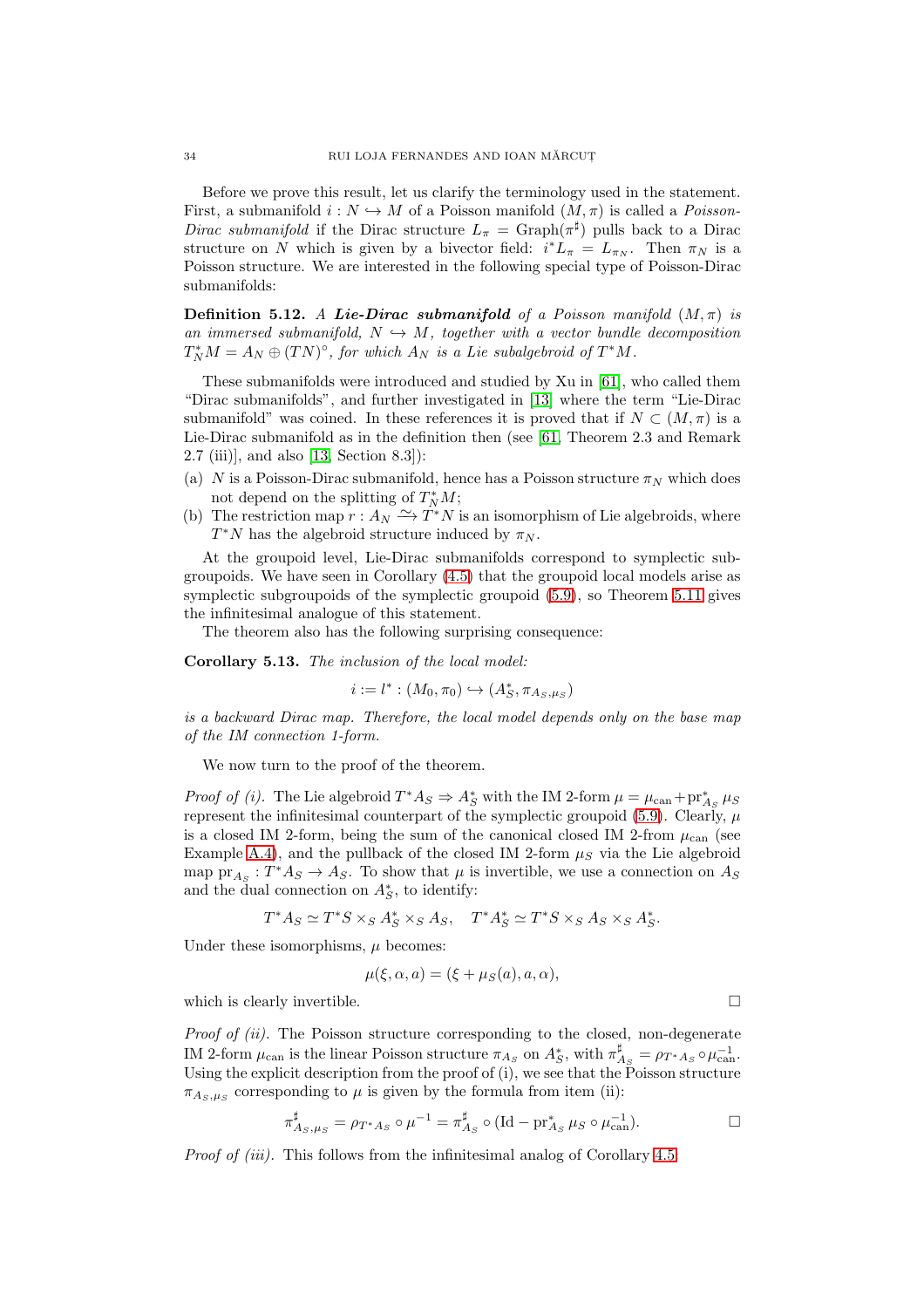**Lemma 5.14.** Let  $\theta: A_S \times \mathfrak{k}^* \to T^*A_S$  be a partial splitting with base map  $i :=$  $l^* : \mathfrak{k}^* \to A_S^*$ , and let  $(M_0, \pi_0)$  be the corresponding local model. Then  $i : M_0 \hookrightarrow$  $(A_{S}^{*}, \pi_{A_{S},\mu_{S}})$  is a Lie-Dirac submanifold with Lie algebroid:

$$
A_{M_0} = \operatorname{Im}(\mu \circ \theta) \subset T^* A_S^*|_{i(M_0)},
$$

and the induced Poisson structure on  $M_0$  is  $\pi_0$ .

To prove this lemma, as seen in Proposition [5.2,](#page-28-1) we have the closed IM 2-form

<span id="page-34-0"></span>
$$
\mu_0 \in \Omega^2_{\text{IM}}(A_S \ltimes \mathfrak{k}^*), \quad \mu_0 = \theta^*(\mu) \tag{5.10}
$$

which is non-degenerate on  $M_0 \subset \mathfrak{k}^*$ , and  $\pi_0^{\sharp} = \rho_{\kappa} \circ \mu_0^{-1}$ . Over  $M_0$ , we have the following diagram of Lie algebroid maps:

$$
A_S \ltimes M_0 \xrightarrow{\mu_0} T^*M_0
$$
  
\n
$$
\downarrow \phi
$$
  
\n
$$
T^*A_S \xrightarrow{\mu} T^*A_S^*
$$

where the horizontal arrows are isomorphisms, the algebroids on the right correspond to the Poisson structures  $\pi_0$  and  $\pi_{A_S,\mu_S}$ , respectively, and the map  $\phi$  is defined such that the diagram commutes. Clearly,  $A_{M_0} = \text{Im}(\phi)$ . So  $A_{M_0}$  is a Lie subalgebroid and  $\phi: T^*M_0 \to A_{M_0}$  is a Lie algebroid isomorphism. Next, note that the explicit form of [\(5.10\)](#page-34-0) is:

$$
\mu_0(v) = i^* (\mu \circ \theta(v)), \quad \forall v \in A_S \ltimes M_0,
$$

or equivalently, using that  $\mu_0$  is invertible and the definition of  $\phi$ :

<span id="page-34-1"></span>
$$
\alpha = i^*(\phi(\alpha)), \quad \forall \alpha \in T^*M_0. \tag{5.11}
$$

This shows that  $A_{M_0} \cap (Ti(M_0))^{\circ} = 0$ , and so  $A_{M_0}$  makes  $i : M_0 \hookrightarrow (A_{S}^*, \pi_{A_{S},\mu_{S}})$ into a Lie-Dirac submanifold. We claim that the induced Poisson structure  $\tilde{\pi}_0$  on  $M_0$  coincides with  $\pi_0$ . For this, it suffices that they induce the same Lie algebroid structure on  $T^*M_0$ . We know that both are isomorphic to  $A_{M_0}$ : the one corresponding to  $\pi_0$  via the map  $\phi: T^*M_0 \longrightarrow A_{M_0}$ , and by item (b) the one corresponding to it  $\widetilde{\pi}_0$  via the pullback map  $i^*$ :  $A_{M_0} \xrightarrow{\sim} T^*M_0$ . However, by [\(5.11\)](#page-34-1), these maps are inverse to each other. So, indeed  $\pi_0 = \tilde{\pi}_0$ .

*Proof of (iv)*. Let  $S \subset N \subset A_S^*$  be a Lie-Dirac submanifold such that the corresponding Lie algebroid  $A_N \subset T^*A_S^*$  is given above S by:

$$
A_N|_S = \mu(A_S) \subset T^*A_S^*.
$$

By composing the Lie algebroid map  $\mu^{-1}|_{A_N}: A_N \hookrightarrow T^*A_S$  with the restriction  $T^*A_S \to A_S \ltimes \mathfrak{k}^*$ , we obtain a Lie algebroid map  $\Phi: A_N \to A_S \ltimes \mathfrak{k}^*$  which covers  $\phi = p|_N$ , where  $p: A_S^* \to \mathfrak{k}^*$  is the projection. We claim that by shrinking N we can ensure that  $\Phi$  is a Lie algebroid isomorphism onto  $A_S \ltimes M_0$ , where  $M_0 = \phi(N)$ is an open neighborhood of S.

The condition that  $N$  is a Lie-Dirac submanifold with Lie algebroid  $A_N$  gives:

$$
A_N \oplus (TN)^{\circ} = T_N^* A_S^*.
$$

Under the decompositions for  $T^*A_S$  and  $T^*A_S^*$  from the proof of item (i), this condition along  $S$  becomes:

$$
\{(\mu_S(a),a) : a \in A_S\} \oplus (T_S N)^{\circ} = T^* S \oplus A_S,
$$

where we identify  $T^*S \oplus A_S \simeq T_S^*A_S^*$ . Since  $\mathfrak{k} = \ker \mu_S$  and  $TS \subset T_SN$ , this condition is equivalent to:

$$
(T_S N)^{\circ} \oplus \mathfrak{k} = A_S.
$$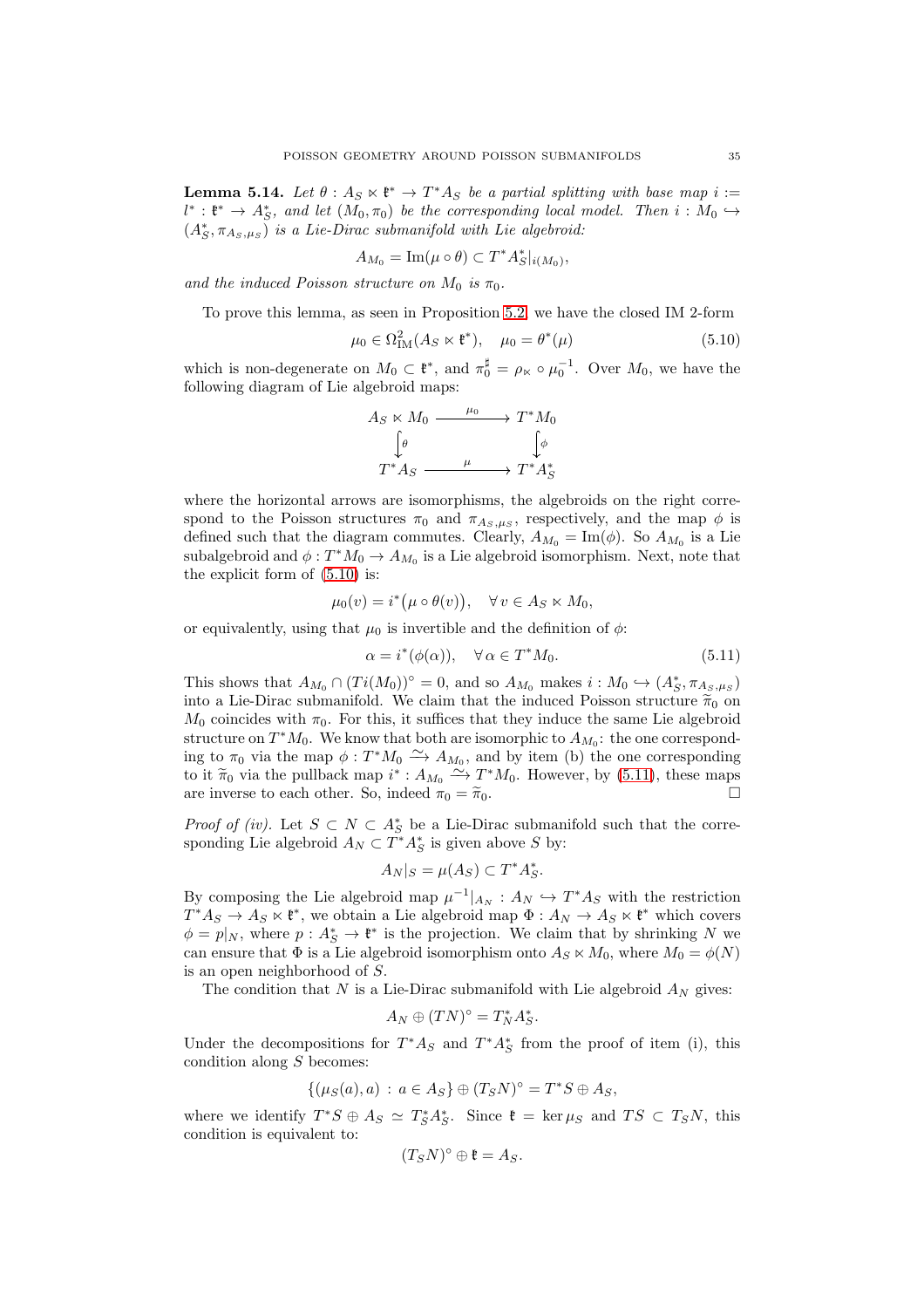Equivalently, the differential of  $\phi$  along S gives a linear isomorphism:

 $d\phi: T_S N \xrightarrow{\sim} T_S \mathfrak{k}^*.$ 

Therefore, after shrinking N, we may assume that  $\phi$  is an open embedding. By assumption, above S we have a Lie algebroid isomorphism  $\Phi|_S : A_N|_S \longrightarrow A_S$ . Therefore, by shrinking N further, we may assume that  $\Phi$  is a Lie algebroid isomorphism  $\Phi: A_N \xrightarrow{\sim} A_S \ltimes M_0$ , where  $M_0 = \phi(N)$  is an open neighborhood of S in  $\mathfrak{k}^*$ , proving our claim.

Now observe that the restriction map  $\mu_N : A_N \to T^*N$  is a closed non-degenerate IM 2-form on  $A_N$ , therefore defining a Poisson structure  $\pi_N$  on N. This follows since N is Lie-Dirac with Lie algebroid  $A_N \subset T^*A_S^*$ . Using the isomorphism  $\Phi$ , we obtain the closed non-degenerate IM 2-form  $\mu_0 := (\Phi^{-1})^*(\mu_N)$  on  $A_S \ltimes M_0$ . By the proof of (i), the pullback of  $\mu$  along the inclusion  $A_S \hookrightarrow T^*A_S$  is  $\mu_S$ . This implies that the pullback of  $\mu_0$  along  $A_S \hookrightarrow A_S \ltimes M_0$  is  $\mu_S$ . Proposition [5.8](#page-31-2) implies that  $(A_S, \mu_S)$  is partially split, and Proposition [5.9](#page-32-3) implies that the Poisson structure  $\pi_0$  on  $M_0$  corresponding to  $\mu_0$  is isomorphic to the local model around S. Since  $\phi: (N, \pi_N) \xrightarrow{\sim} (M_0, \pi_0)$  is a Poisson diffeomorphism the conclusion follows.  $\square$ 

5.5. IM connection 1-forms as couplings. In the case of symplectic leaves of Poisson structures the classical approach to the local model, due to Vorobjev, is via so-called couplings, which originated in the theory of symplectic fibrations. There exists a similar approach to our local model, as we now discuss.

Consider a partially split first jet  $(A_S, \mu_S)$  with a fixed IM connection 1-form  $(L, l) \in \Omega^1_{\text{IM}}(A_\mathcal{S}; \mathfrak{k})$ . We use the base map to split the short exact sequence

$$
0 \longrightarrow \mathfrak{k} \underset{\overline{i}}{\longrightarrow} As \xrightarrow{\mu_S} T^*S \longrightarrow 0
$$

and to identify  $A_S \simeq T^*S \oplus \mathfrak{k}$ . Then we obtain the following data:

(i) A linear connection  $\nabla^L$  on the vector bundle  $\mathfrak{k} \to S$ , given by:

$$
\nabla^L_X \xi := i_X L(\xi).
$$

(ii) A tensor  $U \in \Gamma(TS \otimes T^*S \otimes \mathfrak{k})$ , given by:

$$
U(\alpha, X) := -i_X L(\alpha).
$$

That this is a connection and a tensor follows from the symbol equation [\(A.7\)](#page-64-1) and the fact that  $l|_k = \text{Id}$ . Notice that the connection  $\nabla^L$  has already appeared in Proposition [5.5.](#page-30-0) The following result is proved in [\[27,](#page-73-5) Section 5.4]:

**Proposition 5.15** ([\[27\]](#page-73-5)). The data  $(\nabla^L, U)$  associated with a IM connection 1form  $(L, l) \in \Omega^1_{\text{IM}}(A_S; \mathfrak{k})$  satisfies the structure equations:

(S1) the connection  $\nabla^L$  preserves the Lie bracket  $[\cdot, \cdot]_{{\frak k}}, i.e.,$ 

$$
\nabla_X^L[\xi,\eta]_{\mathfrak{k}} = [\nabla_X^L\xi,\eta]_{\mathfrak{k}} + [\xi,\nabla_X^L\eta]_{\mathfrak{k}};
$$

(S2) the curvature of  $\nabla^L$  is related to  $[U, \cdot]$  as follows:

$$
\nabla^L_{\pi_S^{\sharp}(\alpha)} \nabla^L_X - \nabla^L_X \nabla^L_{\pi_S^{\sharp}(\alpha)} - \nabla^L_{\left[\pi_S^{\sharp}(\alpha), X\right]} = [U(\alpha, X), \cdot]_{\mathfrak{k}};
$$

(S3) U satisfies the skew-symmetry condition

$$
U(\alpha, \pi_S^{\sharp}(\beta)) = -U(\beta, \pi_S^{\sharp}(\alpha)).
$$
\n(5.12)

and the "mixed" cocyle-type equation:

$$
\nabla_{\pi_S^{\sharp}(\alpha)}^L U(\beta, X) - \nabla_{\pi_S^{\sharp}(\beta)}^L U(\alpha, X) + \nabla_X^L U(\alpha, \pi_S^{\sharp}(\beta)) + U(\alpha, [\pi_S^{\sharp}(\beta), X]) - U(\beta, [\pi_S^{\sharp}(\alpha), X]) = U([\alpha, \beta]_{\pi_S}, X),
$$

for all  $X \in \mathfrak{X}^1(S)$ ,  $\alpha, \beta \in \Omega^1(S)$ ,  $\xi, \eta \in \Gamma(\mathfrak{k})$ .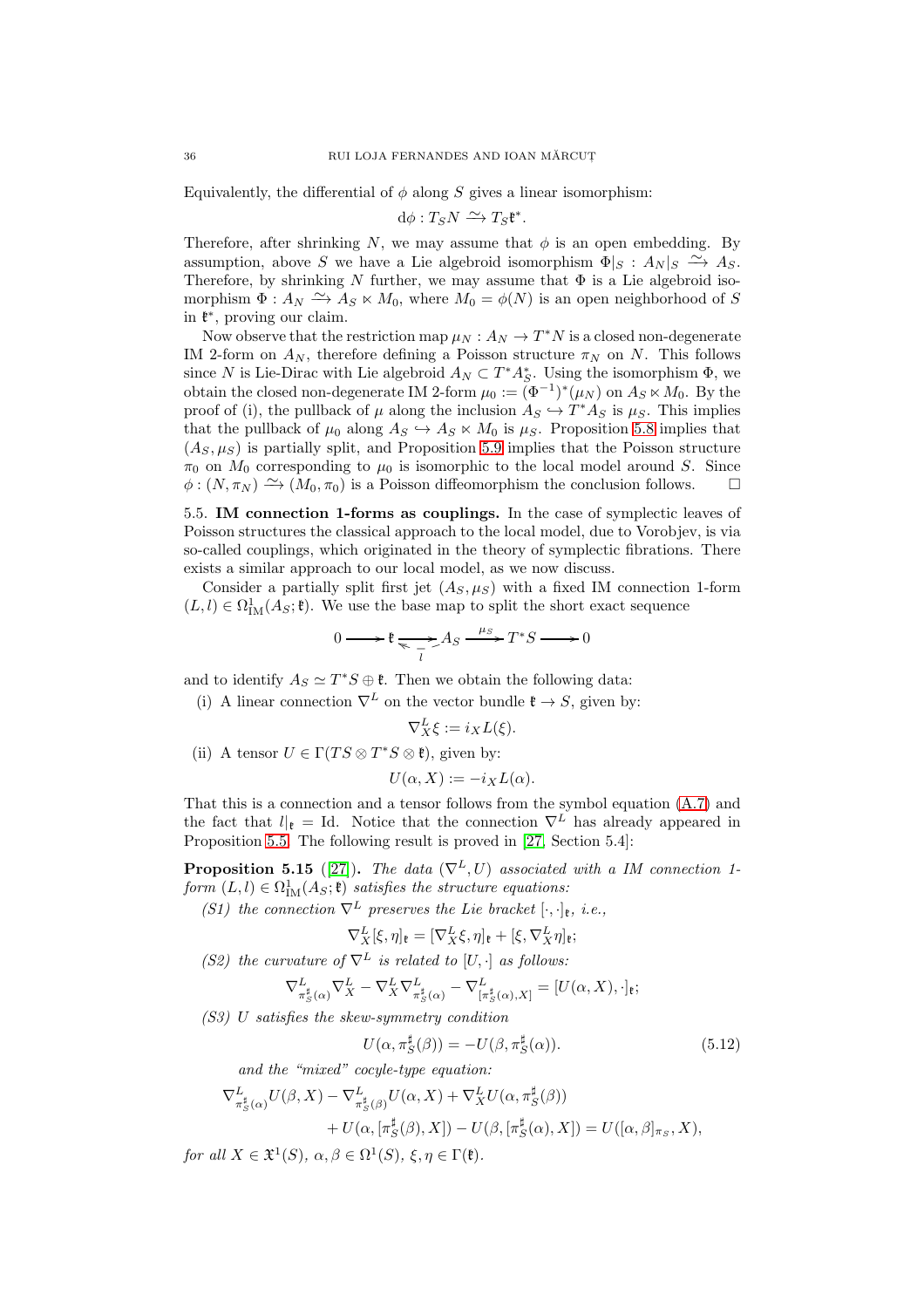We introduce the following notation:

<span id="page-36-5"></span>**Definition 5.16.** Let  $(S, \pi_S)$  be a Poisson manifold and  $(\mathfrak{k}, [\cdot, \cdot]_{\mathfrak{k}})$  a Lie algebra bundle over S. A coupling data is a pair  $(\nabla^L, U)$ , where  $\nabla^L$  is a connection on  $\mathfrak k$ and  $U \in \Gamma(TS \otimes T^*S \otimes \mathfrak{k})$  is a tensor field satisfying the structure equations (S1), (S2) and (S3).

In the rest of this section we show that the coupling data determines completely the partially split jet, and hence the local form. We start stating the following special case of a result proved in [\[27,](#page-73-0) Section 5.4]:

<span id="page-36-0"></span>**Proposition 5.17.** Let  $(S, \pi_S)$  be a Poisson manifold,  $(\mathfrak{k}, \cdot, \cdot)_{\mathfrak{k}}$  a Lie algebra bundle over S and  $(\nabla^L, U)$  coupling data. Then  $A_S := T^*S \oplus \mathfrak{k}$  is a Lie algebroid, with anchor  $\rho_{A_S}(\alpha,\xi) := \pi_S^{\sharp}(\alpha)$  and Lie bracket:

<span id="page-36-3"></span>
$$
[(\alpha,\xi),(\beta,\eta)]_{As} := ([\alpha,\beta]_{\pi_S}, U(\alpha,\pi_S^{\sharp}(\beta)) + \nabla_{\pi_S^{\sharp}(\alpha)}^{L_{\sharp}} \eta - \nabla_{\pi_S^{\sharp}(\beta)}^{L_{\sharp}} \xi + [\xi,\eta]_{\mathfrak{k}}). \quad (5.13)
$$

The pair  $(A_S, \mu_S = \text{pr}_{T^*S})$  is a partially split first order jet of a Poisson structure, with IM connection 1-form  $(L, l)$  given by:

<span id="page-36-1"></span>
$$
l = \text{pr}_{\mathfrak{k}}, \quad i_X L(\alpha, \xi) = \nabla_X^L \xi - U(\alpha, X). \tag{5.14}
$$

Moreover, any first order jet of a Poisson structure which is partially split is isomorphic to one of this type.

With the description of a partially split first jet in terms of coupling data given by the previous propositions, we can now turn to the corresponding description of the local model. This local model is defined in the open set  $M_0 \subset \mathfrak{k}^*$  over which the IM form  $\mu_0$  is invertible. This is clarified in the following result where we continue to use the notation from Proposition [5.17:](#page-36-0)

<span id="page-36-4"></span>**Proposition 5.18.** Let  $(A_S, \mu_S)$  be partially split with a fixed IM connection 1form  $(L, l) \in \Omega^1_{IM}(A_S; \mathfrak{k})$  and associated coupling data  $(\nabla^L, U)$ . The local model is defined on the open set  $M_0 \subset \mathfrak{k}^*$  consisting of points  $z \in \mathfrak{k}^*$  where the linear map

$$
\mathrm{Id} + \langle z, U \rangle : T_x^* S \to T_x^* S, \quad x = \mathrm{pr}_S(z),
$$

is invertible. At  $z \in M_0$  the Poisson structure  $\pi_0$  of the local model decomposes:

<span id="page-36-2"></span>
$$
\pi_0|_z = \pi_{\mathfrak{k}_x} + \text{hor}_z \gamma_z \in \wedge^2 \text{Vert} \oplus \wedge^2 \text{Hor}_{\nabla^L},\tag{5.15}
$$

where the vertical component  $\pi_{\mathfrak{k}_x}|_z$  is the linear Poisson structure on the dual of the Lie algebra  $\mathfrak{k}_x$  and the horizontal component hor<sub>z</sub> $\gamma_z$  is the  $\nabla^L$ -horizontal lift of the bivector  $\gamma_z \in \wedge^2 T_xS$  given by:

$$
\gamma_z^{\sharp} = \pi_S^{\sharp} \circ (\mathrm{Id} + \langle z, U \rangle)^{-1}.
$$

*Proof.* Proposition [5.17](#page-36-0) implies that the anchor of the Lie algebroid  $A_S \ltimes \mathfrak{k}^*$  is:

$$
\rho_{\ltimes}|_z: T_x^*S \oplus \mathfrak{k}_x \to T_z \mathfrak{k}^*, \quad (\alpha, \xi) \mapsto \pi_{\mathfrak{k}_x}^{\sharp} \xi|_z + \text{hor}_z(\pi_S^{\sharp} \alpha),
$$

where  $z \in \mathfrak{k}_x^*$ , hor<sub>z</sub> :  $T_xS \to T_z\mathfrak{k}^*$  is the  $\nabla^L$ -horizontal lift and  $\xi \in \mathfrak{k}_x$  is thought of as an element of  $T_z^* \mathfrak{k}_x^*$ . Note that this decomposes the anchor into a vertical and a  $\nabla^L$ -horizontal component.

Now using [\(5.5\)](#page-28-0) and [\(5.14\)](#page-36-1), we find that the IM 2-form  $\mu_0$  can also be decomposed into a vertical and a  $\nabla^{\hat{L}}$ -horizontal component:

$$
\mu_0|_z: T_x^* S \oplus \mathfrak{k}_x \to T_z^* \mathfrak{k}^*, \quad (\alpha, \xi) \mapsto (\alpha + \langle z, U(\alpha) \rangle) \circ d_z \operatorname{pr}_S + \operatorname{vert}_z^* (\xi),
$$

where  $\text{pr}_S : \mathfrak{k}^* \to S$  is the bundle projection,  $\langle z, U(\alpha) \rangle \in T_x^*S$  and  $\text{vert}_z : T_z \mathfrak{k}^* \to$  $\ker(d_z \operatorname{pr}_S) \simeq \mathfrak{k}_x^*$  is the vertical projection corresponding to the connection  $\nabla^L$ . This shows that  $\mu_0$  is invertible on the open  $M_0$  consisting of elements  $z \in \mathfrak{k}^*$  where the map  $\mathrm{Id} + \langle z, U \rangle : T_x^* S \to T_x^* S$  is invertible. On this open set, the composition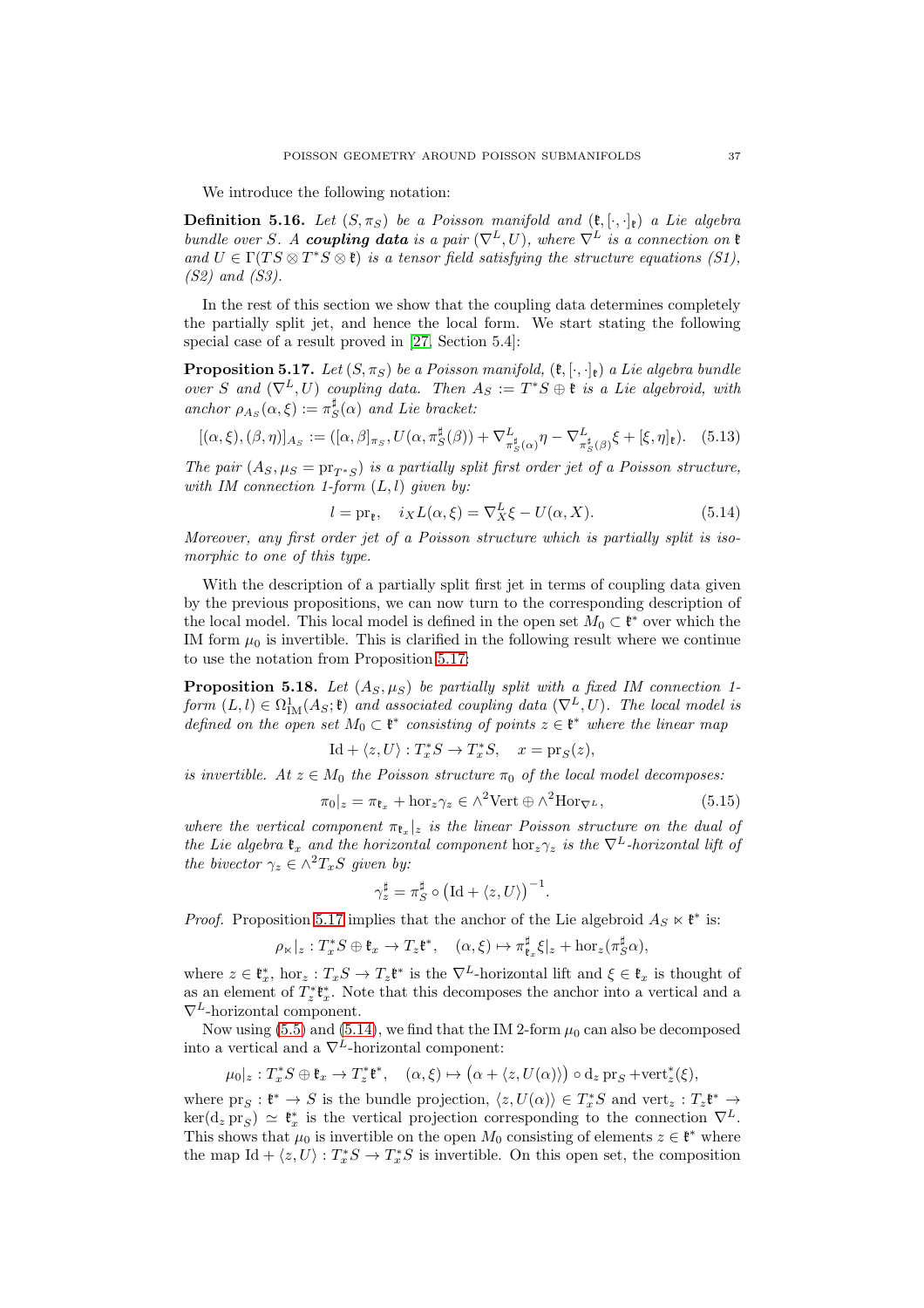$\rho_{\kappa} \circ \mu_0^{-1}$  yields formula [\(5.15\)](#page-36-2) in the statement. Note that skew-symmetry of  $\gamma_z$ follows from [\(5.12\)](#page-35-0).

As a consequence of the proposition we see that the push-forward of  $\pi_0$  along the projection  $\text{pr}_S : \mathfrak{k}^* \to S$  is  $\gamma$ , and hence it is tangent to the leaves of  $\pi_S$ . Hence:

**Corollary 5.19.** For any Poisson submanifold  $P \subset (S, \pi_S)$ , the pre-image  $\text{pr}_S^{-1}(P) \cap$  $M_0$  is a Poisson submanifold of the local model  $(M_0, \pi_0)$ .

When P is a symplectic leaf of  $(S, \pi_S)$ , we recover a Vorobjev-type local model.

**Proposition 5.20.** Let  $(M_0, \pi_0)$  be the local model of the first order jet  $(A_S, \mu_S)$ corresponding to the IM connection 1-form  $(L, l)$ . For any symplectic leaf  $(S_0, \omega_0)$ of  $(S, \pi_S)$  the Poisson manifold  $\text{pr}_S^{-1}(S_0) \cap M_0$  is the Vorobjev local model corresponding to the transitive first order jet  $(A_{S_0}, \mu_{S_0})$  over  $(S_0, \omega_0)$  given by:

$$
A_{S_0} := (A_S / (\ker l \cap \ker \rho_S)) |_{S_0}, \quad \mu_{S_0}([\alpha]) := \mu_S(\alpha) |_{TS_0}.
$$

*Proof.* Since  $\pi_S|_{S_0}$  is non-degenerate, [\(5.12\)](#page-35-0) implies that, for any  $z \in \text{pr}_S^{-1}(S_0)$ , the map  $\langle z, U \rangle : T_x^* S \to T_x^* S$  preserves the isotropy bundle ker  $\pi_S^{\sharp} = (TS_0)^{\circ}$ . Therefore, we have an induced map:  $\langle z, U_0 \rangle : T_x^* S_0 \to T_x^* S_0$ . Using property [\(5.12\)](#page-35-0) again, we see that we can write  $U_0(\alpha) = i_{\pi^{\sharp}_{S}(\alpha)} \mathbb{F}$ , for a unique  $\mathbb{F} \in \Omega^2(S; \mathfrak{k})$ . Hence, the Poisson structure on  $\text{pr}_{S}^{-1}(S_0) \cap M_0$  is the Poisson structure corresponding to the Vorobjev triple  $(\mathbb{F}+\omega_S, \tilde{\nabla}^{L_0}, \pi_{\mathfrak{k}_0}),$  where  $\nabla^{L_0}$  it the pullback of  $\nabla^L$  to the subbundle  $\mathfrak{k}^*|_{S_0}$ , and  $\pi_{\mathfrak{k}_0}$  is the linear Poisson structure dual to  $\mathfrak{k}|_{S_0}$ . In our language, this is the local model corresponding to the first order jet given in the statement.  $\Box$ 

Remark 5.21. From well-known properties of the Vorobjev local model (see, e.g., [\[44\]](#page-74-0)), we conclude that the symplectic structures on the leaves of the local model  $M_0$ lying over a leaf  $S_0$  of  $\pi_S$  vary in an affine fashion:

- (i) The Poisson structure on  $pr_S^{-1}(S_0) \cap M_0$  extends to a Dirac structure  $\mathbb{L}_{S_0}$  on  $\mathrm{pr}_{S}^{-1}(S_{0});$
- (ii) If  $(S_v, \omega_v)$  is the pre-symplectic leaf of  $\mathbb{L}_{S_0}$  through  $v \in \text{pr}_S^{-1}(S_0)$ , then the connected component of v in  $S_v \cap M_0$  is the symplectic leaf of  $M_0$  through v.
- (iii) Denoting by  $m_t$  fiberwise multiplication on  $pr_S^{-1}(S_0) \to S_0$ , we have that  $m_t$ :  $S_v \xrightarrow{\sim} S_{tv}$  and:

$$
m_{\lambda}^{*}(\omega_{\lambda v}) = \lambda \omega_{v} + (1 - \lambda)\omega_{0}.
$$

In Example [7.25,](#page-52-0) we show that  $\pi_0$  might not extend to a Dirac structure on  $\mathfrak{k}^*$ .

In [\[27,](#page-73-0) Section 5.5] we called an IM connection 1-form  $(L, l) \in \Omega^1_{\text{IM}}(A_S; \mathfrak{k})$  leafwise flat if the induced vector bundle splitting  $T^*S \to A_S$  is a Lie algebroid map. In terms of the coupling data, this is equivalent to (see [\(5.13\)](#page-36-3))

$$
U(\alpha, \pi_S^{\sharp}(\beta)) = 0, \quad \alpha, \beta \in T^*S.
$$

On the other hand, it is easy to see that this is also equivalent to  $\gamma = \pi_S$ , where we used the notation of Proposition [5.18.](#page-36-4) Therefore, we obtain:

**Corollary 5.22.** Let  $(M_0, \pi_0)$  be the local model corresponding to the first order jet  $(A_S, \mu_S)$  and the IM connection 1-form  $(L, l) \in \Omega^1_{\text{IM}}(A_S; \mathfrak{k})$ . The restriction of the bundle projection  $p: \mathfrak{k}^* \to S$  is a Poisson map:

$$
p|_{M_0}:(M_0,\pi_0)\to (S,\pi_S)
$$

if and only if  $(L, l)$  is leafwise flat.

**Remark 5.23** (Local model in coordinates). Let  $(A_S, \mu_S)$  be a partially split first jet, and fix a IM connection 1-form  $(L, l) \in \Omega^1_\mathrm{IM}(A_S; \mathfrak{k})$ , which gives rise to coupling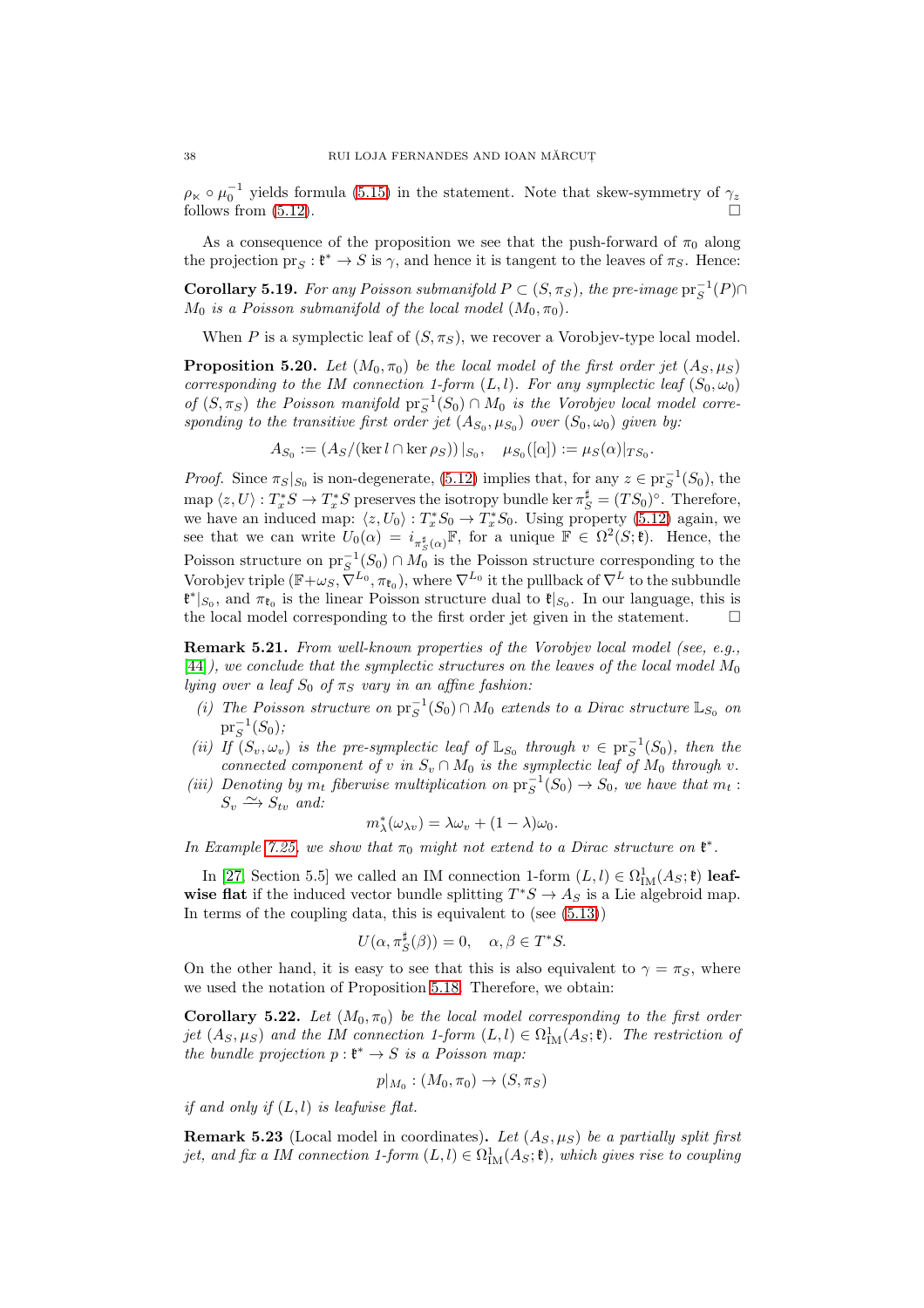data  $(\nabla^L, U)$ . Choose a local chart  $(V, x^i)$  for S over which the bundle  $\mathfrak k$  trivializes, and let  $\{e_a\}$  be a frame for  $\mathfrak{k}|_V$ . Then we can write all our data as:

$$
\begin{aligned}\n\pi_S &= \frac{1}{2} \pi_S^{ij} \partial_{x^i} \wedge \partial_{x^j} & \qquad [e_a, e_b]_{\mathfrak{k}} = C^c_{ab} e_c, \\
\nabla_{\partial_{x^i}}^L e_a &= \Gamma^b_{ia} e_b, & U(\mathrm{d} x^i, \partial_{x^j}) = U^{ia}_j e_a.\n\end{aligned}
$$

Then one checks that the structure equations become:

$$
C_{ad}^{c}\Gamma_{ib}^{d} + C_{db}^{c}\Gamma_{ia}^{d} - C_{ab}^{d}\Gamma_{id}^{c} = \frac{\partial C_{ab}^{c}}{\partial x^{i}}
$$
  
\n
$$
\pi_{S}^{ik}\left(\frac{\partial\Gamma_{ja}^{b}}{\partial x^{k}} - \frac{\partial\Gamma_{ka}^{b}}{\partial x^{j}} + \Gamma_{ja}^{d}\Gamma_{kd}^{b} - \Gamma_{ka}^{d}\Gamma_{jd}^{b}\right) = U_{j}^{id}C_{da}^{b}
$$
  
\n
$$
\pi_{S}^{il}\left(\frac{\partial U_{k}^{ja}}{\partial x^{l}} - \frac{1}{2}\frac{\partial U_{l}^{ja}}{\partial x^{k}} + \Gamma_{id}^{a}U_{k}^{jd} - U_{l}^{jd}\Gamma_{kd}^{a}\right) + \frac{1}{2}\frac{\partial\pi_{S}^{il}}{\partial x^{k}}U_{l}^{ja}
$$
  
\n
$$
- \pi_{S}^{jl}\left(\frac{\partial U_{k}^{ia}}{\partial x^{l}} - \frac{1}{2}\frac{\partial U_{l}^{ia}}{\partial x^{k}} + \Gamma_{id}^{a}U_{k}^{id} - U_{l}^{id}\Gamma_{kd}^{a}\right) - \frac{1}{2}\frac{\partial\pi_{S}^{jl}}{\partial x^{k}}U_{l}^{ia} = \frac{\partial\pi_{S}^{ij}}{\partial x^{l}}U_{k}^{la}
$$
  
\n
$$
U_{k}^{ia}\pi_{S}^{jk} + U_{k}^{ja}\pi_{S}^{ik} = 0
$$

Note that for the structure equation  $(S3)$  we have used its skew-symmetric version, arising from the relation  $(5.12)$  – the extra equation is precisely the coordinate version of  $(5.12)$ .

The local coordinate expression associated with the Poisson structure  $\pi_0$  of the local model, is the following: in coordinates  $(x^i, z_a)$ , where  $z_a$  are fiber coordinates on  $\mathfrak{k}^*$  defined by the basis dual to  $\{e_a\}$ , it has a matrix of structure functions given by the product of the block-matrices:

$$
\pi_0 = \begin{pmatrix} \mathrm{Id} & 0 \\ \Gamma & \mathrm{Id} \end{pmatrix} \begin{pmatrix} \pi_S \cdot (\mathrm{Id} + \langle z, U \rangle)^{-1} & 0 \\ 0 & \pi_{\mathfrak{k}} \end{pmatrix} \begin{pmatrix} \mathrm{Id} & \Gamma^t \\ 0 & \mathrm{Id} \end{pmatrix} \n= \begin{pmatrix} \delta_j^i & 0 \\ \Gamma_{ib}^c z_c & \delta_b^a \end{pmatrix} \begin{pmatrix} \pi_S^{ij} & 0 \\ 0 & C_{ab}^c z_c \end{pmatrix} \begin{pmatrix} \delta_j^i + U_j^{ic} z_c & 0 \\ 0 & \delta_b^a \end{pmatrix}^{-1} \begin{pmatrix} \delta_j^i & \Gamma_{jb}^c z_c \\ 0 & \delta_b^a \end{pmatrix}.
$$

#### 6. Linearization and normal form theorems

In the previous section, we have seen that a partially split first order jet has a well-defined local model. When this is also a normal form, we use the following terminology:

**Definition 6.1.** A Poisson manifold  $(M, \pi)$  is said to be **linearizable** around a Poisson submanifold  $S \subset M$ , if the first jet  $J_S^1 \pi = (A_S, \mu_S)$  is partially split and  $(M, \pi)$  is isomorphic around S to the local model  $(M_0, \pi_0)$ .

In other words,  $(M, \pi)$  is linearizable around a Poisson submanifold S, when there are open neighborhoods  $S \subset U \subset M$  and  $S \subset V \subset \mathfrak{k}^*$ , and a Poisson diffeomorphism  $\varphi$  :  $(U, \pi|_U) \longrightarrow (V, \pi_0|_V)$ , such that  $\varphi|_S = \text{Id}_S$ . If U and V can be chosen to be saturated, then we say that  $\pi$  is **invariantly linearizable** around S.

In this section we will discuss conditions which imply that the local model represents a local normal form, i.e., we discuss normal form theorems.

## 6.1. A linearization result. Our aim in this subsection is to prove the following:

<span id="page-38-0"></span>**Theorem 6.2.** Let  $(M, \pi)$  be a Poisson manifold and  $S \subset M$  a Poisson submanifold. Then the following are equivalent:

- (i)  $(M, \pi)$  is linearizable around S;
- (ii) The Lie algebroid  $T^*M$  is linearizable around S.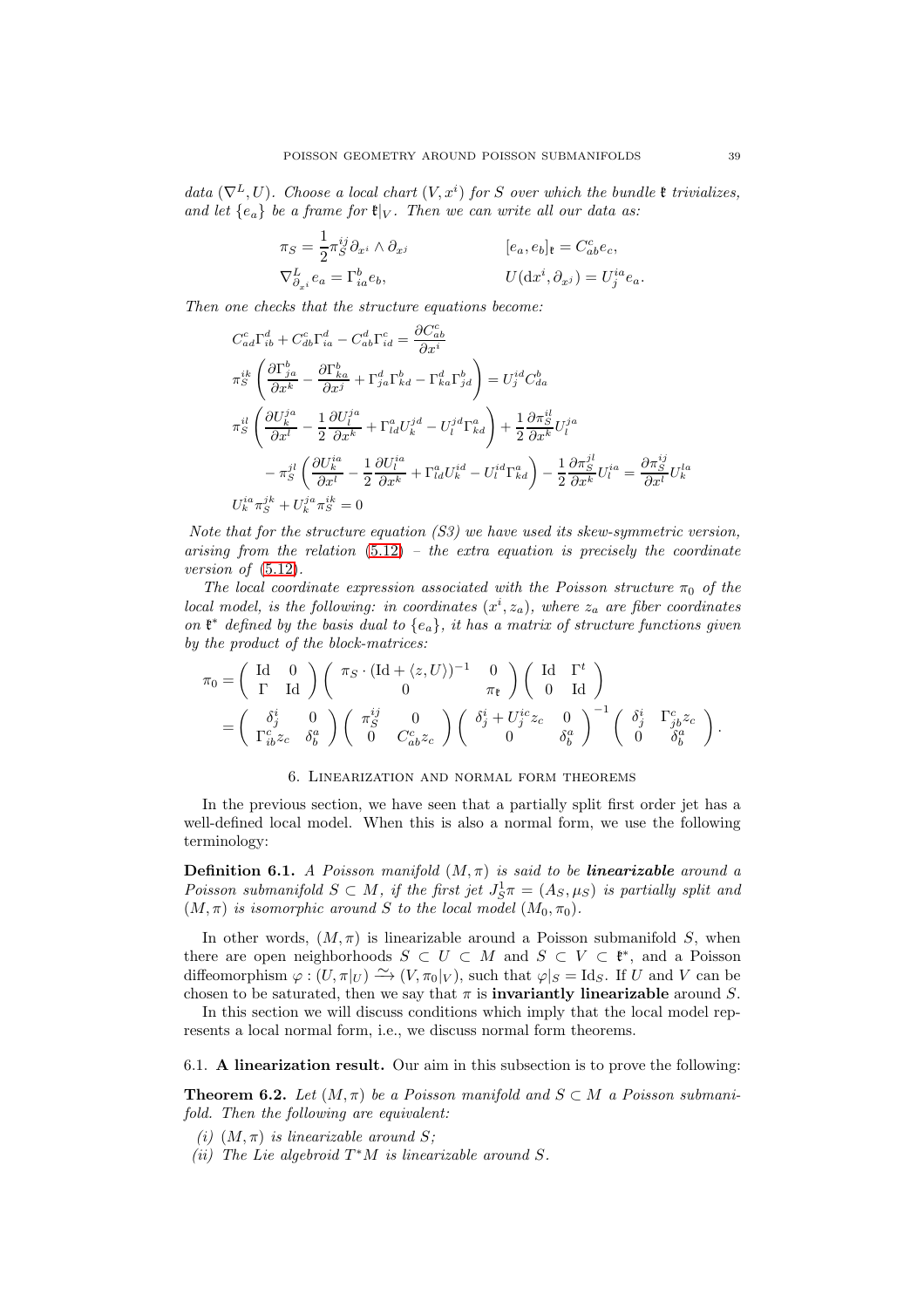Let us start by recalling a few facts about linearization of Lie algebroids. First, given a Lie algebroid  $A \to M$  with an invariant, embedded submanifold  $S \subset M$ , the restricted Lie algebroid  $A_S := A|_S$  has a canonical representation on the normal bundle  $\nu(S)$  to S, which generalizes the Bott connection from foliation theory. It can be defined by:

$$
\nabla^{\nu} : \Gamma(A_S) \times \Gamma(\nu(S)) \longrightarrow \Gamma(\nu(S)), \quad \nabla^{\nu}_{\alpha}(v) := [\rho_A(\tilde{\alpha}), \tilde{v}]|_S \mod TS,
$$

where  $\tilde{\alpha} \in \Gamma(A)$  and  $\tilde{v} \in \mathfrak{X}(M)$  are any smooth extensions of  $\alpha$  and  $v$ , respectively. The linear approximation of A around S is the action Lie algebroid associated with this representation:

$$
(A_S \ltimes \nu(S), [\cdot, \cdot]_{\ltimes}, \rho_{\ltimes}).
$$

<span id="page-39-0"></span>**Definition 6.3.** We say that A is **linearizable** around S if there are open neighborhoods  $S \subset U \subset M$  and  $S \subset V \subset \nu(S)$  and an isomorphism of Lie algebroids

$$
\phi: A_S \ltimes V \xrightarrow{\sim} A|_U,
$$

which is the identity on  $As.$ 

In order to obtain more geometric insight into the linear approximation, fix a tubular neighborhood whose differential along S induces the identity of  $\nu(S)$ :

$$
\varphi : \nu(S) \xrightarrow{\sim} U \subset M.
$$

Fix also a vector bundle isomorphism covering  $\varphi$ :

$$
\phi: A_S \times_S \nu(S) \xrightarrow{\sim} A|_U,
$$

such that  $\phi|_{A_S \times 0_S} = \text{Id}_{A_S}$ . We use  $\phi$  to transport the Lie algebroid structure of  $A|_U$  to obtain a Lie algebroid structure on  $A_S \times_S \nu(S) \to \nu(S)$ , which we denote:

$$
(A_1,[\cdot,\cdot]_1,\rho_1).
$$

Let  $m_t$  be the multiplication by  $t > 0$  on the second component:

$$
A_S \times_S \nu(S) \xrightarrow{m_t} A_S \times_S \nu(S)
$$
  
\n
$$
\downarrow \qquad m_t(a, v) = (a, m_t(v)) = (a, tv).
$$
  
\n
$$
\nu(S) \xrightarrow{m_t} \nu(S)
$$

By pulling back the Lie algebroid structure of  $A_1$  along  $m_t$ , we obtain Lie algebroids

$$
(A_t, [\cdot, \cdot]_t, \rho_t), \quad t > 0.
$$

These Lie algebroids are on the same vector bundle  $A_t := A_S \times_S \nu(S) \to \nu(S)$ , and the structure maps are uniquely determined by the condition that for  $\alpha, \beta \in \Gamma(A_S)$ :

$$
[\overline{\alpha}, \overline{\beta}]_t := m_t^*([\overline{\alpha}, \overline{\beta}]_1), \quad \rho_t(\overline{\alpha}) := (m_t^0)^* (\rho_1(\overline{\alpha})),
$$

where the bar indicates the corresponding constant section. In other words, we have constructed a family of Lie algebroid isomorphisms

$$
m_t: A_t \xrightarrow{\sim} A_1 \cong A, \quad t > 0.
$$

Moreover, it is easy to see that this path of Lie algebroids extends smoothly at  $t = 0$ , and in the limit one obtains precisely the action Lie algebroid:

$$
A_0 = A_S \ltimes \nu(S), \quad \text{with} \quad \lim_{t \to 0} [\cdot, \cdot]_t = [\cdot, \cdot]_\ltimes, \quad \lim_{t \to 0} \rho_t = \rho_\ltimes.
$$

This follows because bundle maps  $m_t : A_0 \to A_0$  are Lie algebroid automorphisms of the linear approximation and this actually characterizes it.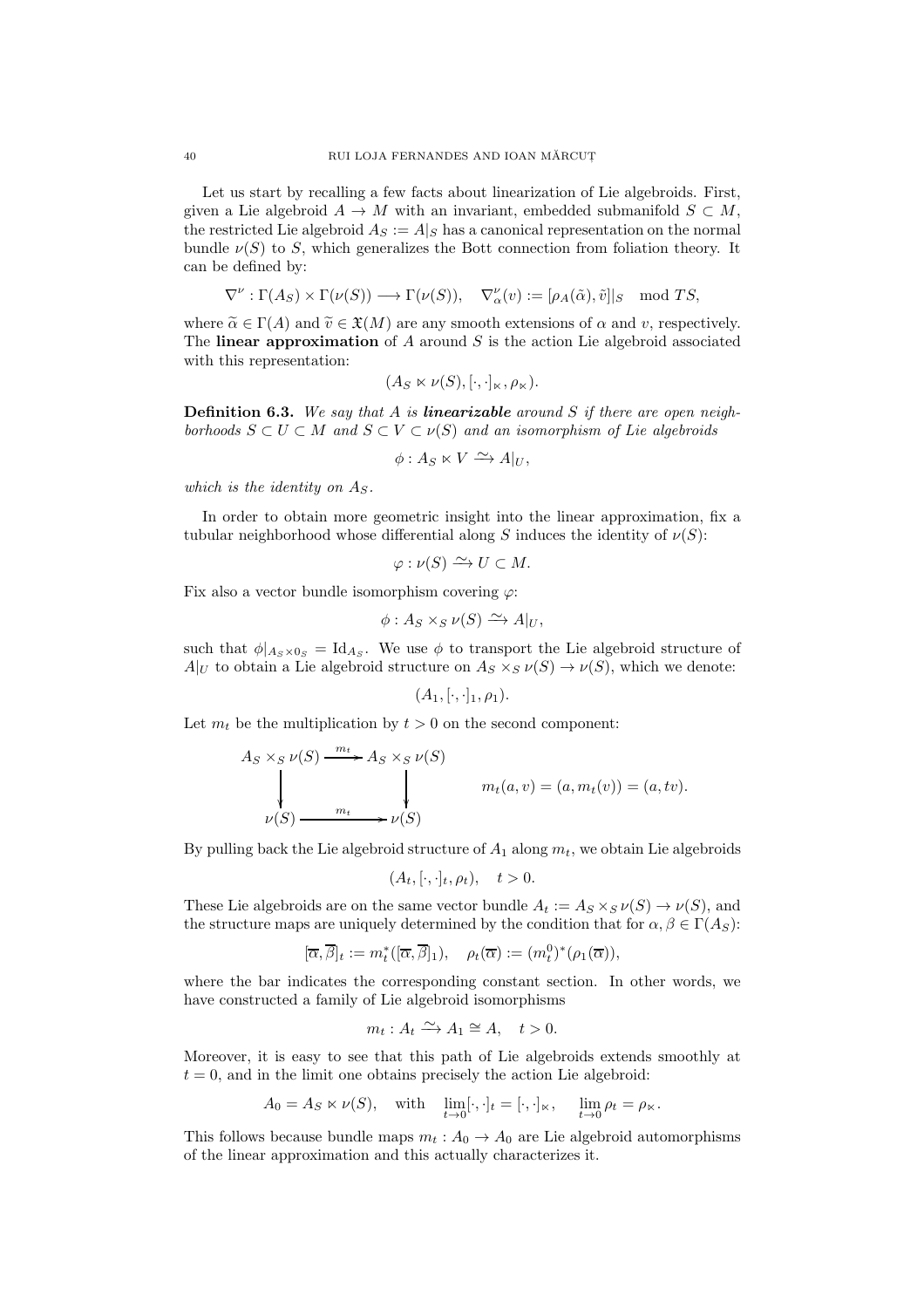Let us go back to our case, where  $A = T^*M$  is the cotangent bundle of a Poisson manifold  $(M, \pi)$  and  $S \subset M$  is a Poisson submanifold. As we saw before, we have the adjoint representation  $\nabla^{\mathfrak{k}}$  on the conormal bundle:

$$
\nu^*(S) = (TS)^0 = \ker \mu_S = \mathfrak{k},
$$

while the dual bundle  $\nu(S) = \mathfrak{k}^*$  carries the dual representation  $\nabla^{\mathfrak{k}^*}$ . This is nothing else but the Bott connection:

**Lemma 6.4.** The two representations of  $A_S$  on  $\nu(S) = \mathfrak{k}^*$  coincide:  $\nabla^{\nu} = \nabla^{\mathfrak{k}^*}$ .

*Proof.* Given sections  $\alpha \in \Gamma(A_S)$  and  $\beta \in \Gamma(\mathfrak{k})$ , denote by  $\widetilde{\alpha}, \widetilde{\beta} \in \Omega^1(M)$  extensions of  $\alpha$  and  $\beta$  to M. Also, given a section  $v \in \nu(S)$ , let  $\tilde{v} \in \mathfrak{X}(M)$  be a vector field whose restriction  $\tilde{v}|_S$  represents v. Using the expression of the bracket on the Lie algebroid  $(T^*M, [\cdot, \cdot]_{\pi}, \pi^{\sharp})$ , we have that

$$
\mathscr{L}_{\pi^{\sharp}(\widetilde{\alpha})}(\widetilde{\beta}(\widetilde{v})) = [\widetilde{\alpha}, \widetilde{\beta}]_{\pi}(\widetilde{v}) + \widetilde{\beta}([\pi^{\sharp}(\widetilde{\alpha}), \widetilde{v}]) + d\widetilde{\alpha}(\pi^{\sharp}(\widetilde{\beta}), \widetilde{v}).
$$

Restricting to S, we have that  $\pi^{\sharp}(\tilde{\beta})|_{S} = \rho_{As}(\beta) = 0$ . Therefore, the above formula restricts to the duality relation:

$$
\mathscr{L}_{\rho_{A_S}(\alpha)}\langle \beta, v \rangle = \langle \nabla^{\mathfrak{k}}_{\alpha} \beta, v \rangle + \langle \beta, \nabla^{\nu}_{\alpha} v \rangle.
$$

We conclude that the linear approximation to the cotangent Lie algebroid of  $(M, \pi)$  along the Poisson submanifold S coincides with the action algebroid  $A_S \ltimes \mathfrak{k}^*$ we have used to construct the local model. Moreover, it is completely determined by the first jet  $J_S^1\pi$  or, equivalently, by the pair  $(A_S, \mu_S)$ . We can now give a proof of the main result in this subsection.

Proof of Theorem [6.2.](#page-38-0) Assume first that we have a Lie algebroid automorphism  $\phi : A_S \times V \longrightarrow T^*U$  giving a linearization of  $T^*M$  around S. By assumption,  $\phi|_{A_S} = \text{Id}_{A_S}$ . The identity map of  $T^*U$  is a non-degenerate, closed IM 2-form, and therefore, so is its pullback  $\mu_0 := \phi^*(\text{Id}) : A_S \times V \to T^*V$ . We have that  $i^*(\mu_0) = \mu_S$ , where  $i: A_S \to A_S \ltimes V$  is the inclusion. Proposition [5.8](#page-31-0) implies that  $(A<sub>S</sub>, \mu<sub>S</sub>)$  is partially split, and Proposition [5.9](#page-32-0) says that the Poisson local model is isomorphic around S to  $(V, \pi_V) := \rho_K \circ \mu_0^{-1}$ . We conclude that the base map of  $\phi$ is a Poisson isomorphism:

$$
\varphi: (V, \pi_V) \xrightarrow{\sim} (U, \pi|_U),
$$

and so  $\pi$  is linearizable around S.

For the converse, assume that  $(M, \pi)$  is linearizable around S and consider a Poisson isomorphism  $\varphi : (U, \pi|_U) \longrightarrow (V, \pi_0|_V)$  between open neighborhoods S ⊂  $U \subset M$  and  $S \subset V \subset \mathfrak{k}^*$ , with  $\varphi|_S = \text{Id}_S$ . The pushforward along  $\varphi$  is an isomorphism between the cotangent Lie algebroids:

$$
\varphi_*: T^*U \xrightarrow{\sim} T^*V, \quad \varphi_*(\xi) := (\mathrm{d}\varphi^{-1})^*(\xi).
$$

On the other hand,  $\pi_0$  is constructed from the Lie algebroid local model  $(A_S \ltimes V, \mu_0)$ , where the IM 2-form is nondegenerate. Hence, we have a Lie algebroid isomorphism

$$
\mu_0: A_S \ltimes V \xrightarrow{\sim} T^*V,
$$

which extends  $\mu_S$ , i.e.,  $i^*(\mu_0) = \mu_S$ , where  $i : A_S \hookrightarrow A_S \ltimes V$  is the inclusion. Combining the two maps, we obtain a Lie algebroid isomorphism

$$
\phi := (\varphi_*)^{-1} \circ \mu_0 : A_S \ltimes V \xrightarrow{\sim} T^*U,
$$

which covers  $\varphi^{-1}$ . We still need to fix  $\phi$  so that its restriction  $\phi_{A_S} := \phi|_{A_S} : A_S \longrightarrow$  $A<sub>S</sub>$  is the identity. This is done in the following lemma: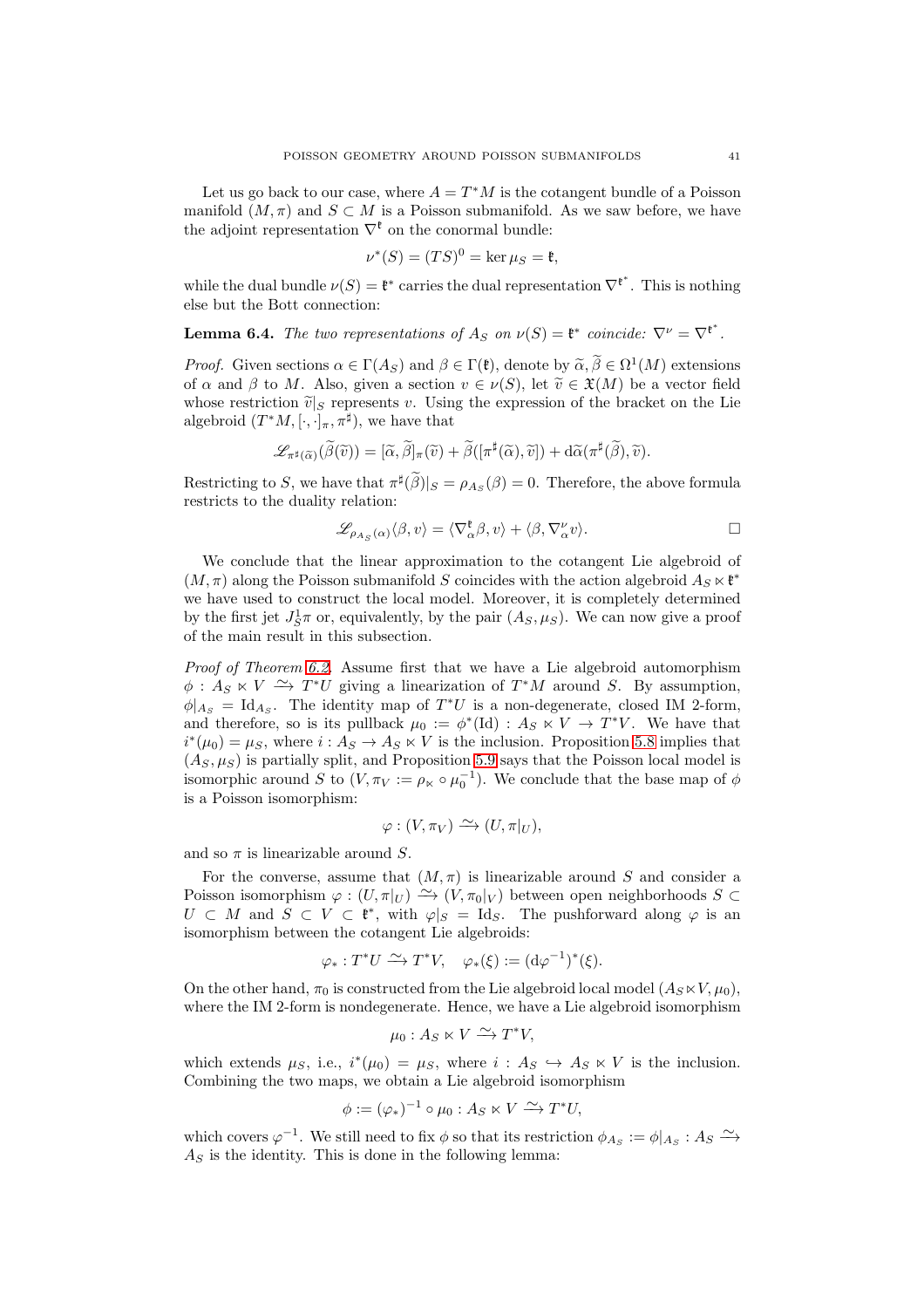**Lemma 6.5.** The map  $\phi_{A_S}$  restricts to a bundle isomorphism  $\phi_{\mathfrak{k}} := \phi|_{\mathfrak{k}} : \mathfrak{k} \xrightarrow{\sim} \mathfrak{k}$ , and we have a Lie algebroid isomorphism:

$$
(\phi_{A_S}, \phi_{\mathfrak{k}^*}): A_S \ltimes \mathfrak{k}^* \xrightarrow{\sim} A_S \ltimes \mathfrak{k}^*,
$$

where  $\phi_{\mathfrak{k}^*} := (\phi_{\mathfrak{k}}^*)^{-1} : \mathfrak{k}^* \xrightarrow{\sim} \mathfrak{k}^*.$ 

By precomposing  $\phi$  with the inverse of the isomorphism in this lemma, we obtain an isomorphism of Lie algebroids:

$$
\phi': A_S \ltimes V' \xrightarrow{\sim} T^*U, \quad V' = \phi_{\mathfrak{k}^*}(V) \subset \mathfrak{k}^*
$$

which satisfies  $\phi'|_{A_S} = \text{Id}_{A_S}$ . Hence,  $T^*M$  is linearizable around S.

To prove the lemma, we note that  $\phi_{A_S}$  covers the identity of S, so we have that  $\rho_{A_S} \circ \phi_{A_S} = \rho_{A_S}$  and  $\mu_S \circ \phi_{A_S} = \mu_S$  (since this holds for  $\mu_0$  and  $\phi_*$ ). Therefore, the restriction  $\phi_{\mathfrak{k}} := \phi|_{\mathfrak{k}} : \mathfrak{k} \longrightarrow \mathfrak{k}$  is a vector bundle automorphism of  $\mathfrak{k} = \ker \mu_S$ ,  $\phi_{\mathfrak{k}} := \phi|_{\mathfrak{k}} : \mathfrak{k} \xrightarrow{\sim} \mathfrak{k}$ . Since  $\phi_{A_S}$  is a Lie algebroid map, we have that:

$$
\phi_{\mathfrak{k}}(\nabla_{\alpha}^{\mathfrak{k}} \beta) = \phi_{A_S}([\alpha, \beta]_{A_S}) = [\phi_{A_S}(\alpha), \phi_{A_S}(\beta)]_{A_S} = \nabla_{\phi_{A_S}(\alpha)}^{\mathfrak{k}} \phi_{\mathfrak{k}}(\beta).
$$

This implies the analog equation for the dual representation on  $\mathfrak{k}^*$  and the automorphism  $\phi_{\mathfrak{k}^*} := (\phi_{\mathfrak{k}}^*)^{-1} : \mathfrak{k}^* \xrightarrow{\sim} \mathfrak{k}^*$ . This completes the proof of the lemma.  $\Box$ 

<span id="page-41-1"></span>Remark 6.6. As discussed before, the linearization procedure for Lie algebroids yields a smooth family of Lie algebroid structures  $A_t$  connecting  $A_1 \simeq T^*M$  to the linear model  $A_0 = A_S \times \mathfrak{k}^*$ . Since  $m_t : A_t \longrightarrow A_1$  is a Lie algebroid isomorphism for  $t > 0$ , we have the family of Poisson structures

<span id="page-41-2"></span>
$$
\pi_t = \rho_t \circ (m_t^*(\mu_1))^{-1}, \tag{6.1}
$$

where  $\mu_1: A_1 \stackrel{\sim}{\rightarrow} T^*M$  is the identification we started with. However, in general,  $\lim_{t\to 0} \pi_t$  may not exist (even if local models exists!), and if this limit exists, it may not be isomorphic to the local model (see Section [7.1\)](#page-43-0).

It would be interesting to understand better the following:

Question. If the first order jet of  $(M, \pi)$  at a Poisson submanifold  $S \subset M$  is partially split, can  $\pi$  be connected to a local model by a smooth path of Poisson structure  $\pi_t$ ,  $t \in [0,1]$ , defined around S, with constant first order jet along S?

A possible candidate can be constructed as follows. Consider the path  $A_t$  of Lie algebroid structures which connects  $T^*M$  to the linearization  $A_0$ . Then the path of bivectors  $\tilde{\pi}_t = \rho_t \circ \mu_t^{-1}$ , where

<span id="page-41-0"></span>
$$
\mu_t := m_t^* \left( \operatorname{pr}^* \mu_S + t^{-1} \left( \mu - \operatorname{pr}^* \mu_S \right) \right), \tag{6.2}
$$

has constant first order jet along S and the limit at  $t = 0$  exists. However, these bivectors may not be Poisson since  $pr^* \mu_S$  may fail to be a closed IM 2-form. The problem is that the projection  $pr: A_1 \rightarrow A_S$  is usually not a Lie algebroid morphism. The question has positive answers in the following situations:

- $-M = S \times N$  is a product of a Poisson manifold  $(S, \pi_S)$  and a Poisson manifold  $(N, \pi_N)$  the a zero  $\pi_N(x_0) = 0$ ;
- S is a symplectic leaf (see [\[53,](#page-74-1) [54,](#page-74-2) [44\]](#page-74-0)) instead of  $pr^* \mu_S$ , one uses in formula [\(6.2\)](#page-41-0) the IM 2-form corresponding to the closed de Rham 2-form  $r^*(\pi_S^{-1})$ , where  $r: U \to S$  is the retraction of a tubular neighborhood;
- there exists a Lie algebroid map  $p: T^*U \to A_S$ , defined on some open set  $S \subset U$ , such that  $p|_{A_S} = \text{Id}_{A_S}$  – this case includes the previous two;
- $\pi$  is linearizable around S.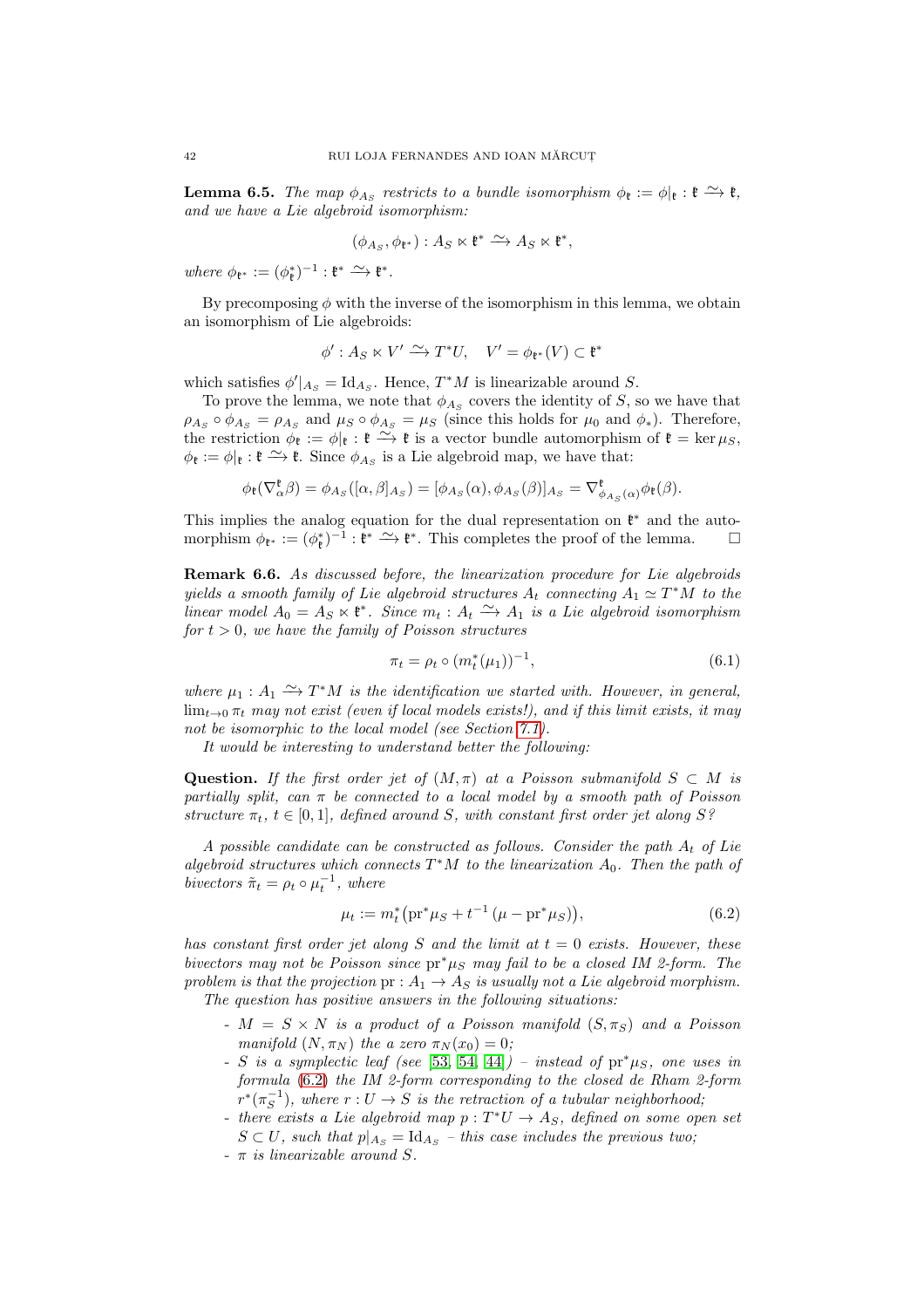6.2. The normal form theorem. The following result implies Theorem [4](#page-2-0) in the Introduction:

<span id="page-42-0"></span>**Theorem 6.7** (Normal form). Let  $(M, \pi)$  be a Poisson manifold and  $S \subset M$  a  $Poisson submanifold$ . If  $T^*_S M$  is integrable by a compact, Hausdorff, Lie groupoid whose source fibers have trivial 2nd de Rham cohomology, then  $\pi$  is invariantly linearizable around S.

This result is a generalization to Poisson submanifolds of the normal form theorem around leaves from [\[17,](#page-73-1) [46\]](#page-74-3), which in turn generalizes Conn's linearization theorem around points [\[12\]](#page-73-2). Conn's original proof uses the Nash-Moser fast convergence method to build a linearization map. Later, a geometric proof was obtained by Crainic and Fernandes [\[15\]](#page-73-3). Both methods have been extended to symplectic leaves in [\[46\]](#page-74-3) and [\[17\]](#page-73-1), respectively, and the results in these papers can be adapted to the general setting of Poisson submanifolds, to give two proofs of Theorem [6.7.](#page-42-0) We will explain these two approaches in the following subsection.

6.3. The geometric method. With the geometric method, developed in [\[15\]](#page-73-3) and extended in [\[17\]](#page-73-1), we obtain a version of Theorem [6.7](#page-42-0) under a stronger assumption:

Proof of Theorem [6.7,](#page-42-0) with an extra assumption. We assume that the groupoid integrating  $T^*_S M$  from the statement has, in addition, 1-connected source fibers. Under these assumptions, we claim that:

• there is a saturated neighborhood  $U \subset M$  of S such that  $T^*U \subset T^*M$  is integrable by a Hausdorff, source-proper, Lie groupoid  $\mathcal{G} \rightrightarrows U$ .

Since Hausdorff, source-proper, groupoids are invariantly linearlizable around invariant submanifolds, it then follows that the Lie algebroid  $T^*U$  (and hence  $T^*M$ ) is invariantly linearizable around S, so one can apply Theorem [6.2.](#page-38-0)

It remains to prove the claim. When S is symplectic, i.e., when  $T^*_S M$  is transitive, this claim is proved in Section 5 of [\[17\]](#page-73-1). However, one observes that the proof of the claim given in  $[17]$  does not use that S is a symplectic leaf, and remains valid in the non-transitive case.  $\Box$ 

6.4. The analytic method. For the proof of Theorem [6.7,](#page-42-0) we will use the following result, obtained using the Nash-Moser method.

<span id="page-42-1"></span>**Theorem 6.8** (Rigidity [\[46\]](#page-74-3)). Let  $(M, \pi)$  be a Poisson manifold and  $S \subset M$  a compact Poisson submanifold. If  $T^*M$  is integrable by a Hausdorff Lie groupoid whose source fibers are compact and have trivial 2nd de Rham cohomology, then any Poisson structure  $\pi'$  with  $J_S^1 \pi = J_S^1 \pi'$  is locally isomorphic to  $\pi$  around S.

*Proof of Theorem [6.7.](#page-42-0)* Let  $\mathcal{G}_S \implies S$  be a Lie groupoid integrating  $A_S := T_S^*M$ which is compact, Hausdorff and whose source fibers have trivial second de Rham cohomology. Since  $\mathcal{G}_S$  is proper and Hausdorff, by Theorem [4.9,](#page-20-0) the bundle of ideals  $\mathfrak{k} := (TS)^{\circ} \subset A_S$  is partially split for  $\mathcal{G}_S$ , and so also for  $A_S$ . After choosing a partial splitting and a tubular neighborhood  $\phi : \nu(S) \longrightarrow M_0 \subset M$  of S, we obtain the Poisson structure of the local model  $\pi_0 \in \mathfrak{X}^2(M_0)$ , which satisfies  $J_S^1 \pi_0 = J_S^1 \pi$ .

The algebroid  $T^*M_0$  is isomorphic to the action algebroid  $A_S \ltimes \mathfrak{k}^*$ . Since  $A_S$ integrates to  $\mathcal{G}_S \rightrightarrows S$ , and the action of  $A_S$  on the bundle of ideals  $\mathfrak{k}$  integrates to the action by conjugation of the source-connected Lie groupoid  $\mathcal{G}_S$  (see, e.g., [\[46,](#page-74-3) Lemma B.1]), it follows that the action algebroid  $A_S \ltimes \mathfrak{k}^*$  also integrates to the action groupoid  $\mathcal{G}_S \ltimes \mathfrak{k}^* \rightrightarrows \mathfrak{k}^*.$ 

We conclude that  $T^*M_0$  integrates to a Hausdorff Lie groupoid whose source fibers are compact and have trivial 2nd de Rham cohomology. Hence, by The-orem [6.8,](#page-42-1) there exists a Poisson diffeomorphism  $\phi : (U, \pi_0) \longrightarrow (V, \pi)$ , between neighborhoods  $U$  and  $V$  of  $S$ .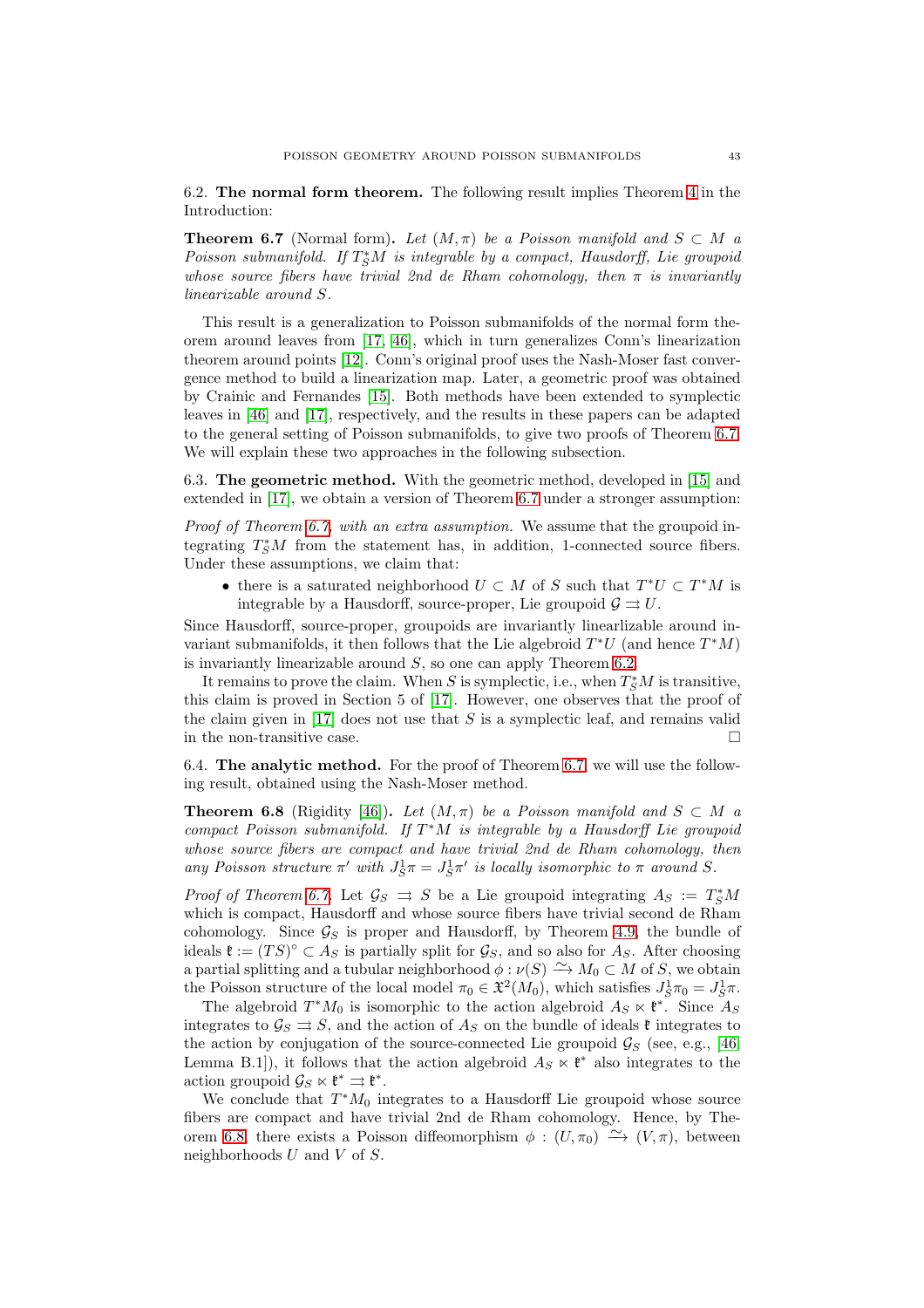Finally, since the action groupoid  $\mathcal{G}_S \ltimes \mathfrak{k}^* \rightrightarrows \mathfrak{k}^*$  is source-proper, it follows that S has a basis of open neighborhoods in  $\mathfrak{k}^*$  that are invariant (see, e.g.,[\[46,](#page-74-3) Lemma A.1]). So we may assume that U is invariant. Since all the leaves of  $\pi_0|_U$  are compact, so are also those of  $\pi|_V$ . This implies that V is invariant as well. Hence,  $\pi$  is invariantly linearizable around S.

In the proof we have also seen that:

Corollary 6.9. Let  $(M, \pi)$  be a Poisson manifold and  $S \subset M$  a Poisson submanifold. If the hypotheses of Theorem [6.7](#page-42-0) are satisfied, then a neighborhood of S in M is integrable by a source-proper, Hausdorff Lie groupoid, whose source-fibers have trivial second de Rham cohomology.

So we may apply [\[46,](#page-74-3) Theorem 2] and obtain the following, which implies Corollary [5](#page-2-1) in the Introduction (for a complete version of (ii), see [\[46\]](#page-74-3)):

**Corollary 6.10** (Rigidity). Let  $(M, \pi)$  be a Poisson manifold and  $S \subset M$  a Poisson submanifold. If the hypotheses of Theorem [6.7](#page-42-0) are satisfied, then:

- (i) For any Poisson structure  $\pi' \in \Pi(M, S)$ , with  $J_S^1 \pi = J_S^1 \pi'$ , there is a Poisson diffeomorphism  $\phi : (U, \pi) \longrightarrow (U', \pi')$  between open neighborhoods U and U' of S, with  $\phi|_S = \text{Id}_S$ ;
- (ii) There is a neighborhood of  $\pi$  in the space of all Poisson structures on M,  $\mathcal{V} \subset \Pi(M)$ , such that for every  $\pi' \in \mathcal{V}$  there is a Poisson diffeomorphism  $\phi:(U,\pi)\stackrel{\sim}{\longrightarrow}(U',\pi')$  between open neighborhoods U and U' of S.

# 7. Examples of first order jets and applications

In this section we illustrate the constructions and results of the previous sections with several examples. We follow the notation introduced there.

<span id="page-43-0"></span>7.1. Products. Consider a product Poisson structure

$$
(M, \pi) := (S \times \mathbb{R}^n, \pi_S + \gamma), \tag{7.1}
$$

where  $\pi_S$  is a Poisson structure on S and  $\gamma$  is a Poisson structure on  $\mathbb{R}^n$  vanishing at 0. We consider the first order jet  $(A_S, \mu_S)$  of  $\pi$  along Poisson submanifold  $S = S \times \{0\}$ , which can be identified as follows. Denote by  $\mathfrak{g} = T_0^* \mathbb{R}^n$  the isotropy Lie algebra of  $\gamma$  at 0. We have the trivial Lie algebra bundle  $\mathfrak{k} = S \times \mathfrak{g} \to S$  and

$$
A_S=T^*_SM=T^*S\times\mathfrak{g}
$$

is the product Lie algebroid, with closed IM form the projection  $\mu_S = \text{pr}_{T^*S}$ . We call the pair  $(A_S, \mu_S)$  a trivial product jet.

The trivial product jet  $(A_S, \mu_S)$  is partially split with a canonical choice of an IM connection 1-form. This follows by observing that we have canonical isomorphisms:

$$
T^*A_S = T^*(T^*S) \times (\mathfrak{g} \ltimes \mathfrak{g}^*), \quad A_S \ltimes \mathfrak{k}^* = T^*S \times (\mathfrak{g} \ltimes \mathfrak{g}^*),
$$

in terms of which the projection

$$
p: T^*(T^*S) \times (\mathfrak{g} \ltimes \mathfrak{g}^*) \to T^*S \times (\mathfrak{g} \ltimes \mathfrak{g}^*).
$$

is the bundle projection in the first factor. Hence, we have the partial splitting:

 $\theta: T^*S \times (\mathfrak{g} \ltimes \mathfrak{g}^*) \to T^*(T^*S) \times (\mathfrak{g} \ltimes \mathfrak{g}^*) \oplus \mathfrak{k} \oplus \mathfrak{k}^*, \quad (\alpha, v, \xi) \mapsto (0_\alpha, v, \xi).$ 

The corresponding linear IM 2-form  $\mu^{\text{lin}} = \theta^* \mu_{\text{can}} \in \Omega^2_{\text{IM}}(T^*S \times (\mathfrak{g} \ltimes \mathfrak{g}^*))$  is:

$$
\mu^{\text{lin}}: T^*S \times (\mathfrak{g} \ltimes \mathfrak{g}^*) \to T^*(S \times \mathfrak{g}^*) = T^*S \times (\mathfrak{g} \ltimes \mathfrak{g}^*), \quad (\alpha, v, \xi) \mapsto (0, v, \xi),
$$

so the closed IM 2-form [\(5.5\)](#page-28-0) of the local model is just the identity map:

$$
\mu_0 = \mathrm{pr}^* \mu_S + \theta^* \mu_{\mathrm{can}} = \mathrm{Id}.
$$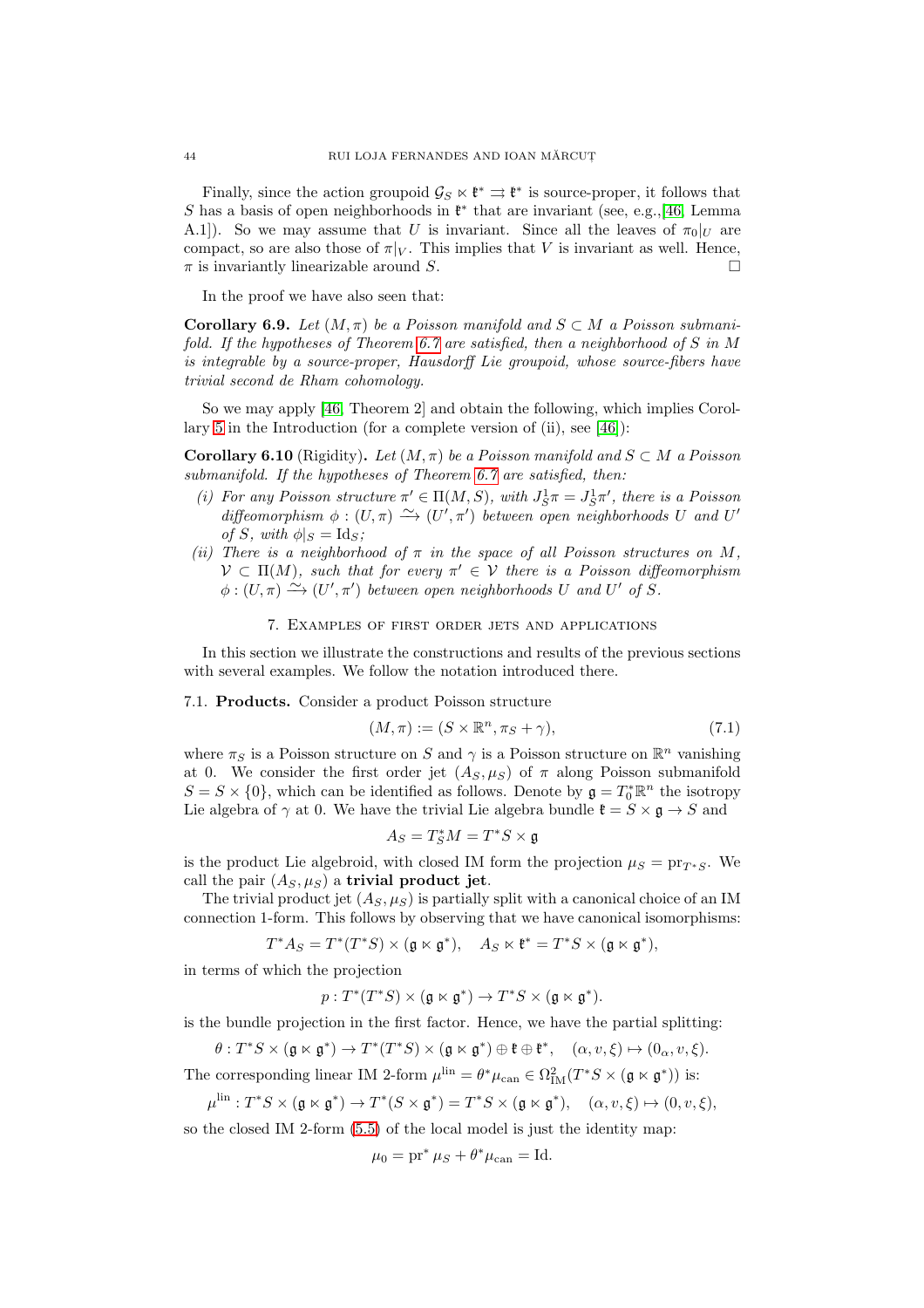The resulting local model Poisson manifold is the product

$$
(M_0, \pi_0) := (S \times \mathbb{R}^n, \pi_S + \gamma_{\text{lin}}).
$$

where  $\gamma_{lin}$  is the linear Poisson structure on  $\mathbb{R}^n = \mathfrak{g}^*$ , i.e. the linear approximation to  $\gamma$  at 0.

Following Remark [6.6,](#page-41-1) let us look at the path of bivectors [\(6.1\)](#page-41-2). Using the obvious identification  $A_S \times \mathbb{R}^n \simeq T^*M$ , we find

$$
\pi_t = \pi_S + m_t^*(\gamma) = \pi_S + \frac{1}{t}\gamma_{\text{lin}} + \gamma_2 + t\gamma_3 + \dots,
$$

where each  $\gamma_k$  a bivector whose coefficients are homogeneous polynomials of degree k. Thus  $\lim_{t\to 0} \pi_t$  exists if and only if  $\gamma_{\text{lin}} = 0$ , i.e., if and only if the isotropy Lie algebra of  $\gamma$  at 0 is abelian, in which case we obtain:

$$
\lim_{t \to 0} \pi_t = \pi_S + \gamma_2 \neq \pi_0.
$$

On the other hand, in this example the projection  $pr: A_1 \rightarrow A_S$  is a Lie algebroid morphism so pr<sup>\*</sup> $\mu_S$  is a closed IM 2-form. Hence, applying [\(6.2\)](#page-41-0) we obtain a smooth path of Poisson structures connecting  $\pi$  to the local model  $\pi_0$ :

$$
\tilde{\pi}_t:=\pi_S+t\,m^*_t(\gamma).
$$

7.2. Jets over zero Poisson structures. As we saw in Example [4.25,](#page-27-0) First order jets  $(A_S, \mu_S)$  with  $\pi_S = 0$  may fail be partially split. The following result, which is a direct consequence of [\[27,](#page-73-0) Proposition 6.2] and of Proposition [5.18,](#page-36-4) shows that the obstructions are precisely those found in Proposition [5.5:](#page-30-0)

<span id="page-44-0"></span>**Proposition 7.1.** A first order jet of a Poisson structure  $(A_S, \mu_S)$  with  $\pi_S = 0$  is partially split if and only if the following two conditions hold:

- (i)  $\mathfrak{k} = \ker \mu_S$  is a Lie algebra bundle;
- (ii) there exists a splitting  $A_S \simeq T^*S \oplus \mathfrak{k}$ , for which the fiberwise Lie bracket is a direct product with abelian first component.

Moreover, if these conditions hold, then the associated linear model is isomorphic to the bundle of linear Poisson structure  $(\mathfrak{k}^*, \pi_{\mathfrak{k}})$ .

**Remark 7.2.** Let  $(\mathfrak{k}, [\cdot,\cdot]_{\mathfrak{k}}) \to S$  be a bundle of Lie algebras. The fiberwise linear Poisson structure  $\pi_{\mathfrak{k}}$  on  $\mathfrak{k}^*$  has the zero section as a Poisson submanifold with  $\pi_S = 0$ . The corresponding first order jet is  $(A_S = T^*S \oplus \mathfrak{k}, \mu_S = \text{pr}_{T^*S})$ , where sections of  $T^*S$  commute with all other sections, and on  $\mathfrak k$  we have the bracket  $[\cdot,\cdot]_{\mathfrak{k}}$ . By Proposition [7.1,](#page-44-0) this first order jet is partially split if and only if  $\mathfrak{k}$  is a Lie algebra bundle. In this case, the local model is  $\pi_0 = \pi_{\mathfrak{k}}$ .

However, even if no partial splitting exits, we have a Poisson embedding

$$
i: (\mathfrak{k}^*, \pi_{\mathfrak{k}}) \hookrightarrow (A_S^* = TS \oplus \mathfrak{k}^*, \pi_{A_S}), \quad \xi \mapsto (0, \xi),
$$

where  $\pi_{A_S} = \pi_{A_S,\mu_S}$ . When  $\mathfrak k$  is locally trivial this inclusion realizes  $\mathfrak k^*$  as a Lie-Dirac submanifold (cf. Theorem [5.11\)](#page-32-1).

Example 7.3. Consider the first order jet of the linear Poisson structure

$$
(\mathbb{R}^2, \pi = x \, \partial_x \wedge \partial_y)
$$

along the Poisson submanifold  $S = \{x = 0\}$ . In Example [4.25](#page-27-0) we gave a groupoid argument to see that it is not partially split. Proposition [7.1](#page-44-0) gives now an infinitesimal argument and one can also see this by applying Corollary [5.13:](#page-33-0) it is easy to see that the pullback of the Dirac structure corresponding to  $\pi_{A_S,\mu_S}$  via any linear splitting  $i: \mathfrak{k}^* \hookrightarrow A_S^*$  of the projection is not a smooth Dirac structure.

Similarly, we can use Proposition [7.1](#page-44-0) to show that the first order jet of the linear Poisson structure

$$
(\mathbb{R}^3, \pi = z \partial_x \wedge \partial_y)
$$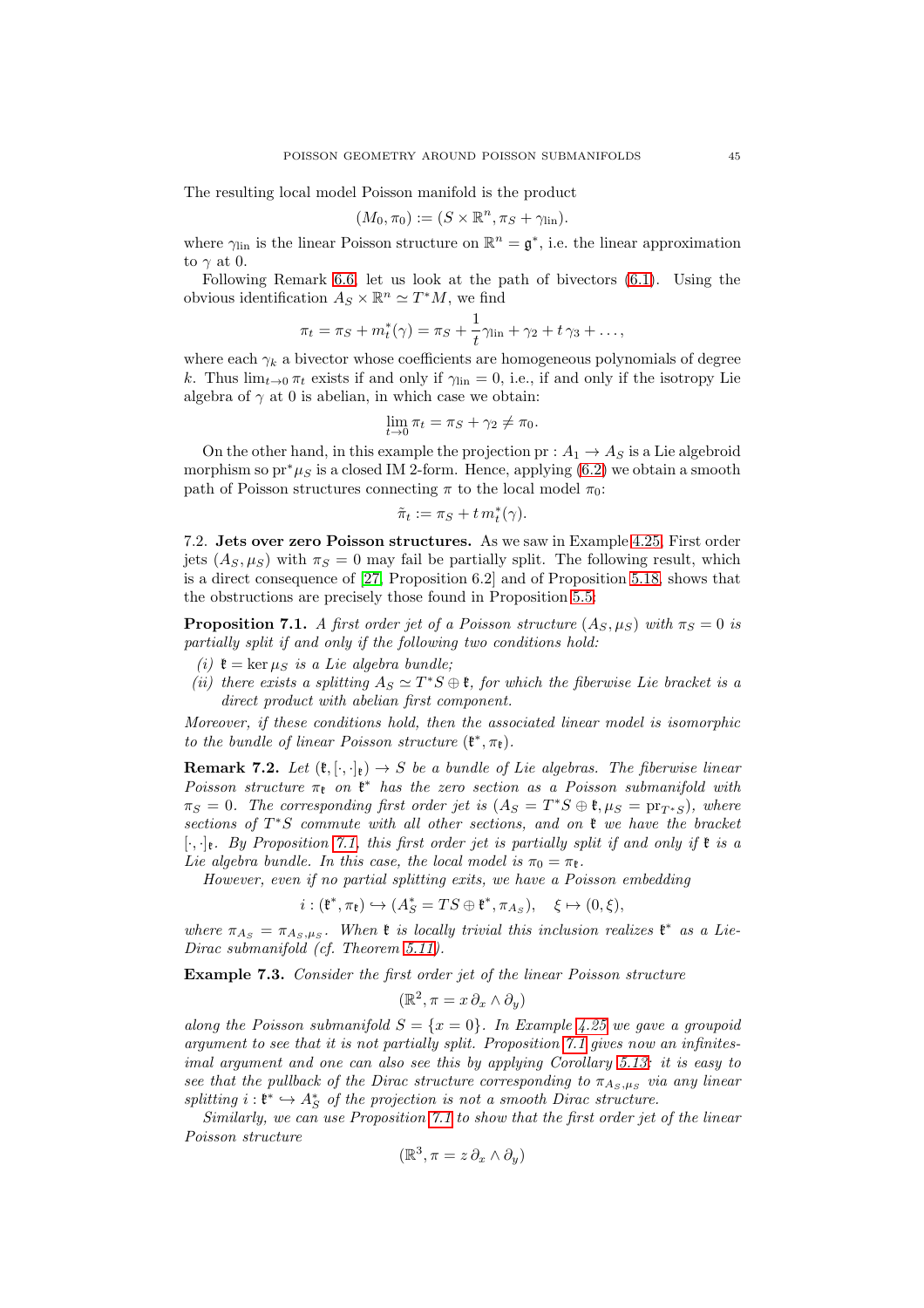along the Poisson submanifold  $S = \{z = 0\}$  is not partially split. However, in this example, the pullback of the Dirac structure corresponding to  $\pi_{As} = \pi_{As,\mu_S}$  via any linear splitting  $i: \mathfrak{k}^* \hookrightarrow A_S^*$  of the projection is smooth, and corresponds to the zero Poisson structure  $\pi_0 = 0$  on  $\mathfrak{k}^*$ . But note that  $\pi_0$  is not a first order local model around S because  $J_S^1 \pi_0 = 0 \neq J_S^1 \pi$ .

<span id="page-45-0"></span>7.3. Transitive jets. Let  $(A_S, \mu_S)$  be a first order jet with  $A_S \Rightarrow S$  transitive. Such jets arise at symplectic leaves. That  $A<sub>S</sub>$  is transitive is equivalent to the induced Poisson structure  $\pi_S$  being non-degenerate, and so its inverse is a symplectic structure  $\omega$  on S. The IM 2-form is determined by  $\omega$  via the relation  $\mu_S(\alpha) = -i_{\rho(\alpha)}\omega$ . Also, we have that  $\mathfrak{k} = \ker \rho$ .

If we choose a splitting of the anchor:

$$
0 \longrightarrow \mathfrak{k} \underset{\overline{t}}{\longrightarrow} As \underset{\overline{\tau}}{\longrightarrow} TS \longrightarrow 0
$$

we can define a linear operator  $L : \Gamma(A_S) \to \Omega^1(S, \mathfrak{k})$  by setting:

 $i_XL(\alpha) := l([\tau(X), \alpha]).$ 

One checks easily that the pair  $(L, l)$  satisfies  $(A.8)$ , so it is a  $\ell$ -valued, IM 1-form, with  $l|_{\mathfrak{k}} = \text{Id}$ . Hence, L is a IM connection 1-form so that  $(A_S, \mu_S)$  is partially split. Conversely, given any IM connection 1-form  $(L, l) \in \Omega^1_M(A_S, \mathfrak{k})$ , the bundle map  $l : A_S \to \ell$  determines a splitting of the anchor. These two constructions are inverse to each other (see [\[27,](#page-73-0) Example 6.5]).

We conclude that transitive jets are partially split and a choice of IM connection 1-form is equivalent to a choice of splitting of its anchor. The resulting local model coincides with Vorobjev's local model for Poisson structures around symplectic leaves [\[54\]](#page-74-2).

7.4. Cartan connections. A Cartan connection on a Lie algebroid  $A_S$  is a connection  $\nabla$  whose basic curvature vanishes identically:

$$
R^{\text{bas}}_{\nabla} \equiv 0.
$$

Hence, as an immediate consequence of Proposition [5.6,](#page-31-1) we obtain:

Corollary 7.4. Let  $(A_S, \mu_S)$  be a first order jet equipped with a Cartan connection  $\nabla$  and a splitting  $l : A_S \to \mathfrak{k}$  which is  $\overline{\nabla}$ -invariant. Then  $(A_S, \mu_S)$  is partially split.

**Example 7.5** (Action Lie algebroids). Let  $A_S = \mathfrak{g} \ltimes S \Rightarrow S$  be the action Lie algebroid associated with a Lie algebra action  $\rho : \mathfrak{g} \to \mathfrak{X}(S)$ . The canonical flat connection  $\nabla$  on  $A_S$  has vanishing basic curvature, hence it is a Cartan connection. Given a bundle of ideals  $\mathfrak{k} \subset A_S$  a splitting  $l : A_S \to \mathfrak{k}$  is  $\overline{\nabla}$ -invariant if and only if it is g-equivariant:

$$
l([v, w]_{\mathfrak{g}}) = [v, l(w)]_{\mathfrak{g} \ltimes S},
$$

for all  $v, w \in \mathfrak{g}$  (here we identify elements of  $\mathfrak{g}$  with constant sections of  $A_S$ ). Hence, we recover the infinitesimal version of Example  $4.24$ : a first order jet on an action algebroid admitting a g-equivariant splitting is partially split.

One class of examples is obtained when g is a Lie algebra of compact type. Then **g** admits an ad-invariant scalar product  $\langle \cdot, \cdot \rangle$ , which yields a  $\overline{\nabla}$ -invariant fiberwise metric  $\eta$  on  $A_S$ . Hence any bundle of ideals on  $A_S = \mathfrak{g} \ltimes S$  admits a  $\mathfrak{g}$ -equivariant splitting, so it is partially split

**Example 7.6** (Poisson submanifolds of  $\mathfrak{g}^*$ ). Let us consider the case where  $S \subset \mathfrak{g}^*$ is a closed ad<sup>\*</sup>-invariant submanifold. Then S is a Poisson submanifold of the linear Poisson manifold  $(\mathfrak{g}^*, \pi_{\text{lin}})$  and its first order jet  $(A_S, \mu_S)$  is the action algebroid  $A_S = \mathfrak{g} \ltimes S \Rightarrow S$  obtained by restriction of the coadjoint action. Hence, we can use the results of the previous example.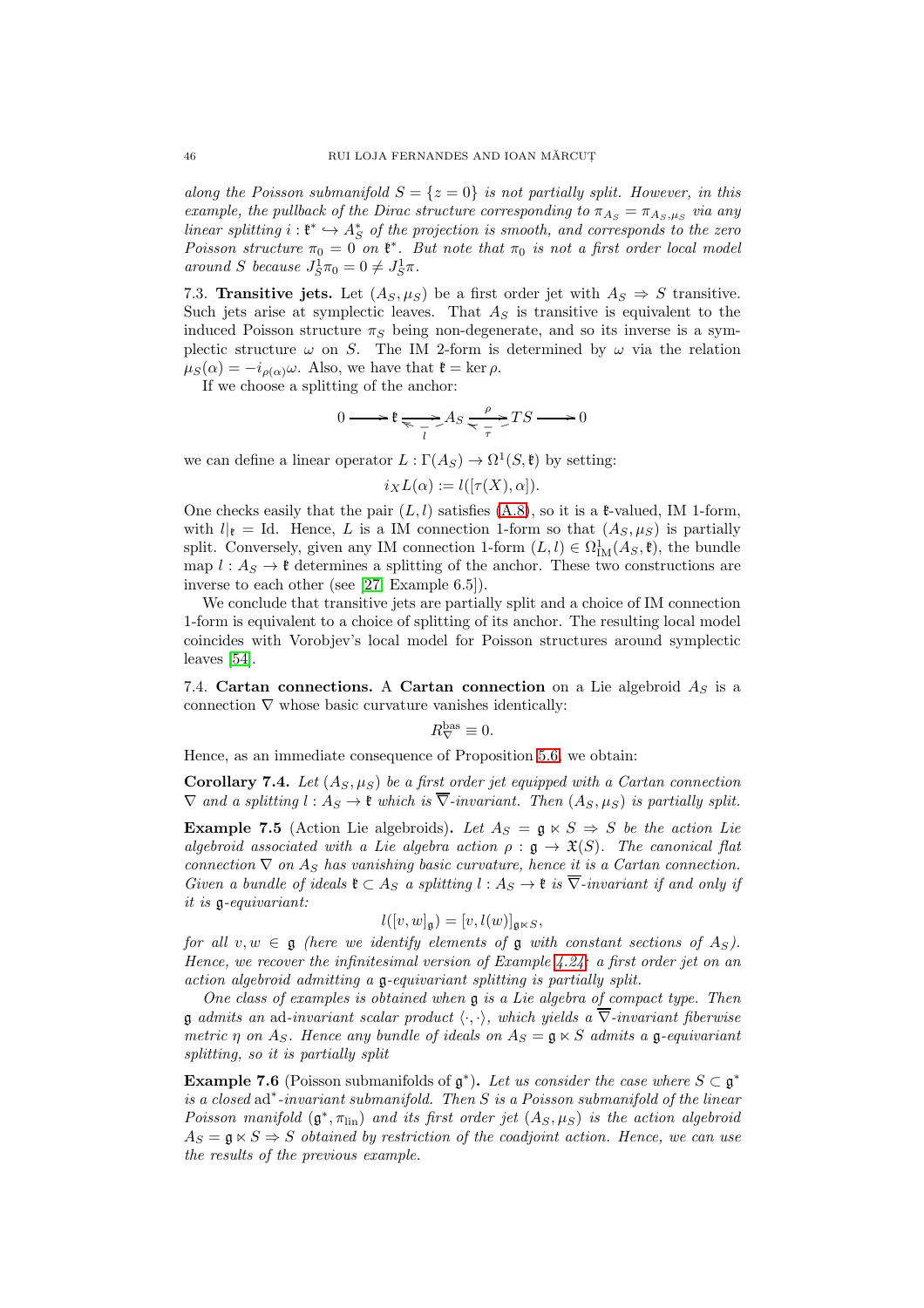Let us assume then that  $\mathfrak g$  is a Lie algebra of compact type and choose an adinvariant inner product. Then  $\mathfrak{k}^* = (\ker \mu_S)^*$  is the normal bundle of S in  $\mathfrak{g}^*$ :

$$
\mathfrak{k}^* = \{(w, x) : x \in S, w \in (T_x S)^{\perp}\} \subset \mathfrak{g}^* \times \mathfrak{g}^*.
$$

The Riemannian exponential is the  $\mathfrak{a}$ -equivariant map:

$$
\exp: \mathfrak{k}^* \to \mathfrak{g}^*, \quad (w, x) \mapsto w + x.
$$

and so it induces a map of Lie algebroids

$$
A_0 = \mathfrak{g} \ltimes \mathfrak{k}^* \to T^*\mathfrak{g}^* = \mathfrak{g} \ltimes \mathfrak{g}^*.
$$

This map is an isomorphism around S. On the other hand, the inner product determines a g-equivariant splitting giving a closed IM form  $\mu_0$  on  $A_0$ :

$$
\mu_0 = \mathrm{pr}^* \,\mu_S + \mu^{\mathrm{lin}},
$$

Under the identification  $A_0 \simeq T^* \mathfrak{g}^*$  the two terms of  $\mu_0$  correspond to the orthogonal projections on  $T^*S$  and  $(T^*S)^{\perp}$ , respectively:

$$
\text{pr}^* \mu_S|_{\xi} = \text{pr}_{T_{\xi}^* S} : T_{\xi} \mathfrak{g}^* \to T_{\xi}^* S, \qquad \mu^{\text{lin}}|_{\xi} = \text{pr}_{(T_{\xi}^* S)^{\perp}} : T_{\xi} \mathfrak{g}^* \to (T_{\xi}^* S)^{\perp}.
$$

Therefore,  $\mu_0 = Id$ .

We conclude that for a compact Lie algebra  $\mathfrak g$ , the Poisson manifold  $\mathfrak g^*$  is linearizable around any closed Poisson submanifold  $S \subset \mathfrak{g}^*$ . This holds already at the groupoid level, as was shown in Example [4.24.](#page-25-0) The result agrees with Theorem [6.2](#page-38-0) since the Lie algebroid  $T^*\mathfrak{g}^*$  is linearizable around S if  $\mathfrak{g}$  is compact. On the other hand, Theorem [6.7](#page-42-0) can only be applied when  $\mathfrak g$  is compact, semi-simple, since only in this case  $T^*_{S} \mathfrak{g}^*$  is integrable by a compact groupoid with source fibers having vanishing 2nd de Rham cohomology.

7.5. Jets of principal type. We discuss the infinitesimal counterpart of the over-symplectic groupoids of principal type from Examples [3.10](#page-14-0) and [4.23.](#page-25-1) Let  $B \Rightarrow S$ be a transitive Lie algebroid over a Poisson manifold  $(S, \pi_S)$ . Consider the Lie algebroid fibre product of B with the cotangent Lie algebroid of  $\pi_S$ , i.e.,

$$
A_S := T^*S \times_{TS} B := \{(\alpha, v) : \pi_S^{\sharp}(\alpha) = \rho_B(v)\},\
$$

where the structure is such that the inclusion in the product  $A_S \hookrightarrow T^*S \times B$  is a Lie algebroid morphism. The projection  $\mu_S := \text{pr}_{T^*S} : A_S \to T^*S$  is a closed IM 2-form, which is surjective, because B is transitive. The resulting pair  $(A_S, \mu_S)$  will be called the first order jet of principal type associated to  $(S, \pi_S)$  and B.

Note that  $\mathfrak{k} := \ker \mu_S$  can be identified with  $\ker \rho_B$  via pr<sub>B</sub>. As discussed in Section [7.3,](#page-45-0) a splitting  $l_B : B \to \mathfrak{k}$  of  $\rho_B$  determines a IM connection 1-form form  $(L_B, l_B) \in \Omega^1_{\text{IM}}(B, \mathfrak{k})$ . Pulling this back to  $A_S$ , we obtain an IM connection 1-form

$$
(L := L_B \circ \text{pr}_B, l := l_B \circ \text{pr}_B) \in \Omega^1_{\text{IM}}(A_S, \mathfrak{k}),
$$

which also satisfies  $l|_{\mathfrak{k}} = \mathrm{Id}_{\mathfrak{k}}$ . So first order jets of principal type are partially split. The associated coupling data is described as follows. The splitting  $l_B$  gives an

identification  $B \simeq TS \oplus \mathfrak{k}$ , where the anchor becomes  $pr_{TS}$  and the bracket:

$$
[(X,\xi),(Y,\eta)]_B = ([X,Y],\Omega(X,Y) + \nabla_X^B \eta - \nabla_Y^B \xi + [\xi,\eta]_\mathfrak{k}),\tag{7.2}
$$

for all  $X, Y \in \mathfrak{X}^1(S), \xi, \eta \in \Gamma(\mathfrak{k})$ . Here:

-  $\Omega$  is  $C^{\infty}(S)$ -bilinear, so that  $\Omega \in \Omega^2(S; \mathfrak{k})$ ;

 $\overline{\nabla}^B$  is a connection on  $\mathfrak{k}$  preserving  $[\cdot, \cdot]_{\mathfrak{k}}$  with curvature  $R^{\nabla^B} = \text{ad}(\Omega)$ . Then, one finds that:

 $i_X L(\alpha, \xi) = \nabla_X^B(\xi) + \Omega(X, \pi_S^{\sharp}(\alpha)),$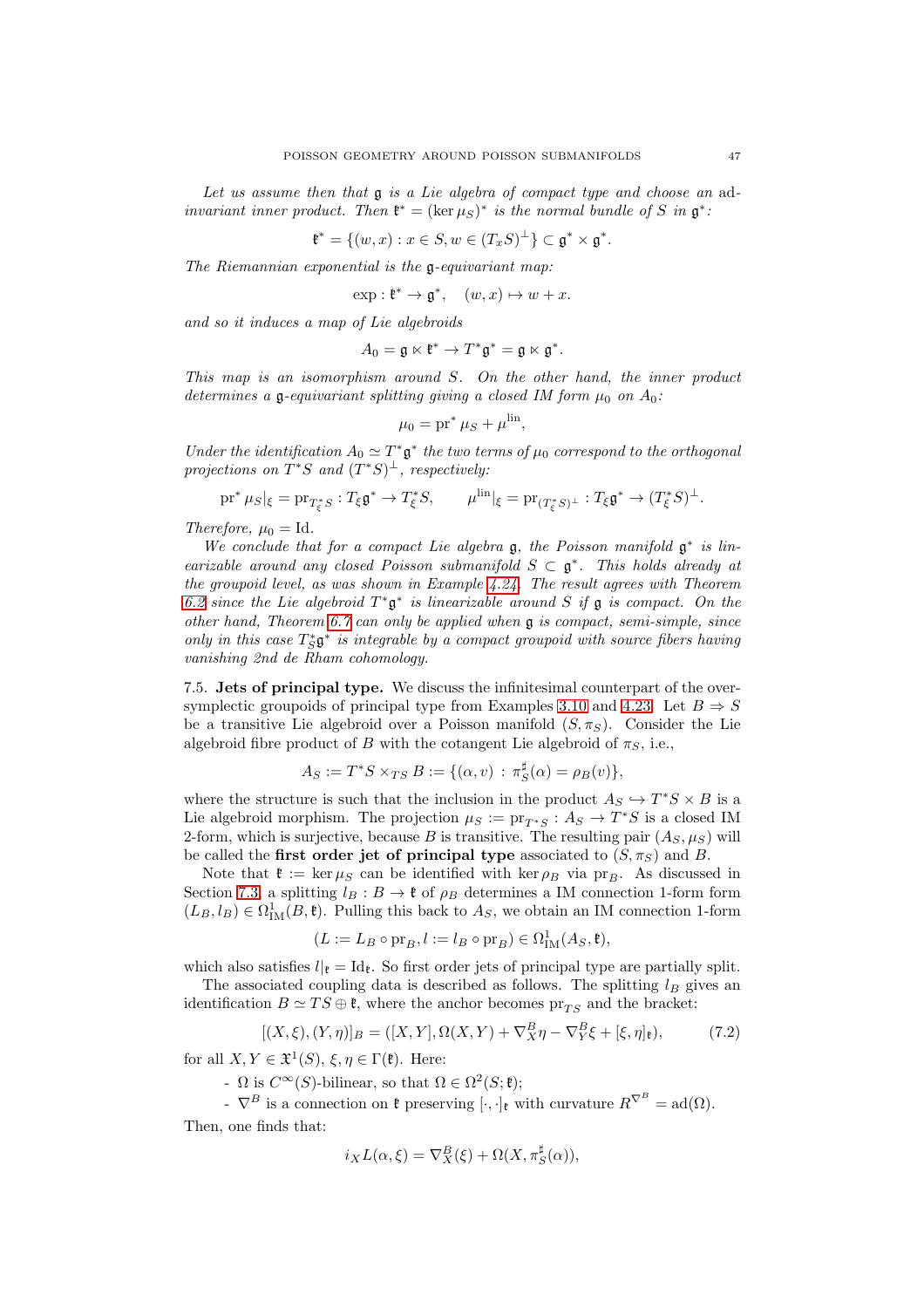and the coupling data (see Definition [5.16\)](#page-36-5) is given by:

$$
\nabla^{L} = \nabla^{B}, \qquad U(\alpha, X) = \Omega(\pi_{S}^{\sharp}(\alpha), X).
$$

The local model of a first order jet of principal type  $(A_S, \mu_S)$  for which the transitive Lie algebroid  $B$  is integrable has a nice description: it is a Poisson geometric version of the "symplectic induction" construction (see e.g. [\[39\]](#page-74-4)). For this, identify B with the Atiyah algebroid of a principal G-bundle P:

$$
B \simeq TP/G.
$$

Fix a principal connection  $\theta \in \Omega^1(P) \otimes \mathfrak{g}$ . Using the associated 1-form on  $P \times \mathfrak{g}^*$ :

$$
\widetilde{\theta} \in \Omega^1(P \times \mathfrak{g}^*), \quad \widetilde{\theta}_{(x,\xi)} := \mathrm{pr}_P^* \langle \theta_x | \xi \rangle,
$$

we build a Dirac structure on  $P \times \mathfrak{g}^*$  by setting

$$
\mathbb{L}_{\theta} := e^{-d\tilde{\theta}} \left( \operatorname{pr}_S^! \mathbb{L}_{\pi_S} \right) = \{ v + \operatorname{pr}_S^*(\xi) - i_v d\tilde{\theta} : d \operatorname{pr}_S(v) = \pi_S^{\sharp}(\xi) \}. \tag{7.3}
$$

This Dirac structure is invariant under the diagonal action of G and corresponds to a Poisson structure at points in  $P \times \{0\}$ . Hence, there is a G-invariant open set

$$
P \times \{0\} \subset U \subset P \times \mathfrak{g}^*
$$

on which  $\mathbb{L}_{\theta}$  is the graph of a Poisson structure  $\pi_{\theta} \in \mathfrak{X}^2(U)$ . The G-action on  $(U, \pi_U)$  is proper and free and the local model is the quotient Poisson manifold:

$$
(M_0, \pi_0) := (U, \pi_\theta)/G, \quad M_0 \subset \mathfrak{k}^* := P \times_G \mathfrak{g}^*.
$$

Note that the action of G on  $(U, \pi_{\theta})$  is Hamiltonian with G-equivariant moment map  $\text{pr}_{\mathfrak{g}^*}: U \to \mathfrak{g}^*.$ 

Example 7.7 (Local model around the Marsden-Weinstein reduction). Given a proper and free G-Hamiltonian action on a Poisson manifold  $(X, \pi_X)$  with equivariant moment map  $\mu: X \to \mathfrak{g}^*$ , we have the Marsden-Weinstein reduction

$$
S := X \mathbf{/} G = \mu^{-1}(0) / G.
$$

This is a Poisson submanifold  $(S, \pi_S)$  of the Poisson quotient

$$
(M, \pi_M) := (X, \pi_X)/G.
$$

If we equip the principal G-bundle  $P := \mu^{-1}(0) \rightarrow S$  with a connection  $\theta$ , we have the local model above

$$
(U,\pi_{\theta})\subset (P\times\mathfrak{g}^*,L_{\theta}).
$$

The following is proven in [\[32\]](#page-73-4):

**Theorem 7.8.** Around  $P = \mu^{-1}(0)$ , the G-Hamiltonian spaces

$$
(X, \pi_X, \mu)
$$
 and  $(U, \pi_{\theta}, pr_{\mathfrak{g}^*})$ 

are isomorphic. Hence, the quotient Poisson manifold  $(M, \pi_M) := (X, \pi_X)/G$  is linearizable around the Marsden-Weinstein quotient  $(S = \mu^{-1}(0)/G, \pi_S)$ .

**Remark 7.9.** In the symplectic case  $(X, \pi_X = (\omega_X)^{-1})$ , the Marsden-Weinstein reduction is the usual symplectic quotient  $(S, \pi_S = (\omega_S)^{-1})$ . In this case, the Dirac structure  $\mathbb{L}_{\theta}$  on  $P \times \mathfrak{g}^*$  is the graph of the closed 2-form  $\omega_{\theta} := \mathrm{pr}_{S}^* \omega_{S} - d\tilde{\theta}$ , which is the classical "coupling construction" due to Guillemin, Sternberg and Weinstein (see, e.g., [\[39\]](#page-74-4)). It is a standard result in symplectic geometry that  $(U, \omega_{\theta})$  provides a local G-equivariant model for  $(X, \omega_X)$  around  $\mu^{-1}(0)$  (see, e.g., [\[40,](#page-74-5) Proposition 5.2] or [\[48,](#page-74-6) Theorem 6.1]).

Finally, we recall the following result from [\[27,](#page-73-0) Section 6], which gives a large class of first jets that are of principal type, hence partially split: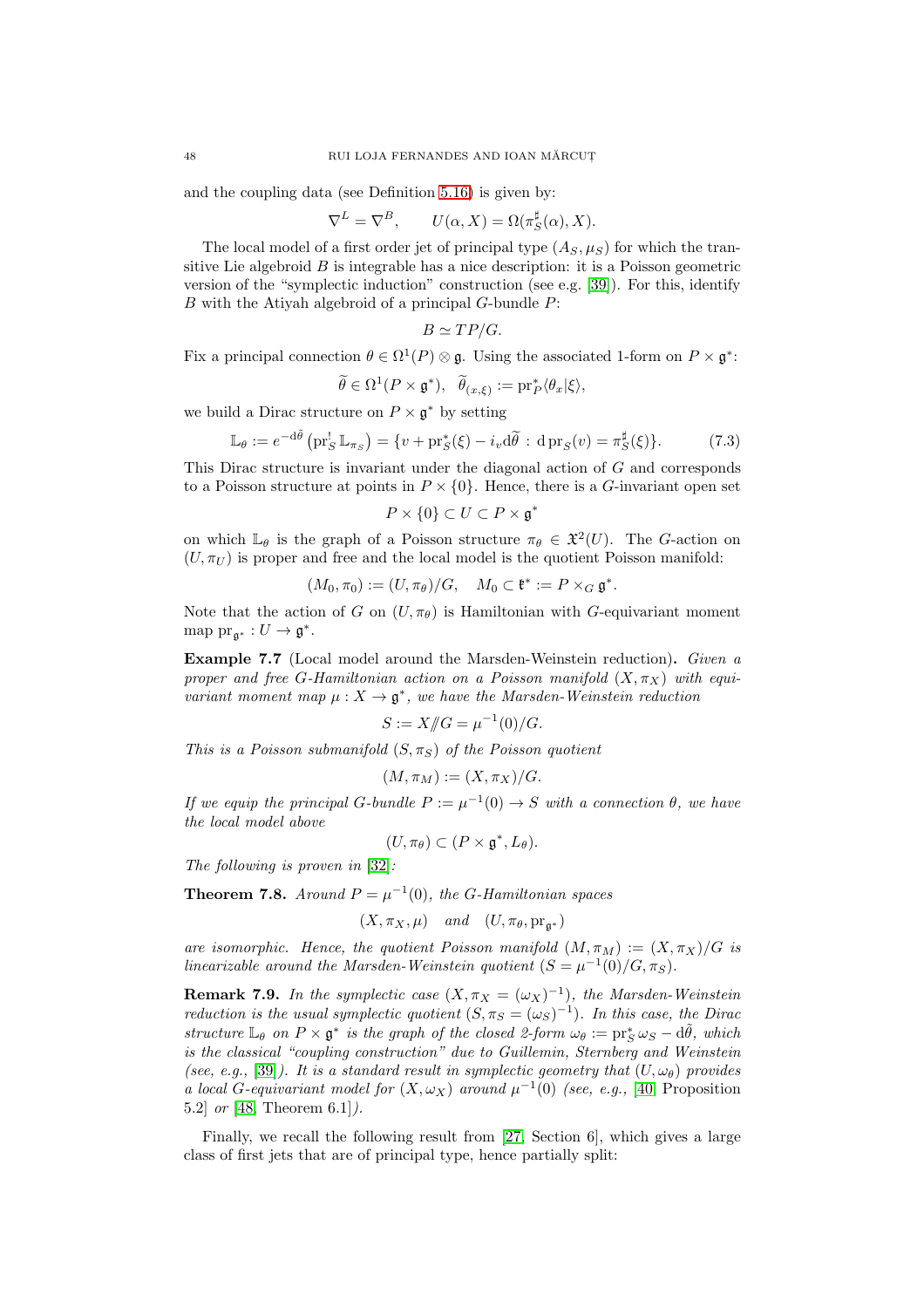**Proposition 7.10.** [\[27\]](#page-73-0) Let  $(A_S, \mu_S)$  be a first jet of a Poisson structure such that  $\mathfrak{k} = \ker \mu_S$  is a Lie algebra bundle, whose typical fiber  $(\mathfrak{g}, [\cdot, \cdot])$  satisfies:

$$
H^{0}(\mathfrak{g},\mathfrak{g}) = H^{1}(\mathfrak{g},\mathfrak{g}) = 0.
$$
 (7.4)

Then  $(A_S, \mu_S)$  is of principal type, with transitive Lie algebroid the Atiyah Lie algebroid of the principal  $Aut(g, [\cdot, \cdot])$ -bundle of  $g$ -frames:

 $P = \{\varphi : \mathfrak{a} \longrightarrow \mathfrak{k}_x : x \in S, \varphi \text{ is a Lie algebra isomorphism}\}.$ 

In particular, the assumptions hold if  $\mathfrak k$  is a bundle of semi-simple Lie algebras.

7.6. Codimension one. We now consider in detail the case of first order jets  $(A_S, \mu_S)$  in codimension one, i.e., such that ker  $\mu_S$  is a line bundle. We will use the results of [\[27,](#page-73-0) Example 6.16] concerning IM connections for bundles of ideals of rank one.

If we choose a splitting  $l_0 : A_S \to \mathfrak{k}$  of the short exact sequence of  $\mu_S$ :

$$
0 \longrightarrow \mathfrak{k} \underset{\overline{t_0}}{\longrightarrow} A_S \underset{\overline{\tau_0}}{\longrightarrow} T^*S \longrightarrow 0
$$

we obtain a flat  $T^*S$ -connection  $\nabla^{\mathfrak{k}}$  on the line bundle  $\mathfrak{k}$ 

$$
\nabla_{\alpha}^{\mathfrak{k}} \xi := [\tau_0(\alpha), \xi],
$$

and an isomorphism of vector bundles

$$
A_S\simeq T^*S\oplus \mathfrak{k}.
$$

Under this identification the IM-form becomes the projection  $\mu_S = \text{pr}_{T^*S}$ , while the anchor and the Lie bracket are given by:

$$
\rho_{A_S}(\alpha,\xi) = \pi_S^{\sharp}(\alpha), [(\alpha,\xi),(\beta,\eta)]_{A_S} = ([\alpha,\beta]_{\pi_S},\lambda_0(\alpha,\beta) + \nabla_{\alpha}^{\xi}\eta - \nabla_{\beta}^{\xi}\xi).
$$

Notice that:

- The flat  $T^*S$ -connection  $\nabla^{\mathfrak{k}}$  is independent of the choice of splitting of  $A_S$ ;
- The line bundle  $\mathfrak k$  is canonically a representation of  $T^*S$ , so it has a characteristic class (see, e.g., Section 11.1 in [\[16\]](#page-73-5)):

$$
c_1(\mathfrak{k}) \in H^1_{\pi_S}(S).
$$

In the sequel we will assume, for simplicity, that  $\mathfrak k$  is orientable. If we fix a trivialization  $\mathfrak{k} \simeq S \times \mathbb{R}$ , then

$$
\nabla_{\alpha}^{\mathfrak{k}}(f) = \mathscr{L}_{\pi_S^{\sharp}(\alpha)} f + i_V(\alpha) f,
$$

for a unique Poisson vector field  $V \in \mathfrak{X}^1(S)$  representing the class  $c_1(\mathfrak{k})$ . This vector field is independent of the choice of splitting of  $A<sub>S</sub>$ . If we change the trivialization  $\mathfrak{k} \simeq S \times \mathbb{R}$  by multiplying with a non-zero function h, V changes to  $V + d_{\pi_S} \log(h)$ .

• The  $\ell$ -valued 2-vector field  $\lambda_0$  is a Poisson 2-cocycle which depends on the choice of splitting  $l_0$ , but its cohomology class does not:

$$
c_2(A_S) := [\lambda_0] \in H^2_{\pi_S}(S, \mathfrak{k}).
$$

If  $l : A_S \to \ell \simeq S \times \mathbb{R}$  is a second splitting, then  $l = l_0 + i_Z \circ \mu_S$ , for a unique vector field Z on S. Under this change,  $\lambda_0$  becomes  $\lambda = \lambda_0 + d_{\pi s} Z$ .

We can describe all possible IM connection 1-forms of a codimension one jet: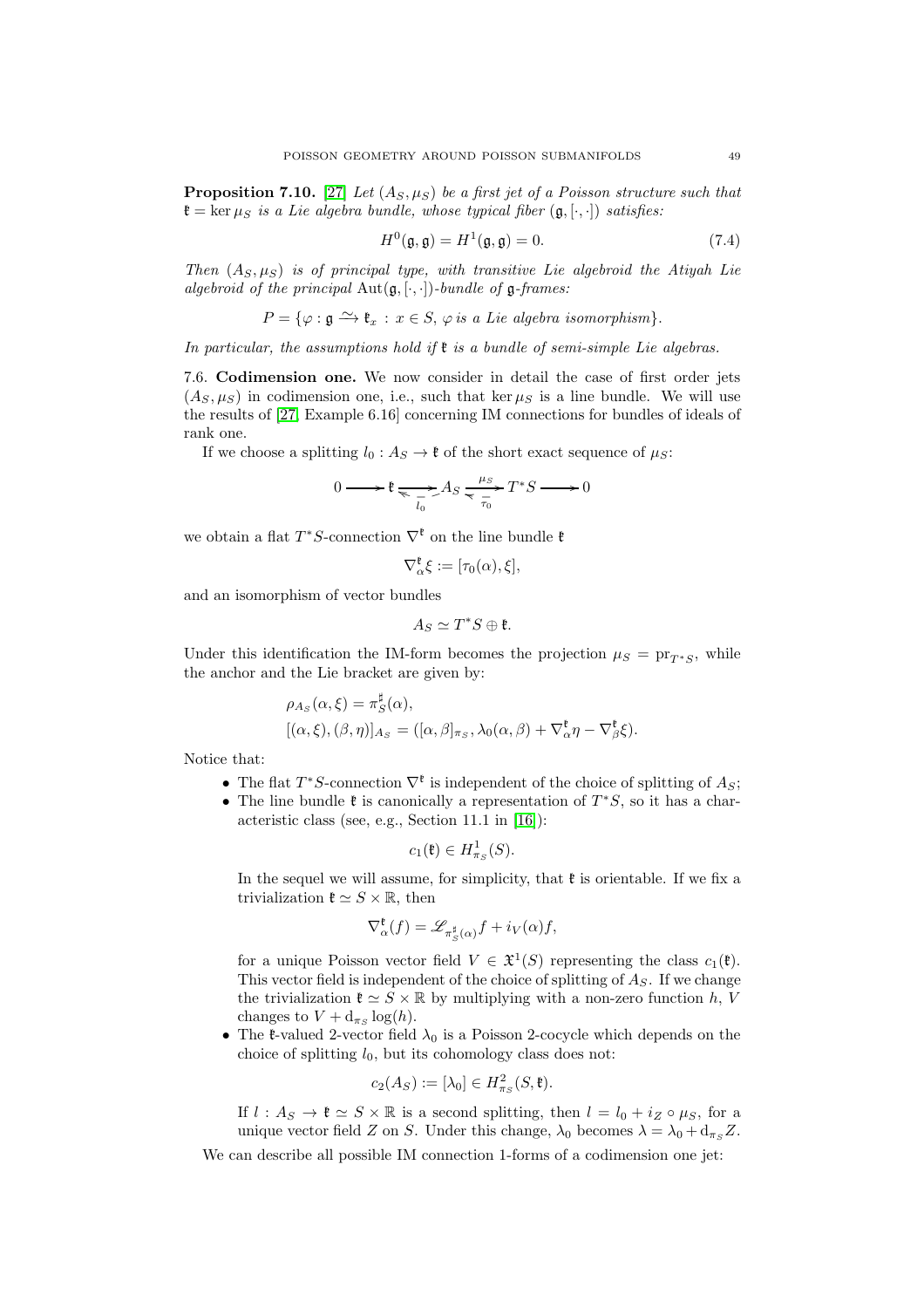**Proposition 7.11.** Let  $(T^*S \oplus \mathbb{R}, \mu_S = \text{pr}_{T^*S})$  be a codimension one first jet with a choice of trivialization  $\mathfrak{k} \simeq S \times \mathbb{R}$ . Then IM connection 1-forms are in 1-to-1 correspondence with triples  $\theta \in \Omega^1(S)$ ,  $Z \in \mathfrak{X}(S)$  and  $U : T^*S \to T^*S$ , that satisfy:

$$
\pi_S^{\sharp}(\theta) = V, \qquad i_{\pi_S^{\sharp}(\beta)} U(\alpha) = \lambda_0(\alpha, \beta) + d_{\pi_S} Z(\alpha, \beta),
$$

and the structure equations:

$$
i_{\pi_S^{\sharp}(\alpha)} d\theta = 0,\tag{S2"}
$$

$$
U([\alpha,\beta]_{\pi_S}) = \mathscr{L}_{\pi_S^{\sharp}(\alpha)} U(\beta) - i_{\pi_S^{\sharp}(\beta)} dU(\alpha) +
$$
\n(S3")

$$
+\pi_S(U(\alpha),\beta)\theta+\pi_S(\theta,\alpha)U(\beta)-\pi_S(\theta,\beta)U(\alpha),
$$

for all  $\alpha, \beta \in \Omega^1(S)$ .

*Proof.* As we saw in Section [5.5,](#page-35-1) IM connection 1-forms  $(L, l)$  correspond to coupling data  $(\nabla^L, U)$  satisfying the structure equations (S1)-(S3) in Proposition [5.15.](#page-35-2) As we observed above, the splitting  $l : A_S \to \mathfrak{k}$  is related to our fixed splitting  $l_0$  by  $l = l_0 + i_Z \circ \mu_S$ , for a unique vector field Z on S. On the other hand, the connection  $\nabla^L$  is given by:

<span id="page-49-1"></span><span id="page-49-0"></span>
$$
\nabla_X^L = \mathscr{L}_X + \theta(X),
$$

for some  $\theta \in \Omega^1(S)$ . By Proposition [5.17](#page-36-0) and the discussion preceding the proposition, we see that we can codify the coupling data in terms of a triple  $(\theta, U, Z)$ , related to V and  $\lambda_0$  as in the statement and we only have to take care of the structure equations.

In codimension one the first structure equation in Proposition [5.15](#page-35-2) is always satisfied. One the other hand, one easily checks that the second and third structure equations now take the form  $(S2<sup>n</sup>)$  and  $(S3<sup>n</sup>)$ .

<span id="page-49-3"></span>Remark 7.12. Equation [\(S2"\)](#page-49-0) has the following interpretation. For the (possibly singular) symplectic foliation  $\mathcal F$  of  $(S, \pi_S)$ , we denote by  $H^{\bullet}_{\mathcal F-\text{bas}}(S)$  the  $\mathcal F\text{-}basic$ cohomology, i.e., the cohomology of differential forms η satisfying

$$
i_{\pi_S^{\sharp}(\alpha)}\eta = 0 \quad and \quad i_{\pi_S^{\sharp}(\alpha)}d\eta = 0, \qquad \forall \alpha \in T^*S,
$$

endowed with the de Rham differential. Then  $(S2<sup>n</sup>)$  means that  $d\theta$  is an F-basic form. If we change the trivialization,  $\theta$  changes to  $\theta + df$ , so d $\theta$  stays the same. If we change the IM connection 1-form, then  $\theta$  changes to  $\theta + \eta$ , where  $\eta$  is F-basic. This shows that, the class:

$$
[d\theta] \in H^2_{\mathcal{F}\text{-}bas}(S)
$$

is independent of the choice of IM connection 1-form and trivialization. It is easy to see that the vanishing of this class is equivalent to  $c_1(\mathfrak{k})$  being in the image of the canonical map

$$
\pi_S^{\sharp}: H^1(S) \to H^1_{\pi_S}(S),
$$

and also equivalent to the existence of a (usual) flat connection  $\nabla$  on  $\mathfrak k$  inducing  $\nabla^{\mathfrak{k}}, \text{ i.e., such that } \nabla^{\mathfrak{k}}_{\alpha} = \nabla_{\pi^{\sharp}_{S}(\alpha)}.$ 

From the proposition, we obtain a simple class of codimension one jets for which it is easy to decide whether they are partially split:

<span id="page-49-4"></span>Corollary 7.13. A Poisson manifold  $(S, \pi_S)$  together with a Poisson vector field  $V \in \mathfrak{X}_{\pi_S}(S)$  yield a first jet of a Poisson structure on  $A_S = T^*S \oplus \mathbb{R}$ , with

<span id="page-49-2"></span>
$$
\nabla_{\alpha}^{\ell} f = \mathscr{L}_{\pi_{S}^{\sharp}(\alpha)} f + (i_{V}\alpha) f \quad \text{and} \quad \lambda_{0} \equiv 0. \tag{7.5}
$$

This is partially split if and only if  $V = \pi_S^{\sharp}(\theta)$  for some 1-form  $\theta$  with  $d\theta$  is F-basic.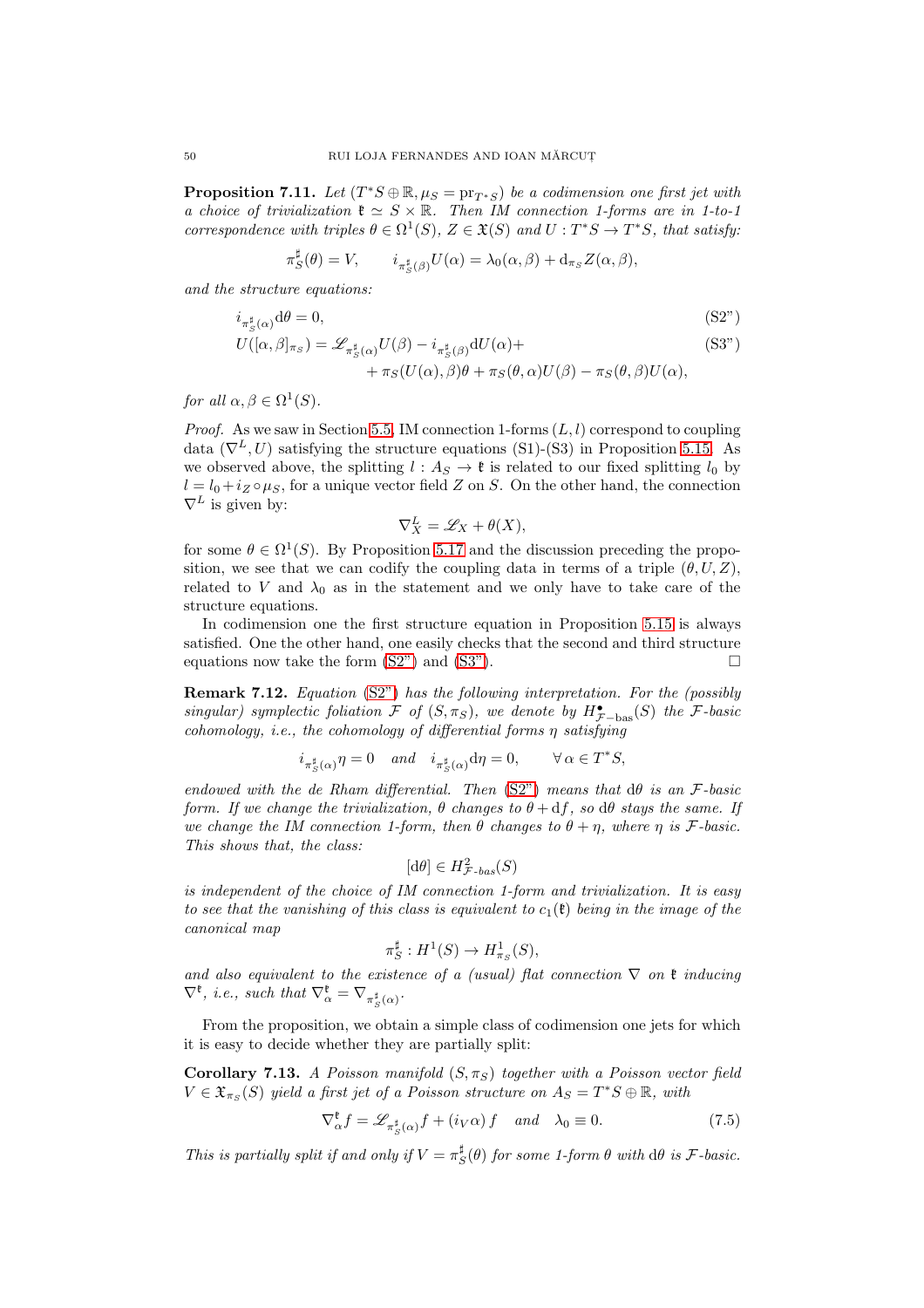*Proof.* If  $V = \pi_S^{\sharp}(\theta)$ , with d $\theta$  *F*-basic, then [\(S2"\)](#page-49-0) holds. Letting  $U = 0$ , [\(S3"\)](#page-49-1) also holds, so we obtain an IM connection 1-form.

Conversely, if the first order jet [\(7.5\)](#page-49-2) is partially split, by  $(S2<sup>n</sup>)$  we have  $c_1(\mathfrak{k}) =$  $[V] = [\pi_S^{\sharp}(\theta_0)],$  for some 1-from with  $d\theta_0$  *F*-basic. So there is a function f such that  $V = \pi_S^{\sharp}(\theta_0 + df)$ , and we can set  $\theta := \theta_0 + df$ .

The next examples fit into the setting of this corollary:

<span id="page-50-2"></span>**Example 7.14.** Consider an orientable log-symplectic manifold  $(M^{2n}, \pi)$ , with singular locus  $S := (\wedge^n \pi)^{-1}(0)$ . Then, as shown in [\[38\]](#page-74-7), S has a tubular neighborhood  $M_0 \subset S \times \mathbb{R}$  in which

$$
\pi = \pi_S + V \wedge t\partial_t,
$$

where  $V \in \mathfrak{X}^1(S)$  is the restriction to S of the modular vector field of  $\pi$ . Under the induced isomorphism  $\mathfrak{k} \simeq S \times \mathbb{R}$ , the first order jet along S has classes  $c_1(\mathfrak{k}) = |V|$ and  $c_2(A_S) = [\lambda] = 0$ . Since V is everywhere transverse to the symplectic leaves of  $\pi_S$ , this first order jet is not partially split. Note also that, since  $\lambda = 0$ , the inclusion  $T^*S \hookrightarrow A_S$  corresponding to the splitting is a Lie algebroid homomorphism. This supports the claim made in Remark [5.4.](#page-30-1)

Example 7.15. On  $S := \mathbb{R}^3$ , consider

 $\pi_S := (x\partial_y - y\partial_x) \wedge \partial_z, \quad V := (x^2 + y^2)\partial_z = \pi_S^{\sharp}(\theta_0), \quad where \quad \theta_0 := x\mathrm{d}y - y\mathrm{d}x.$ The corresponding first order jet is not partially split. Indeed, assume that  $V =$  $\pi_S^{\sharp}(\theta)$ , for some 1-form  $\theta$  with  $d\theta$  F-basic. Since the symplectic foliation F has codimenion 1, it follows that  $d\theta = 0$ , and therefore  $\theta = df$ , for some  $f \in C^{\infty}(\mathbb{R}^{3})$ . But the restriction of  $\theta_0$  to a leaf  $L_r := \{x^2 + y^2 = r^2\}$  is not exact.

<span id="page-50-1"></span>**Example 7.16.** On the 3-torus  $S := \{(\varphi_1, \varphi_2, \varphi_3) : \varphi_i \in S^1\}$ , consider

$$
\pi_S := \partial_{\varphi_1} \wedge \partial_{\varphi_2}, \quad V := \pi_S^{\sharp}(\theta_0), \quad \text{where} \quad \theta_0 = \cos(\varphi_3) d\varphi_1.
$$

The corresponding first order jet is not partially split. Again, if we assume that  $V = \pi_S^{\sharp}(\theta)$ , with d $\theta$  F-basic, it follows that  $d\theta = 0$ . Hence, the integral  $\int_{\gamma} \theta$  would depend only on the homology class of  $\gamma : S^1 \to S$ . However, this is not true:

$$
\int_{S^1 \times {\{\varphi_2\} \times {\{\varphi_3\}}}} \theta = \int_{S^1 \times {\{\varphi_2\} \times {\{\varphi_3\}}}} \theta_0 = 2\pi \cos(\varphi_3),
$$

where we used that  $\theta - \theta_0$  vanishes on the leaves of  $\pi_S$ .

**Example 7.17.** Let  $V \in \mathfrak{X}^1(S^1)$  be the generator of the rotation and  $W \in \mathfrak{X}^1(S^3)$ be the generator of the  $S^1$ -action of the Hopf fibration  $S^3 \to S^2$ . The first order jet on  $S = S^1 \times S^3$  corresponding to  $\pi_S = V \wedge W$  and V is partially split. Namely,  $V = -\pi_S^{\sharp}(\theta)$ , where  $\theta$  is a principal connection for the Hopf fibration. Note that the class

$$
[d\theta] \in H^2_{\mathcal{F}-\text{bas}}(S) \simeq H^2(S^2)
$$

is the first Chern class of the Hopf fibration, and so it is non-trivial. Therefore, by Remark [7.12,](#page-49-3)  $\nabla^{\mathfrak{k}}$  is not induced by a flat connection and it follows from Proposition [7.18](#page-50-0) (iii) below that this first order jet is not of principal type.

An IM connection 1-form  $(L, l) \in \Omega^1_{IM}(A_S; \mathfrak{k})$  is called kernel flat if the associated connection  $\nabla^L$  is flat. We refer to [\[27\]](#page-73-0) for a detailed discussion of this condition. If  $\nabla^L$  is flat, then the third structure equation [\(S3"\)](#page-49-1) also has a nice geometric interpretation: it means that  $(d^{\nabla}U, U)$  is a closed IM 2-form with coefficients in  $\mathfrak k$ . We have the following consequence of [\[27,](#page-73-0) Proposition 6.17]:

<span id="page-50-0"></span>**Proposition 7.18.** Let  $(A_S, \mu_S)$  be a codimension one first order jet inducing a Poisson structure  $\pi_S$ . Then: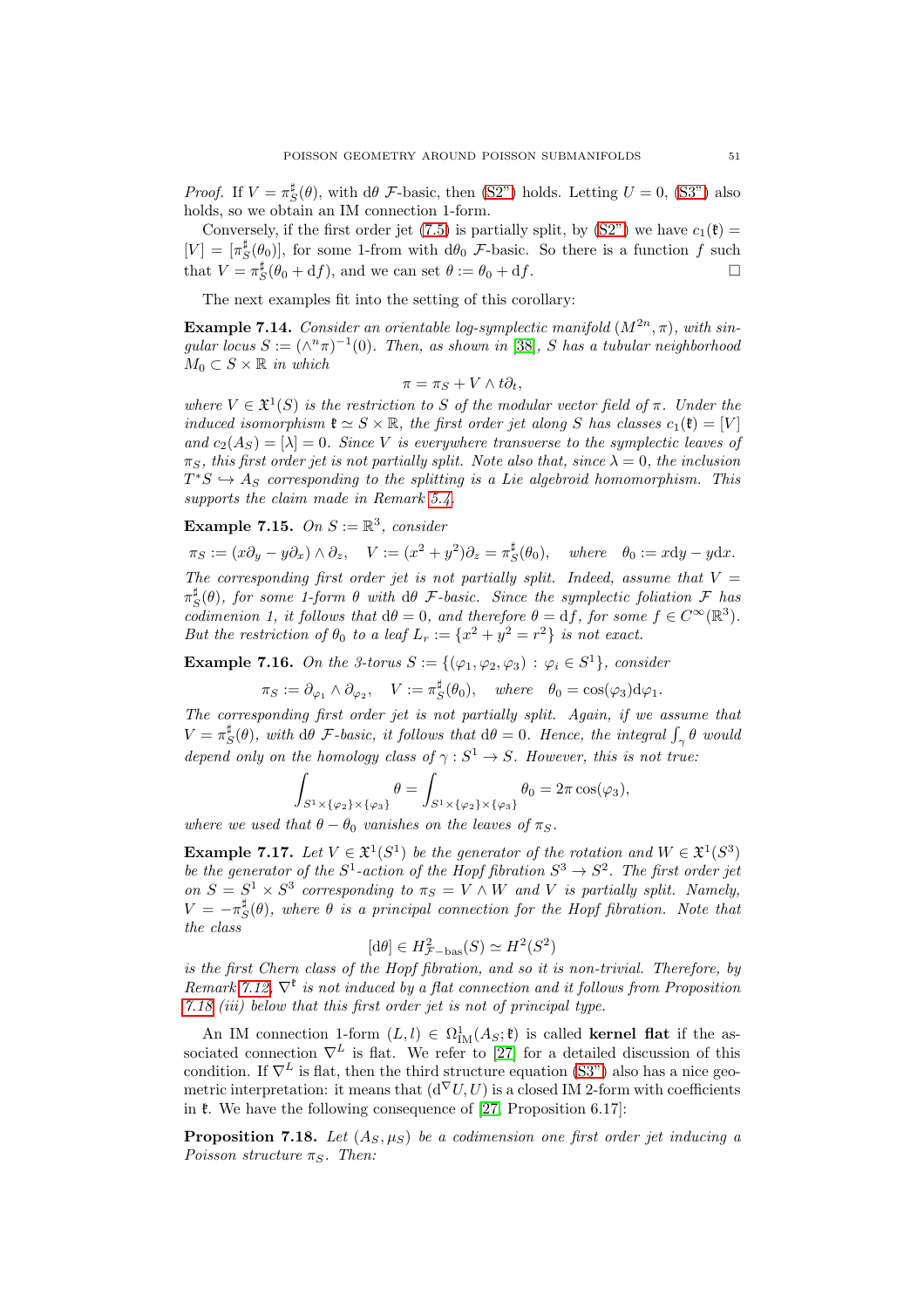(i)  $(A_S, \mu_S)$  is isomorphic to the product jet  $(S, \pi_S) \times \mathbb{R}$  if and only if:

$$
c_1(\mathfrak{k}) = 0 \quad and \quad c_2(A_S) = 0;
$$

(ii)  $(A_S, \mu_S)$  admits a kernel flat IM connection 1-form if and only  $\mathfrak k$  admits a flat connection  $\nabla$  inducing  $\nabla^k$  and  $c_2(A_S)$  is in the image of the canonical map

$$
H_{\mathrm{IM}}^2(A_S; \mathfrak{k}) \to H^2_{\pi_S}(S; \mathfrak{k});
$$

(iii)  $(A_S, \mu_S)$  is of principal type if and only if  $\mathfrak k$  admits a flat connection  $\nabla$  inducing  $\nabla^k$  and the class  $c_2(A_S)$  is in the image of the canonical map

$$
\pi_S^{\sharp}: H^2(S; \mathfrak{k}) \to H^2_{\pi_S}(S; \mathfrak{k}).
$$

Example 7.19. Let h be a compact semi-simple Lie algebra, and consider the unit sphere  $S \subset \mathfrak{h}^*$ , as in Example [3.11.](#page-15-0) Under the diffeomorphism

$$
S \times (0, \infty) \xrightarrow{\sim} \mathfrak{h}^* \backslash \{0\}, \quad (x, t) \mapsto \frac{1}{t}x,
$$

the linear Poisson structure on  $\mathfrak{h}^*$  corresponds to the Poisson structure  $t \cdot \pi_S$  on  $S \times (0, \infty)$ . This yields a splitting of  $A_S \simeq T^*S \oplus \mathbb{R}$ , under which one has:

$$
\lambda(\alpha,\beta) = \pi_S(\alpha,\beta), \quad \nabla_\alpha^{\mathfrak{k}} = \mathscr{L}_{\pi_S^{\sharp}(\alpha)}.
$$

This first order jet is partially split with coupling data:

$$
\nabla_X^L = \mathscr{L}_X, \quad U = -\mathrm{Id} : T^*S \to T^*S.
$$

Let  $H$  be the 1-connected Lie group integrating  $\mathfrak h$ , In Example [3.11,](#page-15-0) we have seen that if  $\mathfrak{h} \not\simeq$   $\mathfrak{so}(3,\mathbb{R})$  the over-symplectic groupoid  $\mathcal{G}_S = H \ltimes S$  is not of principal type. By applying Proposition [7.18](#page-50-0) (iii), we can see that this is also true at the Lie algebroid level. Namely, since  $H^1(S) = 0$ , any flat connection on  $\mathfrak{k} \simeq S \times \mathbb{R}$  is isomorphic to the trivial one. Since  $\mathfrak{h} \not\simeq \mathfrak{so}(3,\mathbb{R})$ , we have that  $H^2(S) = H^2(S,\mathfrak{k}) =$ 0. If this first jet was of principal type, then the corollary would imply that  $\lambda = \pi_S$ is exact. To see that this is not the case, assume that X is a primitive of  $\pi_S$ . Then  $\mathscr{L}_X(\pi_S) = -d_{\pi_S}X = -\pi_S$ , and so  $(\phi_X^t)^* \pi_S = e^{-t} \pi_S$ . In particular, for each symplectic leaf  $(L, \omega_L)$ , we have that  $\phi_X^t(L)$  is a symplectic leaf symplectomorphic to  $(L, e^t\omega_L)$ . Then the symplectic volume of leaves in the sphere S would be unbounded. It is well-known that this volume is bounded (see, e.g., [\[46,](#page-74-3) Lemma 2.2]).

The previous example, although not globally, is of principal type when restricted to small open sets. The following example violates even this condition:

<span id="page-51-0"></span>**Example 7.20.** Consider the first order jet  $A_S \simeq T^*S \oplus \mathbb{R}$  on  $S = \mathbb{R}^2$  with data:

$$
\lambda = \pi_S = (x^2 + y^2)\partial_x \wedge \partial_y, \quad V \equiv 0.
$$

As in the previous example, this first order jet is partially split, with coupling data:

$$
\nabla_X^L = \mathcal{L}_X, \quad U = -\mathrm{Id}.
$$

We claim that there is no open neighborhood  $S_0 \subset \mathbb{R}^2$  of 0 on which the restriction of the jet is of principal type. It is proved in [\[35\]](#page-73-6) that the class  $[\pi_S]$  is non-trivial in the formal Poisson cohomology at 0, so it is non-trivial on any open neighborhood  $S_0$  of 0. Since  $S_0$  can be assumed contractible, the claim follows from Proposition [7.18](#page-50-0) (iii).

Remark 7.21 (Locally trivial jets). In the previous example the jet is not locally a trivial product jet. We call a general jet  $(A_S, \mu_S)$  **locally trivial**, if S can be covered by open subsets on which the restriction of the jet is isomorphic to a trivial product jet:  $A_S|_U \simeq T^*U \times \mathfrak{g}$  (see Example [7.1\)](#page-43-0). We note the following properties of this class of jets: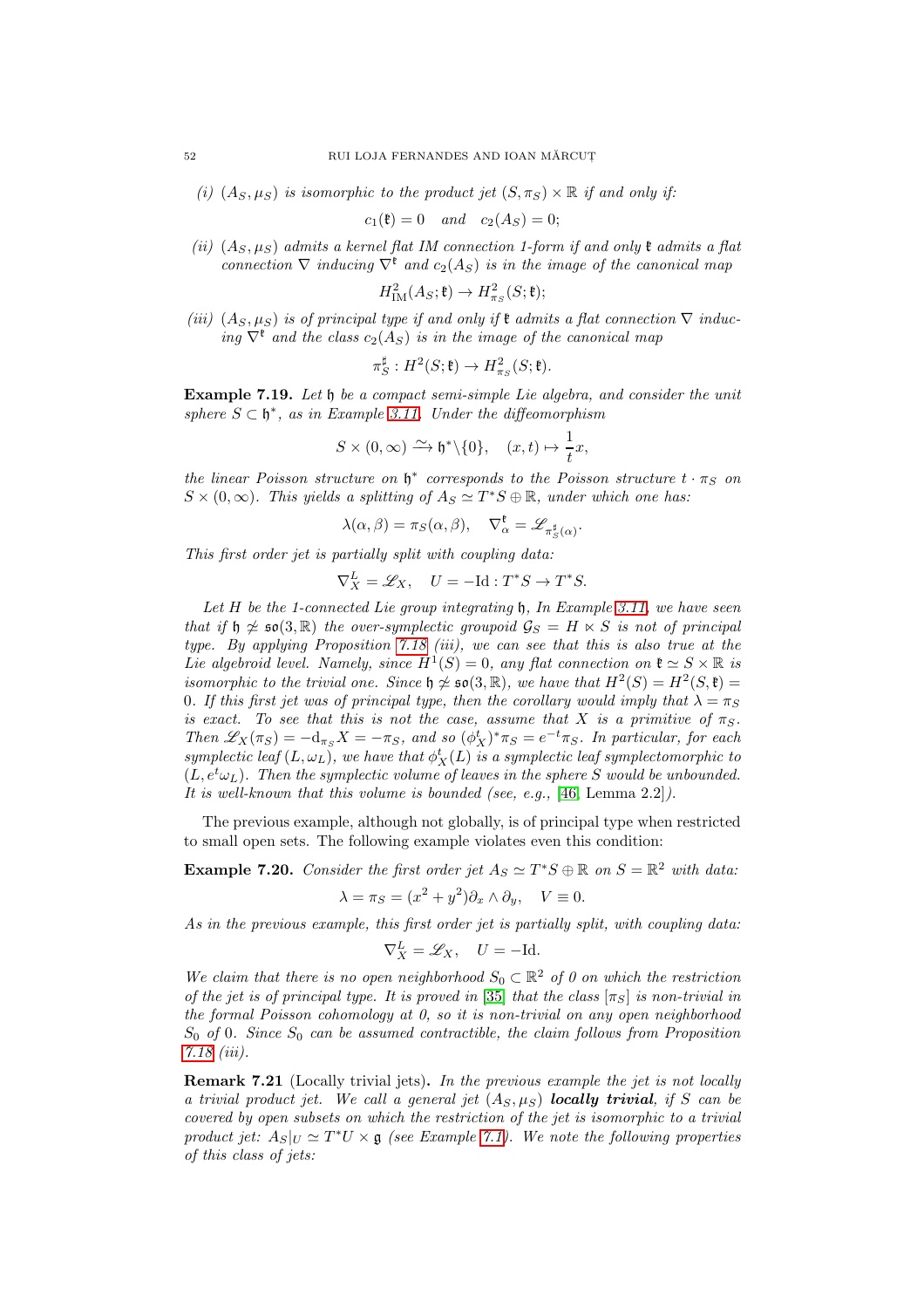- (i) First order jets of principal type are locally trivial: any transitive Lie algebroid  $B \Rightarrow S$  is locally isomorphic to a product  $B|_U \simeq TU \times \mathfrak{g}$  [\[25\]](#page-73-7).
- (ii) A partially split first order jet is locally trivial if and only if the local model is locally isomorphic to a product  $(U, \pi_S|_U) \times (\mathfrak{g}^*, \pi_{\mathfrak{g}})$  (see Corollary [5.10\)](#page-32-2).
- (iii) In codimension one, a first order jet is locally trivial if and only if the classes  $c_1(\mathfrak{k})$  and  $c_2(A_S)$  vanish locally (see Proposition [7.18](#page-50-0) (i)).
- (iv) A locally trivial first order jet is not necessarily partially split: Example [7.16](#page-50-1) is locally trivial because  $c_2(A_S) = 0$  and  $c_1(\mathfrak{k})$  vanishes locally.
- $(v)$  A partially split first order jet is not necessarily locally trivial: the first order jet from Example [7.20](#page-51-0) is partially split, however it is not locally trivial because  $c_2(A_S)$  does not vanish around 0.

In codimension one, Proposition [5.18](#page-36-4) gives an explicit form of the local model:

<span id="page-52-1"></span>**Proposition 7.22.** Let  $(A_S, \mu_S)$  be a partially split first order jet of a Poisson structure with  $\mathfrak{k} \simeq S \times \mathbb{R}$ . For an IM connection 1-form  $(L, l)$  with coupling data  $(\nabla^L = d + \theta, U)$ , the corresponding local model  $(M_0, \pi_0)$  is an open neighborhood  $M_0 \subset S \times \mathbb{R}$  of  $S \times \{0\}$  with Poisson structure:

$$
\pi_0 = \gamma_t + \gamma_t^{\sharp}(\theta) \wedge t\partial_t,
$$

where  $\gamma_t \in \mathfrak{X}^2(S_t)$  is the bivector on the plaque  $S_t := M_0 \cap (S \times \{t\})$  given by:

$$
\gamma_t^{\sharp} = \pi_S^{\sharp} \circ (\text{Id} + tU)^{-1}.
$$
\n(7.6)

The following examples discuss the special cases where either  $\theta$  or U vanish.

<span id="page-52-2"></span>**Example 7.23.** If in Proposition [7.22](#page-52-1) we assume that  $U = 0$ , then

$$
\pi_0 = \pi_S + \pi_S^{\sharp}(\theta) \wedge t\partial_t \in \mathfrak{X}^2(S \times \mathbb{R}).
$$

Note that these Poisson structures fit into a more general class: for any Poisson vector field V on  $(S, \pi_S)$ , one has a Poisson structure  $\pi_S + V \wedge t \partial_t$ , which has S as a Poisson submanifold, but its first order jet will in general not be partially split (see Corollary [7.13](#page-49-4) or Example [7.14\)](#page-50-2).

**Example 7.24.** If in Proposition [7.22](#page-52-1) we assume that  $\theta = 0$ , then the terms in the second line of [\(S3"\)](#page-49-1) vanish  $U: T^*S \to T^*S$  is a closed IM 2-form. In this case, the local model  $(M_0, \pi_0)$  can be thought of as a deformation  $\{\gamma_t\}_{t\in\mathbb{R}}$  of the Poisson structure  $\pi_S$ :

$$
\pi_0^{\sharp}|_{(x,t)} = \gamma_t^{\sharp}|_x = \pi_S^{\sharp} \circ (\mathrm{Id} + tU)^{-1}|_x.
$$

If we assume that  $\pi_S$  is integrable, this deformation has a nice geometric interpretation. Namely, let  $(\Sigma, \omega) \implies S$  be a source 1-connected symplectic groupoid integrating  $\pi_S$  and let  $\eta \in \Omega^2_M(\Sigma)$  be the multiplicative closed 2-form corresponding to U. Then, for small t,  $(\Sigma, \omega + t\eta)$  is a symplectic groupoid (at least locally), and the corresponding Poisson structures is precisely  $\gamma_t$  (see e.g. [\[9,](#page-73-8) Section 3.2.2]).

<span id="page-52-0"></span>Example 7.25. Let us consider the particular case of the previous example where  $\theta = 0$  and  $U = -Id$ . The local model becomes simply

$$
M_0 = S \times (\mathbb{R} \setminus \{1\}), \quad \pi_0 = \frac{1}{1-t} \pi_S.
$$

We claim that  $\pi_0$  extends to a smooth Dirac structure on  $\mathfrak{k}^* = S \times \mathbb{R}$  if and only if  $\pi_S$  is a regular Poisson structure. This is in contrast with what happens for Vorobjev's local model around symplectic leaves, which always comes from a global Dirac structure on  $\mathfrak{k}^*$  (see, e.g., [\[44\]](#page-74-0)).

One direction is clear: if  $\pi_S$  corresponds to a regular foliation F with leafwise symplectic form  $\omega$ , then  $\pi_0$  can be extended by the regular Dirac structure with foliation  $T\mathcal{F}_0 := T\mathcal{F} \times \mathbb{R}$  and leafwise presymplectic form:  $\omega_0 = (1-t) \operatorname{pr}_S^* \omega|_{T\mathcal{F}_0}$ .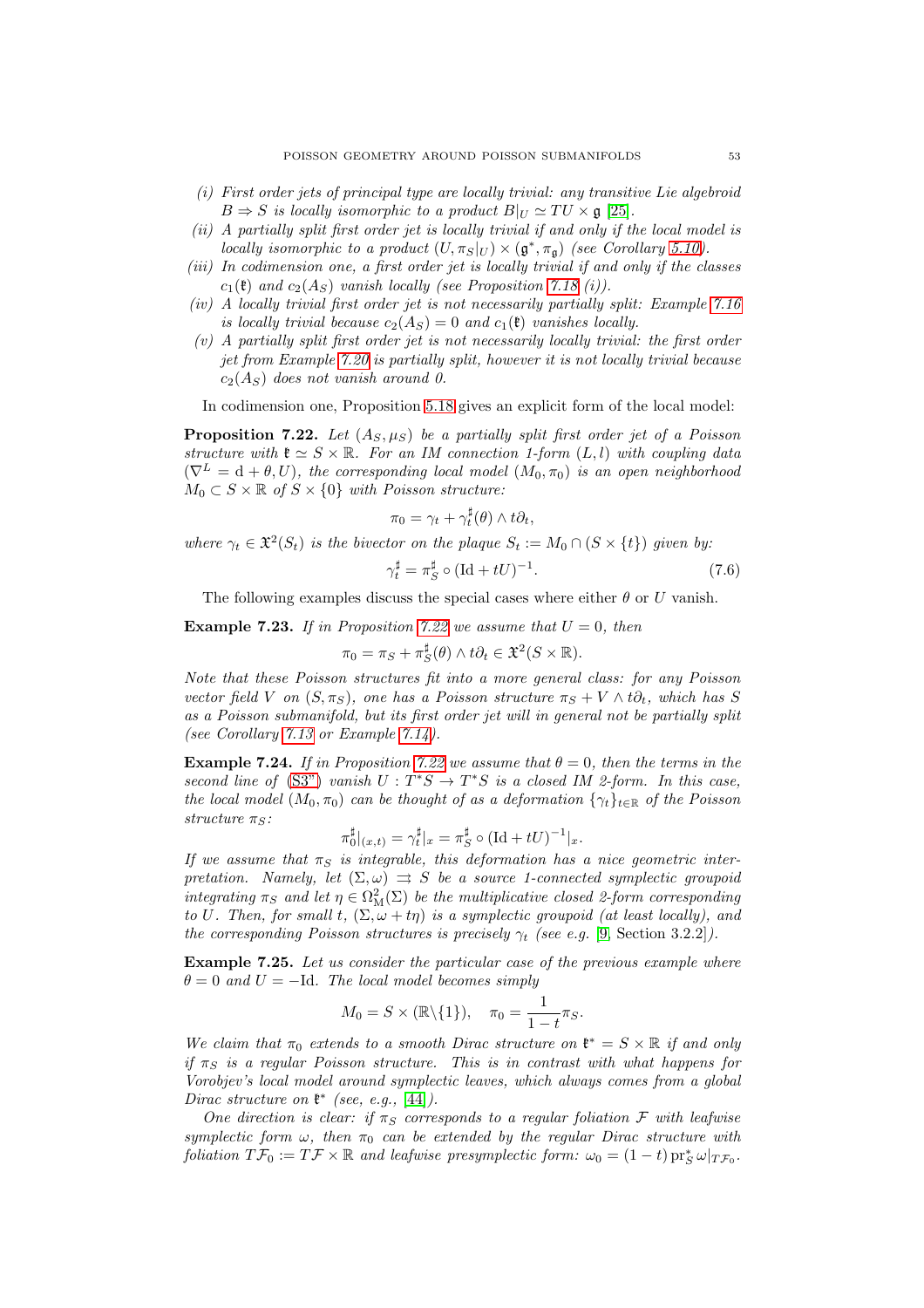For the converse, we show that the graph of a non-regular  $\pi_0$  does not extend to a Dirac structure on  $S \times \mathbb{R}$ . By invoking Weinstein's splitting theorem, we can reduce to the case when  $\pi_S |_{x_0} = 0$  and  $\pi_S$  does not vanish identically in a neighborhood of  $x_0$ . Assume that the graph of  $\pi_0^{\sharp}$  extends to a Dirac structure  $\mathbb L$  on  $S \times \mathbb R$ .  $Sinc \mathbb{L}_{(x_0,t)} = T^*_{(x_0,t)}(S \times \mathbb{R})$  for  $t \neq 1$ , by continuity, we must have also that  $\mathbb{L}_{(x_0,1)} = T^*_{(x_0,1)}(S \times \mathbb{R})$ . This implies that  $\mathbb L$  corresponds to a Poisson structure  $\pi_{\mathbb L}$ around  $(x_0, 1)$ , which of course must be  $\pi_0$  outside of  $S \times \mathbb{R}$ . This is a contradiction, because  $\pi_0$  does not extend continuously at  $(x_0, 1)$ .

7.7. Other local models. The local model for a Poisson manifold  $(M, \pi)$  around a Poisson submanifold S that we have introduced is characterized by the fact that the underlying Lie algebroid is the linear approximation to  $T^*M$  around S. In some cases, it is possible that our local model does not exist, but there may exist some other local model. Many such local models have been considered in the literature, and they often turn out to be homogeneous of a certain degree. For a detailed version of the following discussion, see for example the recent PhD thesis of Aldo Witte [\[60\]](#page-74-8). However, these local models have little overlap with the ones we are considering.

Let  $(M, \pi)$  be a Poisson manifold and let  $S \subset M$  be a Poisson submanifold. By passing to a tubular neighborhood, we can replace M by a vector bundle  $E \to S$ . Denote by  $m_t(e) = te$  the fiberwise multiplication by t. The bivector field  $m_t^*(\pi)$ has a Laurent expansion of the following form:

$$
m_t^*(\pi) \simeq \frac{1}{t}\pi_{-1} + \pi_0 + t\pi_1 + \dots,
$$

where each term  $\pi_i \in \mathfrak{X}^2(E)$  is homogeneous of degree *i*, in the sense that:

$$
m_t^*(\pi_i) = t^i \pi_i.
$$

Let  $\pi_k$  be the first non-zero term of the sequence  $\{\pi_i\}_{i\geq -1}$ . Then  $\pi_k$  is itself a Poisson structure and is independent of the chosen tubular neighborhood (see [\[60\]](#page-74-8)). The pair  $(E, \pi_k)$  is the **homogeneous local model** of  $\pi$  around S. In most situations, the homogeneous local model is very different from ours. First of all, in general,  $\pi_k$  depends on the  $(k+2)$ -th jet of the Poisson structure at S. Let us discuss the geometric structure encoded by the first non-zero term  $\pi_k$ .

 $k = -1$ . Poisson structures on the vector bundle E such that  $m_t^* \pi_{-1} = t^{-1} \pi_{-1}$ are in 1-to-1 correspondence with Lie algebroid structures on E<sup>∗</sup> . The condition that S is a Poisson submanifold is equivalent to  $\mathfrak{k} := E^*$  being a bundle of Lie algebras. Then  $\pi_S = 0$  and  $\pi_{-1}$  coincides with the linear Poisson structure on  $\mathfrak{k}^* = E$ . As we saw in Proposition [7.1,](#page-44-0) the partial split condition is satisfied precisely when  $\mathfrak{k}$  is a Lie algebra bundle. In that case  $\pi_{-1}$  coincides with our linear model.

 $k = 0$ . The condition  $\pi_{-1} = 0$  imply that S is a Poisson submanifold for which the bundle of Lie algebras  $\mathfrak{k} := \ker \mu_S$  is abelian. Therefore, homogeneous Poisson structures exclude many examples where our local model exists (see Example [7.23](#page-52-2) for the case of codimension one). Poisson structures on the vector bundle E such that  $m_t^* \pi_0 = \pi_0$ , called *quadratic Poisson structures*, are discussed in the recent PhD thesis [\[47\]](#page-74-9) (see also [\[60,](#page-74-8) Proposition 5.1.55]). Several "weakly degenerate" structures admit quadratic normal forms around their singularities. As mentioned in Example [7.14,](#page-50-2) log-symplectic manifolds admit a quadratic normal form around the singular locus, and these are not partially split. Elliptic Poisson structures [\[11,](#page-73-9) [60\]](#page-74-8) also admit a quadratic normal form around the singular locus.

 $k = 1$ . In this case, the first order jet is very simple:  $A_S \simeq T^*S \oplus \mathfrak{k}$  with bracket  $[(\alpha,\xi),(\beta,\eta)] = (0,\lambda(\alpha,\beta))$ , for some  $\lambda \in \mathfrak{X}^2(S,\mathfrak{k})$ . This jet is partially split if and only if  $\lambda \equiv 0$ . However, also in this case interesting geometric structures can appear.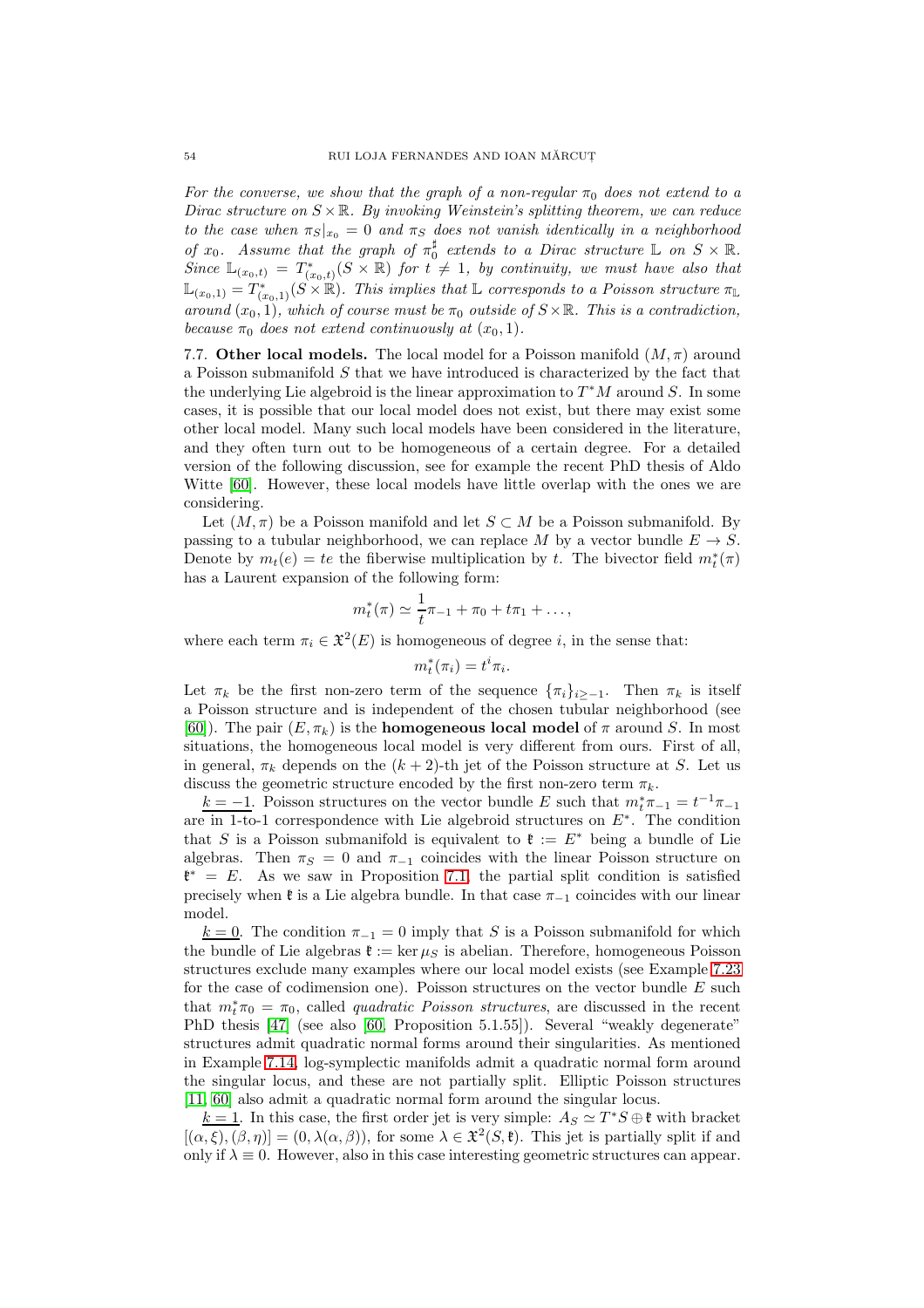For example, if the codimension of  $S$  in  $M$  is one, there is a 1-to-1 correspondence between Poisson structures  $\pi_1$  on the line bundle E satisfying  $m_t^*(\pi_1) = t\pi_1$  and Jacobi structures  $J$  on  $E$  (see [\[52\]](#page-74-10)).

 $k = 2$ . The local model for scattering Poisson structures [\[41\]](#page-74-11) is 2-homogeneous. For  $k \geq 2$ , the first order jet of  $\pi$  at S vanishes identically, so our local model is the zero Poisson structure.

#### <span id="page-54-2"></span>8. Linearization around invariant submanifolds in Dirac geometry

In this section, we will show that many of the results and constructions of the paper can be extended naturally from Poisson geometry to the setting of Dirac manifolds (for a brief introduction to Dirac geometry see, e.g., [\[4\]](#page-72-0)).

For a Dirac manifold  $(M, \mathbb{L})$ , the notion corresponding to a Poisson submanifold is that of an **invariant submanifold**, i.e., a submanifold  $S \subset M$  such that

$$
\operatorname{pr}_{TM} a \in T_x S, \quad \forall \ a \in \mathbb{L}_x, \ x \in S.
$$

Equivalently,  $S$  is an invariant submanifold for the Lie algebroid  $\mathbb{L}$ . Obviously, saturated submanifolds, i.e., submanifolds which are unions of presymplectic leaves of L, are examples of invariant submanifolds. In fact, any closed invariant submanifold is saturated. One of the main results of this section is the following:

<span id="page-54-1"></span>**Theorem 8.1.** Let  $(M, \mathbb{L})$  be a Dirac manifold and  $S \subset M$  be an embedded saturated submanifold. If  $\mathbb L$  is integrable by a proper Lie groupoid, then  $\mathbb L$  is linearizable around S.

Let us explain what is the local model underlying this result. If  $S$  is an invariant submanifold of  $\mathbb{L}$ , we have the restricted Lie algebroid  $A_S := \mathbb{L}|_S$ . Moreover, S inherits a Dirac structure which makes the inclusion

$$
i:(S,\mathbb{L}_S)\hookrightarrow (M,\mathbb{L})
$$

simultaneously a forward Dirac map and a backward Dirac map. We obtain a short exact sequence of Lie algebroids:

<span id="page-54-0"></span>
$$
0 \longrightarrow \mathfrak{k} \longrightarrow A_S \xrightarrow{i^!} \mathbb{L}_S \longrightarrow 0,
$$
\n
$$
(8.1)
$$

where  $\mathfrak{k} = (TS)^{\circ} = \nu^*(S)$  is the conormal bundle of S in M, and  $i^!(v+\xi) = v+\xi|_{TS}$ . This short exact sequence represents the *first order jet* of  $\mathbb{L}$  at S. As for Poisson structures, we will encode these data more efficiently, using the closed IM 2-form

$$
\mu_S: A_S \to T^*S, \quad \mu_S(v+\xi) = \xi|_{TS}.
$$

This satisfies the following:

**Definition 8.2.** Let  $(A_S, [\cdot,\cdot]_{A_S}, \rho_{A_S})$  be a Lie algebroid over S. A closed IM 2-form  $\mu_S \in \Omega^2_{\text{IM}}(A_S)$  is called **robust** if the vector bundle map

$$
(\rho_{A_S}, \mu_S) : A_S \to TS \oplus T^*S
$$

has constant rank equal to dim S.

A first order jet of a Dirac structure is a pair  $(A_S, \mu_S)$ , consisting of a Lie algebroid and a robust, closed IM 2-form.

A robust IM 2-form  $\mu_S$  is called **Dirac non-degenerate**, if the map  $(\rho_{A_S}, \mu_S)$ is also injective.

For any first order jet of a Dirac structure  $(A_S, \mu_S)$ , the image of the map  $(\rho_{As}, \mu_S)$  from the definition is a Dirac structure  $\mathbb{L}_S$ . The kernel of this map is a bundle of ideals in  $A_S$ 

$$
\mathfrak{k} := \ker(\rho_{A_S}, \mu_S) = \ker \rho_{A_S} \cap \ker \mu_S.
$$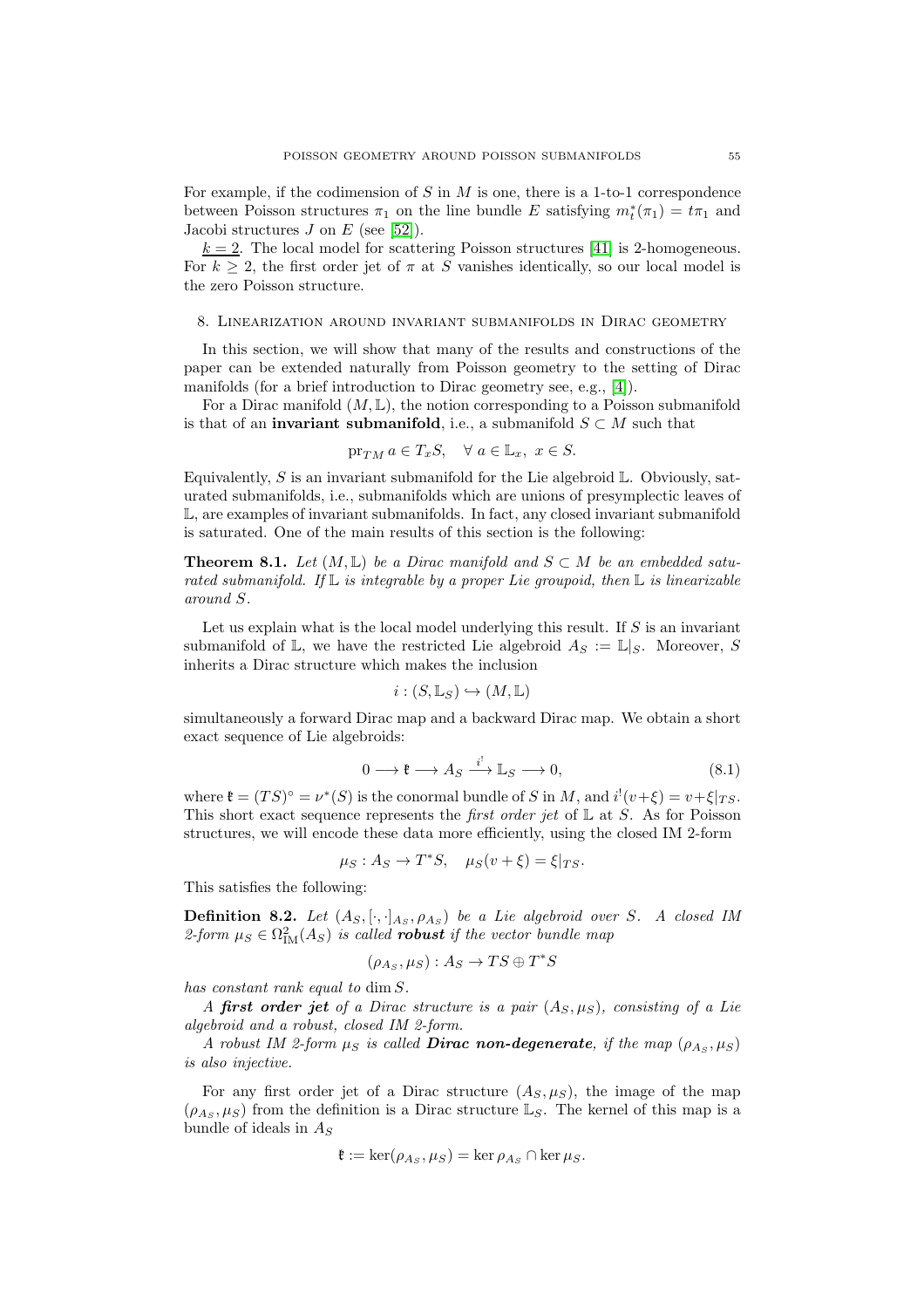So we have a short exact sequence as in  $(8.1)$ :

$$
0 \longrightarrow \mathfrak{k} \longrightarrow A_S \stackrel{(\rho_{A_S}, \mu_S)}{\longrightarrow} \mathbb{L}_S \longrightarrow 0. \tag{8.2}
$$

If  $\mathfrak{k} \subset A_S$  is a partially split bundle of ideals (recall Subsection [5.2\)](#page-29-0), then we say that the first order jet of a Dirac structure  $(A_S, \mu_S)$  is **partially split**. By Theorem [4.9,](#page-20-0) this holds whenever  $A_S$  is the Lie algebroid of a proper Lie groupoid  $\mathcal{G}_S \rightrightarrows S$ .

In the Dirac setting, the local model is defined similarly, as in Proposition [5.2.](#page-28-1) Namely, let  $(A_S, \mu_S)$  be a partially split first order jet of a Dirac structure. Given an IM connection 1-form  $(L, l) \in \Omega^1(A_S; \mathfrak{k})$ , define the closed IM 2-form:

$$
\mu_0 := \mathrm{pr}^* \mu_S + \mathrm{d}_{\mathrm{IM}} \langle (L, l), \cdot \rangle \in \Omega^2_{\mathrm{IM}}(A_S \ltimes \mathfrak{k}^*).
$$

In a neighborhood  $M_0 \subset \mathfrak{k}^*$  of S,  $\mu_0$  is Dirac non-degenerate, i.e., the map

<span id="page-55-0"></span>
$$
(\rho_{\ltimes}, \mu_0) : A_S \ltimes M_0 \to TM_0 \oplus T^*M_0 \tag{8.3}
$$

is injective and its image is a Dirac structure  $\mathbb{L}_0$  on  $M_0$ . Then S is an invariant submanifold for  $\mathbb{L}_0$ , the map [\(8.3\)](#page-55-0) restricts to a Lie algebroid isomorphism along S,  $A_S \nightharpoonup \mathbb{L}_0|_S$ , and the pullback of the canonical IM 2-form on  $\mathbb{L}_0$  to  $A_S$  is  $\mu_S$ . This justifies calling  $(M_0, \mathbb{L}_0)$  the **local model** of  $(A_S, \mu_S)$  corresponding to the IM connection 1-form  $(L, l)$ .

The Dirac-geometric version of Proposition [5.8](#page-31-0) also holds. Its proof works with minimal adaptations. Namely, a first order jet  $(A_S, \mu_S)$  of a Dirac structure with kernel  $\mathfrak{k} := \ker \rho_{A_S} \cap \ker \mu_S$  is partially split if and only if there exists a closed IM 2-form  $\mu \in \Omega^2_{\text{IM}}(\tilde{A}_S \ltimes M_0)$ , with  $S \subset M_0 \subset \mathfrak{k}^*$  an open set, such that:

- $\mu$  is Dirac non-degenerate;
- $i^*(\mu) = \mu_S$ , where  $i: A_S \hookrightarrow A_S \ltimes \mathfrak{k}^*$  is the zero-section.

For normal forms around submanifolds, or equivalences of local models, in Dirac geometry, one needs a more general notion of isomorphism:

<span id="page-55-2"></span>**Definition 8.3.** Let  $i_0 : S \hookrightarrow M_0$  and  $i_1 : S \hookrightarrow M_1$  be injective immersions. The Dirac structures  $\mathbb{L}_0$  on  $M_0$  and  $\mathbb{L}_1$  on  $M_1$  are said to be **equivalent around** S, if there is a diffeomorphism of Dirac structure:

$$
\varphi: (U_0, e^{\omega} \mathbb{L}_0) \xrightarrow{\sim} (U_1, \mathbb{L}_1),
$$

where  $U_k \subset M_k$  is an open neighborhood of  $i_k(S)$ ,  $\varphi \circ i_0 = i_1$ , and  $\omega \in \Omega^2(U_0)$  is a closed 2-form such that  $i_0^*\omega = 0$ .

<span id="page-55-3"></span>**Remark 8.4.** After shrinking  $U_0$ , the 2-form  $\omega$  admits a primitive  $\lambda \in \Omega^1(U_0)$ which vanishes at points in S (see the Relative Poincaré Lemma in  $[55]$ ).

For Poisson manifolds, one can often "absorb"  $\omega$  in the diffeomorphism  $\varphi$ , and so the relation reduces to that of being "Poisson diffeomorphic around S". To see this, let  $(M, \pi)$  be a Poisson manifold,  $i : S \hookrightarrow M$  a submanifold and  $\omega$  a closed 2-form such that  $i^*\omega = 0$ . Let us assume that the maps

<span id="page-55-1"></span>
$$
\text{Id} + t \,\omega^{\flat} \circ \pi^{\sharp} : T_{S}^{*}M \to T_{S}^{*}M \qquad (t \in [0,1]) \tag{8.4}
$$

are invertible. This is equivalent to the Dirac structures  $e^{t\omega}\mathbb{L}_{\pi}$  to correspond to Poisson structures  $\pi_t$  around S. These satisfy  $\pi_t^{\sharp} = \pi^{\sharp} \circ (\text{Id} + t \omega^{\flat} \circ \pi^{\sharp})^{-1}$ . Let  $\lambda$  be a primitive of  $\omega$  which vanishes along S. By the Moser path-method for Poisson structures (see, e.g., [\[49,](#page-74-13) Section 2.4]), the isotopy  $\phi^t$  generated by the time-dependent vector field  $-\pi_t^{\sharp}(\lambda)$  sends  $\pi = \pi_0$  to  $\pi_t$  and fixes S pointwise.

The assumption that [\(8.4\)](#page-55-1) is invertible is satisfied in any of the following cases:

- If  $\omega$  vanishes at points in S;
- If S is a coisotropic submanifold of  $(M, \pi)$  and  $i_v \omega = 0$  for all  $v \in TS$ ;
- If S is a Poisson submanifold of  $(M, \pi)$ .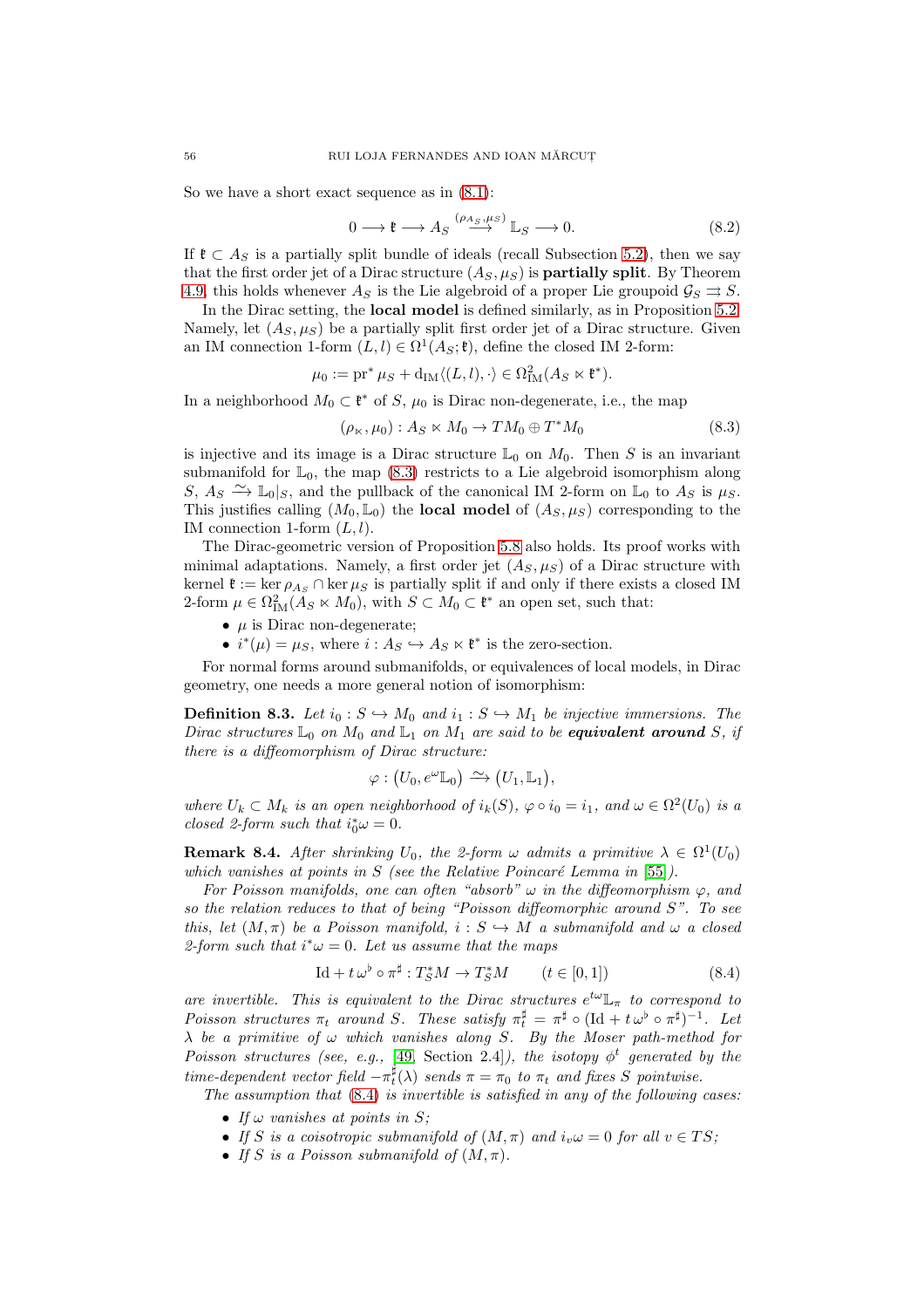We show that equivalent structures have isomorphic first order jets:

<span id="page-56-1"></span>**Lemma 8.5.** Consider two Dirac manifolds  $(M_k, \mathbb{L}_k)$ ,  $k = 0, 1$ , that are equivalent around the invariant, embedded submanifolds  $i_k : S \hookrightarrow M_k$ . Then the first order jets of  $\mathbb{L}_0$  and  $\mathbb{L}_1$  at S are isomorphic. In particular, the first order jet of  $\mathbb{L}_0$  at S is partially split if and only if that of  $\mathbb{L}_1$  at S is partially split.

*Proof.* An equivalence  $(\varphi, \omega)$  between  $\mathbb{L}_0$  and  $\mathbb{L}_1$  gives an isomorphism between the first order jets of  $e^{\omega}\mathbb{L}_0$  and  $\mathbb{L}_1$  at S. Therefore, it suffices to show that  $\mathbb{L}_0$  and  $e^{\omega}\mathbb{L}_0$ have isomorphic first order jets at S. Denote these by

 $(A_S := \mathbb{L}_0 |_{S}, \mu_S := i_0^* \operatorname{pr}_{T^*M_0})$  and  $(A'_S := (e^{\omega} \mathbb{L}_0) |_{S}, \mu'_S := i_0^* \operatorname{pr}_{T^*M_0}).$ 

The map  $e^{\omega}$  restricts to a Lie algebroid isomorphism between  $A_S$  and  $A'_{S}$ , and the pullback of  $\mu'_{S}$  under this isomorphism is given by:

$$
\tilde{\mu}_S(a) = \mu_S(a) + i_0^* (i_{\rho(a)}\omega).
$$

Since  $\rho(a) \in TS$  and  $i_0^*\omega = 0$ , we have  $\tilde{\mu}_S = \mu_S$ . This completes the proof.  $\Box$ 

The following result, which is proven in the Appendix using an IM version of the Moser argument (see Proposition [A.11\)](#page-70-0), shows that the local model is well-defined up to the equivalence relation from Definition [8.3:](#page-55-2)

<span id="page-56-0"></span>**Proposition 8.6.** Let  $(A_S, \mu_S)$  be a first order jet of a Dirac structure with kernel  $\mathfrak{k} := \ker \rho_{A_S} \cap \ker \mu_S$ . Let  $\mu_0, \mu_1 \in \Omega^2_{\text{IM}}(A_S \ltimes M)$  be closed IM 2-forms, defined on an neighborhood  $M \subset \mathfrak{k}^*$  of S, that are Dirac non-degenerate and extend  $\mu_S$ :

$$
i^*\mu_k = \mu_S, \quad (k = 0, 1).
$$

Then the Dirac structures  $\mathbb{L}_k := \text{Im}(\rho_{\kappa}, \mu_k)$  are equivalent around S.

**Definition 8.7.** A Dirac structure  $(M, L)$  is called **linearizable** around an invariant submanifold  $S \subset M$ , if its first order jet  $(A_S := \mathbb{L}|_{S}, \mu_S := \text{pr}_{T^*S} )$  at S is partially split, and  $\mathbb L$  is equivalent around S with the local model  $\mathbb L_0$  corresponding to some (hence, any) IM connection 1-form  $(L, l) \in \Omega^1(A_S; \mathfrak{k})$ .

Proposition [8.6](#page-56-0) implies the analog of Theorem [6.2](#page-38-0) for the Dirac setting:

**Theorem 8.8.** A Dirac manifold  $(M, L)$  is linearizable around an invariant submanifold S if and only if the Lie algebroid  $\mathbb L$  is linearizable around S.

This result and the linearization theorem for proper Lie groupoids from [\[22\]](#page-73-10) imply Theorem [8.1,](#page-54-1) stated at the beginning of this section.

Finally, we briefly discuss the notions at the groupoid level which correspond to Dirac structures and their first order jets. We omit the discussion about partially split groupoids, because it can be found in a more general setting in [\[27\]](#page-73-0) and we omit the discussion about local models and equivalences, because these admit similar generalizations from the Poisson setting.

At a global level, Dirac structures correspond to presymplectic groupoids [\[7\]](#page-73-11), i.e., a Lie groupoid  $\mathcal{G} \rightrightarrows M$  with a closed, multiplicative 2-form  $\omega$  satisfying:

 $\dim(\mathcal{G}) = 2 \dim(M), \quad \ker(\omega) \cap \ker(\mathrm{d}\mathbf{s}) \cap \ker(\mathrm{d}\mathbf{t}) = 0.$ 

The notion corresponding to first order jets of Dirac structures, i.e., closed, robust IM 2-forms, was also introduced in [\[7\]](#page-73-11).

**Definition 8.9.** A closed multiplicative 2-form  $\omega_S$  on a Lie groupoid  $\mathcal{G}_S \implies S$ is said to be **robust** if  $\ker(\omega_S) \cap \ker(\mathrm{d}s) \cap \ker(\mathrm{d}t)$  has constant rank, equal to  $\dim(\mathcal{G}_S) - 2 \dim(S)$ . A Lie groupoid  $\mathcal{G}_S \rightrightarrows S$  endowed with a robust 2-form  $\omega_S$  is called over-presymplectic groupoid.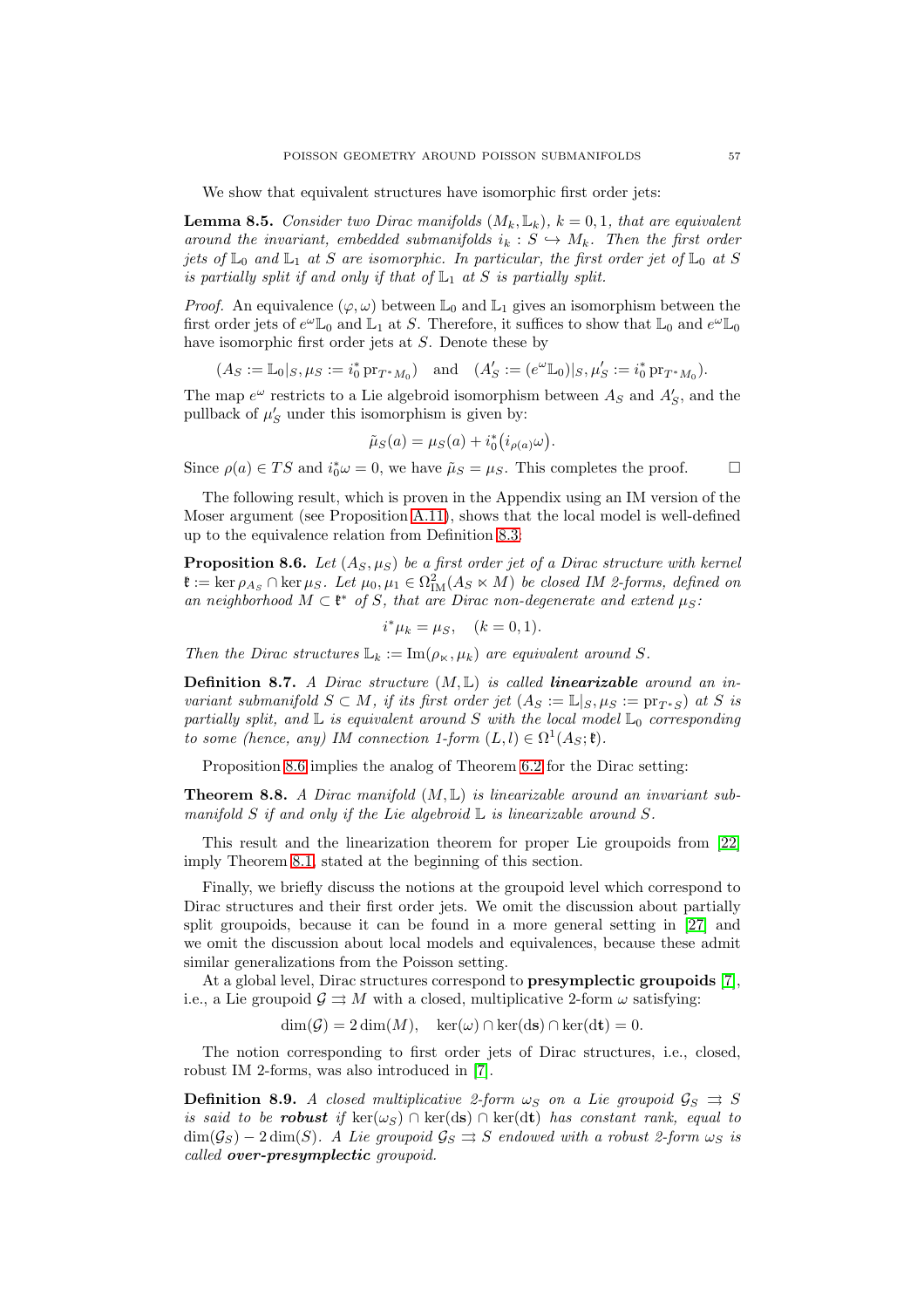Equivalent characterizations of these objects are given in [\[7,](#page-73-11) Lemma 4.7]. In particular the results in loc.cit. imply the following:

**Proposition 8.10.** Let  $\mathcal{G}_S \rightrightarrows S$  be a Lie groupoid with Lie algebroid  $A_S$ . Then:

- (i) A closed multiplicative 2-form  $\omega_S$  on  $\mathcal{G}_S$  is robust if and only if the corresponding IM 2-form  $\mu_S : A_S \to T^*S$  is robust.
- (ii) If  $\mathcal{G}_S$  has 1-connected source-fibers, then differentiation  $\omega_S \mapsto \mu_S$  (see [\(A.1\)](#page-63-0)) gives a 1-to-1 correspondence between closed, robust, multiplicative 2-forms on  $\mathcal{G}_S$  and closed, robust, IM 2-forms on  $A_S$ .
- 9. Local models and linearization around coregular submanifolds

In this section, we consider local models and linearization around more general submanifolds, called coregular submanifolds. The splitting theorem around transversals of [\[8\]](#page-73-12), reduces the study of this class to the case of invariant submanifolds, discussed before. We will discuss the general setting of Lie algebroids, and then the setting for Dirac structures. For example, we will show that:

#### <span id="page-57-1"></span>Theorem 9.1.

- (i) The Lie algebroid of a proper Lie groupoid is linearizable around any coregular submanifold.
- (ii) A Dirac manifold  $(M, \mathbb{L})$ , where  $\mathbb{L}$  is the Lie algebroid of a proper groupoid, is linearizable around any coregular submanifold.

In both settings, we take advantage of the existence of the pullback operation. The reader should bare in mind that now we work modulo more general equivalences, that include gauge transformations, as in Definition [8.3](#page-55-2) (see also Remark [8.4,](#page-55-3) where the passage of this equivalence relation to the setting of Poisson structures is described).

9.1. **Transversals.** An embedded submanifold  $i : S \hookrightarrow M$  is called a **transversal** for a Lie algebroid  $A \Rightarrow M$ , if it is transverse to the anchor  $\rho$  of A:

$$
T_xS + \rho_x(A_x) = T_xM, \quad \forall x \in S.
$$

Transversals lie at the other end of the spectrum compared to invariant submanifolds. They admit a very simple local model. First of all, the pullback of A to S yields a Lie algebroid over S:

$$
A_S := i^!(A) = \rho^{-1}(TS) \Rightarrow S.
$$

The local model of A around S is the pullback of the Lie algebroid  $A<sub>S</sub>$  to the normal bundle via the projection  $p : \nu(S, M) \to S$ , i.e.,

$$
p^!A_S = T\nu(S, M) \times_{TS} A_S \Rightarrow \nu(S, M),
$$

where, in this subsection, we include the ambient manifold in the notation for the normal bundle. The normal form theorem, obtained in [\[8\]](#page-73-12) (see also [\[28\]](#page-73-13) for a different proof) holds without restrictions:

<span id="page-57-0"></span>**Theorem 9.2.** Let  $A \Rightarrow M$  be a Lie algebroid, and  $i : S \hookrightarrow M$  a transversal. Then A is isomorphic around S to the local model  $p^!A_S \Rightarrow \nu(S, M)$ .

The analog of this result in the Dirac setting also holds. In order to explain this, recall that given a map  $f : N \to M$  and a Dirac structure L on M, one has:

• the pullback of the Lie algebroid  $\mathbb L$  to N:

$$
(f^{!}\mathbb{L})_{\text{alg}} = TN \times_{TM} \mathbb{L};
$$

• the pullback of the *Dirac structure*  $\mathbb L$  to  $N$ 

 $(f^!\mathbb{L})_{\text{Dir}} := \{v + (df)^*(\xi) : (df)(v) + \xi \in \mathbb{L}\}.$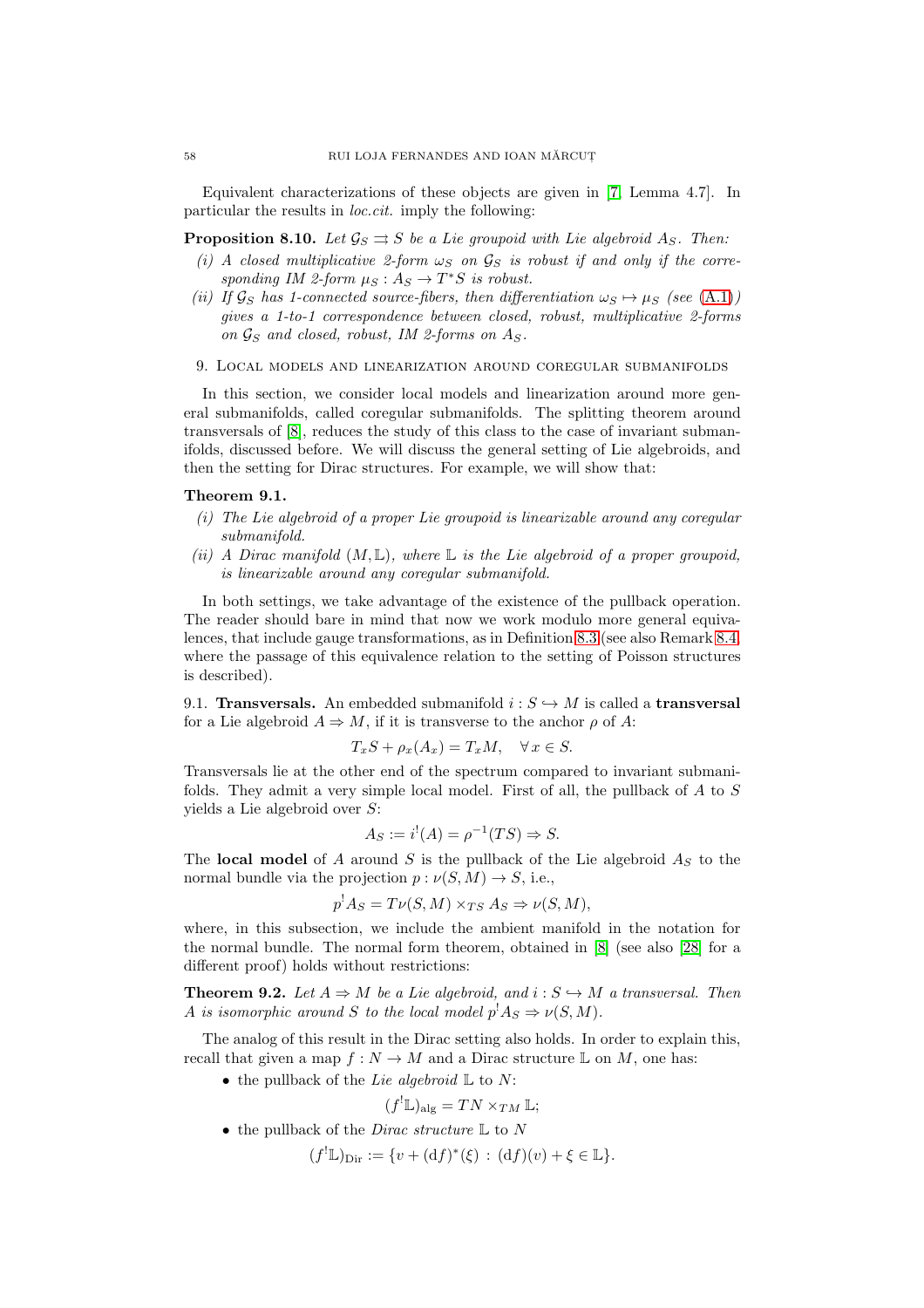In general, these are not smooth objects. However, if  $f$  is transverse to  $\mathbb{L}$ , i.e., if:

$$
\operatorname{Im} \mathrm{d}_x f + \operatorname{pr}_{TM} \mathbb{L}_{f(x)} = T_{f(x)} M, \quad \forall x \in N,
$$

then the objects are smooth and the Lie algebroids are canonically isomorphic. In this case, we will not distinguish between them and we will denote them by  $f^!L$ .

Let  $(M, \mathbb{L})$  be a Dirac manifold. The local model of  $\mathbb{L}$  around a transversal  $i: S \hookrightarrow M$  for  $\mathbb{L}$  is the Dirac pullback  $p^i i^! \mathbb{L}$  to the normal bundle  $p: \nu(S, M) \to S$ . Again, the normal form theorem always holds (see [\[8,](#page-73-12) [31\]](#page-73-14), and [\[29\]](#page-73-15) for Poisson transversals):

<span id="page-58-3"></span>**Theorem 9.3.** If  $i : S \hookrightarrow (M, \mathbb{L})$  is a transversal in a Dirac manifold, then  $\mathbb{L}$  and  $p^!i^!\mathbb{L}$  are equivalent Dirac structures around S (see Definition [8.3\)](#page-55-2).

9.2. Coregular submanifolds of Lie algebroids. For a Lie algebroid, we consider the following class of submanifolds which includes transversals and embedded invariant submanifolds. Moreover, any embedded submanifold has an open dense subset whose components are of this type.

**Definition 9.4.** Let  $A \Rightarrow M$  be a Lie algebroid. We call an embedded submanifold  $i: S \hookrightarrow M$  coregular if the vector spaces:

$$
T_xS + \rho_x(A_x), \quad x \in S,
$$

have constant dimension.

For a coregular submanifold, consider the vector subbundle:

 $\tau_S := \text{Im}(\rho|_S) \text{ mod } TS \subset \nu(S, M).$ 

When  $\tau_S = \nu(S, M)$ , we recover transversals, and when  $\tau_S = 0_S$ , we recover invariant submanifolds.

The following will play an important role in the study of such submanifolds:

**Definition 9.5.** Let  $A \Rightarrow M$  be a Lie algebroid and let  $i : S \hookrightarrow M$  be a coregular submanifold. A **minimal transversal around** S is a transversal  $i_X : X \rightarrow M$ containing S that yields a direct sum decomposition:

<span id="page-58-0"></span>
$$
\nu(S, M) = \tau_S \oplus \nu(S, X). \tag{9.1}
$$

Notice that minimal transversals always exist. To see this, choose a Riemmanian metric and take  $X := \exp(U)$ , where U is a small enough neighborhood of S in a complement C of  $\tau_s$  in  $\nu(S, M)$ . We obtain a submanifold satisfying [\(9.1\)](#page-58-0), which can then be shrunk to a minimal transversal. The following is also straightforward:

<span id="page-58-2"></span>**Lemma 9.6.** If  $X$  is a minimal transversal around  $S$ , then  $S$  is an invariant submanifold for the Lie algebroid  $A_X := i_X^! A \Rightarrow X$ .

In fact, coregular submanifolds can be characterized as follows (for similar results in Poisson geometry, see [\[16,](#page-73-5) Theorem 8.44] and [\[10,](#page-73-16) Lemma 4.1]):

**Proposition 9.7.** Given a Lie algebroid  $A \Rightarrow M$ , a submanifold  $S \subset M$  is coregular if and only if it is an invariant submanifold inside a transversal  $X \subset M$ .

Next, we observe that minimal transversals are essentially unique. We sketch a proof which is similar to that of the case of Poisson manifolds from [\[56,](#page-74-14) Lemma 2.2] and [\[10,](#page-73-16) Theorem 4.3].

<span id="page-58-1"></span>**Lemma 9.8.** Let  $A \Rightarrow M$  be a Lie algebroid and  $i : S \hookrightarrow M$  be a coregular submanifold. If  $X_0$  and  $X_1$  are minimal transversals around S, then there exists an inner Lie algebroid isomorphism  $\Phi: A|_{U_0} \longrightarrow A|_{U_1}$ , defined between open sets  $U_0$  and  $U_1$  containing S, whose base map  $\varphi: U_0 \longrightarrow U_1$  fixes S pointwise and sends  $X_0 \cap U_0$  to  $X_1 \cap U_1$ .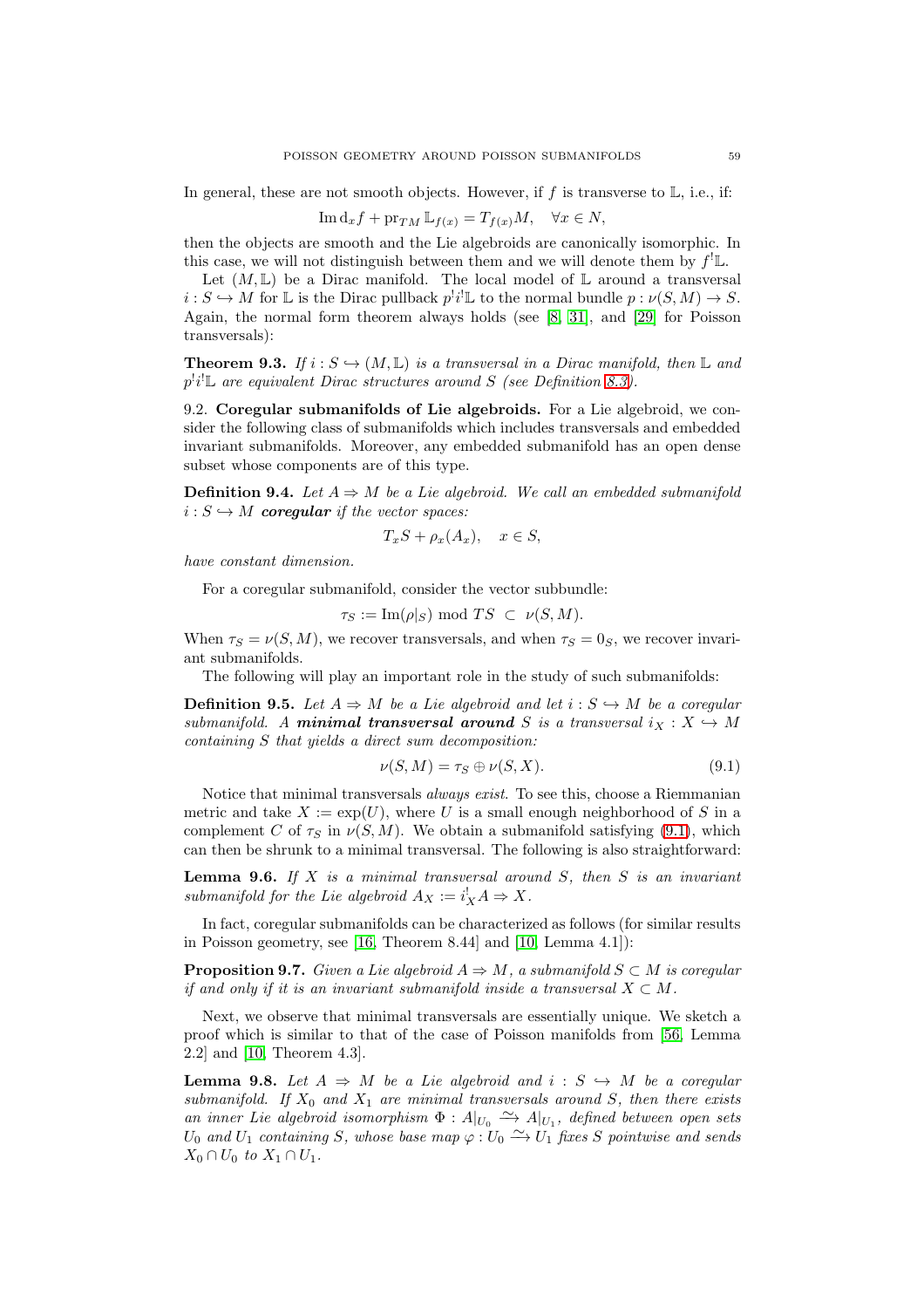*Proof.* Possibly after shrinking  $X_0$  and  $X_1$ , one can join them by a smooth family of transversals around S,  $X_t := i_t(X_0), t \in [0,1]$ , where  $i : [0,1] \times X_0 \to M$  is a smooth map such that  $i_0 = \text{Id}_{X_0}$  and  $i_t|_S = \text{Id}_S$ . Transversality implies the existence of a time-dependent section  $\alpha_t \in \Gamma(A|_U)$ ,  $t \in [0,1]$ , defined on some neighborhood U of  $S$  in  $M$ , such that:

$$
\frac{\mathrm{d}i_t}{\mathrm{d}t}(x) = \rho(\alpha_t(i_t(x))) \bmod T_{i_t(x)} X_t,
$$

for all  $(t, x) \in [0, 1] \times X_0$ . Moreover, we may assume that  $\alpha_t|_S = 0$ . Then the flow of the time-dependent section  $\alpha_t$  gives the isomorphism  $\Phi$  from the statement.  $\Box$ 

We are ready to discuss local models and linearization around coregular submanifolds. First of all, if  $i_S : S \hookrightarrow M$  is a coregular submanifold then the pullback of  $A$  to  $S$  is a smooth Lie algebroid:

$$
A_S := i_S^! A,
$$

and the anchor of A yields a short exact sequence of vector bundles:

<span id="page-59-0"></span>
$$
0 \longrightarrow A_S \longrightarrow A|_S \longrightarrow \tau_S \longrightarrow 0. \tag{9.2}
$$

Fix a minimal transversal  $X$  is around  $S$ . Note that  $A_S$  can be identified also with the restriction of  $A_X$  to the invariant submanifold  $S, A_S = i_S^! A_X$ . Then for  $A_X$ we have the local model around the invariant submanifold  $S$  (see Definition [6.3\)](#page-39-0):

$$
A_S \ltimes \nu(S, X) \Rightarrow \nu(S, X).
$$

On the other hand, Theorem [9.2](#page-57-0) shows that  $A$  is isomorphic around  $X$  to the pullback Lie algebroid  $p^{\dagger} A_X$ , where  $p : \nu(X, M) \to X$  it the projection. This motivates the following:

<span id="page-59-1"></span>**Definition 9.9.** The local model of A around the coregular submanifold  $S$  is the Lie algebroid:

$$
p^!(A_S \ltimes \nu(S, X)) \Rightarrow \nu(S, M),
$$

where  $p : \nu(S, M) \to \nu(S, X)$  is the projection with kernel  $\tau_S$ .

We say that  $A$  is **linearizable** around  $S$  if there is a Lie algebroid isomorphism  $\Phi: p^!(A_S \ltimes \nu(S, X))|_{U_0} \stackrel{\sim}{\longrightarrow} A|_{U_1}$ , where  $U_0 \subset \nu(S, M)$  and  $U_1 \subset M$  are open neighborhoods of S, with  $\Phi|_{A_S} = \text{Id}_{A_S}$  and such that the differential of its base map  $\varphi: U_0 \xrightarrow{\sim} U_1$  along S induces the identity on  $\nu(S, M)$ .

The conditions on  $\Phi$  along S imply that, in the short exact sequence [\(9.2\)](#page-59-0),  $\Phi$  preserves not only the inclusion of  $A<sub>S</sub>$  but also the projection to  $\tau<sub>S</sub>$ . Also, Lemma [9.8](#page-58-1) shows that local models associated with different choices of transversals are isomorphic, and so being linearizable is independent of the chosen minimal transversal.

<span id="page-59-2"></span>**Proposition 9.10.** Let  $i_S : S \hookrightarrow M$  be a coregular submanifold, and X a minimal transversal around S. Then  $A \Rightarrow M$  is linearizable around S if and only if  $A_X \Rightarrow X$ is linearizable around S.

*Proof.* Fix a tubular neighborhood, and identify  $M \simeq \nu(S, M)$  and  $X \simeq \nu(S, X)$ .

Assume that  $A_X$  is linearizable, i.e.  $A_X \simeq A_S \ltimes \nu(S, X)$  around S. Then also their pullbacks via the projection  $p : \nu(S, M) \to \nu(S, X)$  are isomorphic. From Theorem [9.2,](#page-57-0) we have that  $A \simeq p^! A_X$  around X. So A is linearizable.

Conversely, assume that we have an isomorphism  $\Phi$  between  $p^{!}(A_{S} \ltimes \nu(S, X))$  and A, defined around S, as in Definition [9.9.](#page-59-1) Then  $\Phi$  induces an isomorphism between the restriction of  $p'(A_S \ltimes \nu(S, X))$  to  $\nu(S, X) \subset \nu(S, M)$  and the restriction of A to the transversal  $X' = \varphi(\nu(S, X)) \subset M$ , where  $\varphi$  is the base map of  $\Phi$ . This map is a linearization for  $A_{X'}$ . Lemma [9.8,](#page-58-1) implies that  $A_X \simeq A_{X'}$  around S, thus also  $A_X$  is linearizable.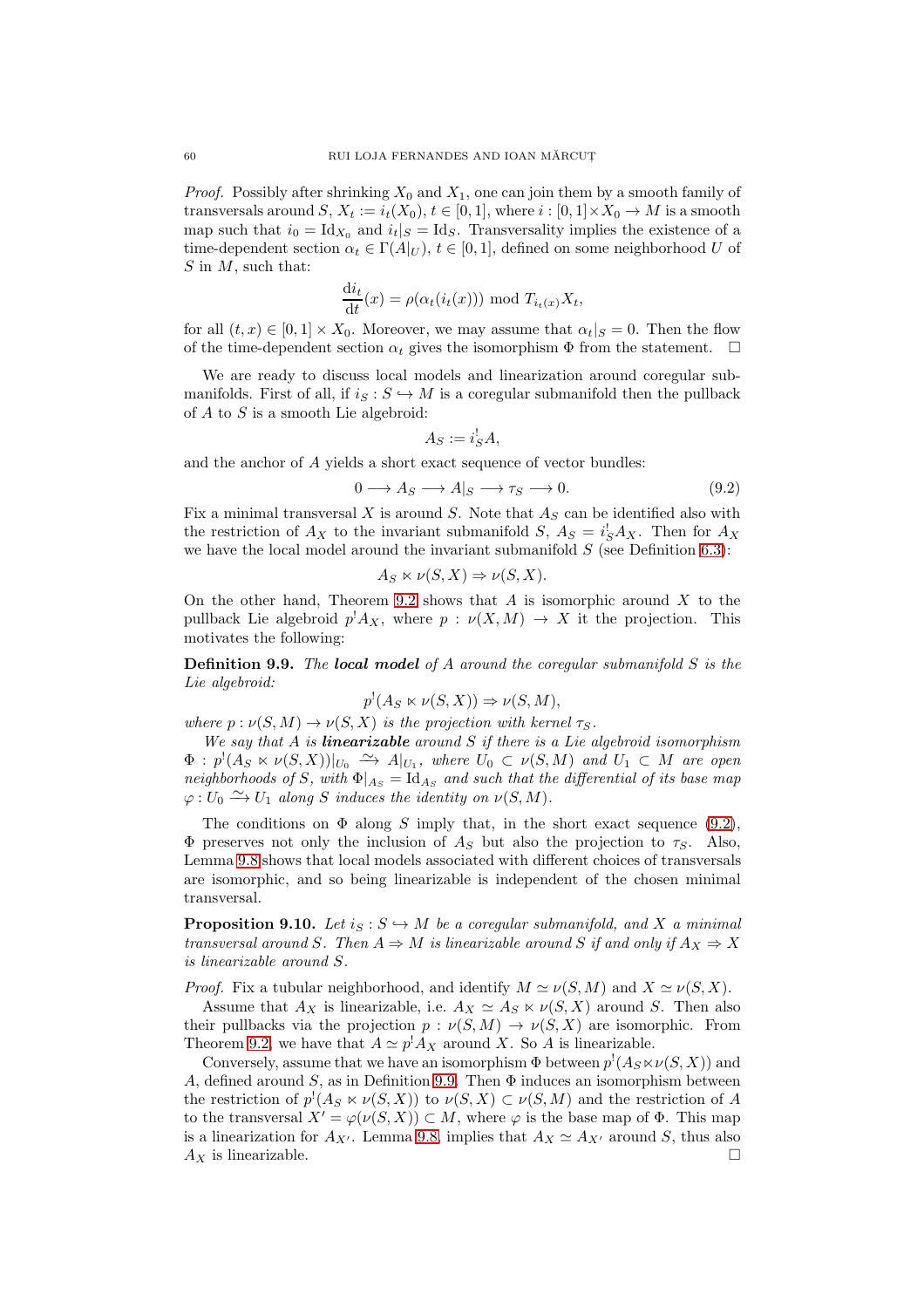One can also approach the linearization problem around a coregular submanifold S by looking at another invariant submanifold, namely the one arising from the saturation of  $S$ :

**Definition 9.11.** Let  $A \Rightarrow M$  be a Lie algebroid. The **saturation** of  $S \subset M$ , denoted by  $\text{Sat}(S,M)$ , is the union of all orbits of A that hit S. The local sat**uration** of S inside the open neighborhood  $U \subset M$ , denoted by  $Sat(S, U)$ , is the saturation of S with respect to the Lie algebroid  $A|_U \Rightarrow U$ .

The following shows that the local saturation of a coregular submanifold is smooth (see [\[34\]](#page-73-17) for this result in the Poisson and Dirac setting):

<span id="page-60-0"></span>**Theorem 9.12.** Let  $A \Rightarrow M$  be a Lie algebroid, and let  $i : S \hookrightarrow M$  be a coregular submanifold. Then  $S = N \cap X$ , where the intersection is transverse, and:

- (i)  $N = \text{Sat}(S, U)$  is a local saturation of S and an embedded submanifold;
- (ii)  $X$  is a minimal transversal around  $S$ .

*Proof.* Let X be a minimal transversal around S. By applying Theorem [9.2,](#page-57-0) we find a neighborhood U of X in M, a submersion with connected fibers  $p: U \to X$ , which is the identity on  $X$  (corresponding to the retraction of the normal bundle), and an isomorphism  $(p^!A_X)|_U \simeq A|_U$ . Then  $N := p^{-1}(S)$  is smooth submanifold,  $S = X \cap N$ , where the intersection is transverse and, moreover,  $N = \text{Sat}(S, U)$ .  $\Box$ 

We have the following analog of Lemma [9.6:](#page-58-2)

**Lemma 9.13.** In the setting of Theorem [9.12,](#page-60-0) S is a transversal for the Lie algebroid  $A_N \Rightarrow N$ .

For a pair  $(N, X)$  as in Theorem [9.12,](#page-60-0) we have that  $\nu(S, N) = \tau_S$  and

$$
\nu(S, M) = \nu(S, N) \oplus \nu(S, X).
$$

In particular, dim  $N = \dim \tau_S$ . In fact, more is true:

Proposition 9.14. The germ around S of the embedded submanifold N from Theorem [9.12](#page-60-0) is independent of choices.

*Proof.* Let  $N = \text{Sat}(S, U)$  and  $\tilde{N} = \text{Sat}(S, \tilde{U})$  be as in the theorem. Then  $\tilde{N}$  and N have the same dimension, and we write  $N = p^{-1}(S)$ , where  $p: U \to X$  is as in the proof. Consider an open  $S \subset O \subset U \cap \tilde{U}$ , such that  $p|_O$  also has connected fibers. Then  $N' := O \cap N$  satisfies  $N' = \text{Sat}(S, O)$ , and it is open in N. So N and N' have the same germ at S. On the other hand,  $N' \subset \tilde{N}$  is an embedded submanifold and  $\dim N' = \tilde{N}$ , so N' is open in  $\tilde{N}$ . Hence, N' and  $\tilde{N}$  have the same germ at S.  $\square$ 

<span id="page-60-1"></span>**Proposition 9.15.** Let  $i_S : S \hookrightarrow M$  be a coregular submanifold for  $A \Rightarrow M$ . The local model of  $A$  around  $S$  is isomorphic to the local model of  $A$  around the invariant submanifold  $N = \text{Sat}(S, U)$ , for some small enough open neighborhood U of S. Moreover, A is linearizable around S if and only if A is linearizable around  $N = \text{Sat}(S, U)$ , for some small enough open neighborhood U of S.

*Proof.* By choosing a tubular neighborhood, we may replace M by  $\nu(S, M)$ . Fix a decomposition  $\nu(S, M) = \tau_S \oplus E$ . Then E is a transversal and, after applying Theorem [9.2](#page-57-0) and changing the tubular neighborhood, we may assume that  $A =$  $p_E^! A_E$ , where  $p_E : \tau_S \oplus E \to E$  is the projection. Since S is an invariant submanifold of E, we have that  $\text{Sat}(S, \nu(S, M)) = \tau_S$ , and the restriction of A to  $\tau_S$  is the pullback of  $A_S$  along the projection  $p : \tau_S \to S$ :

$$
A_{\tau_S} = i_{\tau_S}^! p_E^! A_E = p^! A_S.
$$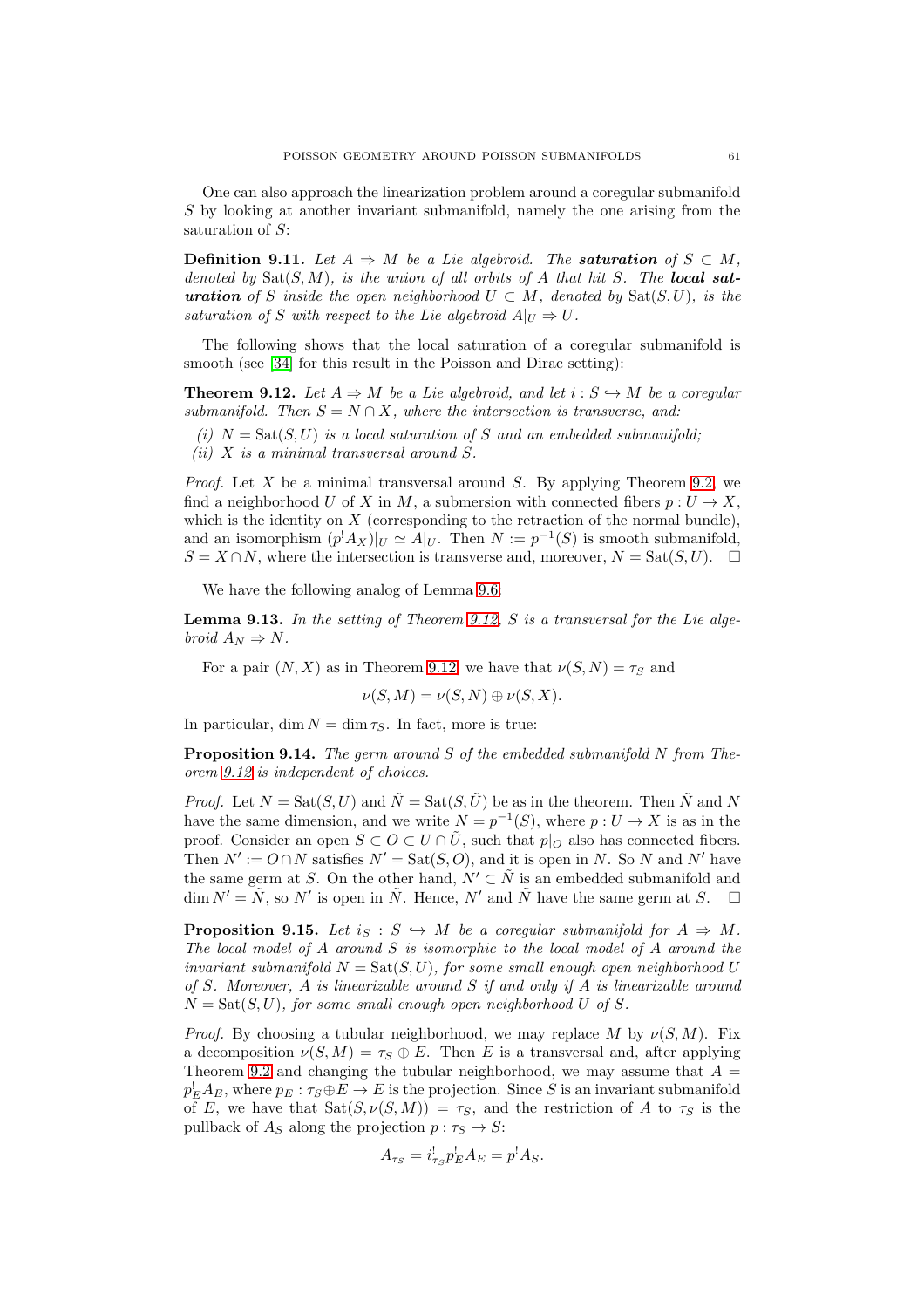Moreover, the obvious isomorphism  $p^!E \simeq \tau_S \oplus E$  is in fact an isomorphism between the pullback of the normal representation of  $A<sub>S</sub>$  in  $A<sub>E</sub>$  and the normal representation of  $A_{\tau_S}$  in A. We obtain an isomorphism between the pullback of the action Lie algebroid and the action Lie algebroid:

$$
p_E^!(A_S \ltimes E) \simeq A_{\tau_S} \ltimes (\tau_S \oplus E).
$$

In other words, the two local models are isomorphic. An argument similar to the proof of Proposition [9.10](#page-59-2) shows that the linearization problem of A at S and the linearization problem of A at  $\tau_s$ , in a neighborhood of S, are equivalent.

Theorem [9.1](#page-57-1) (i) is now a direct consequence of the proposition and the linearization theorem for proper Lie groupoids from [\[22\]](#page-73-10).

9.3. Coregular submanifolds in Dirac manifolds. Let  $(M, L)$  be a Dirac manifold and let  $i_S : S \hookrightarrow M$  be a coregular submanifold for  $\mathbb{L}$ , in the Lie algebroid sense. Any minimal transversal  $i_X : X \hookrightarrow M$  for S comes with a Dirac structure  $\mathbb{L}_X := i_X^! \mathbb{L}$ . By Lemma [9.8,](#page-58-1) any other minimal transversal  $X'$  is related to X by an inner automorphism of L, more precisely, by the flow of a time-dependent section of  $\mathbb L$  with vanishes along S. Recall that such an automorphism of  $\mathbb L$  is given by a diffeomorphism fixing  $S$  composed with a gauge transformation by a closed 2-form whose pullback to S vanishes (see, e.g., [\[37\]](#page-73-18)). This implies the following:

<span id="page-61-0"></span>**Proposition 9.16.** For any two minimal transversals  $X_0$  and  $X_1$  around S the Dirac manifolds  $(X_i, \mathbb{L}_{X_i})$  are equivalent around S (see Definition [8.3\)](#page-55-2).

Proposition [9.16,](#page-61-0) Lemma [8.5](#page-56-1) and Proposition [8.6](#page-56-0) imply that the following notions are independent of the chosen minimal transversal:

**Definition 9.17.** Let S be a coregular submanifold of a Dirac manifold  $(M, L)$ , and  $X$  a minimal transversal through  $S$ .

- (i) We say that  $\mathbb L$  is **partially split** at S if the first order jet at S of the Dirac structure  $\mathbb{L}_X$  is partially split;
- (ii) Let  $\mathbb{L}_X$  be partially split at S, and let  $(X_0, \mathbb{L}_{X_0})$  be the local model of  $\mathbb{L}_X$ around S for some IM connection 1-form. The **local model** for  $\mathbb L$  around S is a Dirac manifold

$$
(M_0, \mathbb{L}_0) := (p^{-1}(X_0), p^! \mathbb{L}_{X_0}),
$$

where  $p : \nu(S, M) \to \nu(S, X)$  is the projection with kernel  $\tau_S$ ;

(iii) We say that  $\mathbb L$  is **linearizable** around S if it is partially split at S, and  $(M, \mathbb L)$ is equivalent to the local model  $(M_0, \mathbb{L}_0)$  around S.

Theorem [9.3,](#page-58-3) i.e., the local normal form theorem around transversals, implies the Dirac version of Proposition [9.10:](#page-59-2)

**Proposition 9.18.** A Dirac manifold  $(M, L)$  is linearizable around the coregular submanifold S if and only if for some (and any) minimal transveral X through  $S$ , the induced Dirac structure  $\mathbb{L}_X$  is linearizable around the invariant submanifold S.

Theorem [9.1](#page-57-1) (ii) follows by applying this proposition, Theorem [8.1](#page-54-1) and the linearization theorem for proper Lie groupoids from [\[22\]](#page-73-10).

As for Lie algebroids, the linearization problem can be expressed also in terms of the saturation. Namely, for a coregular submanifold S of  $(M, \mathbb{L})$ , Theorem [9.12](#page-60-0) implies the existence of an open neighborhood U of S for which  $N := \text{Sat}(S, U)$  is an embedded submanifold with  $T_S N = \tau_S$ . The analog of Proposition [9.15](#page-60-1) holds:

<span id="page-61-1"></span>**Proposition 9.19.** The Dirac structure  $\mathbb{L}$  is partially split at S if and only if  $\mathbb{L}$  is partially split at the invariant submanifold  $N = \text{Sat}(S, U)$ , for some small enough open neighborhood U of S. In this case, the two local models of  $\mathbb L$  are equivalent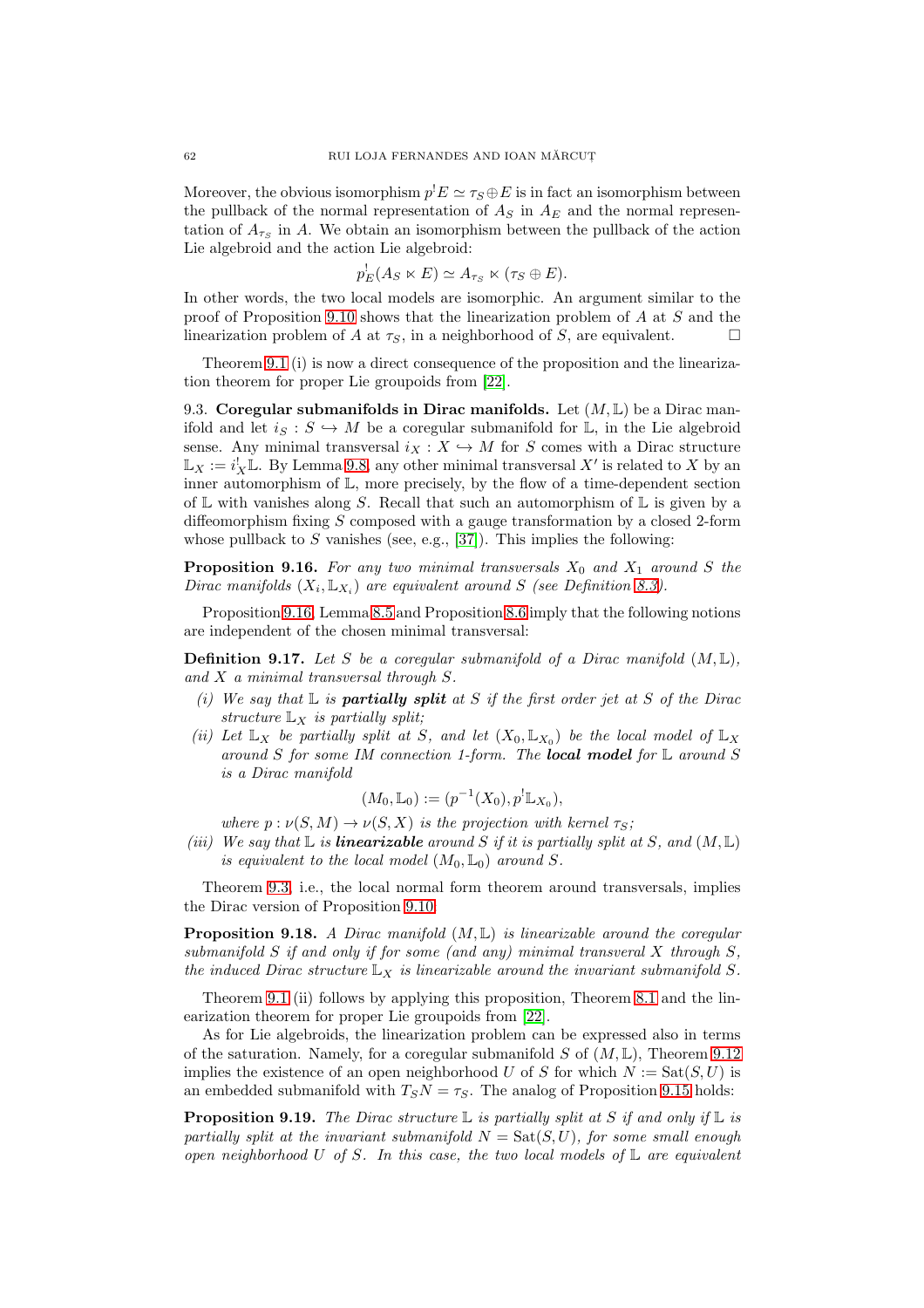around S, and  $\mathbb L$  is linearizable around S if and only if  $\mathbb L$  is linearizable around  $N = \text{Sat}(S, U)$ , for some small enough open neighborhood U of S.

For the proof, we will need the following fact:

**Lemma 9.20.** Let  $A \Rightarrow M$  be a Lie algebroid,  $I \subset A$  a bundle of ideals, and  $f: N \to M$  a map transverse to the anchor of A. Then  $f^!A \Rightarrow N$  is a Lie algebroid which contains  $f^!I = N \times_M I$  as a bundle of ideals. Moreover, if I is partially split, then so is  $f<sup>!</sup>I$ .

*Proof.* The pullback of an IM form  $(L, l) \in \Omega^1_M(A, I)$ , with  $l|_I = \text{Id}$ , is also an IM 1-form  $f'(L, l) \in \Omega^1_{\text{IM}}(f^!A, f^!I)$ , with  $(f^!l)|_{f^!I} = \text{Id}.$ 

Proof of Proposition [9.19.](#page-61-1) As in the proof of Proposition [9.15,](#page-60-1) assume that:

$$
M=\tau_S\oplus E,
$$

with E a transversal and  $\tau_s = \text{Sat}(S,M)$ . Applying Theorem [9.3,](#page-58-3) we have an equivalence around E:

$$
\mathbb{L}\simeq p_E^!\mathbb{L}_E.
$$

To prove the statement about partially split, observe that the first jet of the invariant submanifold  $S \subset (E, \mathbb{L}_E)$  is given by the Lie algebroid  $A_S := \mathbb{L}_E|_S$  and has bundle of ideals  $\mathfrak{k} := \nu^*(S, E) \simeq E^*$ . For the invariant submanifold  $\tau_S \subset$  $(\tau_S \oplus E, p_E^! \mathbb{L}_E)$ , its corresponding Lie algebroid  $A_{\tau_S} = \mathbb{L}|_{\tau_S}$  is isomorphic to the pullback  $p^!A_S$ , where  $p: \tau_S \to S$  is the projection, and its bundle of ideals is  $p^!$ **f**. By the lemma above, if  $\mathfrak k$  is a partially split for  $A_S$  then  $p^! \mathfrak k$  is partially split for  $p^{\dagger}A_S$ . Conversely, we can also write  $A_S = i_S^{\dagger}(p^{\dagger}A_S)$ , where  $i_S : S \hookrightarrow \tau_S$  is the zero-section, which is a transversal for  $p^{\dagger} A_S$ . For the bundle of ideals, we have  $\mathfrak{k} = i_S^! (p^! \mathfrak{k})$  so, by the lemma, if  $p^! \mathfrak{k}$  is partially split for  $p^! A_S$  then  $\mathfrak{k}$  is a partially split for  $A_S$ .

Assuming now that the partially split condition holds, let  $(L, l) \in \Omega^1_M(A_S, \mathfrak{k})$  be an IM form, and let  $\mathbb{L}_0$  be the corresponding local model on E. Then the local model of  $\mathbb L$  around S is  $p^! \mathbb L_0$ . This coincides with the local model of  $\mathbb L$  around  $\tau_S$ constructed using the pullback IM form  $p^{!}(L, l)$  for  $p^{!}\mathfrak{k} \subset p^{!}A_{S}$ .

The equivalence between the two linearization problems can be proven similarly to Proposition [9.10.](#page-59-2)

### Appendix A. The infinitesimal multiplicative Moser method

Multiplicative forms and infinitesimal multiplicative (IM) forms play an important role in Poisson Geometry and, in particular, in this paper. In this appendix we give the main definitions and some basic results concerning such forms that are needed throughout the paper. We will use the notations and conventions from the Appendix of [\[27\]](#page-73-0), and we refer to [\[5,](#page-73-19) [19,](#page-73-20) [24\]](#page-73-21) for proofs and details. In the last section of this appendix we give an IM-version of the well-known Moser method from symplectic geometry, which does not seem to be known, and which is used in the paper to prove uniqueness of the local model.

A.1. **Multiplicative forms.** Let  $\mathcal{G} \Rightarrow M$  be a Lie groupoid with source/target  $\mathbf{s}, \mathbf{t} : \mathcal{G} \to M$  and multiplication  $m : \mathcal{G}_{\mathbf{s}} \times_{\mathbf{t}} \mathcal{G} \to \mathcal{G}$ . A differential form  $\omega \in \Omega^k(\mathcal{G})$  is called multiplicative if:

$$
m^*\omega = \operatorname{pr}_1^*\omega + \operatorname{pr}_2^*\omega \in \Omega^k(\mathcal{G}_{\mathbf{s}}\times_{\mathbf{t}}\mathcal{G})
$$

where  $pr_i$ :  $\mathcal{G}_{s} \times_{t} \mathcal{G} \to \mathcal{G}$  are the projections on the factors. The differential of a multiplicative form is again a multiplicative form, so we have a complex of multiplicative differential forms  $(\Omega_M^{\bullet}(\mathcal{G}), d)$ .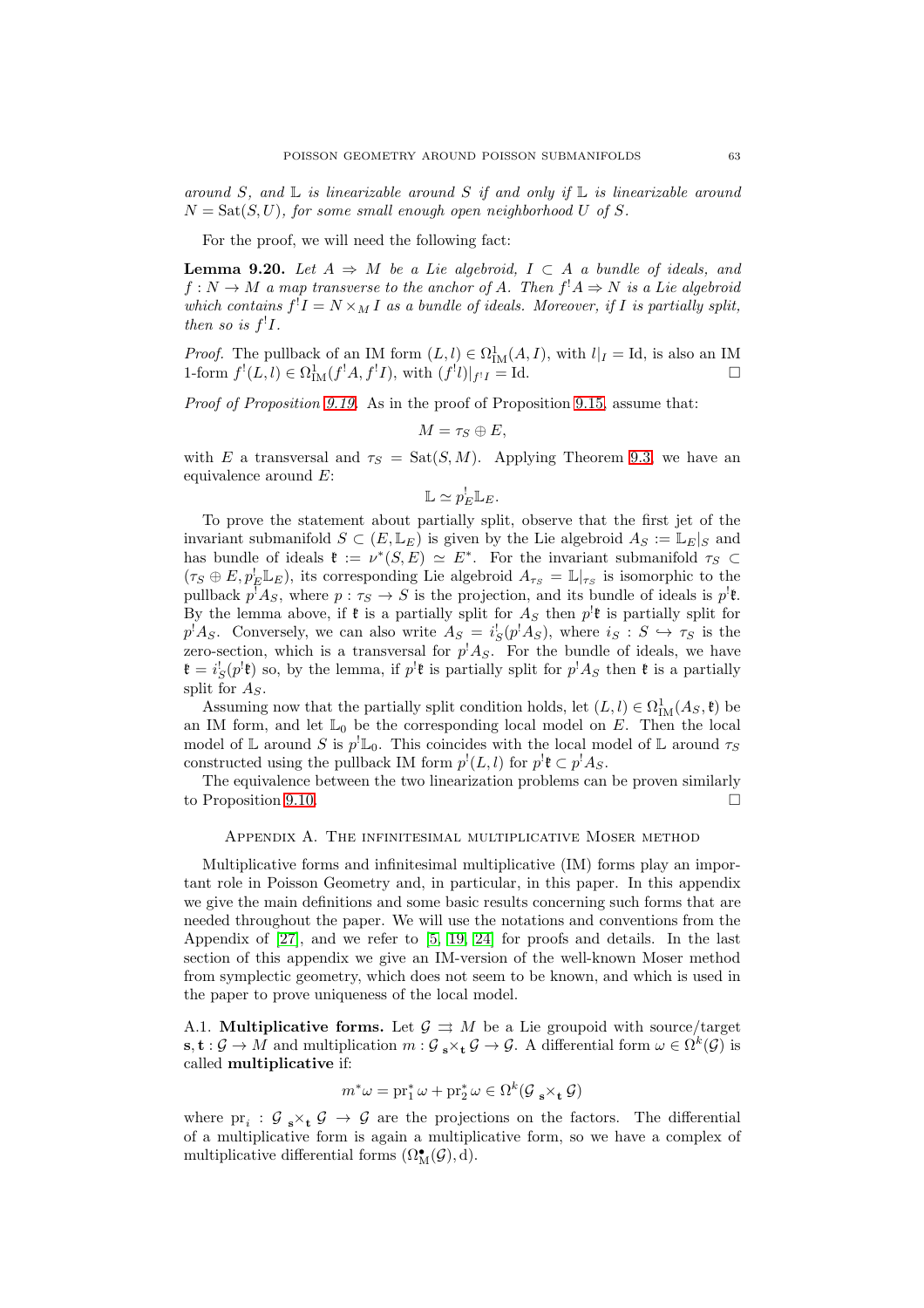A basic fact is that two multiplicative forms  $\omega, \omega' \in \Omega_{\mathcal{M}}^k(\mathcal{G})$  such that  $\omega|_M = \omega'|_M$ and  $(d\omega)|_M = (d\omega')|_M$  actually coincide. Denote by  $(A, [\cdot, \cdot], \rho)$  the Lie algebroid of  $\mathcal{G} \rightrightarrows M$ . Given a multiplicative form  $\omega \in \Omega^k_M(\mathcal{G})$  one defines two vector bundle maps  $\mu: A \to \wedge^{k-1}T^*M$  and  $\zeta: A \to \wedge^kT^*M$  by setting:

<span id="page-63-1"></span><span id="page-63-0"></span>
$$
\mu(a) = i_a \omega|_{TM}, \quad \zeta(a) = i_a d\omega|_{TM}.
$$
\n(A.1)

The pair  $(\mu, \zeta)$  satisfies the following set of equations for any  $\alpha, \beta \in \Gamma(A)$ :

$$
i_{\rho(\beta)}\mu(\alpha) = -i_{\rho(\alpha)}\mu(\beta),
$$
  
\n
$$
\mu([\alpha, \beta]) = \mathcal{L}_{\rho(\alpha)}\mu(\beta) - i_{\rho(\beta)}d\mu(\alpha) - i_{\rho(\beta)}\zeta(\alpha),
$$
  
\n
$$
\zeta([\alpha, \beta]) = \mathcal{L}_{\rho(\alpha)}\zeta(\beta) - i_{\rho(\beta)}d\zeta(\alpha).
$$
\n(A.2)

This leads to the notion of **infinitesimal multiplicative k-form** on an arbitrary Lie algebroid  $A \Rightarrow M$  integrable or not: a pair  $(\mu, \zeta)$ , where  $\mu : A \rightarrow$  $\wedge^{k-1}T^*M$  and  $\zeta: A \to \wedge^k T^*M$  are bundle maps satisfying [\(A.2\)](#page-63-1).

The space of IM forms is denoted by  $\Omega_{\text{IM}}^k(A)$  and it becomes a cochain complex with differential given by

$$
\mathrm{d}_{\mathrm{IM}}: \Omega^k_{\mathrm{IM}}(A) \to \Omega^{k+1}_{\mathrm{IM}}(A), \quad \mathrm{d}_{\mathrm{IM}}(\mu, \zeta) := (\zeta, 0). \tag{A.3}
$$

For a source 1-connected Lie groupoid  $\mathcal{G} \Rightarrow M$  with Lie algebroid  $A \Rightarrow M$  the assignment  $\omega \mapsto (\mu, \zeta)$  given by [\(A.1\)](#page-63-0) is an isomorphism of complexes:

$$
(\Omega_{\mathcal{M}}^{\bullet}(\mathcal{G}), d) \simeq (\Omega_{\mathcal{IM}}^{\bullet}(A), d_{\mathcal{IM}}).
$$

We denote closed IM forms  $(\mu, 0)$  simply by  $\mu$ . For us the most relevant IM-forms will be closed IM 2-forms  $\mu : A \to T^*M$  which are **non-degenerate**, meaning that they are bundle isomorphisms.

<span id="page-63-3"></span>**Example A.1** (IM exact forms). Any differential form  $\omega \in \Omega^k(M)$  induces a IM-form

$$
\rho^*(\omega) \in \Omega^k_{\mathrm{IM}}(A),
$$

with components  $\rho^*(\omega) = (\mu, \zeta)$  given by:

$$
\mu(\alpha) = i_{\rho(\alpha)}\omega \quad \zeta(\alpha) = i_{\rho(\alpha)}d\omega.
$$

Forms of this type will be called  $IM\text{-}exact$ .

**Example A.2** (IM forms and Poisson structures). If  $\mu : A \rightarrow T^*M$  is a nondegenerate closed IM 2-form, we obtain a Poisson structure  $\pi \in \mathfrak{X}^2(M)$  by letting

<span id="page-63-2"></span>
$$
\pi^{\sharp} := \rho \circ \mu^{-1} : T^*M \to TM. \tag{A.4}
$$

This in turn induces a cotangent Lie algebroid structure  $(T^*M, [\cdot, \cdot]_{\pi}, \pi^{\sharp})$ , where:

$$
[\alpha_1,\alpha_2]_{\pi}:=\mathscr{L}_{\pi^\sharp(\alpha_1)}\alpha_2-\mathscr{L}_{\pi^\sharp(\alpha_2)}\alpha_1-\mathrm{d}\pi(\alpha_1,\alpha_2).
$$

The IM form  $\mu: A \to T^*M$  then becomes a Lie algebroid isomorphism.

Conversely, a Poisson structure  $\pi \in \mathfrak{X}^2(M)$  yields a Lie algebroid structure on the cotangent bundle  $(T^*M, [\cdot, \cdot]_\pi, \pi^{\sharp})$  such that the identity map  $\mathrm{Id}: T^*M \to T^*M$ is a non-degenerate closed IM 2-form.

The groupoid version of this is as follows: starting with a symplectic groupoid  $(\mathcal{G}, \omega)$ , i.e., a multiplicative non-degenerate closed 2-form  $\omega \in \Omega^2_M(\mathcal{G})$ , we obtain:

- (i) a non-degenerate closed IM 2-form on its Lie algebroid  $\mu : A \to T^*M$ , and
- (ii) a unique Poisson structure  $\pi \in \mathfrak{X}^2(M)$  for which the target map  $\mathbf{t} : \mathcal{G} \to M$ is a Poisson map.

Then  $\mu$  and  $\pi$  are related by [\(A.4\)](#page-63-2). In this way one recovers the well-known correspondence between source 1-connected symplectic groupoids and integrable Poisson manifolds.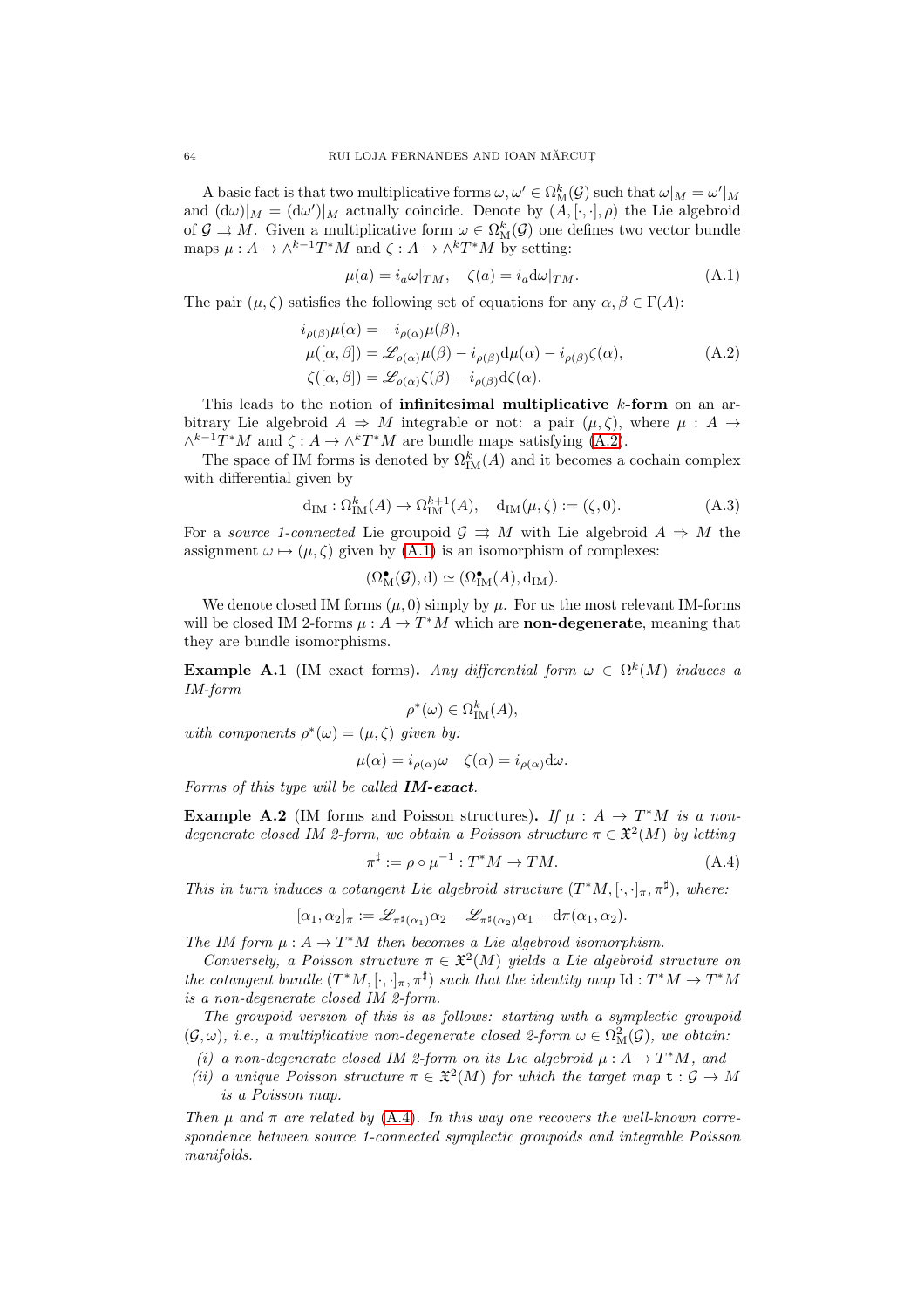Example A.3 (IM forms and Dirac structures). Generalizing the previous example, a closed IM 2-form  $\mu : A \to T^*M$  is called **robust** if the map

$$
(\rho, \mu) : A \to TM \oplus T^*M \tag{A.5}
$$

has constant rank equal to the dimension of M. Then the image of this map

$$
\mathbb{L} := (\rho, \mu)(A) \subset TM \oplus T^*M
$$

is a Dirac structure on M [\[7\]](#page-73-11).

If  $\mu$  is robust and  $(\rho, \mu)$  is injective, then we call  $\mu$  **Dirac non-degenerate**. In this case, we have a Lie algebroid isomorphism  $(\rho, \mu) : A \longrightarrow \mathbb{L}$ . Conversely, for any Dirac structure L, the projection  $\mu := \text{pr}_{T^*M} : \mathbb{L} \to T^*M$  is Dirac non-degenerate.

**Example A.4** (The canonical IM 2-form). Let  $\mathcal{G} \Rightarrow M$  be a Lie groupoid with Lie algebroid  $A \Rightarrow M$ . The canonical symplectic structure  $\omega_{\text{can}}$  on the cotangent bundle  $T^*\mathcal{G} \rightrightarrows A^*$  is multiplicative. Moreover,  $(T^*\mathcal{G}, \omega_{\text{can}}) \rightrightarrows A^*$  is the symplectic groupoid integrating the linear Poisson structure on  $A^*$ . At the infinitesimal level, we have the canonical "reverse isomorphism"  $\mu_{\text{can}} : T^*A \overset{\sim}{\longrightarrow} TA^*$  (see [\[43\]](#page-74-15)), which is a closed, non-degenerate IM 2-form  $\mu_{\text{can}} \in \Omega^2_{\text{IM}}(T^*A)$ .

A.2. Multiplicative forms with coefficients. We also need to consider multiplicative forms and IM forms with coefficients in a representation.

Let  $\mathcal{G} \rightrightarrows M$  be a Lie groupoid and let  $p : E \to M$  be a  $\mathcal{G}$ -representation. We will work with differential forms on  $\mathcal G$  with coefficients in  $s^*E$  (instead of  $\mathbf t^*E$ , as in some of the references), which we denote by

$$
\Omega^{\bullet}(\mathcal{G}; E) := \Omega^{\bullet}(\mathcal{G}; \mathbf{s}^* E).
$$

We refer to these simply as multiplicative forms on  $\mathcal G$  with coefficients in E. Similarly, we denote by  $\Omega^{\bullet}(\mathcal{G}^{(k)};E)$  the space of differential forms on the manifold  $\mathcal{G}^{(k)}$ , of composable k-strings of arrows, with values in the vector bundle  $(\mathbf{s} \circ \text{pr}_k)^*(E) \to$  $\mathcal{G}^{(k)}$ , where  $\text{pr}_i: \mathcal{G}^{(k)} \to \mathcal{G}$  is the projection onto the *i*-th component.

**Definition A.5.** A form  $\omega \in \Omega^{\bullet}(\mathcal{G}; E)$  is called multiplicative if it satisfies:

$$
m^*\omega|_{g_1g_2} = \text{pr}_1^*\omega|_{g_1} + \text{pr}_2^*\omega|_{g_2}, \quad \forall (g_1, g_2) \in \mathcal{G}^{(2)}
$$

We denote by  $\Omega_{\mathcal{M}}^{\bullet}(\mathcal{G};E)$  the space of E-valued multiplicative k-forms.

Let us pass to the infinitesimal level, so denote by  $A \Rightarrow M$  the Lie algebroid of  $\mathcal{G} \rightrightarrows M$  and  $\nabla$  the induced representation of A on E. Now, if  $\omega \in \Omega_{\mathrm{M}}^k(\mathcal{G}; E)$  is an E-valued multiplicative k-form, we define a linear operator  $L : \Gamma(A) \to \Omega^k(M; E)$ and a vector bundle map  $l : A \to \wedge^{k-1} T^*M \otimes E$  by:

<span id="page-64-2"></span>
$$
L(\alpha) := (\mathscr{L}_{\alpha^{R}}\omega)|_{TM}, \quad l(a) := (i_a\omega)|_{TM}.
$$
 (A.6)

.

For the first formula, note that the flow  $\phi_{\alpha R}^{\epsilon}$  of the right-invariant vector field  $\alpha^{R}$ preserves the source map, and so it induces a pullback map on  $\Omega^k(\mathcal{G}; s^*E)$ , and also a Lie derivative:

$$
\mathscr{L}_{\alpha^{R}}\omega := \frac{\mathrm{d}}{\mathrm{d}\epsilon}\big|_{\epsilon=0} \big(\phi_{\alpha^{R}}^{\epsilon}\big)^*\omega.
$$

The resulting operator  $L$  is a kind of differential operator with symbol  $l$ , in the sense that for any  $f \in C^{\infty}(M)$  and  $\alpha \in \Gamma(A)$  it satisfies:

<span id="page-64-1"></span><span id="page-64-0"></span>
$$
L(f\alpha) = fL(\alpha) + df \wedge l(\alpha). \tag{A.7}
$$

Furthermore, the pair  $(L, l)$  satisfies the following set of equations:

$$
i_{\rho(\alpha)}l(\beta) = -i_{\rho(\beta)}l(\alpha),
$$
  
\n
$$
L([\alpha, \beta]) = \mathcal{L}_{\alpha}L(\beta) - \mathcal{L}_{\beta}L(\alpha),
$$
  
\n
$$
l([\alpha, \beta]) = \mathcal{L}_{\alpha}l(\beta) - i_{\rho(\beta)}L(\alpha),
$$
\n(A.8)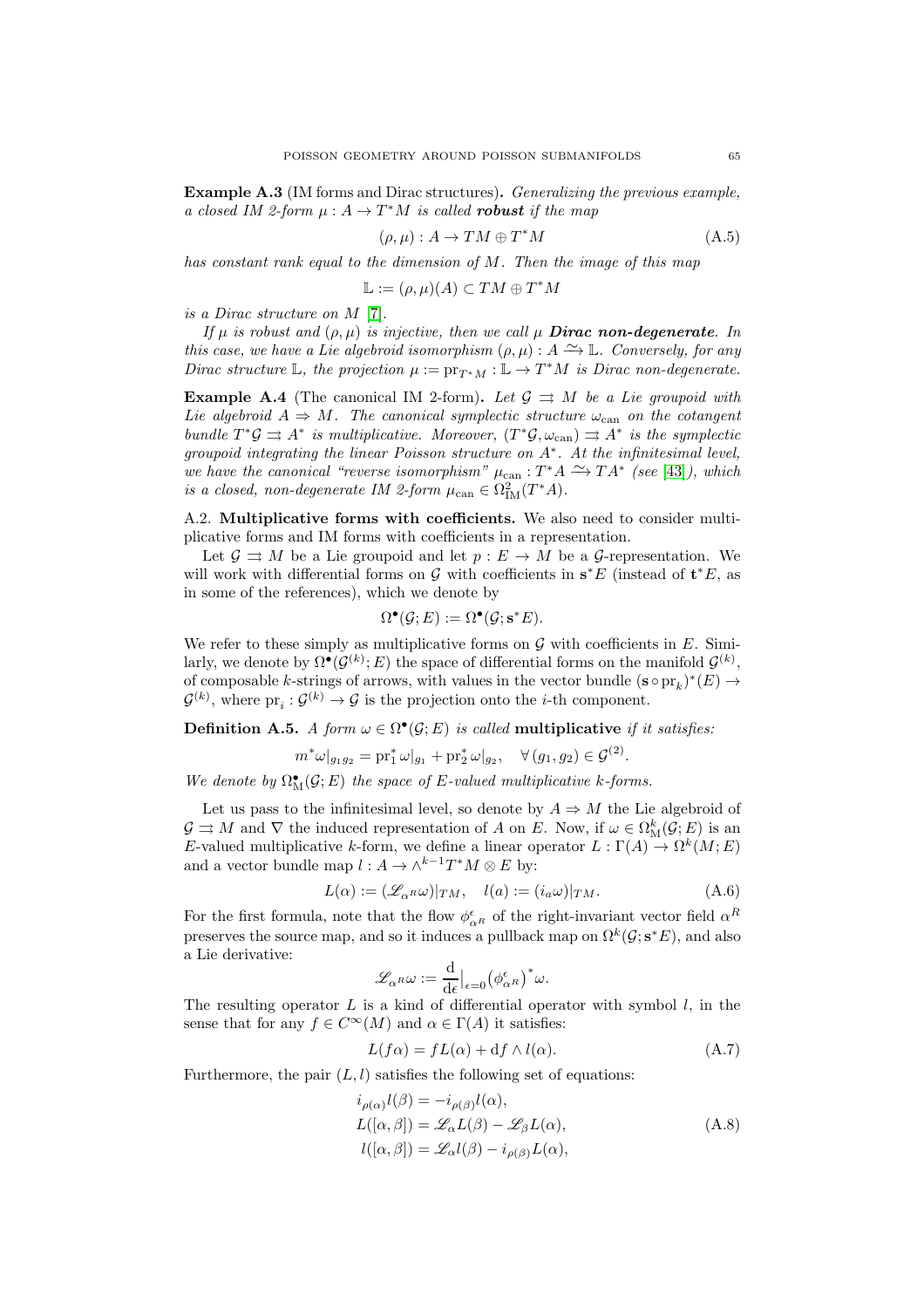where, for  $\alpha \in \Gamma(A)$  and  $\gamma \in \Omega^k(M; E)$ , we denoted:

$$
\mathscr{L}_{\alpha}\gamma(X_1,\ldots,X_k):=\nabla_{\alpha}(\gamma(X_1,\ldots,X_k))-\sum_{i=1}^k\gamma(X_1,\ldots,[\rho(\alpha),X_i],\ldots,X_k).
$$

These equations make sense for a general, possibly non-integrable Lie algebroid:

**Definition A.6.** Let  $(E, \nabla)$  be a representation of a Lie algebroid  $A \Rightarrow M$ . An E-valued IM k-form is a pair  $(L, l)$ , where  $L : \Gamma(A) \to \Omega^k(M, E)$  is a linear map and  $l: A \to \wedge^{k-1} T^*M \otimes E$  is a vector bundle map satisfying [\(A.7\)](#page-64-1) and [\(A.8\)](#page-64-0).

We denote by  $\Omega^{\bullet}_{\mathrm{IM}}(A;E)$  the space of E-valued IM k-forms. For historical reasons, these are also sometime called Spencer operators. For a source 1-connected Lie groupoid  $\mathcal{G} \rightrightarrows M$  with Lie algebroid  $A \Rightarrow M$  the assignment  $\omega \mapsto (L, l)$  given by [\(A.6\)](#page-64-2) gives an isomorphism:

$$
\Omega_{\mathcal{M}}^{\bullet}(\mathcal{G};E) \simeq \Omega_{\mathcal{IM}}^{\bullet}(A;E).
$$

A.3. Multiplicative Cartan calculus. Recall that a vector field  $X \in \mathfrak{X}(\mathcal{G})$  is called **multiplicative** if its flow  $\phi_X^t : \mathcal{G} \to \mathcal{G}$  is by Lie groupoid automorphisms. Equivalently,  $X : \mathcal{G} \to T\mathcal{G}$  is a groupoid morphism, and this amounts to the relation:

$$
\mathrm{d} m(X_g, X_h) = X_{gh}, \quad \forall (g, h) \in \mathcal{G}_{\mathbf{s}} \times_{\mathbf{t}} \mathcal{G}.
$$

We denote by  $\mathfrak{X}_{M}(\mathcal{G}) \subset \mathfrak{X}(\mathcal{G})$  the subspace of multiplicative vector fields. A multiplicative vector field  $X \in \mathfrak{X}(\mathcal{G})$  covers vector field  $\sigma_X \in \mathfrak{X}(M)$ :

$$
\mathbf{s}_{*}(X)=\mathbf{t}_{*}(X)=\sigma_{X}.
$$

The Lie bracket of multiplicative vector fields is multiplicative. If  $X \in \mathfrak{X}_{\mathrm{M}}(\mathcal{G})$  and  $\omega \in \Omega_{\mathrm{M}}^{k}(\mathcal{G})$  then the contraction  $i_{X}\omega$  is still a multiplicative form. In this way, all the usual formulas from Cartan calculus restrict to multiplicative objects. ]

At the infinitesimal level, multiplicative vector fields correspond the Lie algebroid derivations, i.e., to R-linear maps  $D : \Gamma(A) \to \Gamma(A)$  for which there exists a vector field  $\sigma_D \in \mathfrak{X}(M)$ , called **symbol** of D, such that:

$$
D(f\alpha) = fD(\alpha) + \mathscr{L}_{\sigma_D}(f)\alpha, \quad \forall f \in C^{\infty}(M), \alpha \in \Gamma(A),
$$

and which act as derivations of the Lie bracket:

$$
D([\alpha, \beta]) = [D(\alpha), \beta] + [\alpha, D(\beta)], \quad \forall \alpha, \beta \in \Gamma(A).
$$

For example, a section  $\beta \in \Gamma(A)$  defines the **inner derivation**:

$$
D_{\beta} := [\beta, \cdot],
$$

with symbol  $\sigma_{D_\beta} = \rho(\beta)$ .

Given a multiplicative vector field  $X \in \mathfrak{X}_{\mathrm{M}}(\mathcal{G})$  the corresponding derivation  $D_X \in \text{Der}(A)$  has symbol  $\sigma_X$ , and can be defined by:

$$
(D_X(\alpha))^R := [X, \alpha^R],
$$

where  $\beta^R \in \mathfrak{X}(\mathcal{G})$  denotes the right-invariant vector field on  $\mathcal{G}$  determined by  $\beta \in$  $\Gamma(A)$ . For a *source 1-connected* Lie groupoid  $\mathcal{G} \Rightarrow M$  with Lie algebroid  $A \Rightarrow$ M the assignment  $X \mapsto D_X$  establishes an isomorphism between the space of multiplicative vector fields  $\mathfrak{X}_{M}(\mathcal{G})$  and the space of Lie algebroid derivations Der(A).

For a Lie algebroid A the flow of a derivation  $D \in \text{Der}(A)$  is the unique (local) 1-parameter group of Lie algebroid automorphisms  $\varphi_D^t : A \to A$  satisfiying:

$$
\frac{\mathrm{d}}{\mathrm{d}t}(\varphi_D^t)^*(\alpha) = D((\varphi_D^t)^*(\alpha)), \quad \varphi_D^t = \mathrm{Id}.
$$

It covers the flow  $\phi_{\sigma_D}^t$  of the symbol of D and it is defined as long as the flow of the symbol is defined. If  $D_X \in \text{Der}(A)$  is a derivation corresponding to a multiplicative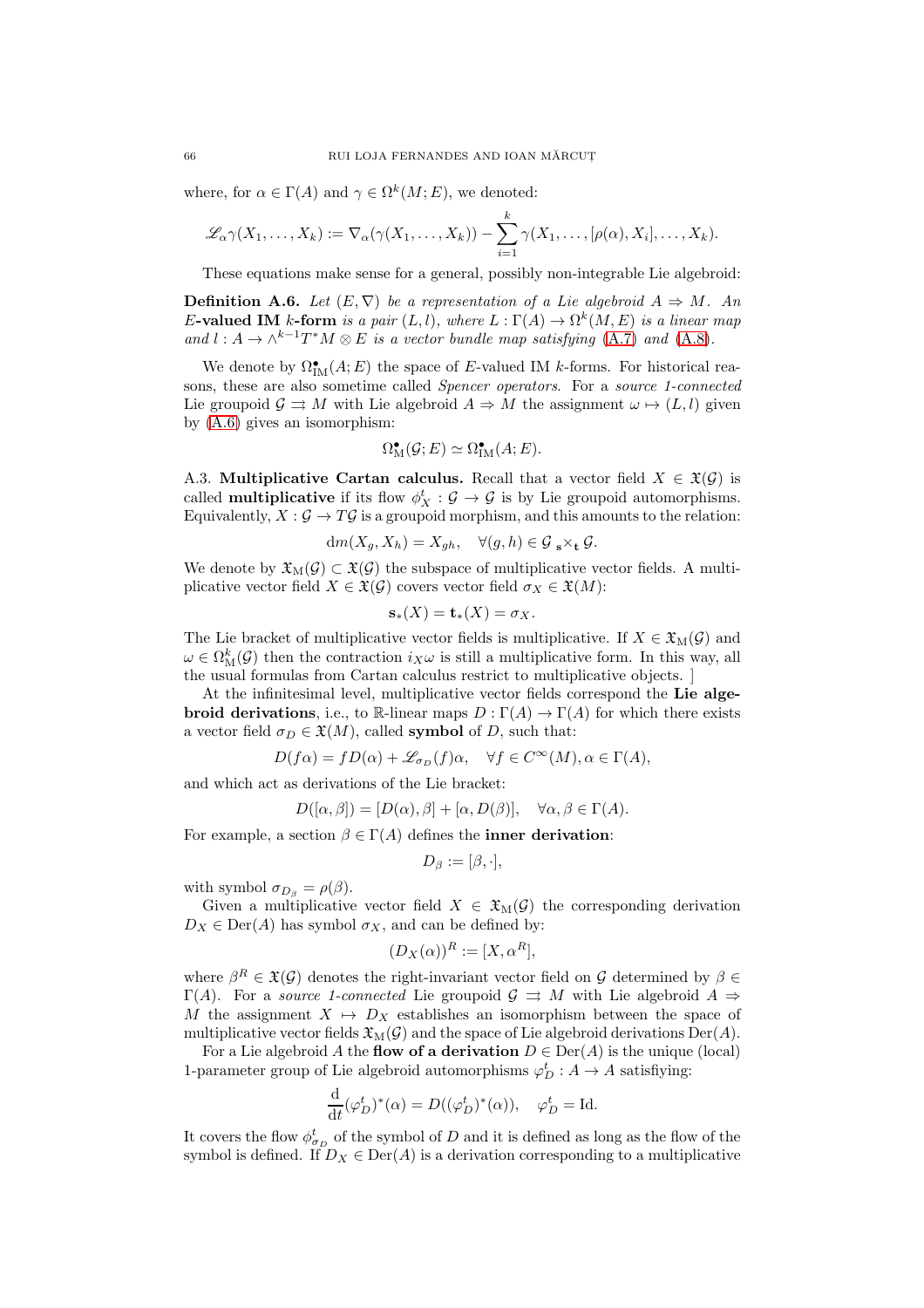vector field  $X \in \mathfrak{X}_{M}(\mathcal{G})$  then its flow is the 1-parameter group of Lie algebroid automorphisms induced by the flow of  $X$ :

$$
\varphi_{D_X}^t = (\phi_X^t)_* : A \to A.
$$

The assignments mapping multiplicative forms and vector fields to IM forms and algebroid derivations can be used to transfer the Cartan Calculus on multiplicative forms to infinitesimal multiplicative forms.

Given a IM form  $(\mu, \xi) \in \Omega_{\text{IM}}^k(A)$  and a Lie algebroid derivation  $D \in \text{Der}(A)$ with symbol  $\sigma_D \in \mathfrak{X}(M)$  one has:

(i) the **interior product** of  $(\mu, \xi)$  by D is the IM form of degree  $k - 1$ :

$$
i_D(\mu, \xi) := (-i_{\sigma_D}\mu, \mathscr{L}_D\mu + i_{\sigma_D}\xi).
$$

(ii) the Lie derivative of  $(\mu, \xi)$  along D is the IM form of degree k:

$$
\mathscr{L}_D(\mu,\xi) := (\mathscr{L}_D\mu,\mathscr{L}_D\xi).
$$

Here, for a bundle map  $\nu : A \to \wedge^k T^*M$ , we have denoted by  $\mathscr{L}_{D}\nu : A \to \wedge^k T^*M$ its Lie derivative, which is the bundle map defined by:

$$
(\mathscr{L}_D \nu)(\alpha) := \frac{\mathrm{d}}{\mathrm{d}t} \Big|_{t=0} (\phi_{\sigma_D}^t)^* \nu((\varphi_D^t)_*(\alpha)) = \mathscr{L}_{\sigma_D}(\nu(\alpha)) - \nu(D(\alpha)).
$$

For example, for an inner derivation  $D_\beta = [\beta, \cdot]$  and any IM form  $(\mu, \xi)$  one obtains:

$$
\mathscr{L}_{D_{\beta}}(\mu,\xi)=\rho^*(\mathrm{d}\mu(\beta)-\xi(\beta)),
$$

i.e., the form is IM-exact, in the sense of Example [A.1.](#page-63-3)

One has the usual formulas:

**Proposition A.7.** The operators  $d_{IM}: \Omega^{\bullet}_{IM}(A) \to \Omega^{\bullet+1}_{IM}(A)$ ,  $\mathscr{L}_D: \Omega^{\bullet}_{IM}(A) \to$  $\Omega^{\bullet}_{\text{IM}}(A)$  and  $i_D : \Omega^{\bullet}_{\text{IM}}(A) \to \Omega^{\bullet-1}_{\text{IM}}(A)$  satisfy:

- (i)  $[d_{IM}, i_D] = \mathscr{L}_D;$ (*ii*)  $[\mathcal{L}_D, \mathcal{L}_{D'}] = \mathcal{L}_{[D \cdot D']};$
- (iii)  $[\mathscr{L}_D, i_{D'}] = i_{[D, D']};$
- (*iv*)  $[i_D, i_{D'}] = 0.$

For a symplectic groupoid  $(\mathcal{G}, \omega)$ , the relation  $i_X \omega = \eta$  gives a 1-to-1 correspondence between multiplicative vector fields  $X$  and multiplicative 1-forms  $\eta$ , which sends multiplicative exact vector fields to multiplicative exact forms. In other words, we have the commutative diagram:

<span id="page-66-0"></span>
$$
\mathfrak{X}_{\mathcal{M}}(\mathcal{G}) \xrightarrow{\omega^{\flat}} \Omega_{\mathcal{M}}^{1}(\mathcal{G})
$$
\n
$$
\uparrow \qquad \qquad \downarrow \qquad \qquad (\text{A.9})
$$
\n
$$
\Gamma(A) \xrightarrow{\mu} \Omega^{1}(M)
$$

where the horizontal rows are isomorphisms and the vertical arrows are the simplicial differentials:

> $\delta : \Gamma(A) \to \mathfrak{X}_M(\mathcal{G}), \qquad \delta(\beta) = \beta^R - \beta^L,$  $\delta : \Omega^1(M) \to \Omega^1_M(\mathcal{G}), \qquad \delta(\theta) = \mathbf{t}^*\theta - \mathbf{s}^*\theta.$

We give now the infinitesimal version of this result.

<span id="page-66-1"></span>**Lemma A.8.** A closed, non-degenerate IM 2-form  $\mu : A \to T^*M$  gives a bijection:

$$
\mathrm{Der}(A) \xrightarrow{\sim} \Omega^1_{\mathrm{IM}}(A), \quad D \mapsto i_D(\mu, 0),
$$

which maps inner derivations to IM-exact 1-forms.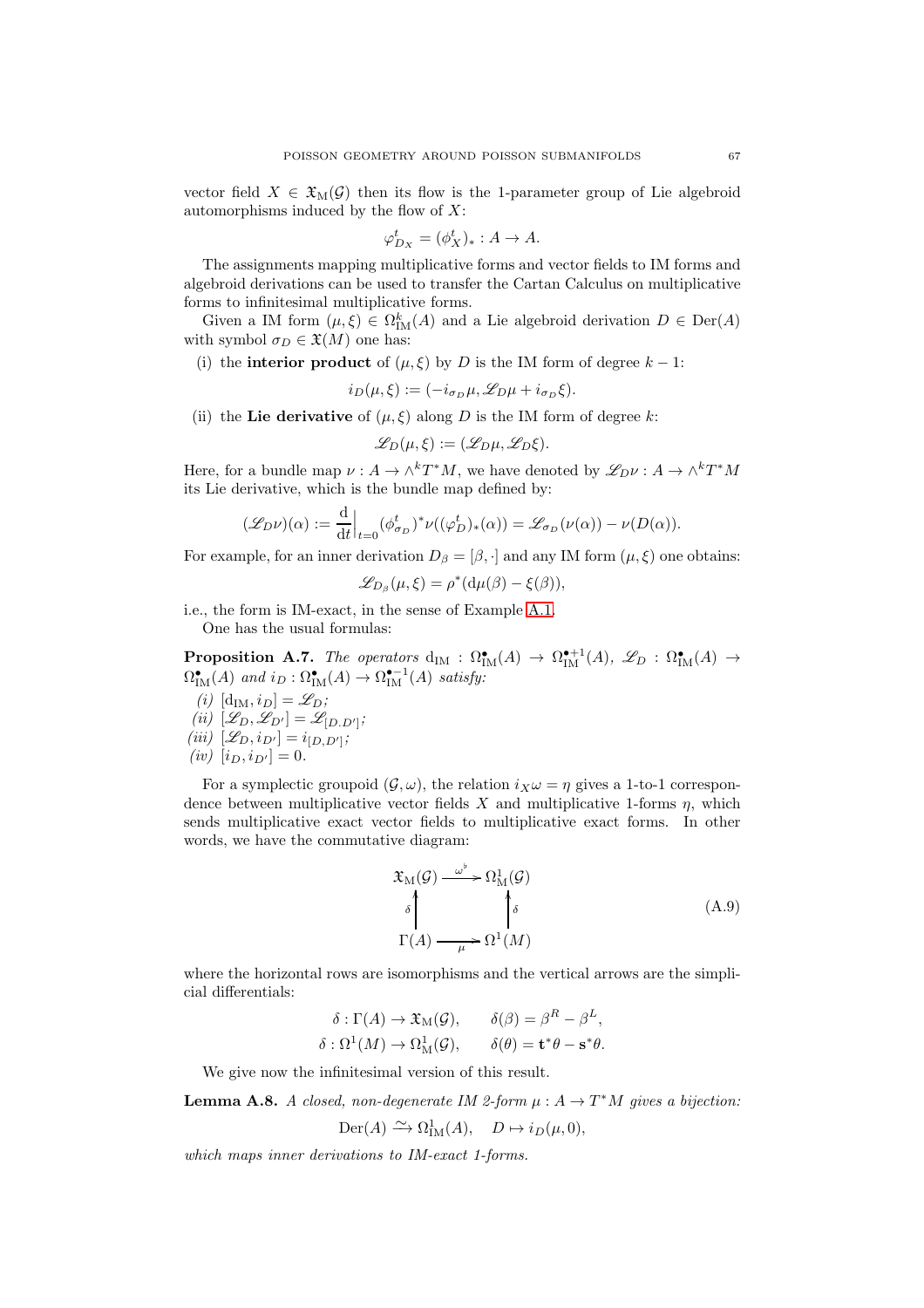*Proof.* For injectivity,  $i_D(\mu, 0) = 0$  is equivalent to the relations:

$$
-i_{\sigma_D}\mu(\alpha) = 0, \quad \mathscr{L}_{\sigma_D}(\mu(\alpha)) - \mu(D(\alpha)) = 0, \quad \forall \alpha \in \Gamma(A).
$$

Since  $\mu$  is a bijection, the first relation implies that  $\sigma_D = 0$ . From the second relation, we obtain then that also  $D = 0$ .

For surjectivity, let  $(\nu, \xi) \in \Omega^1_M(A)$ . Then we need to find a derivation D such that, for all  $\alpha \in \Gamma(A)$ , we have:

$$
-i_{\sigma_D}\mu(\alpha) = \nu(\alpha), \quad \mathcal{L}_{\sigma_D}(\mu(\alpha)) - \mu(D(\alpha)) = \xi(\alpha).
$$

Since  $\mu$  is a bijection, these relations have the unique solution:

$$
\sigma_D := -\nu \circ \mu^{-1}, \quad D(\alpha) := \mu^{-1} \big( \mathscr{L}_{\sigma_D}(\mu(\alpha)) - \xi(\alpha) \big).
$$

The Leibniz rule for D with respect to  $\sigma_D$  follows because  $\mu$  and  $\xi$  are linear over  $C^{\infty}(M)$ . It remains to show that D is a derivation. First, we compute:

$$
-i_{\rho(D(\alpha))}\mu(\beta) = i_{\rho(\beta)}\mu(D(\alpha))
$$
  
\n
$$
= i_{\rho(\beta)}(\mathcal{L}_{\sigma_D}(\mu(\alpha)) - \xi(\alpha))
$$
  
\n
$$
= -i_{\rho(\beta)}d\nu(\alpha) - i_{\rho(\beta)}\xi(\alpha) + i_{\rho(\beta)}i_{\sigma_D}d\mu(\alpha)
$$
  
\n
$$
= \nu([\alpha, \beta]) - \mathcal{L}_{\rho(\alpha)}\nu(\beta) - i_{\sigma_D}i_{\rho(\beta)}d\mu(\alpha)
$$
  
\n
$$
= -i_{\sigma_D}\mu([\alpha, \beta]) + \mathcal{L}_{\rho(\alpha)}i_{\sigma_D}\mu(\beta) - i_{\sigma_D}i_{\rho(\beta)}d\mu(\alpha)
$$
  
\n
$$
= -i_{\sigma_D}\mathcal{L}_{\rho(\alpha)}\mu(\beta) + \mathcal{L}_{\rho(\alpha)}i_{\sigma_D}\mu(\beta)
$$
  
\n
$$
= i_{[\rho(\alpha), \sigma_D]}\mu(\beta),
$$

where we used the IM conditions for  $(\mu, 0)$  and  $(\nu, \xi)$ . Since  $\mu$  is a bijection, we obtain the relation:

<span id="page-67-0"></span>
$$
\rho(D(\alpha)) = [\sigma_D, \rho(\alpha)].
$$
\n(A.10)

Using this, we compute:

$$
\mu([D(\alpha), \beta]) = -\mu([\beta, D(\alpha)])
$$
  
\n
$$
= -\mathscr{L}_{\rho(\beta)}\mu(D(\alpha)) + i_{\rho(D(\alpha))}\mathrm{d}\mu(\beta)
$$
  
\n
$$
= \mathscr{L}_{\rho(\beta)}\xi(\alpha) - \mathscr{L}_{\rho(\beta)}\mathscr{L}_{\sigma_D}\mu(\alpha) + i_{[\sigma_D, \rho(\alpha)]}\mathrm{d}\mu(\beta)
$$
  
\n
$$
\mu([\alpha, D(\beta)]) = \mathscr{L}_{\rho(\alpha)}\mu(D(\beta)) - i_{\rho(D(\beta))}\mathrm{d}\mu(\alpha)
$$
  
\n
$$
= -\mathscr{L}_{\rho(\alpha)}\xi(\beta) + \mathscr{L}_{\rho(\alpha)}\mathscr{L}_{\sigma_D}\mu(\beta) - i_{[\sigma_D, \rho(\beta)]}\mathrm{d}\mu(\alpha)
$$
  
\n
$$
\mu(D([\alpha, \beta])) = \mathscr{L}_{\sigma_D}(\mathscr{L}_{\rho(\alpha)}\mu(\beta) - i_{\rho(\beta)}\mathrm{d}\mu(\alpha)) - \xi([\alpha, \beta]).
$$

For the terms containing  $\xi$ , we have:

$$
\xi([\alpha, \beta]) - \mathcal{L}_{\rho(\alpha)}\xi(\beta) + \mathcal{L}_{\rho(\beta)}\xi(\alpha) = \mathrm{d}i_{\rho(\beta)}\xi(\alpha)
$$
  
=  $\mathrm{d}\big(i_{\rho(\beta)}\mathcal{L}_{\sigma_D}\mu(\alpha) - i_{\rho(\beta)}\mu(D(\alpha))\big)$   
=  $\mathrm{d}\big(i_{\rho(\beta)}\mathcal{L}_{\sigma_D}\mu(\alpha) + i_{[\sigma_D, \rho(\alpha)]}\mu(\beta)\big)$ 

So, we obtain:

$$
\mu(D([\alpha,\beta]) - [D(\alpha),\beta] - [\alpha,D(\beta)]) =
$$
  
=  $(-\mathscr{L}_{\sigma_D} i_{\rho(\beta)} d - d i_{\rho(\beta)} \mathscr{L}_{\sigma_D} + \mathscr{L}_{\rho(\beta)} \mathscr{L}_{\sigma_D} + i_{[\sigma_D,\rho(\beta)]} d)\mu(\alpha)$   
+  $(\mathscr{L}_{\sigma_D} \mathscr{L}_{\rho(\alpha)} - d i_{[\sigma_D,\rho(\alpha)]} - i_{[\sigma_D,\rho(\alpha)]} d - \mathscr{L}_{\rho(\alpha)} \mathscr{L}_{\sigma_D} \mu(\beta) = 0,$ 

which, by injectivity of  $\mu$ , implies that  $D$  is indeed a derivation.

Let  $D_\beta = [\beta, \cdot]$  be an inner derivation associated with  $\beta \in \Gamma(A)$ , and denote  $(\nu, \xi) := i_{D_\beta}(\mu, 0)$ . Using the IM-conditions for  $\mu$ , we obtain:

$$
\nu(\alpha) = -i_{\rho(\beta)}\mu(\alpha) = i_{\rho(\alpha)}\mu(\beta),
$$
  
\n
$$
\xi(\alpha) = \mathscr{L}_{\rho(\beta)}(\mu(\alpha)) - \mu([\beta, \alpha]) = i_{\rho(\alpha)}d\mu(\beta),
$$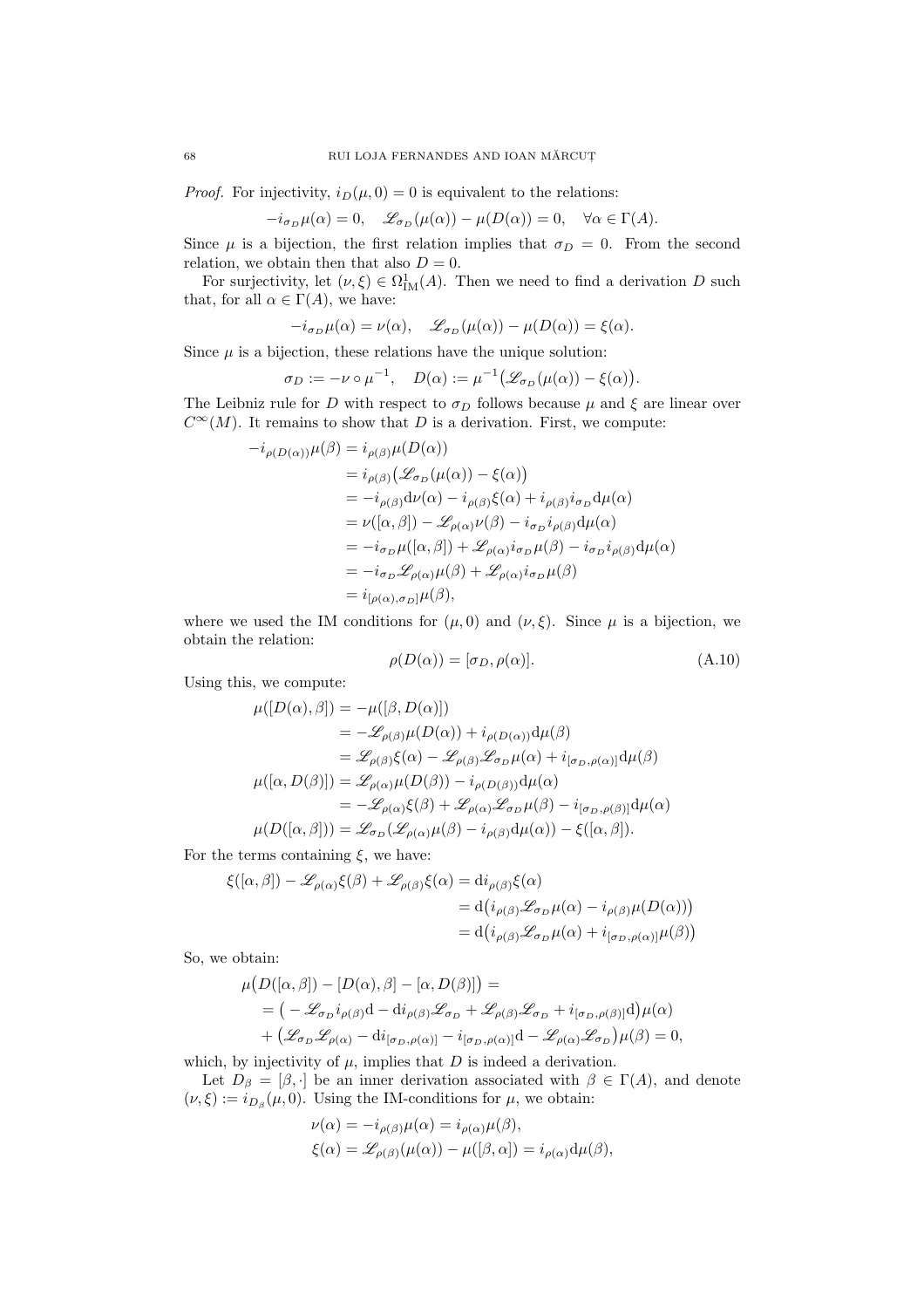for all  $\alpha \in \Gamma(A)$ . This is equivalent to:

<span id="page-68-2"></span>
$$
i_{D_{\beta}}(\mu,0) = \rho^* \mu(\beta), \tag{A.11}
$$

which proves that  $i_{D_\beta}(\mu, 0)$  is an IM-exact 1-form.

For Dirac structures the situation is similar, but slightly more involved. At the groupoid level, for a presymplectic groupoid  $(\mathcal{G}, \omega)$ , in the commutative diagram [\(A.9\)](#page-66-0) the horizontal rows are no more isomorphisms. Instead they define a quasiisomorphism, i.e., the induced map in cohomology is an isomorphism:

<span id="page-68-0"></span>
$$
\mathfrak{X}_{\mathcal{M}}(\mathcal{G})/\delta(\Gamma(A)) \xrightarrow{\sim} \Omega_{\mathcal{M}}^{1}(\mathcal{G})/\delta(\Omega^{1}(M)).
$$
\n(A.12)

This amounts to the fact that we have a short exact sequence of vector spaces:

$$
0 \longrightarrow \Gamma(A) \longrightarrow \mathfrak{X}_{M}(\mathcal{G}) \oplus \Omega^{1}(M) \longrightarrow \Omega^{1}_{M}(\mathcal{G}) \longrightarrow 0 \qquad (A.13)
$$

where:

$$
\Gamma(A) \to \mathfrak{X}_{\mathrm{M}}(\mathcal{G}) \oplus \Omega^1(M), \qquad \beta \mapsto (\delta(\beta), \mu(\beta)),
$$
  

$$
\mathfrak{X}_{\mathrm{M}}(\mathcal{G}) \oplus \Omega^1(M) \to \Omega^1_{\mathrm{M}}(\mathcal{G}), \qquad (X, \theta) \mapsto i_X \omega - \delta(\theta).
$$

**Remark A.9.** Given a closed multiplicative 2-form  $\omega$  on a Lie groupoid  $\mathcal G$  it is proved in [\[23,](#page-73-22) Section 5.2] that the non-degeneracy condition ker  $\omega \cap \ker d\mathbf{t} \cap \ker d\mathbf{s} =$ 0 is equivalent to the contraction  $\omega^{\flat} : T \mathcal{G} \to T^* \mathcal{G}$  being a VB Morita map. The authors show that such a map induces an isomorphism between the fiberwise linear VB cohomologies. The two quotients in  $(A.12)$  can be identified with the fiberwise linear VB cohomologies in degree one of  $T^*\mathcal{G}$  (left side) and  $T\mathcal{G}$  (right side). Hence, the isomorphism [\(A.12\)](#page-68-0) follows from the results in [\[23\]](#page-73-22).

At the algebroid level, we have a corresponding statement:

**Lemma A.10.** Let  $\mu : A \to T^*M$  be a Dirac non-degenerate, closed IM 2-form. We have a short exact sequence of vector spaces:

<span id="page-68-1"></span>
$$
0 \longrightarrow \Gamma(A) \longrightarrow \text{Der}(A) \oplus \Omega^1(M) \longrightarrow \Omega^1_{\text{IM}}(A) \longrightarrow 0 \tag{A.14}
$$

where:

$$
\Gamma(A) \to \text{Der}(A) \oplus \Omega^1(M), \qquad \beta \mapsto ([\beta, \cdot], \mu(\beta)),
$$
  
\n
$$
\text{Der}(A) \oplus \Omega^1(M) \to \Omega^1_{\text{IM}}(A), \qquad (D, \theta) \mapsto i_D(\mu, 0) - \rho^*(\theta).
$$

Moreover, the choice of a complement in  $TM \oplus T^*M$  of the corresponding Dirac structure  $\mathbb L$  induces a splitting of  $(A.14)$ .

Proof. That the sequence is indeed a cochain complex follows from  $(A.11)$ :

$$
\beta \mapsto (D_{\beta}, \mu(\beta)) \mapsto i_{D_{\beta}}(\mu, 0) - \rho^*(\mu(\beta)) = 0.
$$

We start by checking exactness at  $\Gamma(A)$ . Let  $\beta \in \Gamma(A)$  be in the kernel if the first map. Then  $[\beta, \cdot] = 0$ , which implies that  $\rho(\beta) = 0$ . Since also  $\mu(\beta) = 0$  and the map  $(\rho, \mu)$  is injective, we have that  $\beta = 0$ .

We show now surjectivity of the last map. For this, consider  $(\nu, \xi) \in \Omega^1_M(A)$ , and we try to solve:

<span id="page-68-3"></span>
$$
(\nu, \xi) = i_D(\mu, 0) - \rho^*(\theta), \tag{A.15}
$$

with  $D \in \text{Der}(A)$  and  $\theta \in \Omega^1(M)$ . The first component can be written as:

<span id="page-68-4"></span>
$$
(\rho, \mu)^*(\theta, \sigma_D) = -\nu. \tag{A.16}
$$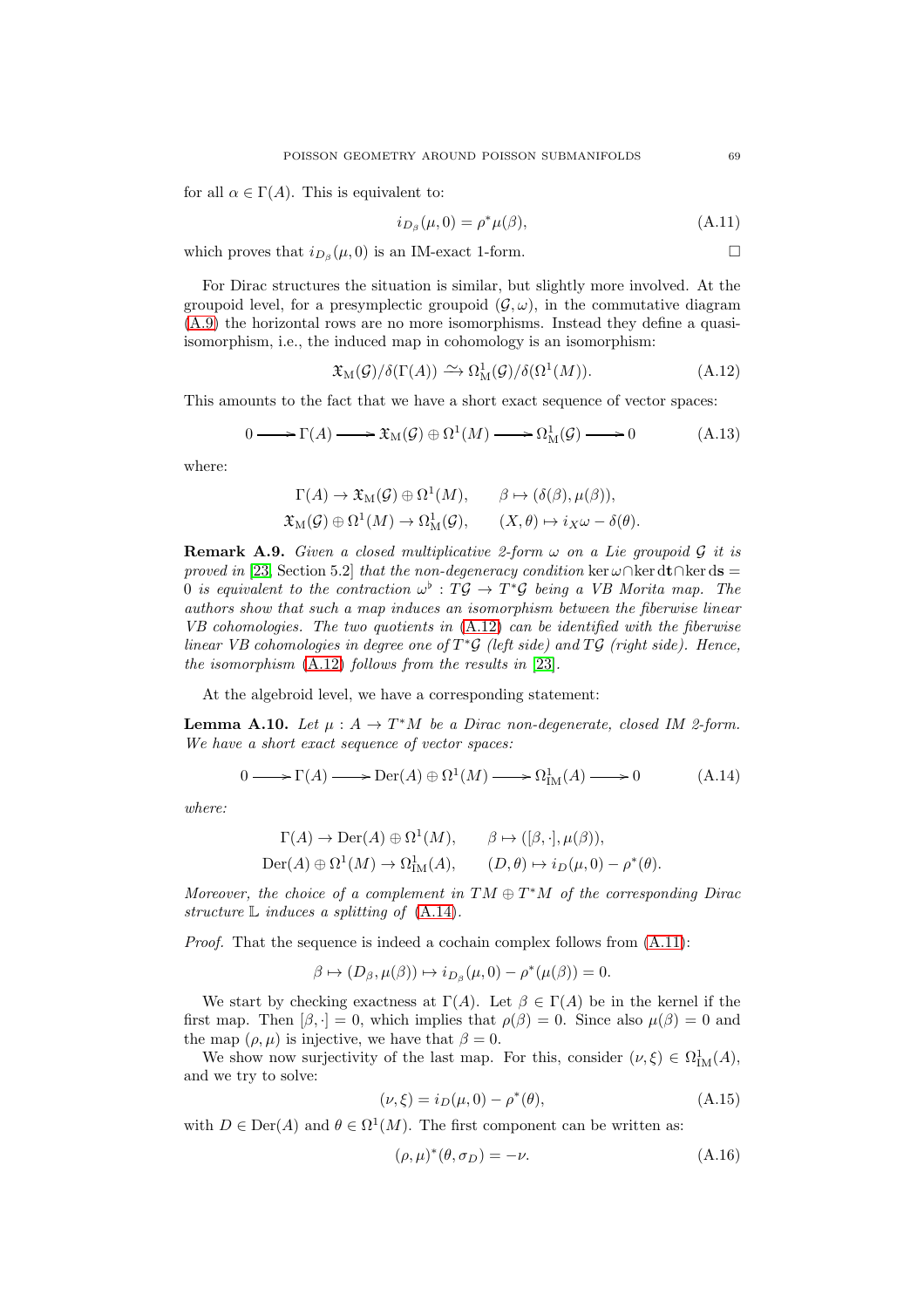By assumption,  $(\rho, \mu)$  is injective, therefore its dual map is surjective. So a solution to the above equation exists, and we fix such a solution  $(\theta, \sigma_D)$ . The derivation D will be determined by the following equations:

<span id="page-69-0"></span>
$$
\begin{cases}\n\rho(D(\alpha)) = [\sigma_D, \rho(\alpha)] \\
\mu(D(\alpha)) = \mathcal{L}_{\sigma_D}(\mu(\alpha)) - i_{\rho(\alpha)} d\theta - \xi(\alpha)\n\end{cases}
$$
\n(A.17)

where the first equation holds for any derivation and the second is the second from [\(A.15\)](#page-68-3). By assumption, the map  $(\rho, \mu)$  is an isomorphism from A to the Dirac structure L. Therefore, if we show that the right-hand side of the above set of equations defines an element in L, then it follows that the system determines a unique  $D(\alpha) \in \Gamma(A)$ , for any  $\alpha \in \Gamma(A)$ . We need to check that:

$$
[\sigma_D, \rho(\alpha)] + \mathscr{L}_{\sigma_D}(\mu(\alpha)) - i_{\rho(\alpha)} d\theta - \xi(\alpha) \in \mathbb{L}
$$

for all  $\alpha \in \Gamma(A)$ . Since L is Lagrangian, this is equivalent to:

$$
\langle [\sigma_D, \rho(\alpha)], \mu(\beta) \rangle + \langle \rho(\beta), \mathcal{L}_{\sigma_D}(\mu(\alpha)) \rangle = \langle \rho(\beta), i_{\rho(\alpha)} d\theta + \xi(\alpha) \rangle,
$$

for all  $\alpha, \beta \in \Gamma(A)$ . This is proven as follows:

$$
\langle [\sigma_D, \rho(\alpha)], \mu(\beta) \rangle + \langle \rho(\beta), \mathcal{L}_{\sigma_D}(\mu(\alpha)) \rangle = -\mathcal{L}_{\rho(\alpha)} \langle \sigma_D, \mu(\beta) \rangle + \langle \sigma_D, \mathcal{L}_{\rho(\alpha)}\mu(\beta) \rangle + i_{\rho(\beta)} d \langle \sigma_D, \mu(\alpha) \rangle - \langle \sigma_D, i_{\rho(\beta)} d \mu(\alpha) \rangle = (i_{\sigma_D}\mu)([\alpha, \beta]) - \mathcal{L}_{\rho(\alpha)}(i_{\sigma_D}\mu)(\beta) + i_{\rho(\beta)} d(i_{\sigma_D}\mu)(\alpha) = i_{\rho(\beta)} (\xi(\alpha) + i_{\rho(\alpha)} d\theta)
$$

where we have used that  $(\mu, 0)$  is an IM 2-form, that  $i_{\sigma_D} \mu = -\nu - i_{\rho(\cdot)} \theta$ , and so it is the first component of the IM 1-form:

$$
(i_{\sigma_D}\mu, -\xi - i_{\rho(\cdot)}{\rm d}\theta) = -(\nu, \xi) - \rho^*(\theta).
$$

Thus we obtain a well-defined operator D on  $\Gamma(A)$ . The defining equations imply that D satisfies the Leibniz rule with symbol  $\sigma_D$ . Since D satisfies [\(A.10\)](#page-67-0), we obtain:

$$
\rho(D([\alpha,\beta]) - [D(\alpha),\beta] - [\alpha,D(\beta)]) = 0.
$$

Applying the same steps as in the proof of Lemma [A.8,](#page-66-1) we also obtain:

$$
\mu(D([\alpha,\beta]) - [D(\alpha),\beta] - [\alpha,D(\beta)]) = 0.
$$

Hence, by injectivity of the map  $(\rho, \mu)$ , D is indeed a derivation.

Note that the only choice we made in the construction of  $D$  was the solution  $(\sigma_D, \theta)$  of [A.16.](#page-68-4) The solution is unique up to a section of the Dirac structure  $\mathbb{L} = \text{Im}(\rho, \mu)$ , i.e., up to a section of the form  $(\rho, \mu)(\beta)$ , for some  $\beta \in \Gamma(A)$ . Changing the solution this way, we obtain a new derivation  $D + F$ . The relations  $(A.17)$  for D and  $D + F$ , imply that F has to satisfy:

$$
\begin{cases}\n\rho(F(\alpha)) = [\rho(\beta), \rho(\alpha)] = \rho([\beta, \alpha]) \\
\mu(F(\alpha)) = \mathscr{L}_{\rho(\beta)}\mu(\alpha) - i_{\rho(\alpha)}d\mu(\beta) = \mu([\beta, \alpha])\n\end{cases}
$$

Injectivity of  $(\rho, \mu)$  shows that  $F = D_{\beta}$ . This implies that the sequence [\(A.14\)](#page-68-1) is exact also at middle point.

Finally, the choice of a complement  $C \subset TM \oplus T^*M$  of  $\mathbb L$  yields a unique solution of [\(A.16\)](#page-68-4) which lies in C. In other words, we obtain a splitting of the last map.  $\square$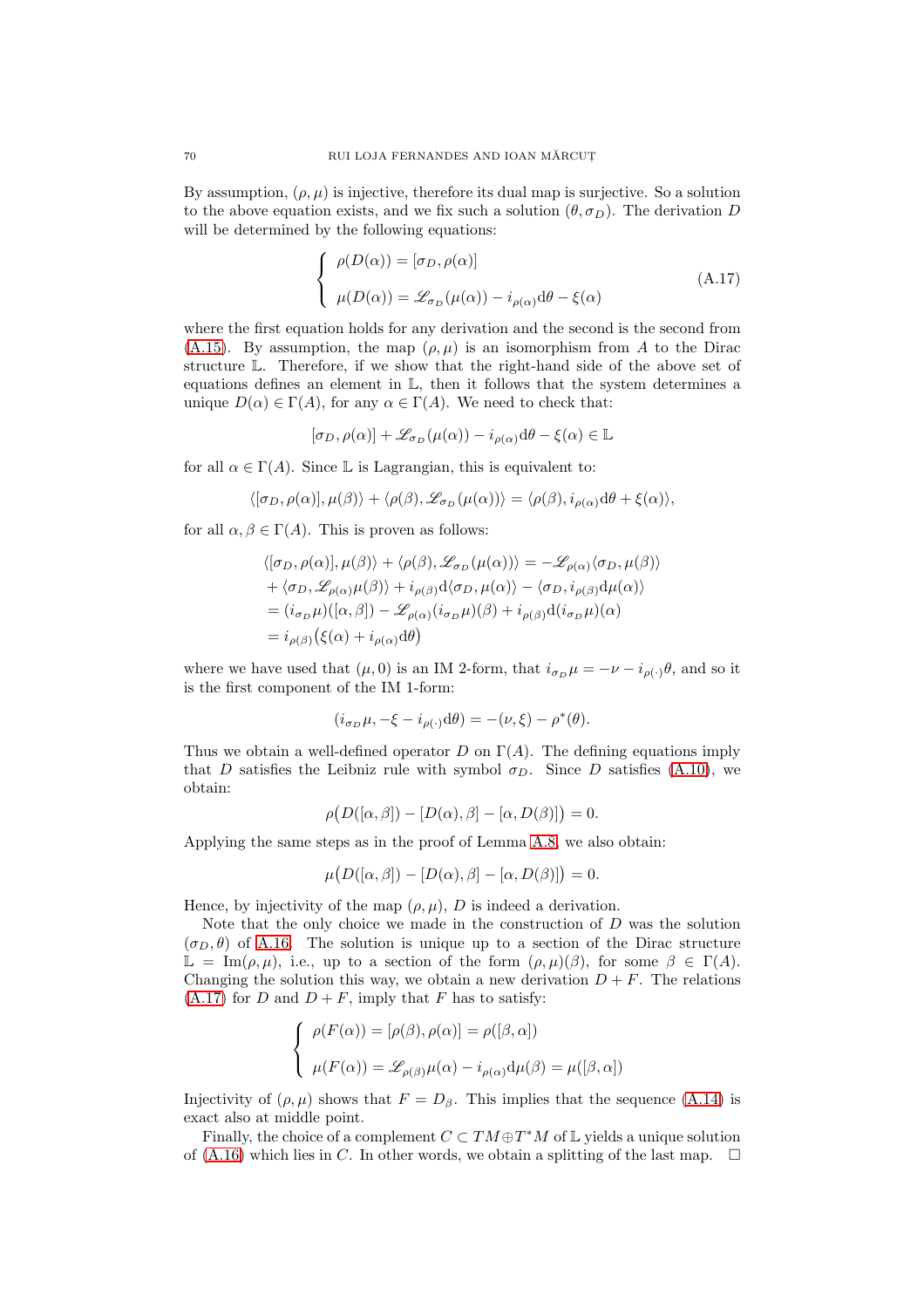A.4. The infinitesimally multiplicative Moser method. We give now a version of Moser's Theorem for IM 2-forms on linear action algebroids

$$
A_S \ltimes V \Rightarrow V,
$$

where V is a representation of  $A_S \Rightarrow S$ .

<span id="page-70-0"></span>Proposition A.11. Consider two closed IM 2-forms

$$
\mu_k \in \Omega^2_{\scriptstyle\text{IM}}(A_S \ltimes M_k), \quad k = 0, 1,
$$

defined on open neighborhoods  $S \subset M_k \subset V$ , such that their pullbacks along the Lie algebroid embedding  $i: A_S \hookrightarrow A_S \ltimes V$  coincide:

$$
i^*\mu_0 = i^*\mu_1 \in \Omega^2_{\mathrm{IM}}(A_S).
$$

(a) If  $\mu_0$  and  $\mu_1$  are non-degenerate, then there are open neighborhoods  $S \subset M'_k \subset$  $M_k$ ,  $k = 0, 1$ , and an isomorphism of Lie algebroids  $\Phi : A_S \ltimes M'_0 \xrightarrow{\sim} A_S \ltimes M'_1$ , whose base map fixes  $S$ , and such that:

$$
\Phi^*(\mu_1) = \mu_0.
$$

(b) If  $\mu_0$  and  $\mu_1$  are Dirac non-degenerate, then there are open neighborhoods S ⊂  $M'_k \subset M_k$ ,  $k = 0, 1$ , an isomorphism of Lie algebroids  $\Phi: A_S \ltimes M'_0 \xrightarrow{\sim} A_S \ltimes M'_1$ , whose base map fixes S, and an exact 2-form  $d\lambda$ , whose pullback to S vanishes, such that:

$$
\Phi^*(\mu_1) = \mu_0 + \rho^*_{\kappa}(\mathrm{d}\lambda).
$$

Hence, the Dirac structures  $\mathbb{L}_k := \text{Im}(\rho_{\kappa}, \mu_k)$  are equivalent around S, in the sense of Definition [8.3.](#page-55-2)

For the proof we need the analog of Lemma [4.15](#page-20-1) for IM primitives:

**Lemma A.12.** Let  $S \subset M \subset V$  be an open subset that is invariant under multiplication  $m_{\lambda}$  by  $\lambda \in [0,1]$ . Then any closed IM form  $\alpha \in \Omega_{\text{IM}}^k(A_S \ltimes M)$  whose pullback along the zero section  $i: A_S \hookrightarrow A_S \ltimes M$  vanishes

$$
i^*\alpha = 0 \in \Omega^k_{\scriptstyle\text{IM}}(A_S),
$$

is exact for the IM differential:

$$
(\alpha, 0) = d_{IM}(\beta, \alpha), \quad with \quad (\beta, \alpha) \in \Omega_{IM}^{k-1}(A_S \ltimes M).
$$

Moreover, we can take  $\beta$  to vanish on As.

*Proof.* We use an IM version of the homotopy operator of the proof of Lemma [4.15.](#page-20-1) For that, note that the scalar multiplication by  $\lambda \in [0, 1]$ 

 $m_{\lambda}: A_S \ltimes M \to A_S \ltimes M, \quad (\alpha, v) \mapsto (\alpha, \lambda v),$ 

is a family of Lie algebroid morphisms. This family is generated by the algebroid derivation  $D : \Gamma(A_S \ltimes M) \to \Gamma(A_S \ltimes M)$  which vanishes on constant sections and has symbol the Euler vector field X of  $V \to S$ . Since D vanishes along the subalgebroid  $i: A_S \hookrightarrow A_S \ltimes M$ , we have that:  $i^*(i_D(\mu, \xi)) = 0$ , for any  $(\mu, \xi) \in \Omega^{\bullet}_{IM}(A_S \ltimes M)$ . Hence  $m_0^*(i_D(\mu, \xi)) = 0$ , and so the family  $\frac{1}{\lambda} m_\lambda^*(i_D(\mu, \xi))$  is smooth at  $\lambda = 0$ . So we can define the map:

$$
H: \Omega^{\bullet}_{\mathrm{IM}}(A_S \ltimes M) \to \Omega^{\bullet -1}_{\mathrm{IM}}(A_S \ltimes V)
$$

$$
H(\mu,\xi) := \int_0^1 \frac{1}{\lambda} m_{\lambda}^*(i_D(\mu,\xi)) d\lambda = \Big(-\int_0^1 \frac{1}{\lambda} m_{\lambda}^* i_X \mu d\lambda, \int_0^1 \frac{1}{\lambda} m_{\lambda}^*(\mathscr{L}_{D}\mu + i_X \xi) d\lambda\Big).
$$
 This gives an homotony operator:

This gives an homotopy operator:

$$
Id - (i \circ P)^* = d_{IM}H + Hd_{IM},
$$

where  $P: A_S \ltimes M \to A_S$  is the projection.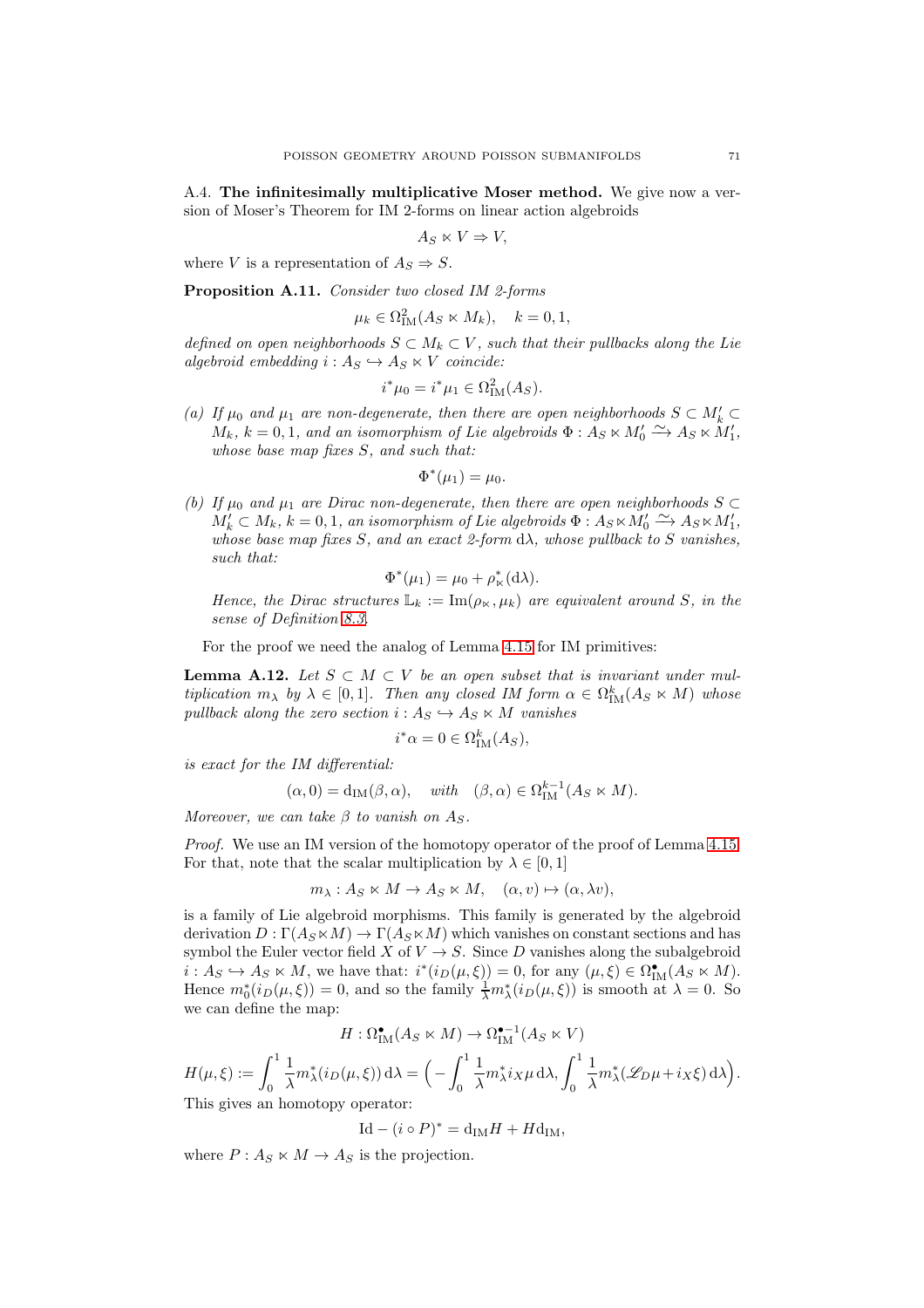So if  $\alpha$  is a closed IM form whose pullback to  $A<sub>S</sub>$  vanishes, we find

$$
(\alpha,0) = d_{\text{IM}}H(\alpha,0) = d_{\text{IM}}(\beta,\alpha),
$$

where:

$$
\beta = -\int_0^1 \frac{1}{\lambda} m_\lambda^* i_X \alpha \, d\lambda. \tag{A.18}
$$

Note that  $\beta$  vanishes on  $A_S$ .

Next we give an analog of Lemma [4.16:](#page-21-0)

**Lemma A.13.** Let  $V \to S$  be a representation of  $A_S$ ,  $M \subset V$  an open neighborhood of S,  $\mu \in \Omega^2_{\mathrm{IM}}(A_S \ltimes M)$  be a Dirac non-degenerate closed IM 2-form, and denote  $\mu_S := i^*\mu \in \Omega^2_{\mathrm{IM}}(A_S)$ . Then  $\mathfrak{k} := \ker \mu_S \cap \ker \rho_S \subset A_S$  is a bundle of ideals, and

$$
\psi:\mathfrak{k}\to V^*,\quad \xi\mapsto \mathrm{pr}_{V^*}(\mu(\xi))
$$

is an isomorphism of  $A_s$ -representations, where  $pr_{V^*}$  is the projection corresponding to the canonical decomposition  $T^*_SV = T^*S \oplus V^*$ .

*Proof.* Since the zero section  $S \subset V$  is an invariant submanifold for  $A_S \ltimes V$ , it follows that  $S \subset M$  is an invariant submanifold also for the Dirac structure  $\mathbb{L} := \text{Im}(\rho_{\kappa}, \mu)$ . As explained in Section [8,](#page-54-2) this implies that  $\mu_S$  is robust and  $\mathfrak k$  is a bundle of ideals. Also it is easy to see that  $\mathfrak k$  and V have the same rank. We show now that  $\psi$  is injective. If  $\xi \in \mathfrak{k}$  and  $\psi(\xi) = 0$ , it follows that  $\mu(\xi) = (\mu_S(\xi), \psi(\xi)) = 0$  and  $\rho_{\kappa}(\xi) = \rho_{S}(\xi) = 0$ . Because  $\mu$  is Dirac non-degenerate,  $\xi = 0$ .

It remains to show that  $\psi$  is A<sub>S</sub>-equivariant, i.e., for all  $\alpha \in \Gamma(A_S)$  and  $\beta \in \Gamma(\mathfrak{k})$ :

<span id="page-71-0"></span>
$$
\psi([\alpha,\beta]_{As}) = \nabla_{\alpha}^{V^*} \psi(\beta). \tag{A.19}
$$

To see this, for a section  $\alpha \in \Gamma(A_S)$ , we denote by  $\overline{\alpha} \in \Gamma(A_S \ltimes V)$  its pullback along the projection  $V \to S$ . If  $\alpha \in \Gamma(A_S)$  and  $\beta \in \Gamma(\mathfrak{k})$ , from the definition of the bracket  $[\cdot, \cdot]_{\ltimes}$  of  $A_S \ltimes V$ , we obtain:

$$
\mu([\overline{\alpha}, \overline{\beta}]_{\kappa})|_{S} = \mu([\overline{\alpha}, \overline{\beta}]_{A_{S}})|_{S} = \psi([\alpha, \beta]_{A_{S}}).
$$

On the other hand, since  $\mu$  is a closed IM 2-form  $(A.2)$ , we obtain:

$$
\mu([\overline \alpha,\overline \beta]_\ltimes)\big|_S=\big(\mathscr{L}_{\rho_{\ltimes}(\overline \alpha)}\mu(\overline \beta)-i_{\rho_{\ltimes}(\overline \beta)}\mathrm{d} \mu(\overline \alpha)\big)\big|_S.
$$

The last term vanishes because  $\rho_{\kappa}(\beta)|_{S} = \rho_{AS}(\beta) = 0$ . To calculate the first term, consider a section  $\xi \in \Gamma(V)$ , and denote the corresponding vertical vector field on V by  $\overline{\xi} \in \mathfrak{X}(V)$ . Then we have that:

$$
\begin{aligned} \left\langle \xi, \mathcal{L}_{\rho_{\kappa}(\overline{\alpha})} \mu(\overline{\beta}) \right|_{S} \right\rangle = & i_{\overline{\xi}} \mathcal{L}_{\rho_{\kappa}(\overline{\alpha})} \mu(\overline{\beta}) \Big|_{S} \\ = & \mathcal{L}_{\rho_{\kappa}(\overline{\alpha})} i_{\overline{\xi}} \mu(\overline{\beta}) \Big|_{S} + i_{[\overline{\xi}, \rho_{\kappa}(\overline{\alpha})]} \mu(\overline{\beta}) \Big|_{S} \\ = & \mathcal{L}_{\rho_{A_{S}}(\alpha)} \langle \xi, \psi(\beta) \rangle - \langle \nabla_{\alpha}^V \xi, \psi(\beta) \rangle \\ = & \left\langle \xi, \nabla_{\alpha}^{V^*} \psi(\beta) \right\rangle, \end{aligned}
$$

where in the last equality we have used the definition of the dual connection, and in the one before we have used the following properties of the anchor of  $A_S \ltimes V$ :

$$
\rho_{\ltimes}(\overline{\alpha})|_{S} = \rho_{A_{S}}(\alpha), \quad [\rho_{\ltimes}(\overline{\alpha}), \overline{\xi}] = \overline{\nabla_{\alpha}^{V*}\xi}.
$$

This proves  $(A.19)$  and concludes the proof.

We have now all the ingredients for: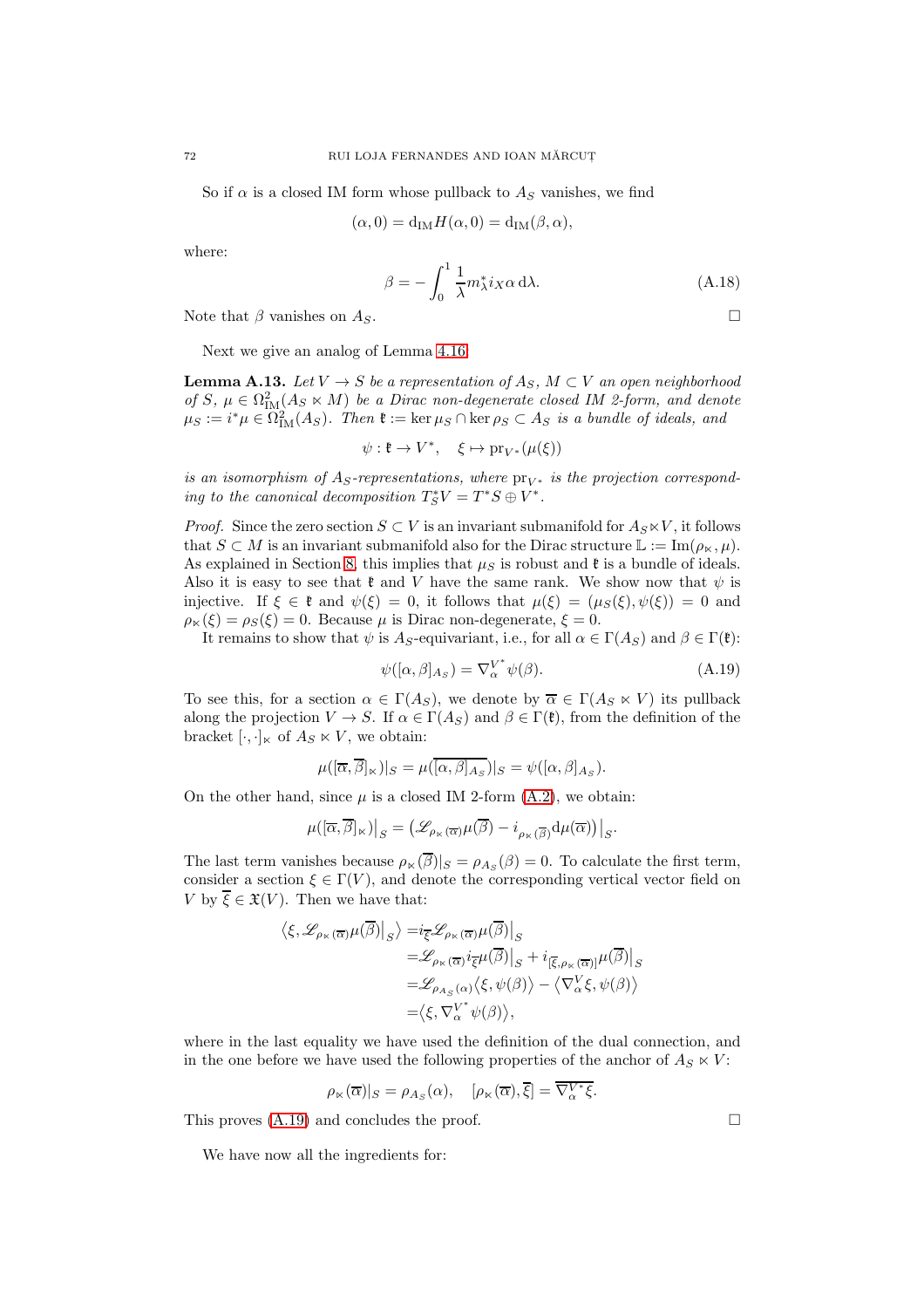Proof of Proposition [A.11.](#page-70-0) We will prove part (b), and show along the way what needs to be changed to obtain part (a).

Denote by  $\mu_S := i^*(\mu_k) \in \Omega^2_{\text{IM}}(A_S)$ , and denote  $\mathfrak{k} := \ker \rho_S \cap \ker \mu_S$ . Lemma [A.13](#page-71-0) gives linear, A<sub>S</sub>-equivariant isomorphisms  $\psi_k : \mathfrak{k} \longrightarrow V^*$ , which yield Lie algebroid isomorphisms  $(\mathrm{Id}, (\psi_k)^*) : A_S \times V \longrightarrow A_S \times \mathfrak{k}^*$ . By pushing  $\mu_k$  forward along these maps, we may assume that  $V = \mathfrak{k}^*$ , and that  $\mu_k$  satisfy  $\mu_k|_{\mathfrak{k}} = \mathrm{Id}_{\mathfrak{k}}$ . This implies that the entire path

$$
\mu_t := (1 - t)\mu_0 + t\mu_1 \in \Omega^2_{\text{IM}}(A_S \ltimes M_0 \cap M_1), \quad t \in [0, 1]
$$

satisfies  $\mu_t|_{\mathfrak{k}} = \text{Id}_{\mathfrak{k}}$  and  $i^*(\mu_t) = \mu_S$ . This implies that there exists an open neighborhood  $S \subset M$  so that  $\mu_t|_{A \subset N}$  is Dirac non-degenerate for all  $t \in [0,1]$ .

Next, we adapt the Moser-type argument to the multiplicative setting and to account for gauge transformations. We look for a path of Lie algebroid automorphisms  $\Phi^t: A_S \ltimes M \to A_S \ltimes M$ , starting at the identity at  $t = 0$ , and a path of 1-forms  $\lambda_t$  on M, with  $\lambda_0 = 0$ , such that:

<span id="page-72-0"></span>
$$
(\Phi^t)^*(\mu_t) = \mu_0 + \rho^*_{\kappa}(d\lambda_t), \quad \forall t \in [0, 1].
$$
 (A.20)

Here we have denoted by  $\rho^*_{\kappa}(\mathrm{d}\lambda_t)$  is the closed IM 2-form  $\alpha \mapsto (i_{\rho_{\kappa}(\alpha)} \mathrm{d}\lambda_t, 0)$ , which is also the pullback via the Lie algebroid map  $\rho_{\kappa}$  of the (closed IM) 2-form  $d\lambda_t$ . This IM 2-form is exact, with primitive  $(\rho^*_{\kappa}(\lambda_t), \rho^*_{\kappa}(d\lambda_t))$ . In the non-degenerate case (a), we will see that one can take  $\lambda_t \equiv 0$ . The time-dependent algebroid derivation  $D_t$  generating the isotopy  $\Phi^t$  will satisfy the infinitesimal equation:

$$
d_{IM}(i_{D_t}(\mu_t, 0) - (\rho^*_{\kappa}(\theta_t), \rho^*_{\kappa}(d\theta_t))) = (\mu_0 - \mu_1, 0),
$$

where  $\theta_t = (\phi^t)_*(\frac{d}{dt}\lambda_t)$  and  $\phi^t$  it the base map of  $\Phi^t$ . By Lemma [A.12,](#page-70-1) after shrinking M we find  $\beta \in \Gamma(A_S^* \ltimes M)$  (given by [\(A.18\)](#page-71-1)) so that  $(\beta, \mu_0 - \mu_1)$  is an IM 1-form. Hence it suffices to solve the equation:

$$
i_{D_t}(\mu_t, 0) - (\rho^*_{\kappa}(\theta_t), \rho^*_{\kappa}(\mathrm{d}\theta_t)) = (\beta, \mu_0 - \mu_1).
$$

In the non-degenerate case (a), Lemma [A.8](#page-66-0) show that this equation has a unique solution  $D_t$  with  $\theta_t \equiv 0$ , which depends smoothly on t. Because  $\beta$  vanishes along S, the proof of Lemma [A.8](#page-66-0) shows that  $\sigma_{D_t}$  vanishes along S.

In the Dirac non-degenerate case (b), Lemma [A.10](#page-68-0) shows solutions  $(D_t, \theta_t)$  exists. If we fix a metric on  $TM \oplus T^*M$ , then we can use the orthogonal complement to  $\mathbb{L}_t = \text{Im}(\rho_{\kappa}, \mu_t)$  to obtain a smooth family of solutions  $(D_t, \theta_t)$ . Moreover, it follows that  $\sigma_{D_t}$  and  $\theta_t$  vanish along S.

Since  $\sigma_{D_t}$  vanishes along S, its flow  $\varphi^t$  is defined up to time 1 on a possible smaller neighborhood  $S \subset M'_0 \subset M$ , and fixes S. Also the flow  $\Phi^t$  of  $D_t$  is defined on  $A_S \ltimes M'_0$  and satisfies [\(A.20\)](#page-72-0) for  $\lambda_t := \int_0^t (\phi^s)^* \theta_s ds$ . Since  $\theta_t$  vanishes along S and  $\phi^t$  fixes S, it follows that also  $\lambda_t|_S = 0$ , and so the pullback of d $\lambda$  to S vanishes.

The required isomorphism is  $\Phi := \Phi^1$ , which covers  $\varphi := \varphi^1$ ,  $M'_1 := \varphi(M'_0)$  and the 2-form is  $d\lambda := d\lambda_1$ . The equivalence of Dirac structure around S is:

$$
\varphi: (M'_0, e^{d\lambda}(\mathbb{L}_0)) \xrightarrow{\sim} (M'_1, \mathbb{L}_1).
$$

## **REFERENCES**

- [1] Camilo Arias Abad and Marius Crainic, Representations up to homotopy and Bott's spectral sequence for Lie groupoids, Adv. Math.  $248$  (2013), 416-452.
- [2] Anthony D. Blaom, Geometric structures as deformed infinitesimal symmetries, Trans. Amer. Math. Soc. 358 (2006), no. 8, 3651–3671.
- [3] Anthony D. Blaom, Lie algebroids and Cartan's method of equivalence, Trans. Amer. Math. Soc. 364 (2012), no. 6, 3071–3135.
- [4] H. Bursztyn, A brief introduction to Dirac manifolds, Geometric and topological methods for quantum field theory, 4–38, Cambridge Univ. Press, Cambridge, 2013.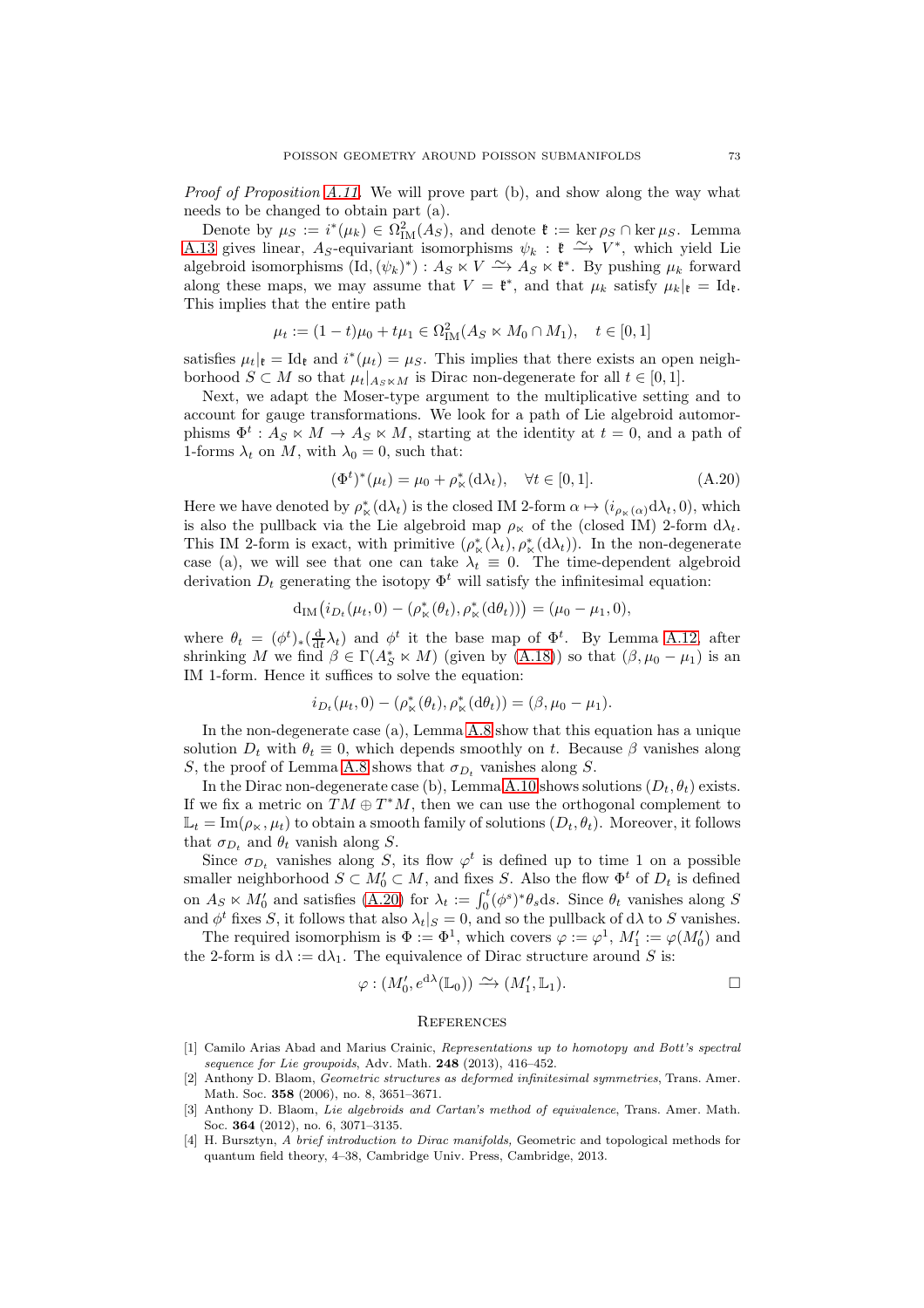- [5] H. Bursztyn and A. Cabrera, Multiplicative forms at the infinitesimal level, Math. Ann. 353 (2012), no. 3, 663–705.
- [6] H. Bursztyn, A. Cabrera and M. del Hoyo, Vector bundles over Lie groupoids and algebroids, Adv. Math. 290 (2016), 163–207.
- [7] H. Bursztyn, M. Crainic, A. Weinstein and C. Zhu, Integration of twisted Dirac brackets, Duke Math. J. **123** (2004), no. 3, 549-607.
- [8] H. Bursztyn, H. Lima and E. Meinrenken, Splitting theorems for Poisson and related structures, J. Reine Angew. Math. 754 (2019), 281–312.
- [9] A. Cabrera, I. Mărcut, M. A. Salazar, Local formulas for multiplicative forms, Transformation Groups to appear, [arXiv:1809.01546](http://arxiv.org/abs/1809.01546).
- [10] A. S. Cattaneo and M. Zambon, Coisotropic embeddings in Poisson manifolds, Trans. Amer. Math. Soc. 361 (2009), no. 7, 3721–3746.
- [11] G. R. Cavalcanti, M. Gualtieri, Stable generalized complex structures, Proc. Lond. Math. Soc. (3) **116** (2018), no. 5, pp. 1075–1111.
- [12] J. Conn, Normal forms for smooth Poisson structures, Annals of Math. 121 (1985), 565–593.
- [13] M. Crainic and R.L. Fernandes, Integrability of Poisson brackets, J. Differential Geom. 66 (2004), 71–137.
- [14] M. Crainic and R.L. Fernandes, Stability of symplectic leaves, *Invent. Math.* **180** (2010), no. 3, 481–533.
- [15] M. Crainic and R.L. Fernandes, A geometric approach to Conn's linearization theorem, Ann. of Math. (2) 173 (2011), 1119-1137.
- [16] M. Crainic, R. L. Fernandes and I. Mărcut, Lectures on Poisson geometry, Graduate Studies in Mathematics, 217. American Mathematical Society, Providence, RI, 2021, 479 pp.
- [17] M. Crainic and I. Mărcut, A normal form theorem around symplectic leaves, J. Differential Geom. 92 (2012), no. 3, 417-461.
- [18] M. Crainic and I. Moerdijk, Deformations of Lie brackets: cohomological aspects, J. Eur. Math. Soc. 10 (2008), no. 4, 1037-1059.
- [19] M. Crainic, M.A. Salazar and I. Struchiner, Multiplicative forms and Spencer operators, Mathematische Zeitschrift 279 (2015), 939–979.
- [20] M. Crainic and I. Struchiner. On the linearization theorem for proper Lie groupoids: Ann. Scient. Éc. Norm. Sup.  $4^e$  série, 46 (2013), 723-746.
- [21] A. Coste, P. Dazord and A. Weinstein, Groupoïdes symplectiques. Publications du Département de Mathématiques. Nouvelle Série. A, Vol. 2, i–ii, 1–62, Publ. Dép. Math. Nouvelle Sér. A, 87-2, Univ. Claude-Bernard, Lyon, 1987.
- [22] M. del Hoyo and R.L. Fernandes, Riemannian Metrics on Lie Groupoids, Journal für die reine und angewandte Mathematik (Crelle) 735 (2018), 143–173.
- [23] M. del Hoyo and and C. Ortiz, Morita Equivalences of Vector Bundles, International Mathematics Research Notices (2020), No. 14, pp. 4395–4432.
- [24] T. Drummond and L. Egea, Differential forms with values in VB-groupoids and its Morita invariance, J. Geometry and Physics 135 (2019), 42–69.
- [25] J.-P. Dufour, Normal forms for Lie algebroids, Lie algebroids and related topics in differential geometry (Warsaw, 2000), 35–41, Banach Center Publ., 54, Polish Acad. Sci. Inst. Math., Warsaw, 2001.
- [26] J.-P. Dufour and N.T. Zung, Poisson structures and their normal forms. Progress in Mathematics, 242. Birkhäuser Verlag, Basel, 2005.
- [27] R.L. Fernandes and I. Mărcut, Multiplicative Ehresmann connections, (2022), preprint [arXiv:2204.08507.](http://arxiv.org/abs/2204.08507)
- [28] P. Frejlich, Submersions by Lie algebroids, J. Geom. Phys. **137** (2019), 237-246.
- [29] P. Frejlich and I. Mărcut, The normal form theorem around Poisson transversals, Pacific J. Math. 287 (2017), no. 2, 371–391.
- [30] P. Frejlich and I. Mărcut, Normal forms for Poisson maps and symplectic groupoids around Poisson transversals, Lett. Math. Phys. 108 (2018), no. 3, 711–735.
- [31] P. Freilich, I. Mărcut, On dual pairs in Dirac geometry, *Math. Z.* 289 (2018), no. 1–2, 171–200.
- [32] P. Frejlich and I. Mărcut, Normal forms for the moment map on Poisson manifolds, in preparation.
- [33] J. C. Ruíz-Pantaleón, D. García-Beltrán, Yu. Vorobiev, Infinitesimal Poisson algebras and linearization of Hamiltonian systems, Ann. Global Anal. Geom. 58 (2020), no. 4, 415–431.
- [34] S. Geudens, The Poisson saturation of regular submanifolds, [arXiv:2011.12650.](http://arxiv.org/abs/2011.12650)
- [35] V. Ginzburg, Momentum mappings and Poisson cohomology, *Int. J. Math.*, **7** (1996), no. 3, 329–358.
- [36] M. Gotay, On coisotropic imbeddings of presymplectic manifolds, Proc. Amer. Math. Soc. 84 (1982), no. 1, 111–114.
- [37] M. Gualtieri, Generalized complex geometry, Ann. Math. 174 (1) (2011), 75-123.